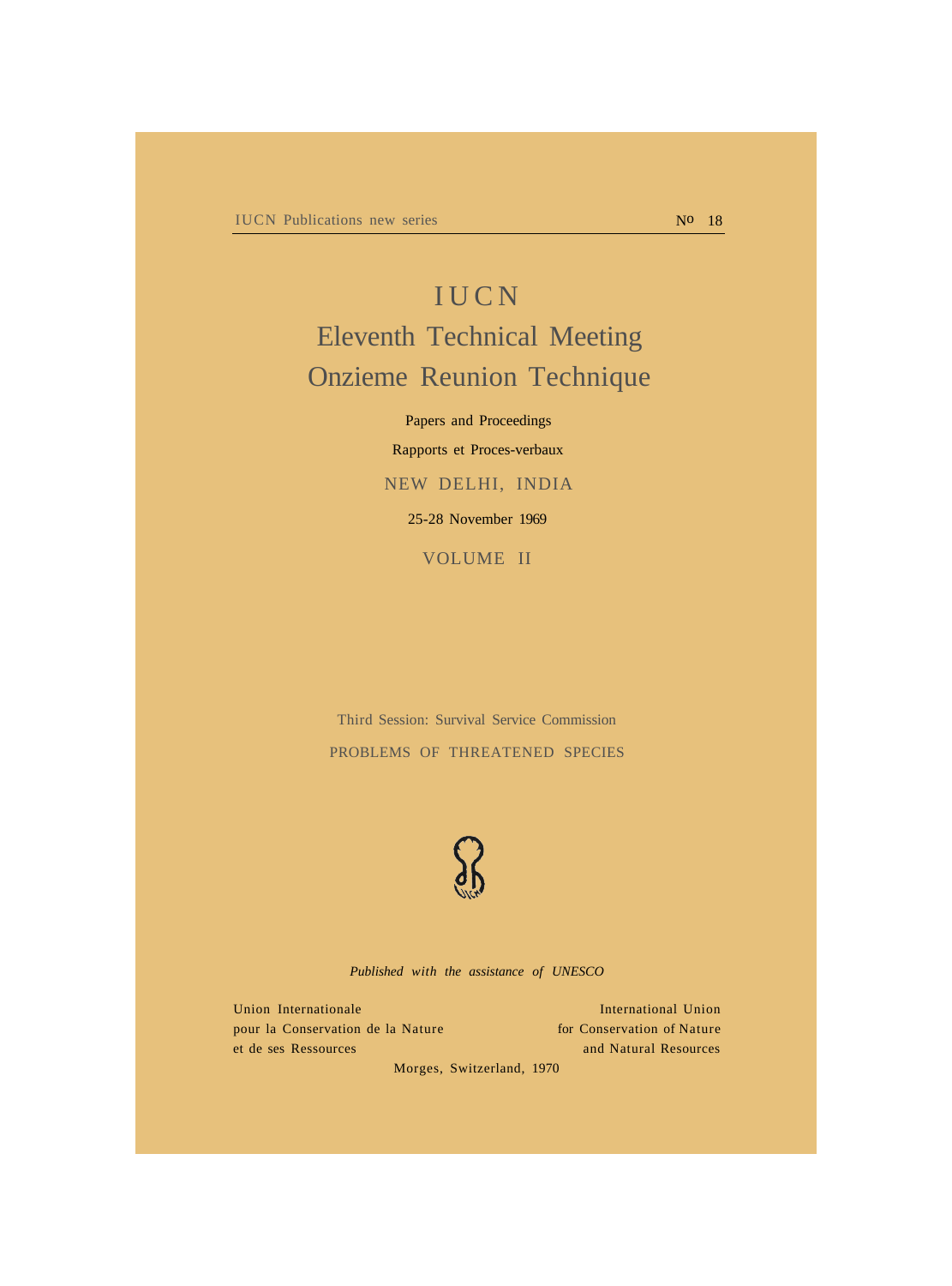The International Union for Conservation of Nature and Natural Resources (IUCN) was founded in 1948 and has its headquarters in Morges, Switzerland; it is an independent inter- national body whose membership comprises states, irrespective of their political and social systems, government departments and private institutions as well as international organizations. It represents those who are concerned at man's modification of the natural environment through the rapidity of urban and industrial development and the excessive exploitation of the earth's natural resources, upon which rest the foundations of his survival. IUCN's main purpose is to promote or support action which will. ensure the perpetuation of wild nature and natural resources on a world-wide basis, not only for their intrinsic cultural or scientific values but also for the long-term economic and social welfare of mankind.

This objective can be achieved through active conservation programmes for the wise use of natural resources in areas where the flora and fauna are of particular importance and where the landscape is especially beautiful or striking, or of historical, cultural or scientific significance. IUCN believes that its aims can be achieved most effectively by international effort in co- operation with other international agencies such as UNESCO and FAO.

The World Wildlife Fund (WWF) is an international charitable foundation for saving the world's wildlife and wild places. It was established in 1961 under Swiss law and has headquarters near those of the International Union for Conservation of Nature and Natural Resources (IUCN). Its aim is to support the conservation of nature in all its forms (landscape, soil, water, flora and fauna) by raising funds and allocating them to projects, by publicity and by education of the general public and young people in particular. For all these activities it takes scientific and technical advice from IUCN.

Although WWF may occasionally conduct its own field operations, it tries as much as possible to work through competent special- ists or local organizations.

Among WWF projects financial support for IUCN and for the International Council for Bird Preservation (ICBP) have highest priority, in order to enable these bodies to build up the vital scientific and technical basis for world conservation and specific projects. Other projects cover a very wide range from education, ecological studies and surveys, to the establishment and manage- ment of areas as national parks and reserves and emergency programmes for the safeguarding of animal and plant species threatened with extinction.

WWF fund-raising and publicity activities are mainly carried out by National Appeals in a number of countries, and its inter- national governing body is made up of prominent personalities in many fields.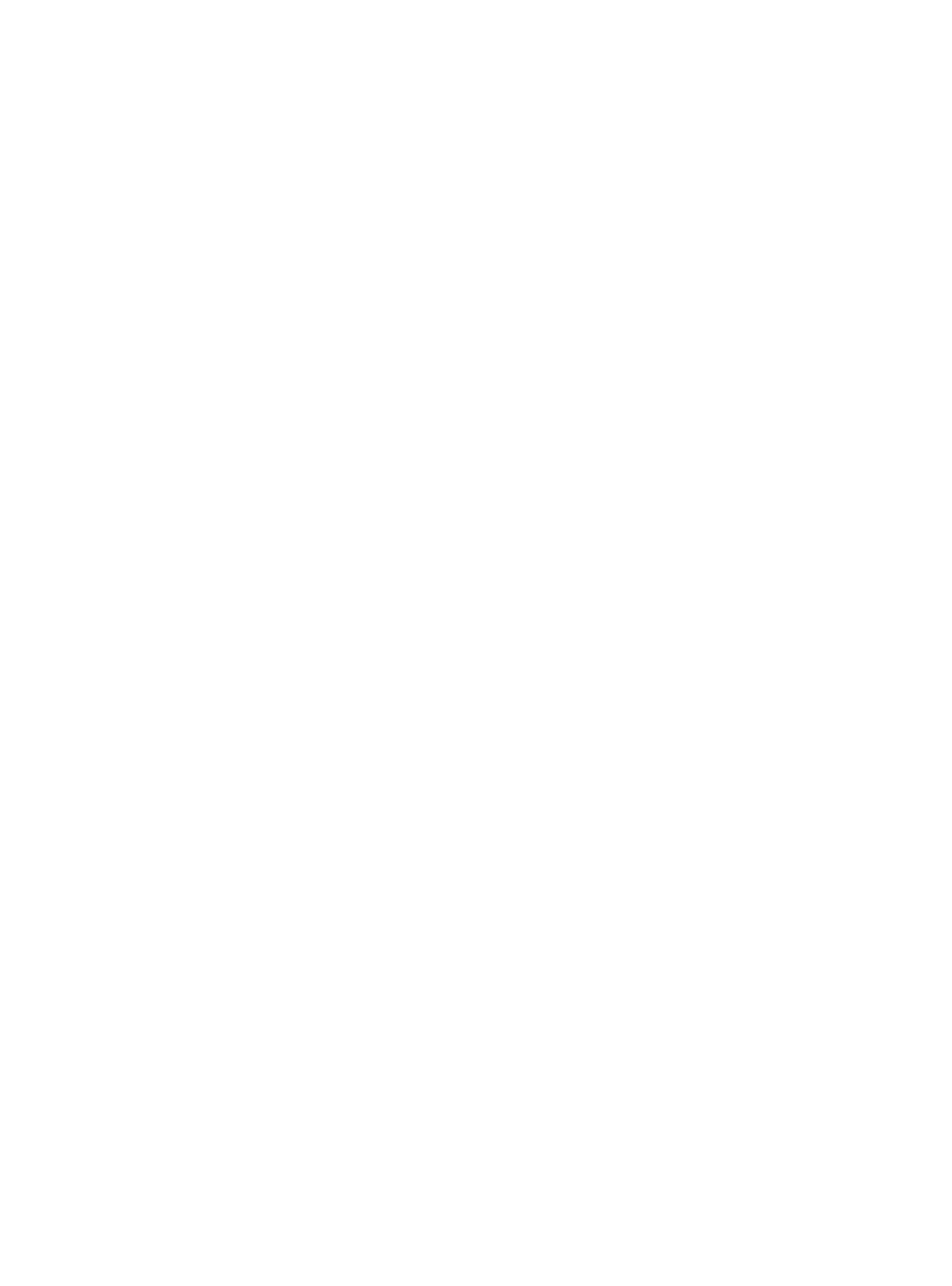# **eleventh technical meeting onzième réunion technique**

Papers and Proceedings Rapports et Proces-verbaux New Delhi, India 25 to 28 November 1969

Volume II

Third Session: Survival Service Commission PROBLEMS OF THREATENED SPECIES



*Edited by* C.W.Holloway *Published with the assistance of UNESCO* International Union for Conservation of Nature and Natural Resources Morges, Switzerland, 1970.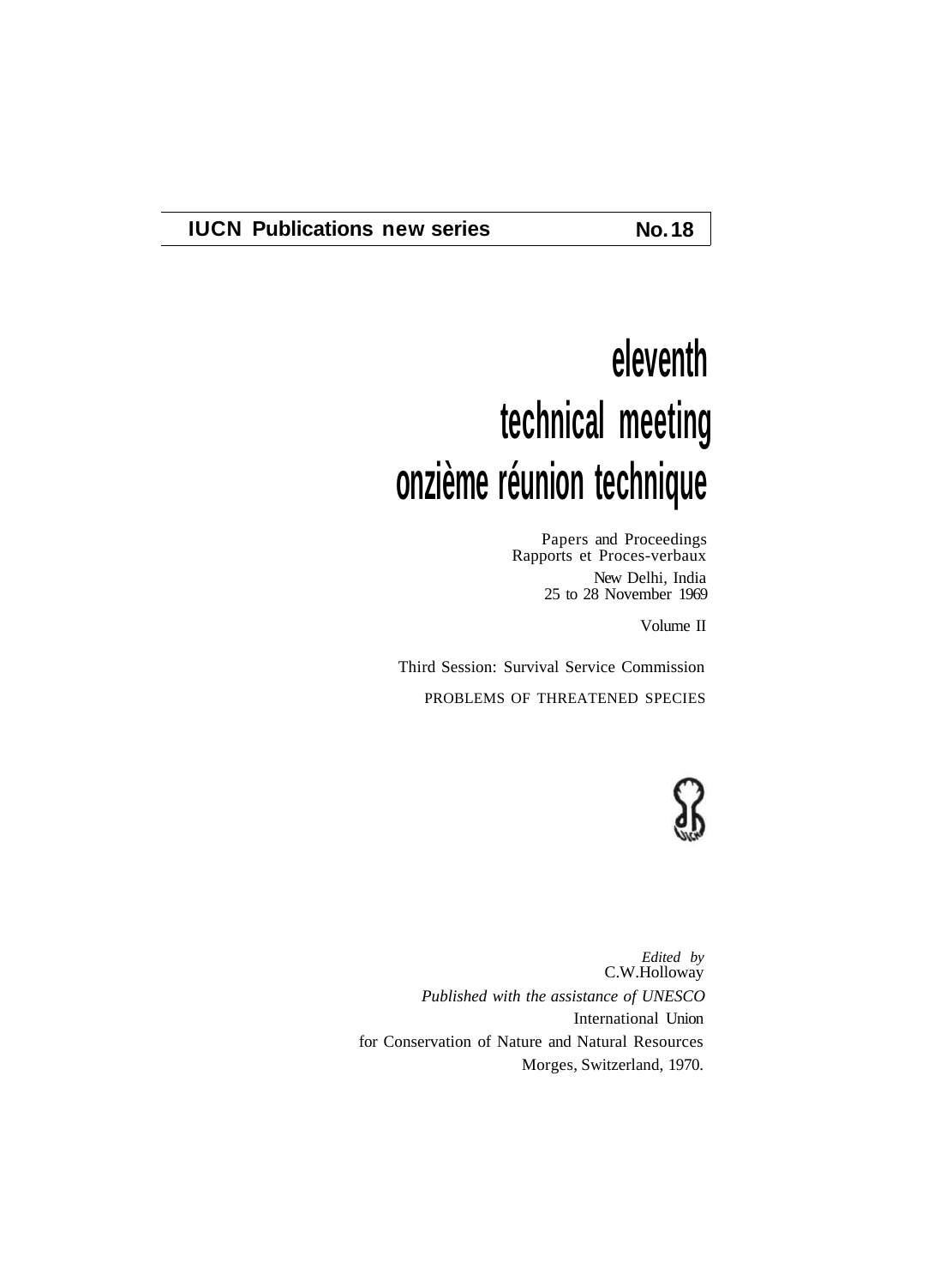

#### PRINTED BY Unwin Brothers Limited THE GRESHAM PRESS OLD WOKING SURREY ENGLAND

*Produced by 'Uneoprint'* A member of the Staples Printing Group (UO9219)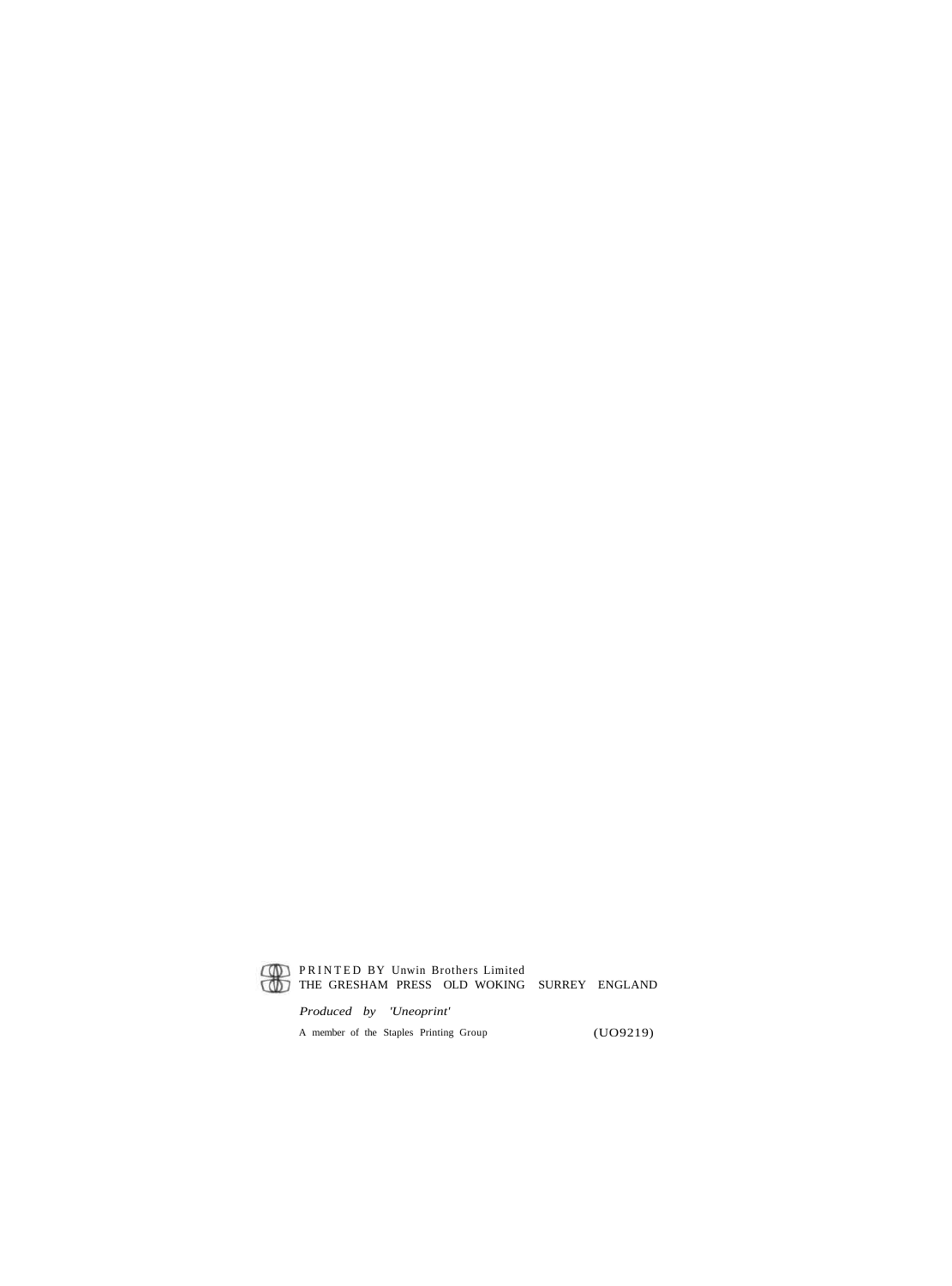# **Preface**

The Ninth and Tenth Technical Meetings of IUCN held at Nairobi (1963) and Lucerne (1966), were concerned with identifying and assessing some of the more important ecological considerations affecting conservation of nature and natural resources in tropical and temperate regions, respectively. The Eleventh Technical Meeting, held at New Delhi on 25-28th November 1969, adopted a somewhat different approach. Although much of the material presented was appropriately drawn from experience of conservation problems and scientific research in southern Asia, the aim was to use this material, supplemented by a limited number of comparable studies from other parts of the world, to illustrate the activities and interests of each of the five Commissions on which IUCN relies for technical advice, the formulation of its policies and the promotion of its projects.

Thus, with the exception of the Commission on Legislation, whose specialized field of work does not lend itself to this kind of approach, each Commission undertook the organization and supervision of a Session of the Technical Meeting. In addition, reflecting the close community of interests between IUCN and the International Biological Programme, a full Session of the Meeting was devoted to IBP activities and this was also organized by the Commission on Ecology by virtue of its special liaison responsibilities.

The Papers and Proceedings of the Eleventh Technical Meeting are, therefore, being published in five parts. Volume I contains those pertaining to the Commission on Ecology, including the IBP Session material; Volume II has been prepared by the Survival Service Commission; Volume III by the International Commission on National Parks; Volume IV by the Commission on Education and Volume V by the Commission on Landscape Planning.

Two points concerning the arrangement of material in the five volumes call for comment. First, certain of the topics dealt with in Volume I, under the heading of wildlife utilization and management (e.g. 'the role of zoos') and also the problems concerned with the identification and conservation of undisturbed islands, are very much the concern of the Survival Service Commission and of its specialist groups. That they were nevertheless dealt with at the first two Sessions of the Technical Meeting, under the auspices of the Commission on Ecology, was mainly due to the large number of papers on endangered species presented for discussion at the Survival Service Commission's half-day Session (and included in the present volume). It is, however, also an indication of the interdependence of conservation of habitat and species survival, which closely links the work of the two Commissions.

Secondly, a novel feature of the Eleventh Technical Meeting was the presentation and discussion of the reports on what came to be known as the 'pre-Conference Study Tours'. These were in effect six short-term research projects, designed to provide an up to date assessment of a variety of conservation problems of current importance in the host country of India, but typifying problems which frequently come to IUCN's attention. The projects were made possible by the generous financial support of the Smithsonian Institution and were carried out during the week immediately preceding the General Assembly by small groups of experts, representing the appropriate Commissions, working in collaboration with their Indian counter-parts, appointed by the Inspector-General of Forests, who were responsible for all the local arrangements. Two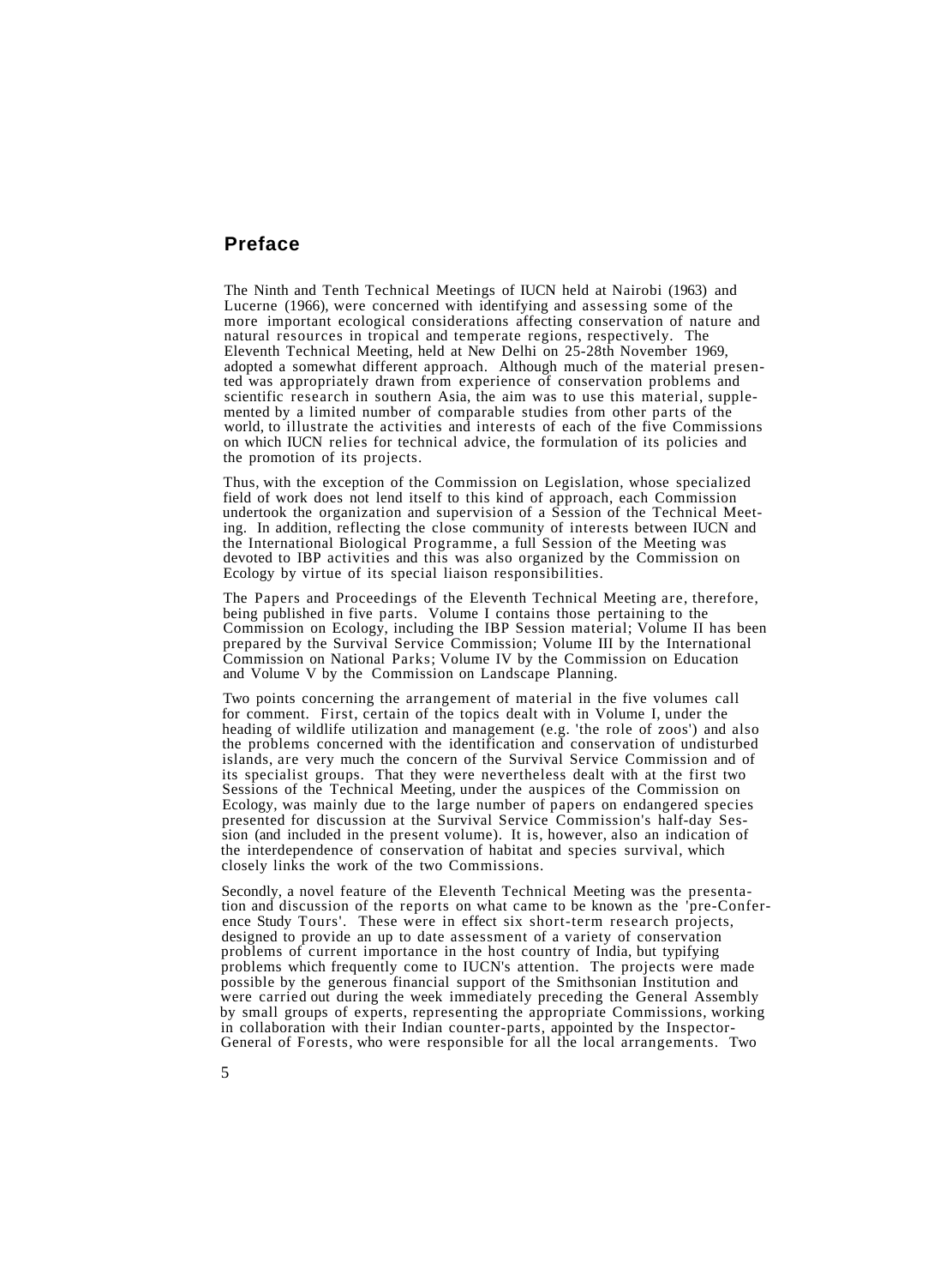of the studies were mainly concerned with endangered species, two with National Park development and management, and one each with problems of general ecological and landscape planning significance. The resulting reports were dealt with accordingly at various Sessions of the Technical Meeting, but for ease of reference and because, with one exception, all the studies were sited in existing National Parks or equivalent reserves, it has been deemed convenient to include all the reports and summaries of the discussion on them in Volume III of the Proceedings.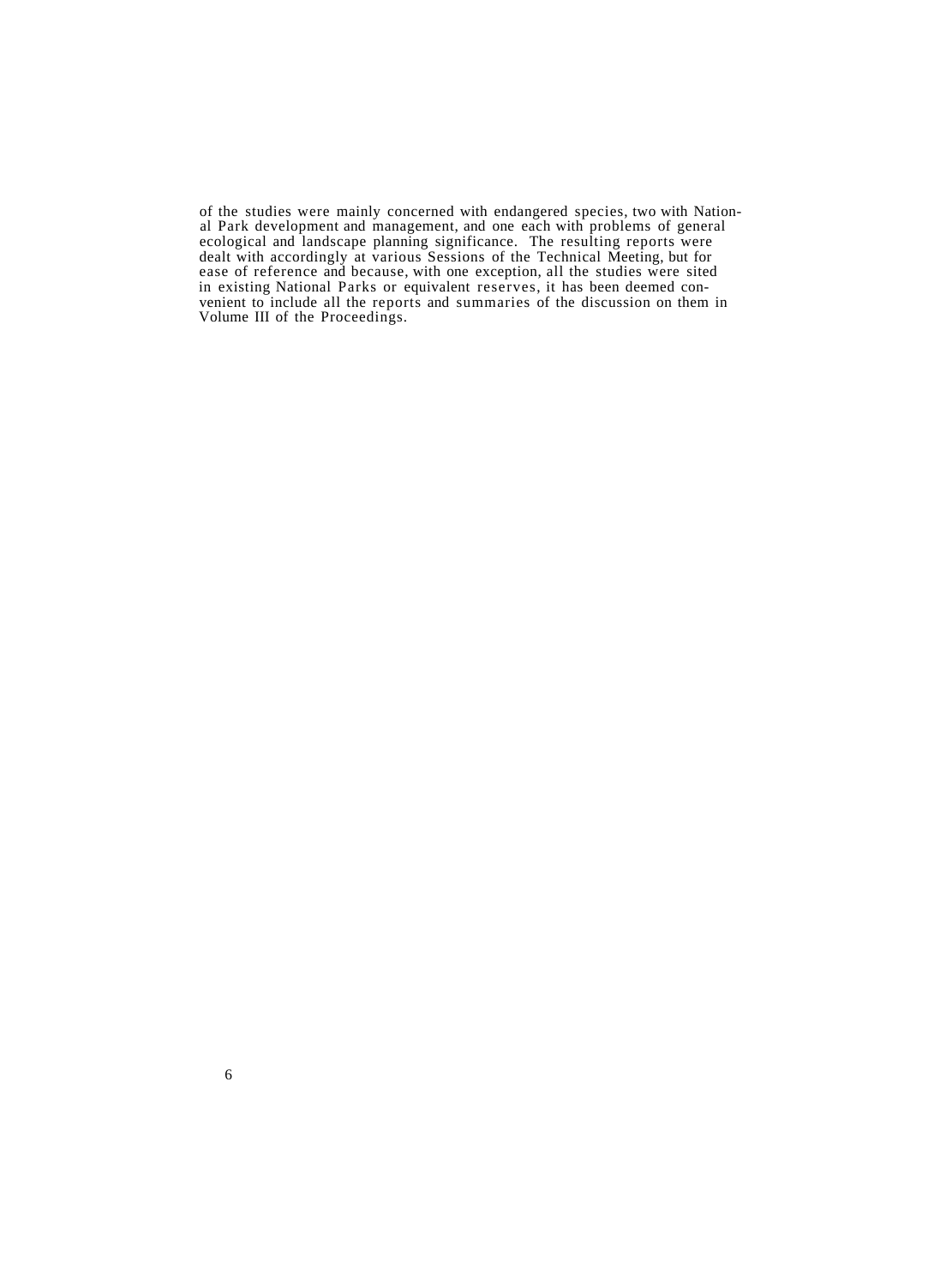| <b>Contents</b>                                          |                                                                              | Page |  |
|----------------------------------------------------------|------------------------------------------------------------------------------|------|--|
| Preface to the Proceedings of the XIth Technical Meeting |                                                                              |      |  |
|                                                          | The Third Session: Introduction                                              | 9    |  |
| 1.                                                       | <b>MAMMALS</b>                                                               |      |  |
| a.                                                       | The Endangered Large Mammals of South Asia.<br>G. B. Schaller & N. M. Simon. | 11   |  |
| b.                                                       | Conserving the Asiatic Lion. P. Joslin                                       | 24   |  |
| $\mathbf{c}$ .                                           | The Vanishing Indian Tiger. K. S. Sankhala                                   | 34   |  |
| d.                                                       | Philippine Tamaraw, Here to Stay. Jesus B.Alvarez Jr.                        | 46   |  |
| *e.                                                      | The Swamp Deer of North Kheri. Arjan Singh                                   | 52   |  |
| *f.                                                      | The Tiger of the Terai with special reference to                             |      |  |

the Kheri Forests of Uttar Pradesh, India. Arjan Singh SUMMARY OF DISCUSSION 57

### **2. BIRDS**

| a. | The Great Indian Bustard Choriotis nigriceps (Vigors):<br>Salim Ali                                                                              | 58 |
|----|--------------------------------------------------------------------------------------------------------------------------------------------------|----|
| b. | The Great Indian Bustard Choriotis nigriceps (Vigors),<br>a vanishing species in India, and some suggestions for its<br>preservation. P.D. Gupta | 63 |
|    | A report on the 1969 Status of the Monkey-Eating Eagle<br>of the Philippines. Jeses B.Alvarez Jr.                                                | 68 |
|    | SUMMARY OF DISCUSSION                                                                                                                            | 74 |

#### **3. REPTILES**

| a. | A Review of the Present Status and Position of Endangered<br>Species of Indian Reptiles. J. C. Daniel | 75 |
|----|-------------------------------------------------------------------------------------------------------|----|
|    | b. The Endangered Crocodiles of India. R.N.Misra                                                      | 77 |
|    | SUMMARY OF DISCUSSION                                                                                 |    |

\* Additional papers to original programme (see Introduction).

55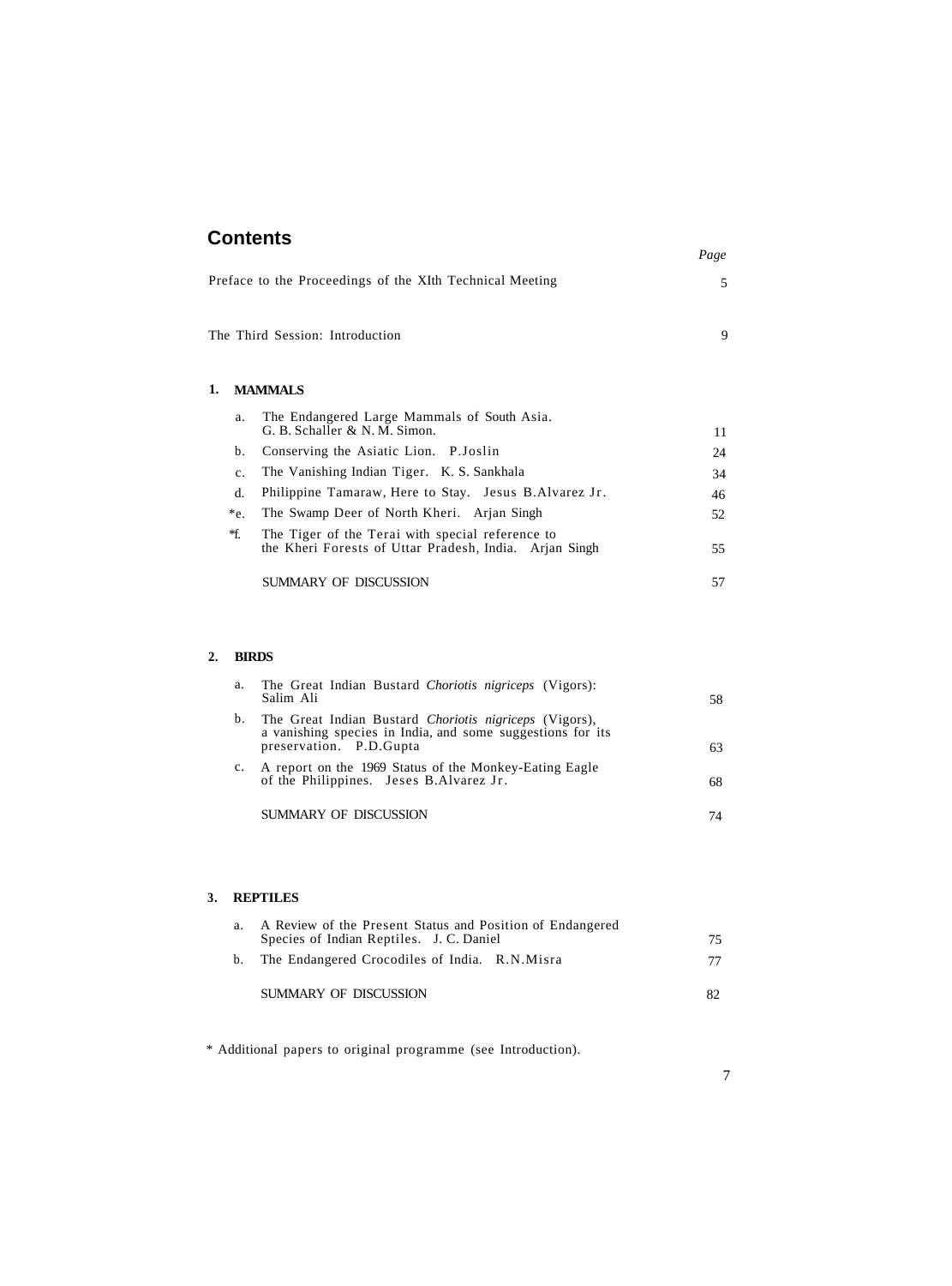| <b>PLANTS</b> |                                                                                                                      |     |  |  |  |
|---------------|----------------------------------------------------------------------------------------------------------------------|-----|--|--|--|
| a.            | Endangered Plant Species and their Habitats. H.Santapau                                                              | 83  |  |  |  |
| $h_{\cdot}$   | The Need for Conservation of Flora and Floral Provinces<br>in Southeast Asia. J.K.Maheshwari                         | 89  |  |  |  |
| $c_{\cdot}$   | Protection of Rare and Endangered Plants in the Indian<br>Flora. K.C.Sahni                                           | 95  |  |  |  |
| d.            | Endangered Plants and Conservation in the Islands of the<br>Indian Ocean. R.Melville                                 | 103 |  |  |  |
| e.            | Endangered Plant Species and their Habitats—A Review<br>of the Indian Situation. K. Subramanyam & C. P. Sreemadhavan | 108 |  |  |  |
| f.            | Some Endangered Plants and Threatened Habitats in Southeast Asia.<br>I.M.Oureshi & O.N.Kaul                          | 115 |  |  |  |
|               | SUMMARY OF DISCUSSION                                                                                                | 127 |  |  |  |
|               |                                                                                                                      |     |  |  |  |

#### **APPENDIX**

| Conservation Projects for Threatened Species in South Asia. |  |  |  |  |  |  | 128 |
|-------------------------------------------------------------|--|--|--|--|--|--|-----|
|-------------------------------------------------------------|--|--|--|--|--|--|-----|

## **INDEX**

| Contributors of Papers and participants in the discussions. |  | 132 |
|-------------------------------------------------------------|--|-----|
|-------------------------------------------------------------|--|-----|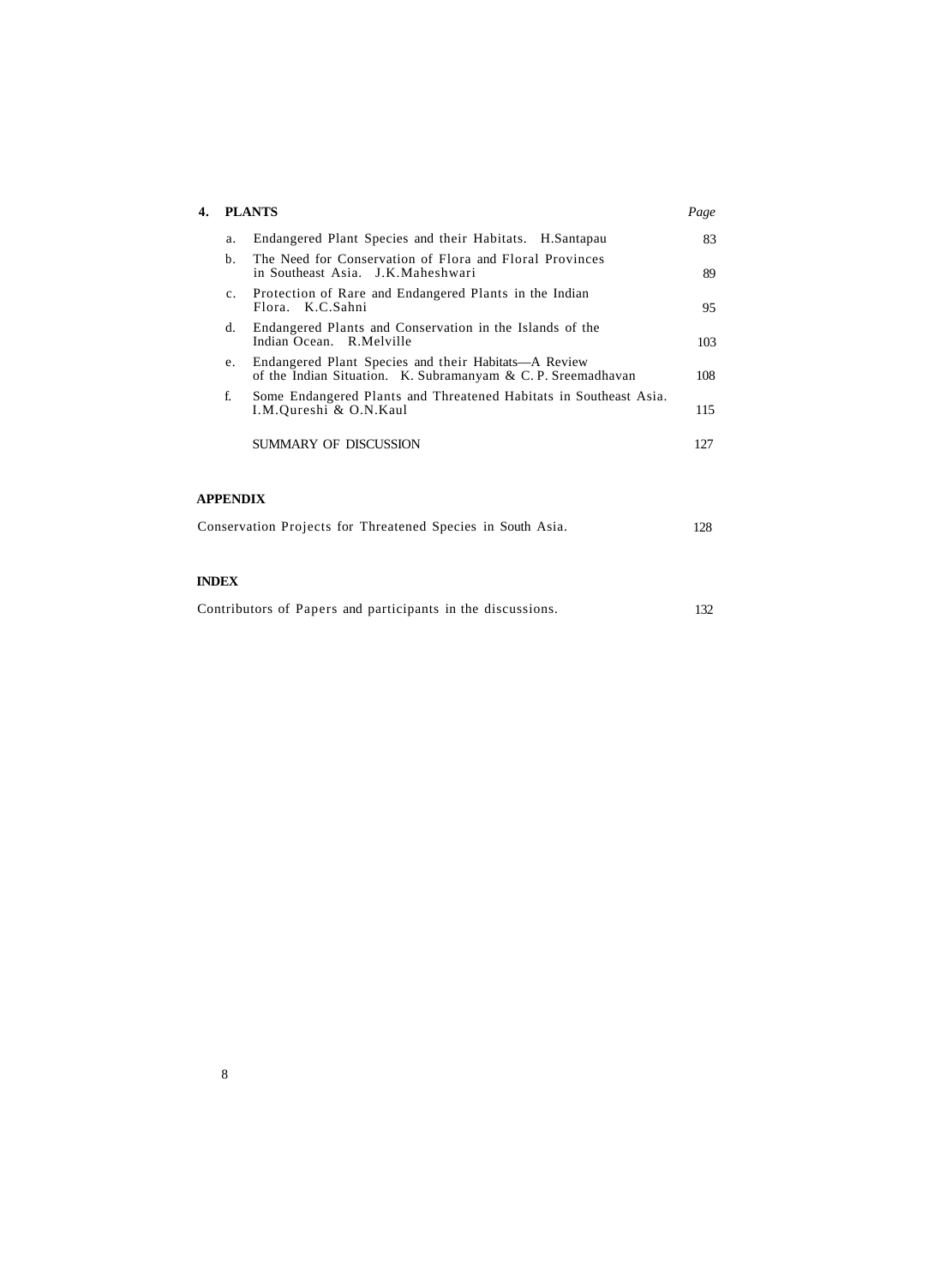# **Introduction**

The third session of the XIth Technical Meeting of the International Union for Conservation of Nature and Natural Resources took place in New Delhi, at 09. 30-13. 00 hours, on Thursday, November 27th, 1969. It was organize

The subject of the meeting was 'Problems of Threatened Species' and, whilst no geographical limitation was included in the title, most papers were concerned with the problems of southern Asia.

The programme was divided into four sections (mammals, birds, reptiles and plants); each of which was followed by a period of discussion.

Very considerable interest was shown in this subject and it became clear when the programme was prepared that more papers would be submitted than could be read in the time available. Delegates who submitted papers after the programme was drawn up, therefore, were requested to refer briefly to the content of their paper from the floor, on the understanding that although their papers were not included in the programme, they would be reproduced in the Proceedings. Papers in this category are marked with an asterisk in the table of contents. These papers and others that were included in the programme but arrived too late to be processed have no resumé in French.

In addition to this session of the Technical Meeting, the Commission organized a very successful open meeting on conservation projects for threatened species in South Asia. which took place on the evening of Saturday, November 29th. Although quite separate from<br>the technical session, the open meeting was in effect, a continuation of it, in that it was<br>concerned with the initiation of action t

Morges, 30 June 1970. C.W.Holloway Executive Officer Survival Service Commission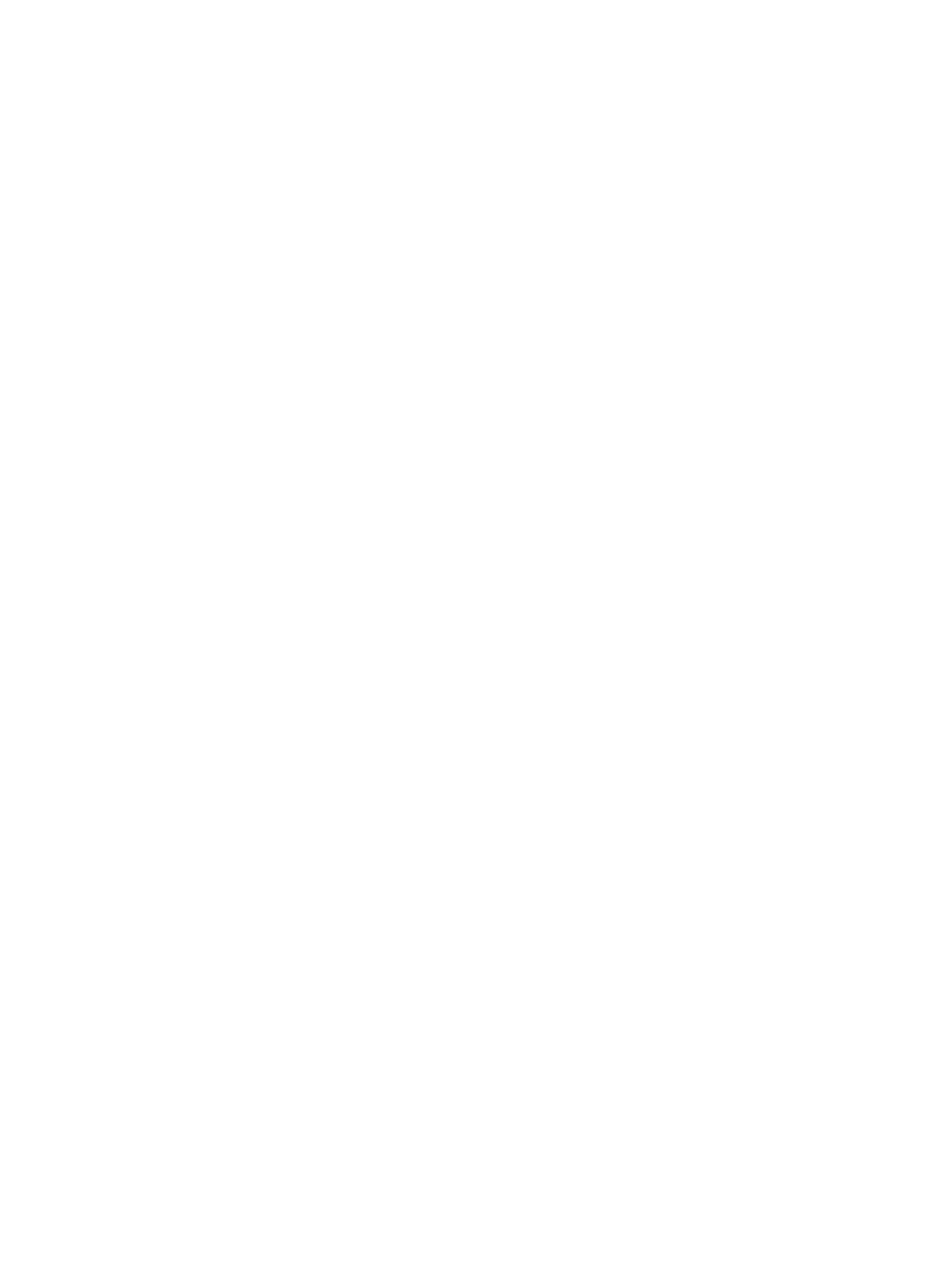# **The Endangered Large Mammals of Asia**

GEORGE B. SCHALLER\*

*New York Zoological Society, Bronx Park, New York, NY 10400, U.S.A.*

and

NOEL M.SIMON *IUCN, 1110 Morges, Switzerland.*

#### **INTRODUCTION**

The South Asian countries of Bhutan, Ceylon, India, Nepal, and Pakistan have a wildlife<br>heritage which few areas in the world can equal, both in the variety of large mammals<br>and formerly in their numbers. The cats include are four species of bear *Selenarctos thibetanus, Ursus arctos, Helarctos malayanus* and *Melursus ursinus*. Wild buffalo, three species of rhinoceros, elephant *Elephas maximus* and gaur *Bos gaurus* inhabit or inhabited the swamps and forests, as do several kinds of deer such as the sambar *Cervus unicolor,* axis deer or chital *Axis axis*, hog deer *Axis porcinus,* and swamp deer, to mention only a few. The open woodlands harbour blackbuck *Antilope cervicapra,* nilgai *Boselaphus tragocamelus* and Indian gazelle or chinkara *Gazella gazella.* The distinctive fauna of the Himalayas include several kinds of wild sheep, wild goats, yak and such species as the serow *Capricornis sumatraensis* and takin *Budorcas taxicolor.*

Not only is the variety large, but some species once occurred in great profusion. Herds of 10, 000 blackbuck were reported from the Punjab, and swamp deer crowded the reed-<br>beds of the Indus and Ganges rivers, also in herd

#### **FACTORS LEADING TO THE DECLINE**

The decline, which has been spectacular, has occurred in all countries, with the possible exception of Bhutan, and can be traced to three main causes.

The most important reason is the destruction or degradation of habitat. The majority of South Asian mammals are forest dwellers. The natural vegetation of the area, too, is forest, except in the high montane regions, but most of it has been removed. Less than 20% of India, for example, still retains its forest cover. Official policy in India is to have 30% of the land under forest, but only 7 moist conditions, were found in western India, in areas which today are desert or semi- desert. The desiccation of the land is undoubtedly due to misuse of the soil by man. Only 12% of the state of Rajasthan is now covered with forest, mostly with dry thorn scrub.

Even the Gangetic basin retained large forested areas until three centuries ago. The re-<br>moval of the forests was inevitably related to the increase of the human population,<br>which, in India alone, has risen from 270 to 530

<sup>\*</sup> New York Zoological Society

<sup>†</sup> To distinguish endangered species, scientific names are omitted but will be found in Appendix A, where these species are listed.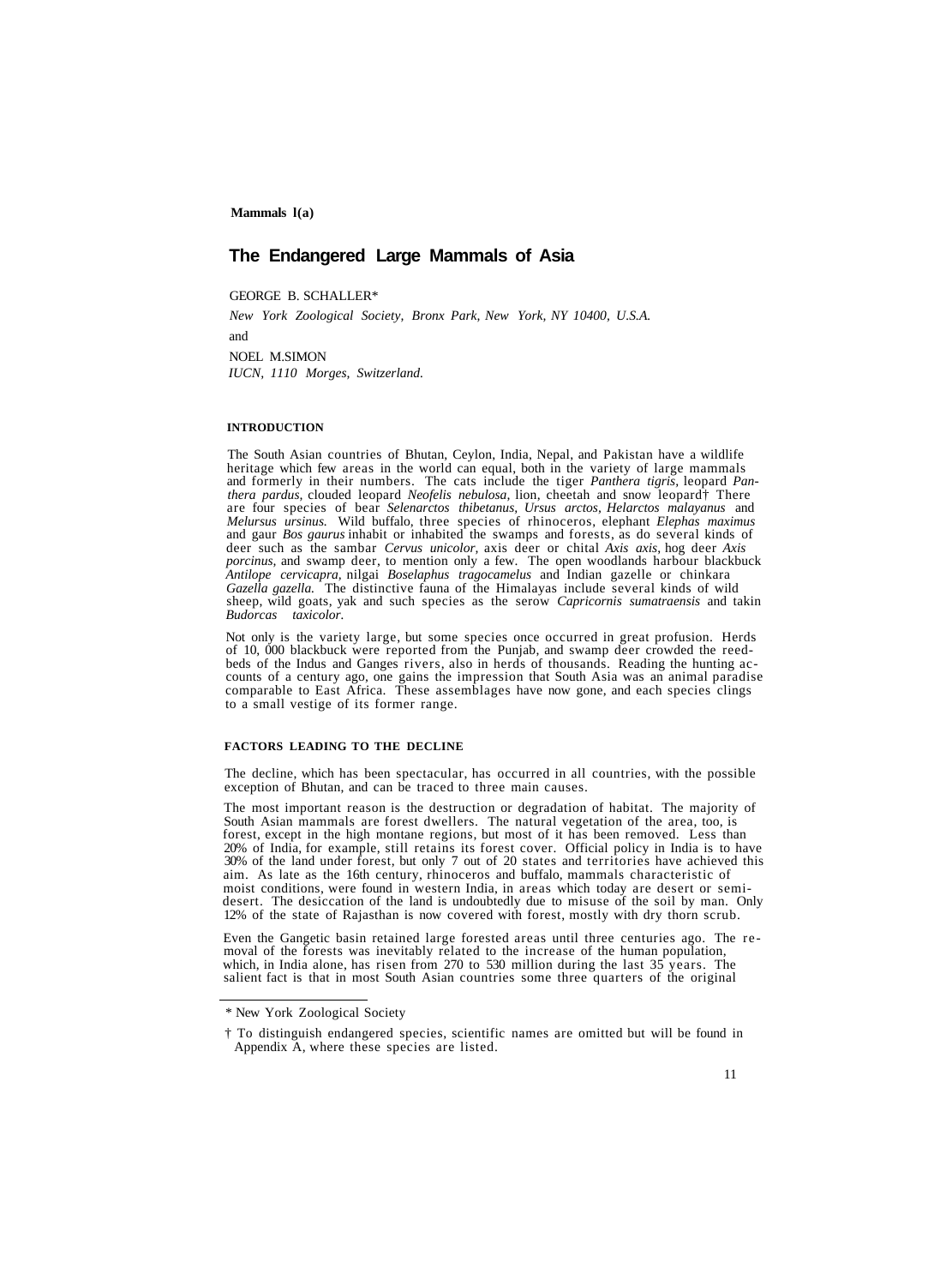wildlife habitats have been destroyed. A few species, like blackbuck, have adapted to cul- tivation, but their decline can be attributed to other reasons.

Hunting by man has been the second major cause of the disappearance of wildlife. The Moghul emperors from the 13th to 16th century were famous as hunters. Akbar the Great is said to have kept 1000 cheetah for the chase. Hu

During the period of British rule, hunting became a pastime of the expatriate administrative officers and soldiers. Nowadays it is fashionable to denigrate them but it should not be forgotten that the soldier or administra serious interest in the wildlife of the country, and recorded almost all that has come<br>down to us about the wild fauna of that period. Moreover, it was in no small measure due<br>to his interest and influence that game regula

Independence in 1947 swept long-standing controls away, the process being accentuated by the introduction of a plentiful supply of modern firearms. At a time when the conservation movement in Europe, North America and the USSR was gaining momentum, India and Pakistan—as well as Nepal a few years later—ushered in a period of destruction almost which had been able to survive the more or less regulated hunts was unable to with stand unceasing poaching. Under the respectable camouflage of crop protection, wild animals were shot everywhere, even in the few sanctuaries. Within five years much of the wild-<br>life had gone—and the decline continues.

The third factor in the disappearance of the large mammals has been competition be-<br>tween livestock and wildlife. India alone has some 250 million cattle and domestic buf-<br>falo, as well as 100 million goats and sheep, of w for their herds of gaur. The animals were seriously depleted and sambar were also re - duced in number.

Wildlife and livestock also compete for forage. Many forests are severely overgrazed by livestock, to the extent that little wildlife could exist, even if protected from hunting. In addition to overstocking, considerable illegal cultivation and tree felling also take place within the forests and sanctuaries.

Habitat destruction, hunting and disease have reduced one of the world's great wildlife assemblages to a small remnant within the span of a few years. The task facing the present generation is to ensure the survival of this remnant. It is an urgent task. The human population in the area is now over 650 million. If present trends continue it will be 900 million in ten years.

#### **THE STATUS OF SPECIES**

For the purpose of this paper the conservation of the large mammals of South Asia can most conveniently be considered in three broad categories.

First are those species or races which are either extinct or so close to extinction that little if anything can be done for them. They include both the Sumatran and Javan rhinoceroses, hispid hare, cheetah, Malabar civet and the shou (or Sikkim stag). For all practical purposes these animals appear to have passed the point of no return and are not considered further in this paper.

Second are those mammals which through numerical reduction or limitation of habitat are now in danger of extinction. Most species in this category survive only in sanctuaries or can soon be expected to exist only in them. No detailed censuses have been made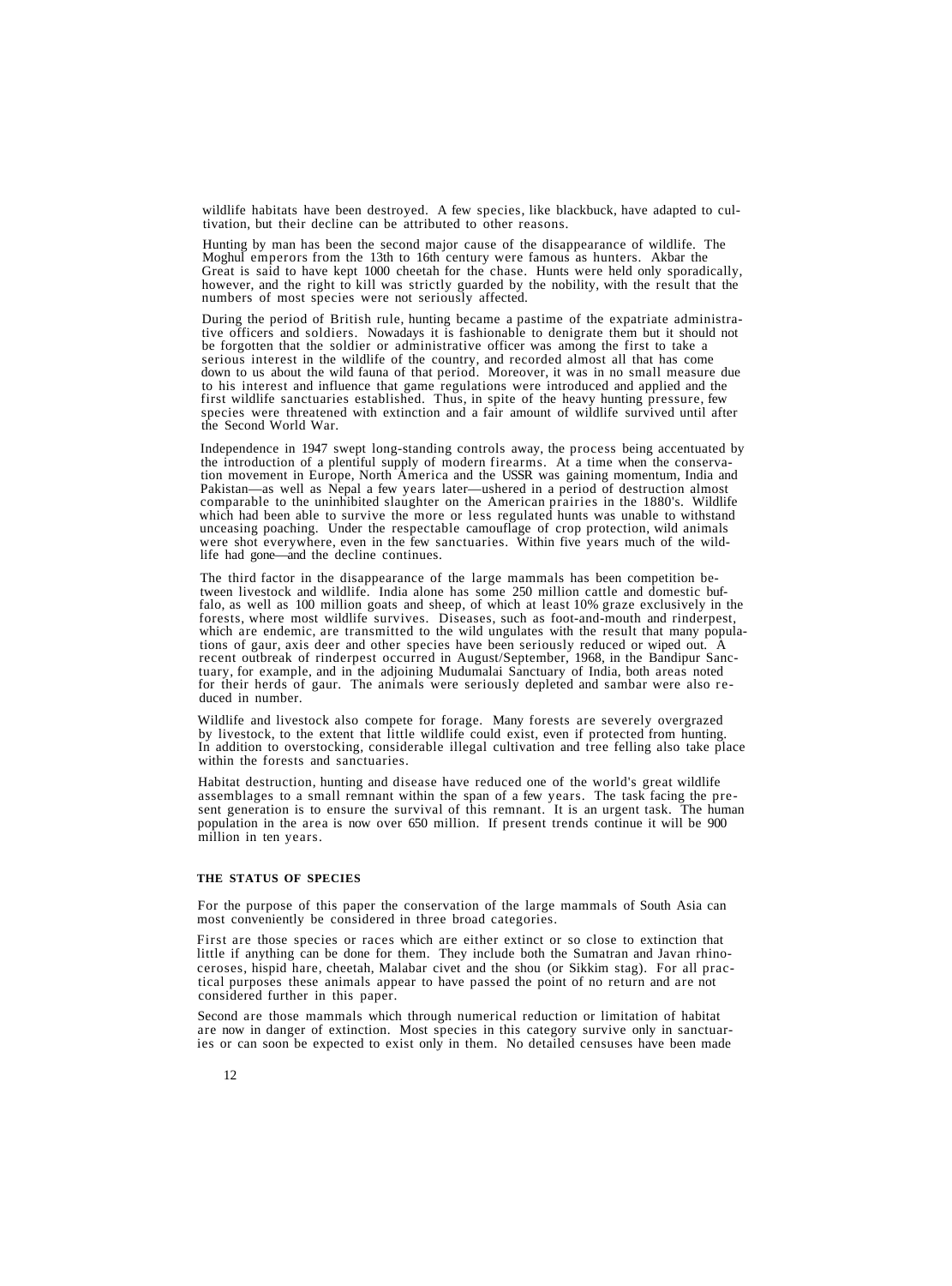of many of the rare or localized species or races, such as, for example, the urial of the Punjab and West Pakistan, the straight-horned markhor of West Pakistan and Afghanistan, the golden langur *Presbylis geei* of Assam *bytis johni* and liontailed macaque *Macaca silenus* of south India, although Sugiyama (1968) estimated that only 1000 animals of the last-named species survived. The snub-nosed monkey, dugong, Tibetan wild ass and wild yak, all rare and unstudied, occur somewhat rare, with Dang (1967) estimating that only 200 to 600 survive in the Indian Himalayas,<br>yet its skins are still offered for sale to tourists by, for example, the Kashmir Govern-<br>ment Emporium. On the other hand, the number list of rare and endangered mammals of South Asia currently enumerated in the *Red Data Book* Vol. 1 (Simon, 1966) is given in Appendix A.

The third category comprises those mammals which are still relatively widespread and in no immediate danger of extinction. Because this group is large it cannot be given more than passing consideration in this short paper.

#### **ENDANGERED FORMS**

One of the particular purposes of this paper is to focus attention on the second category mentioned above, bearing in mind that although only a few species have the dubious distinction of being enrolled on the international list of rare and endangered mammals, many more are locally rare to the extent that they qualify for inclusion on national lists.

#### **Baluchistan bear** *Selenarctos thibetanus gedrosianus*

The Baluchistan bear is distinguished from other races of the Himalayan black bear not only by its substantially smaller size but also in its environmental circumstances. Up to 30 years ago it was found in places such as the Kirthar Range in western Sind which were<br>covered with *Juniperus* spp. and *Pinus gerardiana*. It has since been driven from these<br>areas and exists now in arid thorn scrub co the fields of sorghum and millet as well as stealing dates and occasionally attacking sheep and goats. Such activities have, understandably, brought the bear into direct conflict with man, who treats it as vermin. These factors have reduced the bear numerically; it is now believed to be rare and confined to some low-lying hill ranges of south-central Baluchistan. Few sightings have been made in recent years and there is need for an in- vestigation to determine the animal's status and prospects.

#### **Asiatic lion** *Panthera leo persica*

Although the lion was distributed widely over the northern half of the Indian peninsula 150 years ago, it is now confined to the 489 sq. mile Gir Sanctuary in Gujarat, a teak and acacia forest managed by the Forest Department. The sanctuary contains 112 villages with over 5000 people and some 16,000 buffalo and cattle. An additional 30 to 80 thousand head of livestock are admitted into the forest when forage in the surrounding area is scarce.

Several attempts have been made to census the lion population. In 1936 the estimate was 287; in 1955 it was 290; in 1963 it was 255. The most thorough census was made by the Forest Department in 1968 when a figure of about 175 was derived. The accuracy of the earlier censuses is questionable, and there is no basis for assuming that the number has decreased during the past 30 years.

Because of the dearth of wild ungulate prey species in the Gir area, the lions subsist almost entirely on domestic livestock. Except for a few lions which are poisoned by irate villagers and the possible slow deterioration of the habitat due to overgrazing by livestock, the lions seem to be reasonably secure at present. P.Joslin and T. Hodd of Edinburgh and Aberdeen Universities, respectively, are currently engaged in a long-term ecological study of the Gir lion.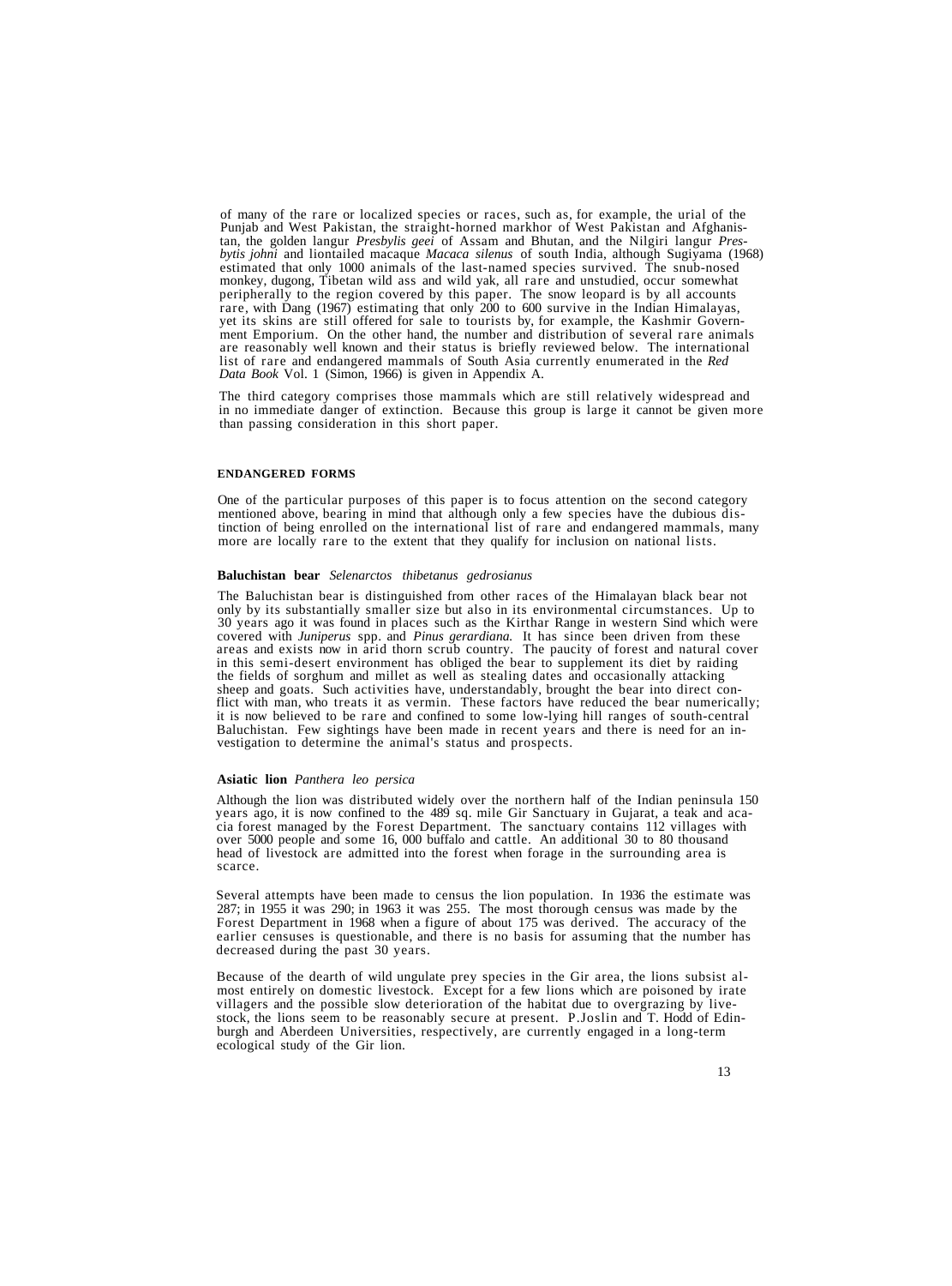#### **Ceylon elephant** *Elephas maximus maximus*

The elephant once occurred throughout Ceylon but its range is now substantially reduced, and the total population numbers now 2500-3000 individuals. The decline is attributable to the reduction of habitat due to human expansion, and to direct destruction by man in the interests of crop protection.

Three national parks—Ruhuna, Wilpattu and Gal Oya—have been set aside for the protection of the animal, but the elephant's wandering propensities continue to bring it into conflict with man, especially in those areas where recent agricultural development has cut across migratory routes.

The Smithsonian Institution recently completed a field study designed to provide the data on which an acceptable management programme can be based.

#### **Indian wild ass** *Equus hemionus khur*

Once common in north-western India, West Pakistan and south-eastern Iran, the wild ass now occurs mainly in the Little Rann of Kutch—a salt-encrusted desert region about 1000 sq. miles in extent, and situated along the Guj declined from a conservative total of 2000-5000 in 1947 to about 870 in 1962 (Gee, 1963b).<br>A small herd of 20-30 was also reported in the Great Rann near Nagar Parkar. Although Spillett (1968) was unable to carry out a cen sent status of the Indian Wild Ass is similar to what was reported in 1962. However,<br>Mountford and Poore (1968) reported that a number were shot during the India/Pakistan<br>war and that the total in the Little Rann was not m

One threat to the wild ass arises from its susceptibility to disease—notably surra *Trypanosoma evansi* and African horse sickness—transmitted from domestic livestock. A government-financed vaccination programme has been in operation annually since 1961 but has not been wholly successful because a few owners refuse to allow their horses to be treated on the ground that they cannot afford to have their animals idle for the 8-14 days of rest which the treatment requires. Unless vaccination is made compulsory and strictly enforced this constructive programme cannot hope to achieve its purpose.

Most villagers living close to the Rann are sympathetically disposed toward the wild ass; however, there is substantial competition from livestock for the limited grazing.

The wild ass is not yet protected in a legally constituted sanctuary, and it is important that a reserve should be established while the land is still available. There is also a great need for a comprehensive ecological study of the wild ass.

#### **Great Indian rhinoceros** *Rhinoceros unicornis*

Once distributed widely in the basins of the Indus, Ganges and Brahmaputra rivers, this rhinoceros is now confined to eight reserves in Nepal, West Bengal and Assam. A few other small, isolated populations still exist as, in Assam.

Of the 700 or so animals still in existence, by far the largest concentration of about 400 occurs in the 167 sq. mile Kaziranga Sanctuary in Assam (Spillett, 1966). A major short-coming of this sanctuary is that domestic l in practice little attempt is made to adhere to the regulations.

The largest stock in Nepal is to be found in the Chitawan Rhinoceros Sanctuary in the Rapti Valley where 80-100 of the animals survive. Chitawan is of exceptional importance to the future of the rhinoceros, as well as bein fused situation to kill a large number of the animals. The result of these activities was<br>that the rhinoceros population declined from an estimated 800 in the early 1950's to<br>about 165 by 1961. Following strong representat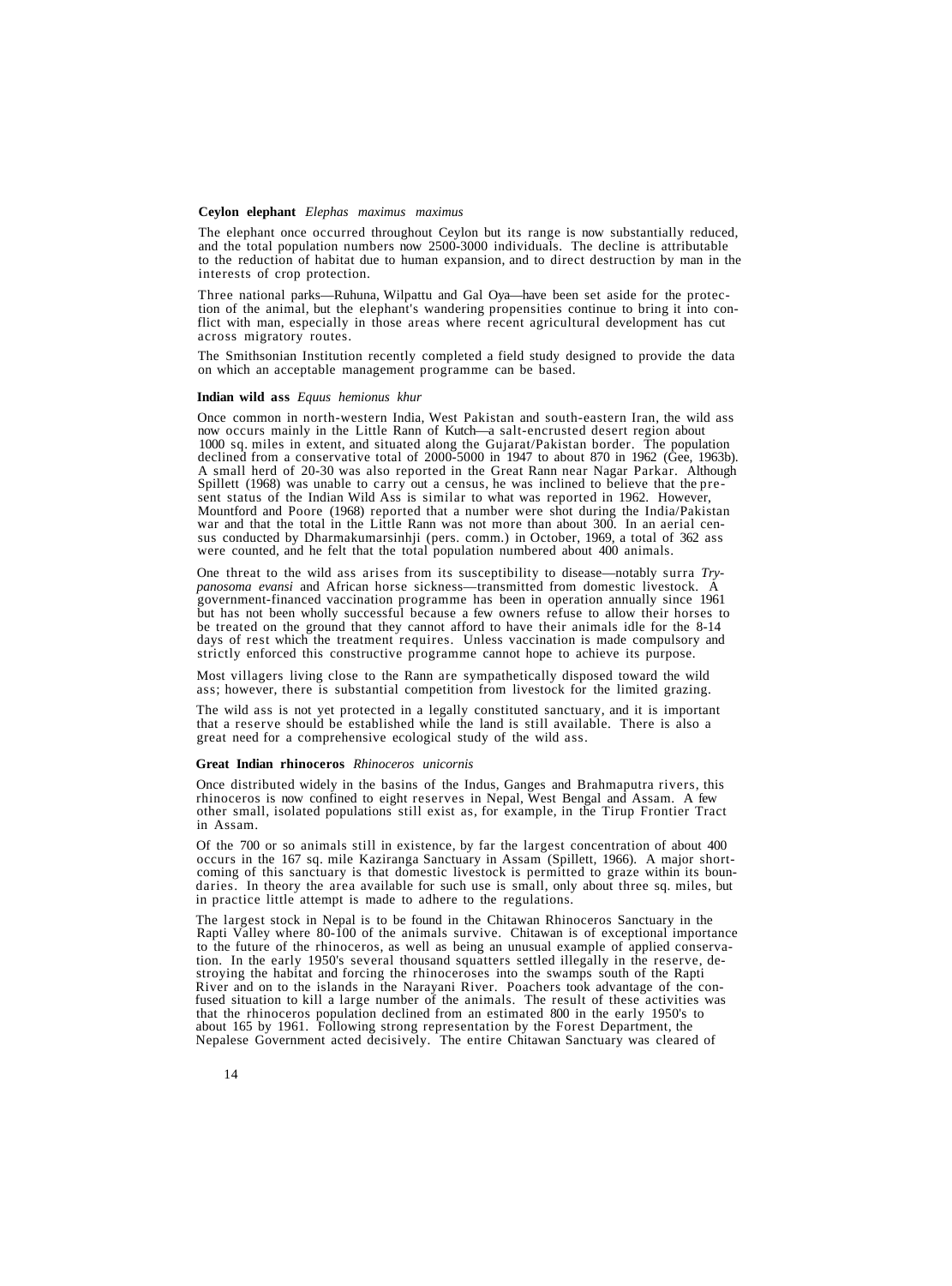settlement and—provided that poaching can be controlled—the outlook for the rhinoceros<br>is now brighter than at any time during the last decade. By its vigorous and timely in-<br>tervention the Government of Nepal has set a fi

A thorough ecological study of this species is urgently needed.

#### **Pygmy hog** *Sus salvanius*

The current status of this diminutive representative of the Suidae has not been determined. Until a few years ago it was thought to be probably extinct, but more recently there has been an increasing number of reports, whi hint of danger. Furthermore, the nature of its marshy habitat renders observation diffi- cult, even under favourable circumstances.

#### **Swamp deer** *Cervus duvauceli duvauceli* and *C. d. branderi*

Once abundant on the marshy grasslands in the Indo-Gangetic basin, the north Indian race of the swamp deer has declined drastically. With most of its habitat under cultivation, it is doubtful if more than 3500 survive in N Assam (Schaller, 1967). Numbers continue to decline, particularly in Uttar Pradesh sanctuaries. The main viable Indian populations occur in the Kaziranga Sanctuary of Assam where the herd of 250 seems to be reasonably well protected, and in the Kheri area of Uttar Pradesh where several hundred individuals receive protection on a private farm.

A few scattered groups of a distinctive subspecies (*C. d. branderi*) still exist in the forests of Central India, but only those in Kanha National Park have much prospect of survival. Even there the chances look slim when occurred in that park during the last 30 years: the combination of disease and poaching reduced the Kanha population from 3000 in 1938 to fewer than 100 today, and there is every indication that the downward trend is continuing. An up-to-date ecological study of the Kanha population is required to identify the causes of decline and to make recommen- dations for ensuring the animal's survival.

The decline of the swamp deer has been so drastic and so continuous in recent years<br>that its perpetuation in the wild state in India is not assured under prevailing conditions,<br>except in the Kaziranga Sanctuary. Only in we inhabiting the Sukla Phanta area of Kanchanpur District, an area that is in the process of being established as a sanctuary.

#### **Manipur brow-antlered deer** *Cervus eldi eldi*

Only about 100 of these deer survive in the 11 sq. miles Keibul Lamjao Sanctuary in the south-western part of Logtak Lake in Manipur State. Gee (1936a) conjectured that the animal once ranged over a wider area, but was driven to taking refuge in the swamps of the lake by the increasing human population and extensive agricultural development. So long as it remains in its restricted habitat the animal is reasonably secure, but during the rains it moves away from the flooded lake to drier areas, at which time it becomes vulnerable to poaching.

The deer is protected primarily by the impenetrability of its habitat and by the fact that most of the human inhabitants are vegetarians. Moreover, the Manipur Administration has shown commendable interest in safeguarding the animal.

On the other hand, the villagers along the western and southern boundaries of Keibul Lamjao, in addition to extending the area under rice cultivation into the sanctuary, own large herds of livestock. Although cattle cannot enter the swamps, domesticated buffalo graze over a quarter of the sanctuary. About 1000 canoes are also engaged in fishing throughout the area wherever the vegetation is thin enough to permit their passage.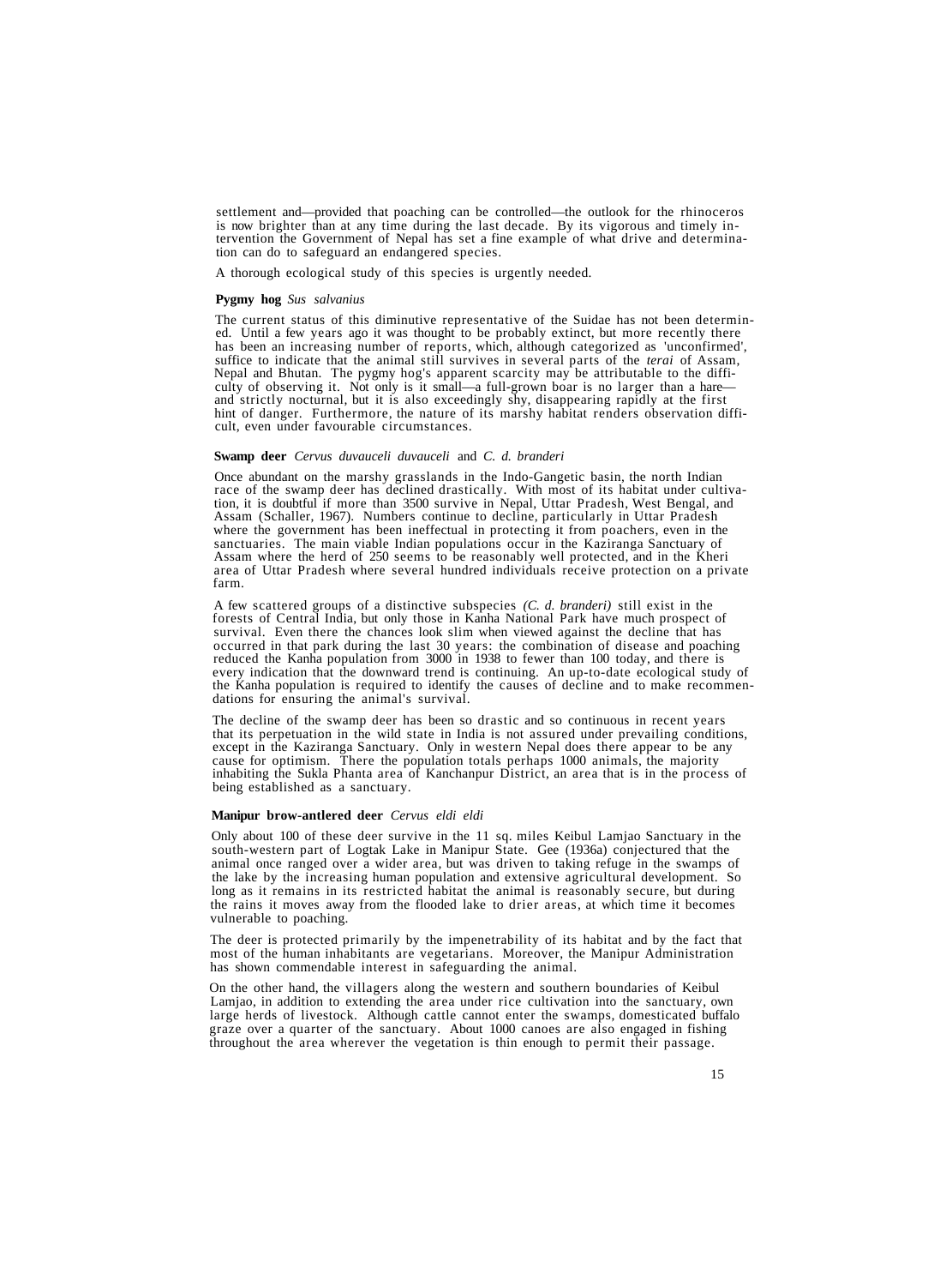The immediate requirement is the imposition of restrictions on grazing and cultivation within the sanctuary. There is also need for a biological study on which a sound manage- ment programme can be based.

#### **Kashmir stag** *Cervus elaphus hanglu*

The Kashmir stag, a subspecies of the European red deer, is now largely confined to the 55 sq. mile Dachigam Sanctuary of Kashmir, spending the summer months on the alpine meadows and wintering in the valleys. Possibly as

#### **Asiatic buffalo** *Bubalus bubalis*

The wild buffalo was once abundant in the Indo-Gangetic basin, as well as from Bengal former range and is now uncommon, the population totalling no more than 2000. Three-<br>quarters of this total occurs in Assam, of which about 550 are in the Kaziranga and per-<br>haps 400 in the Manas Sanctuary, with others sca

The wild buffalo's favoured habitat comprised the extensive well-watered grass plains.<br>These conditions were also the most attractive from the human standpoint, and the de-<br>cline of the animal inevitably stemmed from this falo were killed in the interests of crop protection. The practice of herding cattle in areas used by wild buffalo was responsible for heavy losses from disease, notably rinderpest. The survival of this species is not assu

#### **Nilgiri tahr** *Hemitragus hylocrius*

One of us (G.B.S.) checked on the status of the tahr in October, 1969, by visiting the major remaining areas in South India where it still exists. About 300 animals survive along the western escarpment of the Nilgiri plate built roads into tahr habitat and established extensive wattle plantations, thereby creating considerable disturbance and providing easy access to motorized poachers.

About 500 tahr, the largest existing population, are found in the Eravikolam area of the High Range in Kerala, a private shooting reserve maintained by the High Range Game Preservation Association for nearly 75 years. The tahr in this area have survived solely because of the efforts of the local sportsmen. In neighbouring areas, such as in the Palni Hills, where tahr come under government rather than private jurisdiction, poachers have either wiped them out or reduced them to a few small herds. The total number of Nilgiri tahr in existence is probably about 900-1000.

#### **RELATIVELY COMMON FORMS**

Included in this category are those animals which, although numerically reduced, are still fairly widespread in the forests and mountains and which, given proper protection and management, could once again become abundant in their respective habitats. If present trends are permitted to continue, however, certain species in this category, too, will ultimately be confined only to sanctuaries.

Animals such as the Himalayan tahr *Hemitragus jemlahicus* and blue sheep *Pseudois* at. The recent increase in military activities and road construction in the mountainous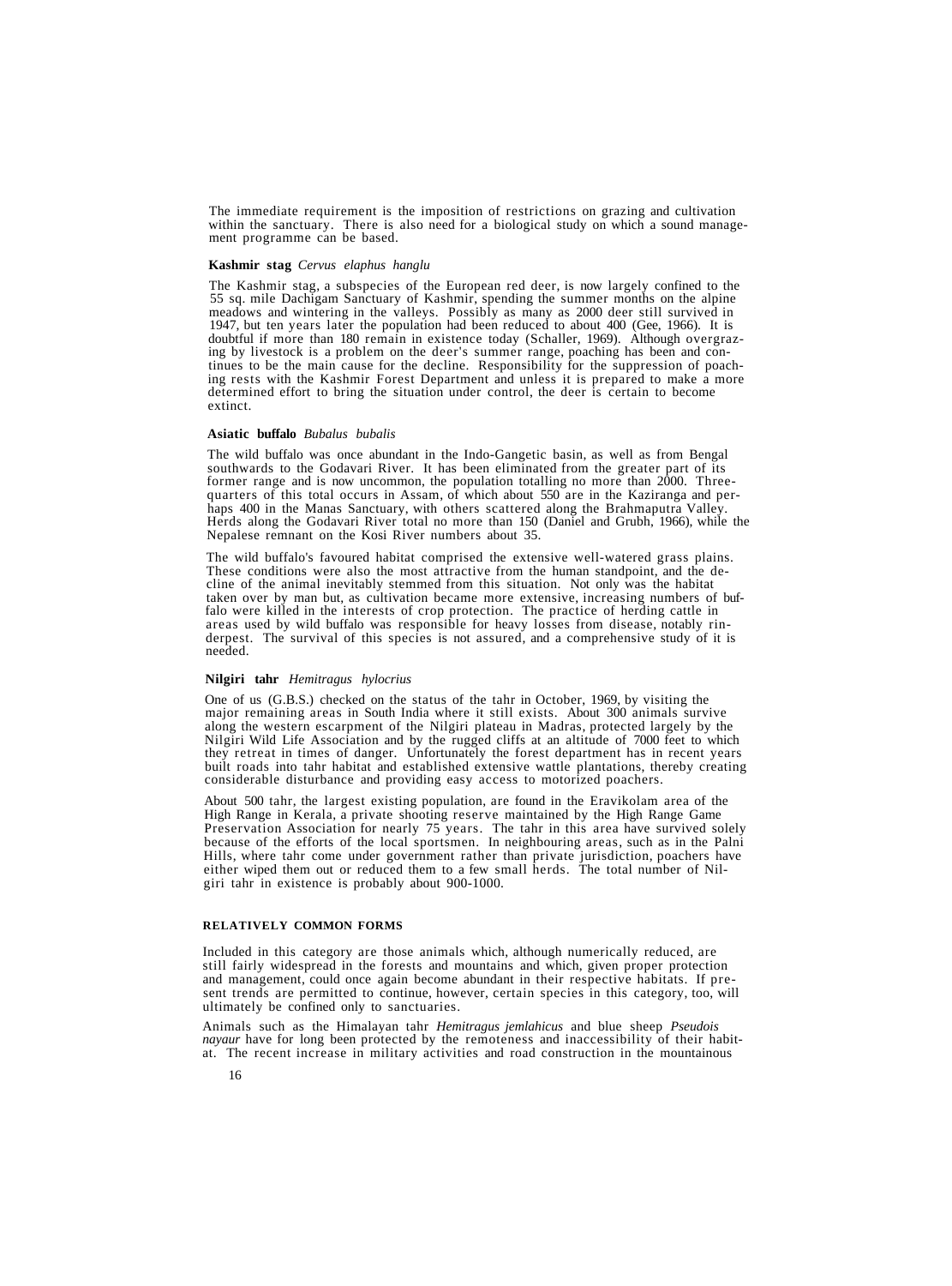regions, however, is exposing the Himalayan fauna to intensive persecution. Some species have managed to survive because of their retiring dispositions and solitary habits. These include such animals as the serow, sloth be monkey *Macaca mulatto*, have been to some extent protected by religious considerations.<br>But such attitudes are changing. The nilgai, once tolerated because of its resemblance to<br>the cow, is now shot, and the state of Utt have once roamed Uttar Pradesh. Southwick *et al* (1965) estimated that only 800, 000 survived, and that the downward trend was continuing.

The blackbuck, once the most abundant large ungulate in India and Pakistan, is disappearing at an alarming rate, being now rare in most states including Gujarat, Orissa, Bihar, Madras, Uttar Pradesh and Punjab. It is a sar tions occur in a few sanctuaries, the perpetuation of this splendid antelope—as well as the similarly threatened Indian gazelle—calls for the creation of a large desert national park in Rajasthan, where possibly the cheetah could be reintroduced some day.

Elephants still occur in fair numbers in northern, southern and western India. No sanctuary is large enough to contain them, and they often enter cultivations where they may cause extensive damage. Because they have no nat poached by man, elephants may become too abundant in some areas for the limited avail- able habitat.

The two predominant South Asian species of deer—sambar and axis deer—are still wide-<br>spread, though seldom abundant, wherever suitable forest exists. The axis deer in parti-<br>cular could become an economically important spe ed contrast to the situation in India where no serious attempt has been made to realize<br>the potential inherent in wildlife. In 1961-62 only 88 axis deer were legally shot in the<br>large state of Uttar Pradesh. Most deer are

The large cats present special problems. Not only are their skins sought by the fur trade, but, because most indigenous prey species have been wiped out, they are obliged to subsist on domestic livestock. The secretive leo it has already been largely eradicated except for a few in the eastern part of the country.

The nominate race, which is the tiger of South Asia, has thus far avoided being placed in the *Red Data Book*, but its status is deteriorating so rapidly that the time is not far distant when it will have to be added to th

Although the tiger is a highly adaptable animal, its range has been greatly reduced. It still occurs in most of the larger forests, except in the states of Punjab and Kashmir, but only sparsely. Even in the forested Himalayan foothills, once renowned for the number of tigers, the remnant is widely dispersed. The species is represented in only a few sanc- tuaries, such as Kanha, Kaziranga and Corbett.

An estimated 400-500 tigers are killed each year in India. One taxidermist alone is known to have handled over 100 skins in 1968. Since 1955 there has been increasingly widespread destruction of carnivores by pesticides—notably endrin and folidol issued by the Indian Department of Agriculture—a system that kills indiscriminately. Control over the use of such poisons is essential.

A further important cause of scarcity of tigers has been uncontrolled hunting, not least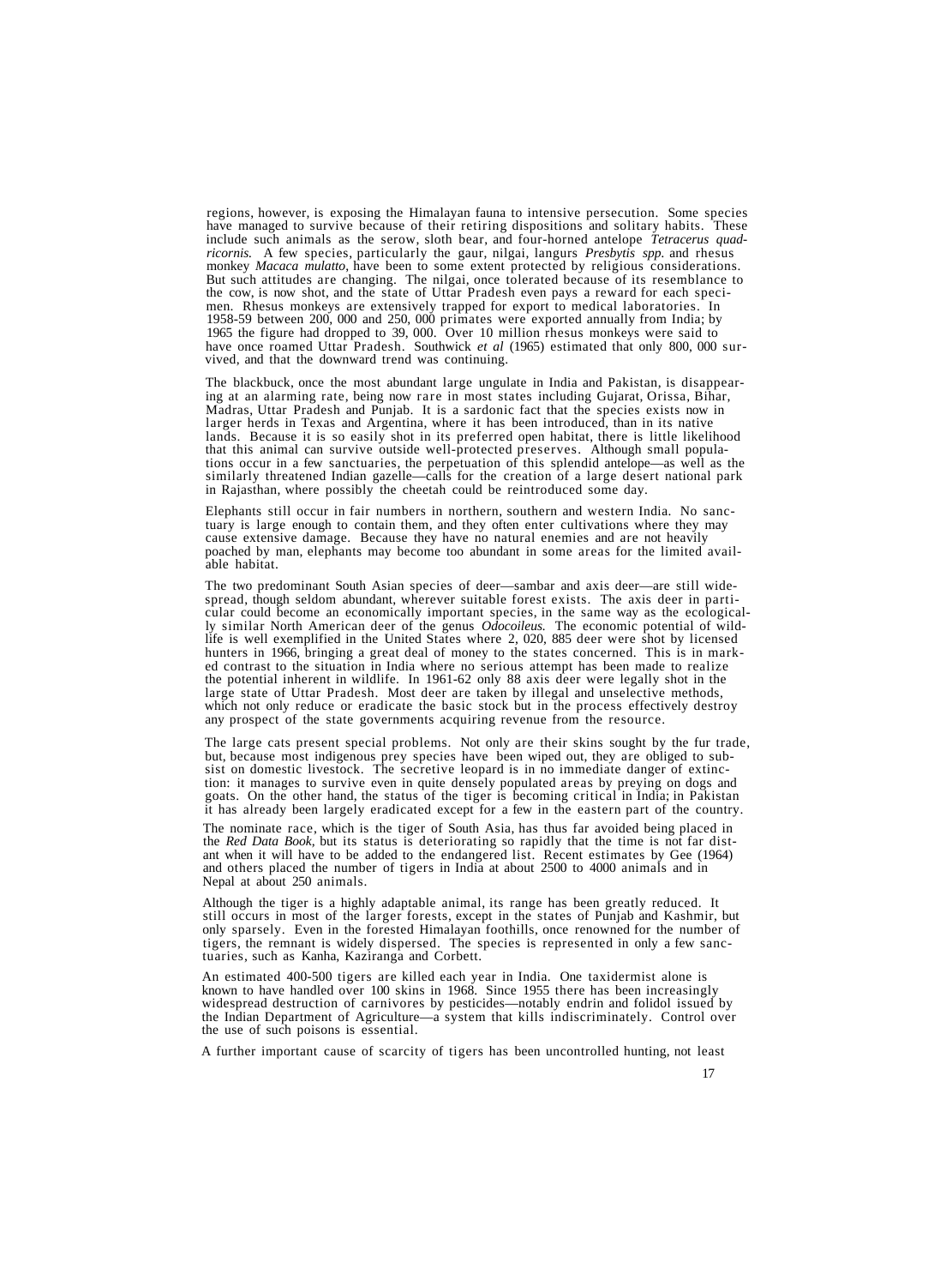by government officials, military personnel and others who frequently resort to reprehensible practices such as shooting from jeeps at night with the aid of spotlights.

The governments of both India and Pakistan have wisely prohibited the commercial export of tiger and leopard skins. However, the authorities do not have the fur trade within the country under control and tourists are still allowed to take skins out of the country. Most fur shops have tiger skins for sale—even in Kashmir where the animal does not occur. Laws are needed which require each skin to be stamped by the government, thus simplifying the detection of illegal skins, and which prevent all trade in endangered species or products made from them.

#### **RESERVES AND SANCTUARIES**

It is gratifying to see that most of South Asia's endangered species are represented in<br>areas which have been designated as sanctuaries or national parks. These reserves are<br>doubly important, since they preserve a broad sp square miles along the Brahmaputra and Ganges rivers. Hog deer, elephant, tiger and other species frequent the area together with the less common animals. Unfortunately, most Indian sanctuaries are small—few exceed 200 sq. miles, and most are smaller—not large enough to retain within their boundaries such wide-ranging creatures as wild dog *Cuon alpinus* and gaur.

Furthermore, the establishment of a sanctuary is not in itself enough: it must be properly maintained. Some sanctuaries contain villages, and virtually all permit the grazing of livestock, sometimes controlled but more usually not. Many sanctuaries, particularly in Rajasthan and other arid areas, are usually so overgrazed that the habitat has degenerated. This factor, together with constant disturbance by herdsmen, the danger of transmission of disease from livestock to wildlife, and ber of animals that may use an area. This would be a distinct advance on the prevailing practice of overstocking, exemplified by the 11 sq. mile Keoladeo Ghana Sanctuary in Rajasthan which is obliged to support some 5500 cattle and buffalo (Schaller *et al.* 1966), a gross misuse of a superlative area.

Many sanctuaries are also subjected to timber extraction programmes. In some states with limited land under forest a certain amount of lumbering may be necessary. If done in a controlled fashion the elimination of some tall trees may actually be beneficial to wildlife, because most species prefer secondary to primary growth. However, the recent trend in south India of cutting out the indigenous forest and planting the exotic *Eucalyptus* is to be strongly deprecated.

A serious danger to wildlife in most sanctuaries is from poaching. The amount of illegal hunting, whether for meat, for certain parts of the animal (such as rhinoceros horn), or for sport, is so extensive in some sanctuaries that the future of the species they are de-<br>signed to protect is problematical. In several of the Uttar Pradesh sanctuaries, for<br>example, swamp deer have been virtually wiped

- (a) On the first morning of a visit to the Dachigam Sanctuary a site was found where a Kashmir stag has been butchered the previous day.
- (b) On the first day in the Keoladeo Ghana Sanctuary a muzzle loader was confiscated from a poaching villager.
- (c) During the first few days in the Kanha National Park dozens of snares set to catch deer were collected.

The institution of a system of daily foot patrols by a small number of dedicated forest rangers would speedily bring poaching under control. Although the forest departments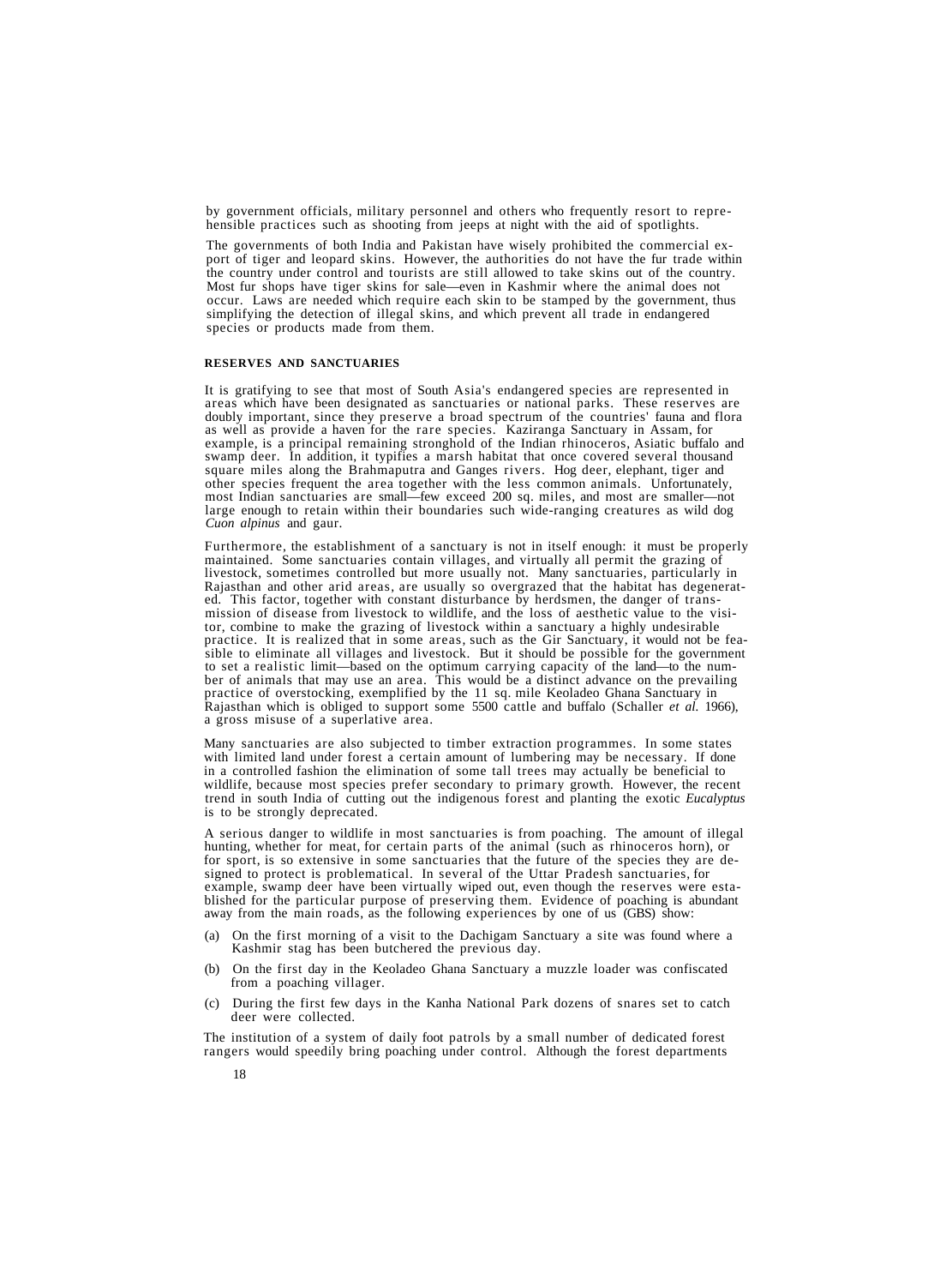responsible for the sanctuaries have substantial staffs at their disposal, virtually no sus- tained attempt is made to curtail poaching.

Because of apathy and political expediency, the wildlife in the few sanctuaries of South Asia is threatened. The surface area of India alone is 1. 26 million sq. miles. According to the United Nations list, 1 4 areas in India qualify for the status of National Parks and<br>Equivalent Reserves, totalling 1974 sq. miles (Appendix B.) Other Indian reserves of varying status raise the overall figure by about  $4,120$  sq. miles. Expressed in terms of per-<br>centage of the total land surface area, and in comparison with most other countries, the<br>figure is low. This insufficiency enhance tered in a way that will measure up to the aspirations on which they were established—as<br>inviolate sanctuaries for the perpetuation of a selection of the country's indigenous fauna<br>and flora under natural conditions.

One of the fundamental problems in India is that the central government has no administrative control over the preservation of wildlife and the management of reserves. All sanctuaries and so-called national parks come with spective state governments—which can establish, modify or even abolish them according to whim. A uniform policy for all states, co-ordinated at the federal level, is urgently needed if this national heritage is to be preserved.

#### **THE FOREST ESTATE**

In the South Asian countries most forest land belongs to the central or state government,<br>rather than to private persons. This is advantageous in the sense that there is thus<br>reasonable assurance that much of the habitat w the livestock consists of useless animals, old, diseased or unproductive.

In another respect, however, the forest departments' responsibility for wildlife is less<br>fortunate. Most departments do not recognize wild animals as a valuable natural re-<br>source, and, with a few notable exceptions, fores which is practised not only by villagers but also by government officials, including some<br>in the forest departments. Culprits, although known to the local forestry staff, are seldom<br>apprehended and still more rarely prosec

In many countries there is now a growing realization that the maintenance of wellmanaged wildlife is not incompatible with the interests of forestry. This broader concept has yet to be accepted in South Asia, but in the countries' long-term interests it is important that wildlife management should become an integral part of forest department policy. In addition there is an urgent need for the governments to initiate conservation practices in the forests to prevent further habitat deterioration. The ultimate goal should be a land use policy satisfactory to man, to his livestock and to wildlife; one in which forest products, both plant and animal, are harvested on a sustained yield basis without further harming the land.

#### **TOURISM**

Attention has already been drawn to the loss of valuable potential revenue from hunting. Similarly, the South Asian governments have failed to appreciate the even greater unrealized potential inherent in wildlife as a tourist attraction. In Kenya, for example, tourism—which is based almost exclusively on the attractions of wildlife—has progressed during the last two decades to a position of the country's second most lucrative revenueearner: if present trends continue it will soon top the list.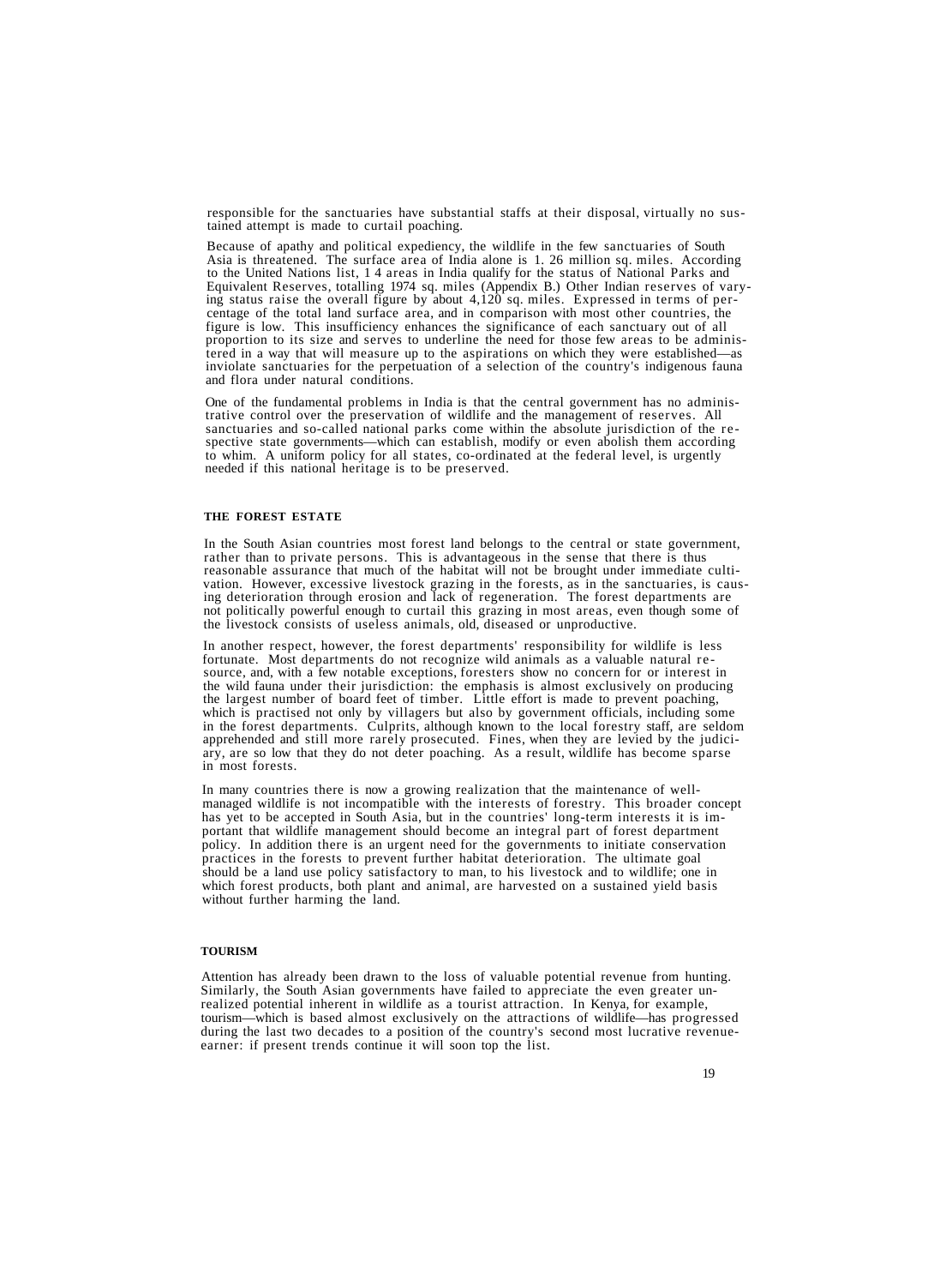The need to encourage tourism has been officially recognized in South Asia, but efforts have been concentrated on historic and religious edifices and other cultural attractions, almost to the total exclusion of the wildlif circuits, between the cities of Delhi, Jaipur, and Agra, touches on both the Sariska and view such uniquely Indian species as axis deer, nilgai and blackbuck, as well as many<br>birds. The natural heritage of South Asia is as important and interesting as the cultural one, and visitors to that part of the world should be helped to become aware of it.

It would not be in the least difficult for tours to become as successful and as remunerative in South Asia as elsewhere in the world, but only if the basic amenities are available. A few national parks and sanctuaries have established rest houses, but in most of them the accommodation and particularly the food are of an inadequate standard.

#### **RESEARCH**

Sound solutions to any country's conservation problems are dependent upon adequate<br>research and efficient management. It is impossible to establish a viable reserve unless<br>one knows the requirements of the species it is de done on this crucial subject in South Asia, and little or nothing is known about most species inhabiting the sub-continent including the entire Himalayan complex. In India, the forest departments and the Zoological Survey of India, the two organizations which could be expected to undertake wildlife research, do not have an ecologist on their staffs. Intensive investigations on particular species have been limited to several primates<br>(Simonds, 1965; Jay, 1965; Sugiyama, 1967; Ripley, 1967), and to the current studies of the<br>Ceylon elephant and the lion, done mostly by

Each forest department, whether state or federal, requires a separate wildlife branch with a small staff trained in wildlife techniques whose principal function would be field research. Such persons would of necessity have to be trained in Europe or North America, since most South Asian universities neglect to teach even a course in basic ecology, although a start has been made at Benaras Hindu University which holds a diploma course in ecology. Furthermore, each forest officer should be exposed to an intensive field course in wildlife management, which could best be held at the Dehra Dun Forest Research Institute. This course should be taught each year by an experienced authority on the subject, seconded from an overseas university through one of the technical assistance programmes.

It is important that the central governments, particularly in India, should take a more positive role in conservation, both with grants to establish and maintain sanctuaries, as well as by sponsoring research projects.

The time has also come for the world's conservationists to show more active interest in South Asian wildlife problems. A simple example will suffice to illustrate the imbalance: 15 foreign scientists are currently working on wildlife and habitat problems in the Serengeti National Park of Tanzania—more than in the whole of South Asia.

South Asia is presented with an urgent choice. Either poaching, over-stocking by domestic animals, and environmental degradation can continue as at present, with ultimate loss of some of the most valuable natural resources, or, through introduction and implementation of scientifically sound conservation programmes, the forests and wildlife can be retained for the benefit of this and ensuing generations.

#### **RECOMMENDATIONS**

Adoption of the following basic proposals would help to remedy the situation in India outlined in this paper. Broadly similar measures require to be taken in the other South Asian countries.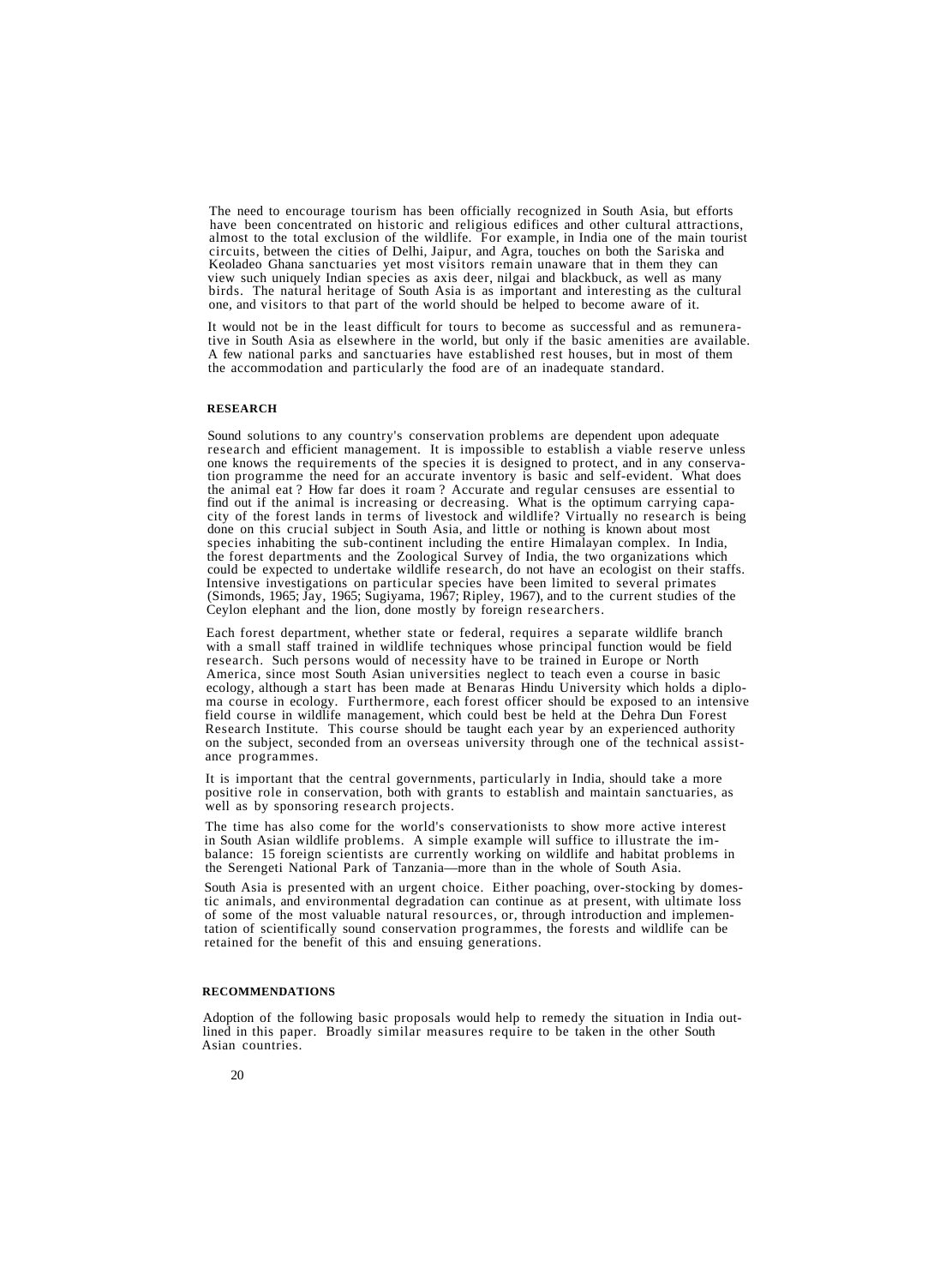(1) At the federal level: The introduction, implementation and sustention of a dynamic conservation policy requires a legally constituted framework within which executive action can be taken. In the United States, for exa

A meeting of representatives of the Planning Commission, the Ministry of Agriculture<br>and the Indian Board for Wildlife, held in April 1965, recommended the creation of a wild-<br>life wing within the Department of Forestry, b had been appointed. This represents a highly significant advance.

The imperative need for centralized co-ordination of conservation policy could be further assisted by broadening and strengthening the authority and the effectiveness of the Indian Board for Wildlife by the appointment of The Board itself should also appoint a small Executive Committee from among its members, which would meet more frequently than the full Board. At the same time arrangements should be made for the Board to submit an Annual

Without some such organization there is little prospect of introducing and implementing a dynamic country-wide conservation policy. Such an arrangement would also greatly strengthen the links between the Federal Government and the State Authorities.

(2) *At the state level:* The detailed work of implementing the policy agreed at the federal Level will devolve on the states. Within the broad guidelines mentioned in the preceding<br>Recommendation, the task of each state should be to make an assessment of its own wildlife resources and conservation problems, with federal aid in the form of funds and technical assistance where necessary. This would involve undertaking detailed surveys of all forests to evaluate their status and potentia management and conservation programme (a) for all forest areas in the state as a whole<br>and (b) for each reserve; investigating the prospects of establishing additional reserves<br>to ensure that a sample of each state's fauna is vigorously enforced.

#### **REFERENCES**

Dang, H. (1967) The snow leopard and its prey. *Cheetal* 10(1): 72-84.

- Daniel, J. C. and Grubh, B.R. (1966) The Indian wild buffalo, *Bubalus bubalis* (Linn.) in peninsular India: a preliminary survey. *J. Bombay Nat. Hist. Soc.* 63(1): 32-53.
- Gee, E. P. (1963a) The brow-antlered deer of Manipur. *Oryx* 6(2): 103-115.
- Gee, E. P. (1963b) Report on a brief fact-finding survey of the Indian wild ass: prepared for the Survival Service Commission of IUCN. *Oryx* 7(1): 9-21.
- Gee, E. P. (1964) *The wild life of India.* London.
- Gee, E. P. (1966) Report on the status of the Kashmir stag: October 1965. *J. Bombay Nat. Hist. Soc.* 62(3): 379-393.
- Jay, P. (1965) The common langur of North India. pp. 197-249. In: *Primate Behavior.* I. DeVore, ed. New York.
- Mountford, G. and Poore, D. (1968) Report on the Second World Wildlife Fund Expedition to Pakistan. Cyclostyled.
- Ripley, S.D. (1967) Intergroup encounters among Ceylon gray langurs *(Presbytis entellus).* pp. 237-253. In: *Social communication among primates.* S. Altmann, ed. Chicago.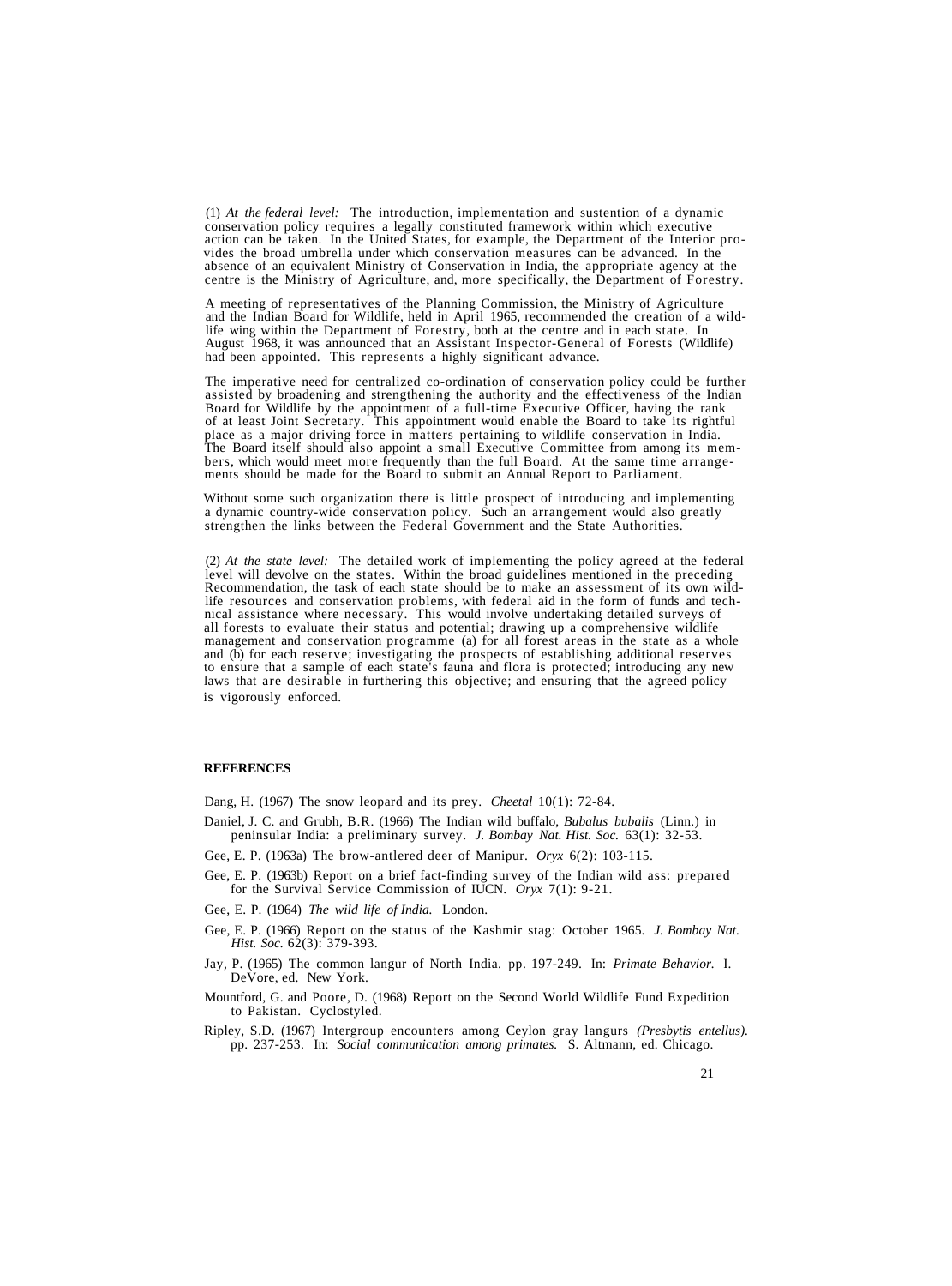Schaller, G. B. (1967) *The deer and the tiger: a study of wildlife in India.* Chicago.

Schaller, G. B. (1969) Observations on the hangul or Kashmir stag *(Cervus elaphus hanglu* Wagner). *J.Bombay Nat. Hist. Soc.* 66(1): 1-7.

Schaller, G. B., Spillett, J. J., Cohen, J. E. and De, R. C. (1966) The status of the large mammals in the Keoladeo Ghana Sanctuary, Rajasthan. *IUCN Bulletin.* N. S. 1(20): 7.

Simon, N. M. (1966) *Red Data Book,* Vol. 1, Mammalia. IUCN, Morges.

- Simonds, P. (1965) The bonnet macaque in South India. ppl75-196. In: *Primate Behavior.* I. DeVore, ed. New York
- Southwick, E., Beg, M. and Siddiqi, M. (1965) Rhesus monkeys in North India. pp. 111-159. In: *Primate Behavior.* I. DeVore, ed. New York.
- Spillett, J. J. (1966) A report on wild life surveys in North India and southern Nepal, January-June, 1966. *J. Bombay Nat. Hist. Soc.* 63(3): 492-628.
- Spillett, J. J. (1968) A report on wild life surveys in South and West India, November-December 1966. *J. Bombay Nat. Hist. Soc.* 65(1): 1-46 and 65(2): 296-325.
- Sugiyama, Y. (1967) Social organization of Hanuman langurs. pp. 221-236. In: *Social communication among primates.* S. Altmann, ed. Chicago.
- Sugiyama, Y. (1968) The ecology of the lion-tailed macaque *(Macaca silenus* (Linnaeus)) a pilot study. *J. Bombay Nat. Hist. Soc.* 65(2): 283-292.

#### **APPENDIX A**

Mammals of South Asia Occurring on the International List of Rare and Endangered Species as at January 1969

\* Status discussed in detail in text

*Rhinopithecus roxellanae Caprolagus hispidus \*Selenarctos thibetanus gedrosianus Viverra megaspila civettina \*Panthera leo persica Panthera uncia Acinonyx jubatus venaticus \*Elephas maximus maximus Dugong dugon \*Equus hemionus khur Equus hemionus kiang \*Rhinoceros unicornis Rhinoceros sondaicus Didermoceros sumatrensis \*Sus salvanius \*Cervus duvauceli \*Cervus eldi eldi Cervus elaphus wallichi \*Cervus elaphus hanglu \*Bubalus bubalis Box grunniens mutus \*Hemitragus hylocrius Capra falconeri jerdoni*

Snub-nosed monkey Hispid hare Baluchistan bear Malabar civet Asiatic lion Snow leopard Asiatic cheetah Ceylon elephant Dugong<br>Indian wild ass Tibetan wild ass<br>Great Indian rhinoceros<br>Javan rhinoceros Sumatran rhinoceros Pygmy hog Swamp deer Manipur brow-antlered deer Shou (or Sikkim stag) Hangul (or Kashmir stag) Asiatic buffalo Wild yak Nilgiri tahr Straight-horned markhor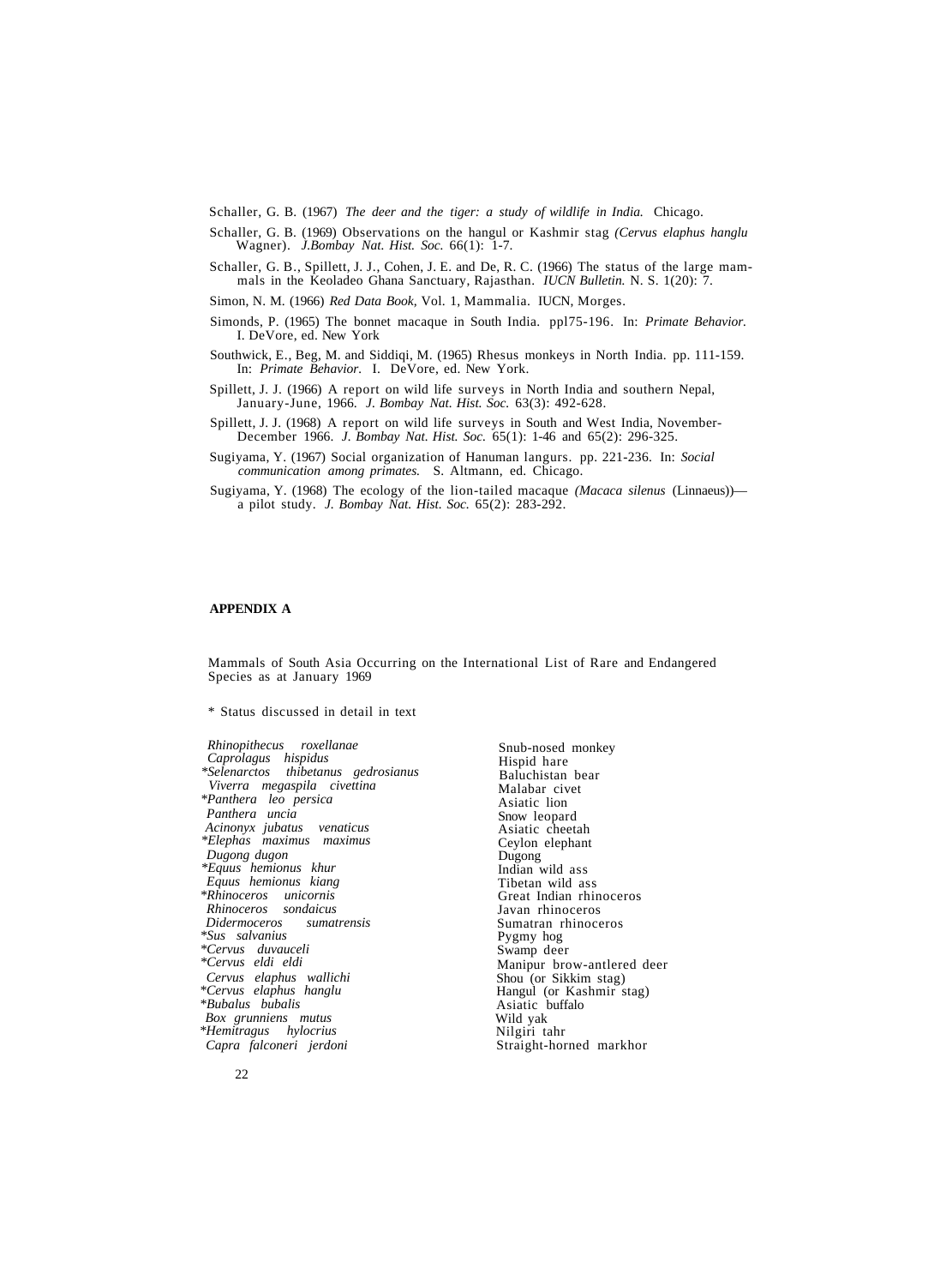#### **APPENDIX B**

South Asian Sanctuaries Recognized by the United Nations List as National Parks or Equivalent Reserves

| <b>INDIA</b>   |                                         | sq. miles |
|----------------|-----------------------------------------|-----------|
| Assam          | Manas Sanctuary                         | 106       |
|                | Kaziranga Sanctuary                     | 167       |
| Bihar          | Hazaribagh N. P.                        | 73        |
| Gujerat        | Gir Sanctuary                           | 489       |
| Kerala         | Periyar Sanctuary                       | 301       |
| Maharashtra    | Taroba N. P.<br>Kanha N. P.             | 46<br>124 |
| Madhya Pradesh | Shivpuri N. P.                          | 62        |
| Mysore         |                                         | 22        |
| Rajasthan      | Bandipur Sanctuary<br>Sariska Sanctuary | 192       |
|                | Jaisamand Sanctuary                     | 21        |
|                | Tamilnadu (Madras) Mudumalai Sanctuary  | 125       |
| Uttar Pradesh  | Corbett N. P.                           | 205       |
| W. Bengal      | Jaldapara Sanctuary                     | 41        |
|                | Total                                   | 1974      |
| PAKISTAN       |                                         |           |
|                | Chittagong Hill Tracts N. P.            | 101       |
|                | Madhupur N. P.                          | 40        |
|                | Total                                   | 141       |
| CEYLON         |                                         |           |
|                | Wilpattu N. P.                          | 254       |
|                | Ruhunu N. P.                            | 90        |
|                | Wasgomuwa Nature Reserve                | 109       |
|                | Yala Nature Reserve                     | 107       |
|                | Ritigala Nature Reserve                 | 6         |
|                | Hakgala Nature Reserve                  | 4         |
|                | Gal Oya N. P.                           | 98        |
|                | Total                                   | 668       |
| NEPAL          |                                         |           |
|                | Chitawan Rhinoceros Sanctuary           | 313       |
|                | Sukha Phanta Sanctuary                  | 49        |
|                | Total                                   | 362       |
| BHUTAN*        |                                         |           |
|                | Manas Wildlife Sanctuary                | 162       |
|                | Laya Wildlife Sanctuary                 | 500       |
|                | Total                                   | 662       |

\* (Note: Bhutan's two sanctuaries were recently established and have not as yet been included in the U. N. List).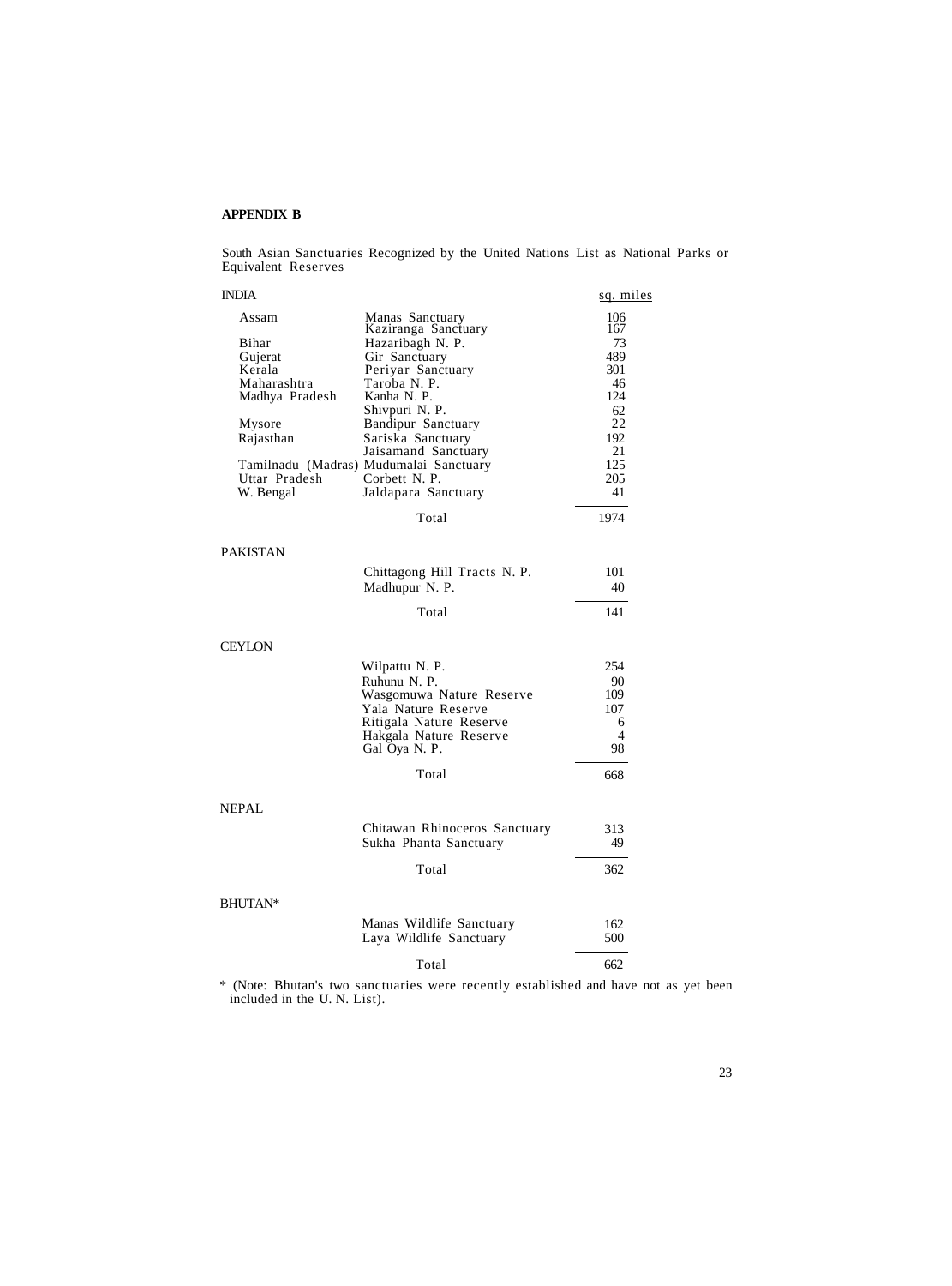# **Conserving the Asiatic Lion**

PAUL JOSLIN

*Department of Forestry and Natural Resources, University of Edinburgh, U.K.* and

*GIR SANCTUARY, SASAN, GUJARAT, INDIA.*

#### **INTRODUCTION**

The only remaining population of Asiatic lions (*Panthera leo persica*) is in the Gir Forest in Gujarat State in India. Estimates have been made of their numbers with five counts between 1936 and 1968. These range between

#### **Study area**

The Gir Sanctuary covers 1265 km<sup>2</sup>. It encompasses the Gir hills which rise above the flat, arid agricultural lands of western Gujarat State. These hills are covered pre-<br>dominantly with a dry mixed deciduous forest, most of which is teak (*Tectona grandis*)<br>and *Acacia* spp.

The climate is strongly monsoonal, with winds off the Arabian Sea bringing wet weather, usually from June or July through September or October. The rainfall during this period is low, with approximately 64 cm typical for t extending to February or March, and this is followed by a hot season with desiccating winds from the north.

Most valley floors along the periphery of the sanctuary are under cultivation, extending in some cases deep into the sanctuary. Agriculture is a continuous threat to the forest. Encroachment of cultivation has been particularly apparent within recent years with the advent of cash crops, namely sugar cane and ground-nut. Such encroachment limits the distribution of wild and domestic herbivores, esp

As well as cultivators who live along the periphery of the sanctuary, there are also graziers or 'maldhari', who live on both sides of the boundary, with about 5000 within the sanctuary. These 'buffalo breeders' are believed to have settled before the turn of the century, and now, having established themselves, they are opposed to any threats of moving them elsewhere.

With cattle (cows, bullocks and buffalos) densities varying from 0. 2 to more than 0. 4/ha and the intense competition for forage which has resulted, it is not surprising that wild-<br>life has suffered. All wild ungulates in *unicolor,* nilgai *Boselaphus tragocamelus,* chinkara *Gazella gazella,* four-horned antelope *Tetracerus quadricornis* and wild boar *Sus scrofa,* are rare.

The dominant financial interest within the Gir is forestry, providing a net return in the order of five or six lakh rupees (approx. £28, 000-£33, 000) annually. The principal species harvested is teak which is intensively managed on a 40-year rotation. This interest conflicts with the cattle graziers because domestic stock damage the regeneration of trees.

Tourism is a recent development within the sanctuary. At the moment lions are the only attraction and specially conducted tours are arranged for the tourists. During the last five fiscal years (April to March) the number of visitors per year has increased from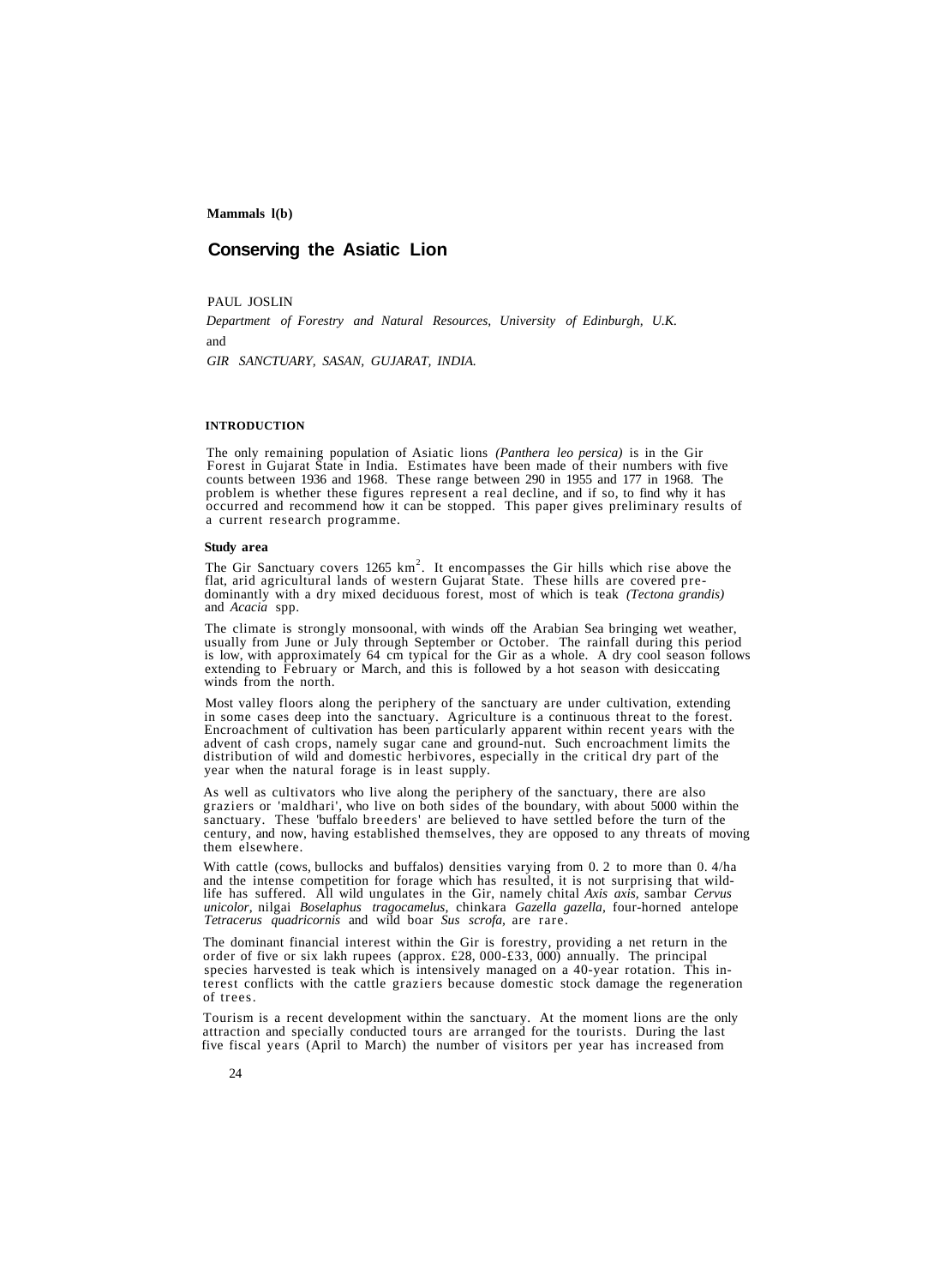4378 to 8443. Despite this remarkable increase, however, tourism to the area still results in a financial loss.

#### **Administration**

The protection and management of wildlife and the management of tourist facilities within<br>the sanctuary are handled by the Gujarat State Forest Department. Within the sanctuary,<br>the man carrying this responsibility is the goes to locating lions within 16 km of Sasan and showing them to the public.

The administration of the forest within the Gir is handled by two complementary divisions<br>of the Gujarat State Forest Department. One division is responsible for research, inven-<br>tories and the preparation of a new forest mendations laid down in the working plan. The latter division employs approximately 155 men and includes about 30 officers who reside in various parts of the sanctuary. Both divisions have a Divisional Forest Officer at their head who is equivalent in rank to the Sanctuary Superintendent.

#### **History**

Within historic time the range of the lion outside Africa extended from northern Greece, across the semi-arid latitudes of Syria, Mesopotamia, Persia and eastward as far as central India. Available evidence suggests that i had not reached the most southern or eastern parts of the subcontinent. While it ceased to exist in eastern Europe by approximately 100 A.D. and in Palestine at about the time of the Crusades, it was widespread over the remainder of its range until the middle of the 19th century when the widespread use of firearms brought about a dramatic reduc- tion in its numbers (Talbot, 1959).

By 1834 it had vanished from Bihar and from the Punjab, by 1842 from the Sind, and by 1872 from central India (Daniel, 1956). By 1891 it had disappeared from Asia minor and by 1907 from Mesopotamia (Kinnear, 1920). By 1884, the last surviving intact population by 1907 from Mesopotamia (Kinnear, 1920). By 1884, the last surviving intact population<br>of Asiatic lions was to be found in the Gir hills (Talbot, 1959). The credit for this was<br>due to the Nawab ruler of Junagadh on whose the area, and thereafter advocated that steps be taken to develop a tourist industry around the lion. This was begun in 1956. In 1965 the area was upgraded from a game reserve to<br>a wildlife sanctuary, and at the sixth meeting of the State Wildlife Advisory Board held in<br>November, 1968, it was recommended by the S

#### **RESULTS**

#### **Counts of lions**

Various attempts have been made to count the lions since 1936. All of these involved within the sanctuary and surrounding lands had been 'swept clean' of tracks. In this<br>method it is assumed that lions move to water once a day and that tracks can be recognized<br>individually by differences in length and brea

Numbers were rather similar from 1936-1963, with a decrease later (Table 1). The apparent decrease in 1950 was due to counting over a smaller area (Wynter-Blyth, 1956). About 50 per cent of the lions were found outside the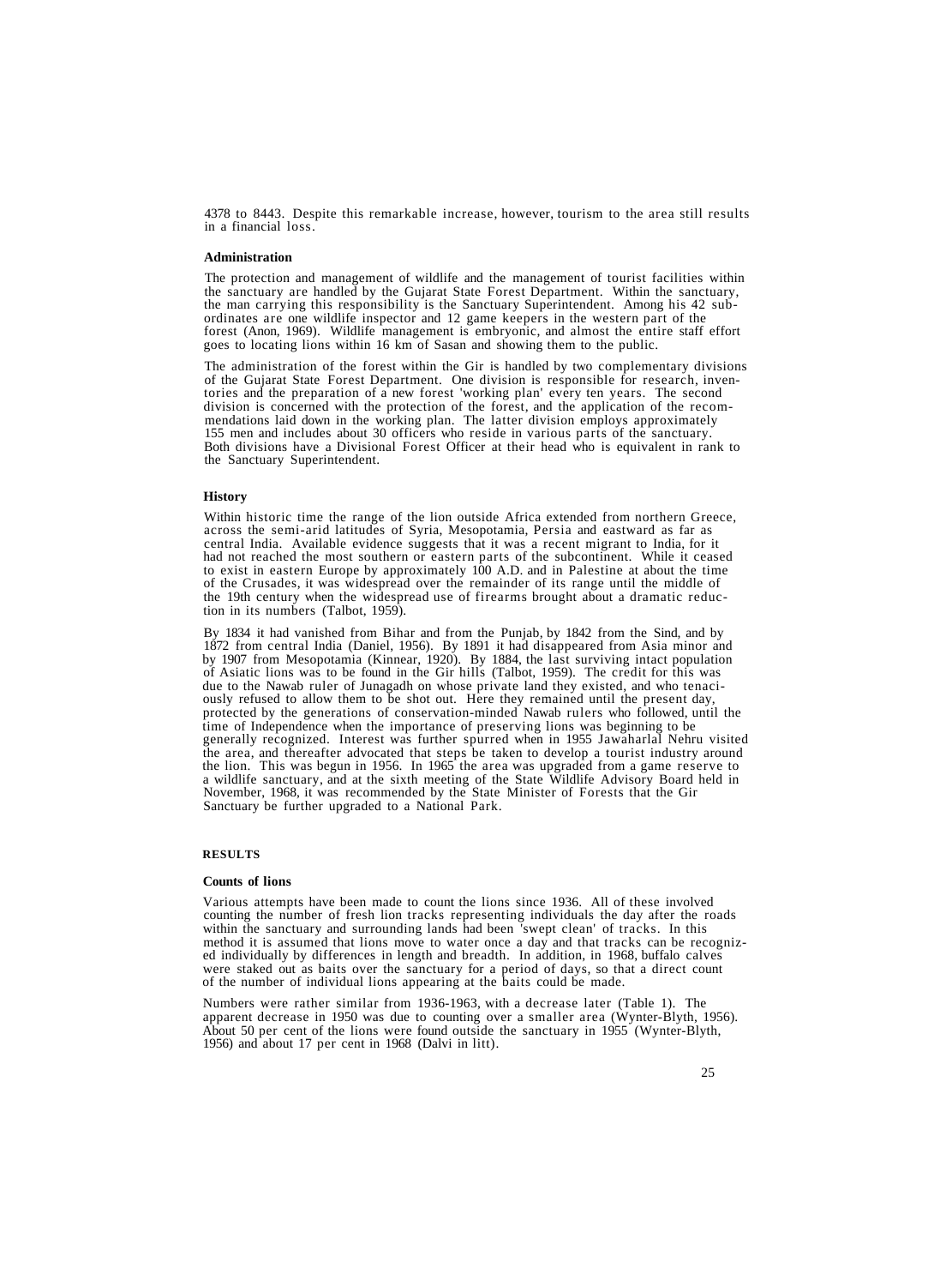|      | IN THE GIR FOR |
|------|----------------|
| Year | Count          |
| 1968 | 177            |
| 1963 | 285            |
| 1955 | 290            |
| 1950 | 240            |
| 1936 | 287            |
|      |                |

# TABLE 1 COUNTS OF LIONS EST

#### **Availability of prey**

This depends on the seasonal distribution and vulnerability of prey animals, and also on<br>the amount eaten from each prey killed. This amount determines not only whether the<br>animals get sufficient to eat at any one feed but

#### *(a) Ungulates permanently within the sanctuary*

#### (i) Domestic stock

About 21, 000 'cattle' live permanently in the sanctuary. Table 2 analyses their<br>numbers and composition in 1968-69. These data were kindly made available by the<br>Gujarat State Forest Department, but the figure for goats is

|                | Adult | Sub-adult* |       | All ages           |
|----------------|-------|------------|-------|--------------------|
| Cow            | 605   | 644        | Camel | 227                |
| <b>Bullock</b> | 813   | 644        | Horse | 215                |
| <b>Buffalo</b> | 9747  | 8919       | Goat† | No official figure |
| <b>TOTAL</b>   | 11165 | 9663       |       | 442                |

TABLE 2 DOMESTIC LIVESTOCK PERMANENTLY WITHIN THE SANCTUARY 1968-69

\* Less than approximately three years of age

† My estimate is approximately 2000

(ii) Wild ungulates<br>Data on the relative densities of wild ungulates were obtained from night counts<br>using a 12-volt spot-light. Most roads in the sanctuary were surveyed, mainly in<br>the western half, covering 1025 km altog 75 m wide.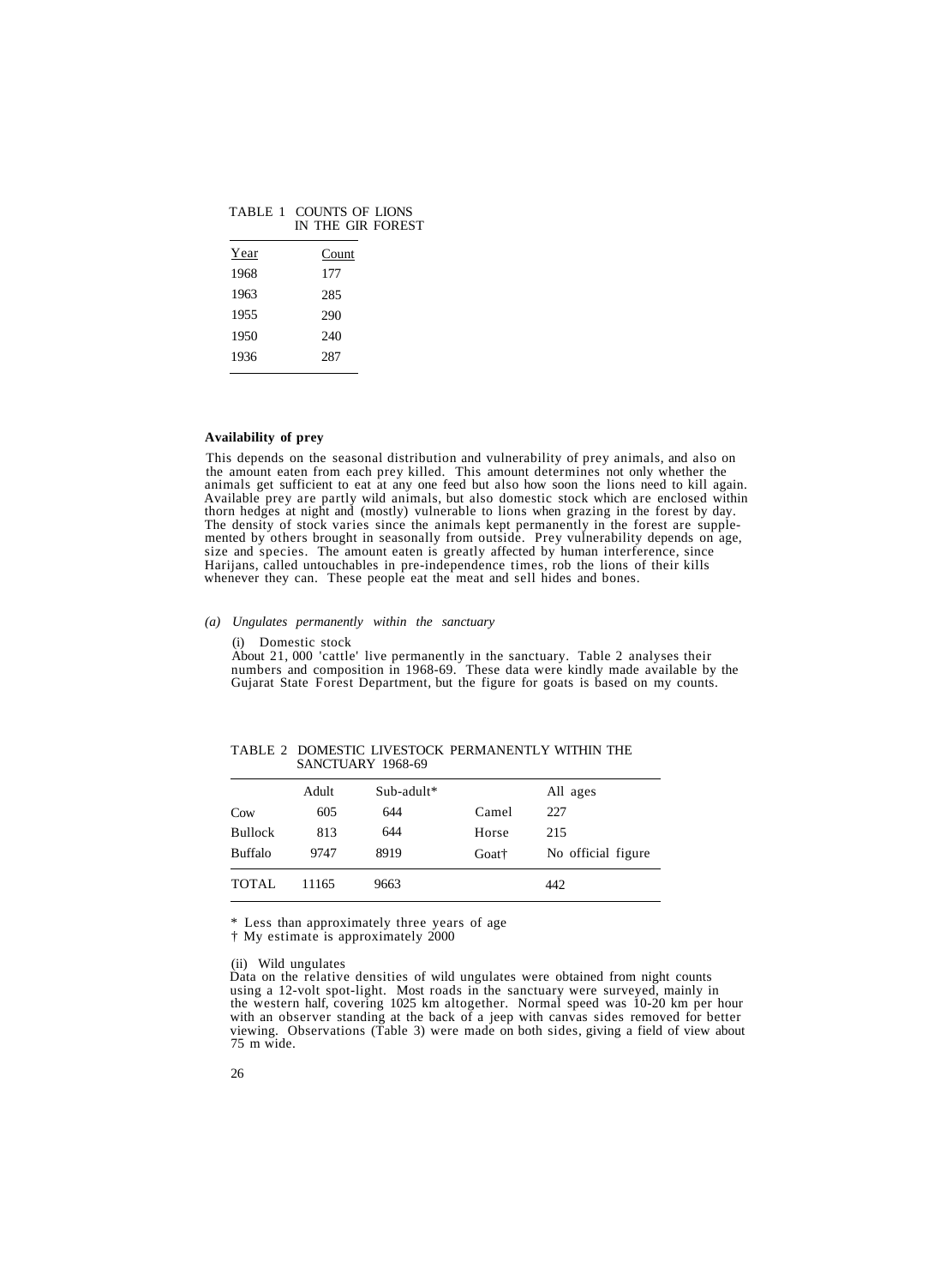| (a) | Ungulates:                                                           |                 | (b) | Predators:                        |      |
|-----|----------------------------------------------------------------------|-----------------|-----|-----------------------------------|------|
|     | Cheetal                                                              | 249             |     | Lion                              | 14   |
|     | Sambar                                                               | 39              |     | Leopard (Panthera pardus)         | 8    |
|     | Nilgai                                                               | 23              |     | Jungle cat (Felis chaus)          | 62   |
|     | Wild boar                                                            | 18              |     | Desert cat (Felis libyca)         | 1?   |
|     | Four-horned antelope                                                 | 5               |     | Hyaena (Hyaena hyaena)            |      |
|     | Chinkara                                                             | 4               |     | Jackal (Canis aureus)             |      |
|     |                                                                      |                 |     | Fox ( <i>Vulpes bengalensis</i> ) |      |
|     |                                                                      | 338             |     | Ratel (Mellivora capensis)        |      |
|     |                                                                      |                 |     | Mongoose (Herpestes edwardsi)     | $4+$ |
| (c) | Other:                                                               |                 |     | Civet (Viverricula indica)        | 6    |
|     | Porcupine <i>(Hystrix indica)</i><br>Hare <i>(Lepus nigricollis)</i> | 12              |     |                                   |      |
|     | approx.<br>Common langur (Presbytis                                  | 174             |     |                                   |      |
|     | enlellus)                                                            | not.<br>counted |     |                                   |      |

TABLE 3 WILD ANIMALS SEEN ON NIGHT TRANSECTS IN APRIL-MAY 1969 (1025 km)

*(b) Domestic stock temporarily in the sanctuary*

At least since 1884 additional 'cattle' have been brought into the sanctuary each year for several months, in the dry season as well as in the wet season (Watson, 1884). About 24, 677 non-resident 'cattle' entered the Gir Forest in 1968-69, and this number is fairly typical of other years. Table 4 shows the probable herd struc- ture, assuming it to have been similar to the herd structure of the total 'cattle' population outside of the sanctuary.

| TABLE 4 ESTIMATED NUMBERS OF NON- |
|-----------------------------------|
| RESIDENT 'CATTLE' ENTERING        |
| THE SANCTUARY IN THE FISCAL       |
| YEAR 1968-69 (24,677)             |
|                                   |

|                 | Adult | Sub-adult | Total |
|-----------------|-------|-----------|-------|
| Cows            | 6198  | $2101*$   | 8299  |
| <b>Bullocks</b> | 8529  | 2846*     | 11375 |
| <b>Buffalo</b>  | 3852  | 1151      | 5003+ |

\* Yearlings are excluded since they are not normally brought into the Sanctuary.

† Figure supplied by the Gir Divisional Forest Officer,  $7/10/69$ .

#### *Ungulates outside the sanctuary (c)*

The domestic livestock population in all districts or 'Talukas' adjoining the sanctuary totalled 456, 486 in 1966-67 (Anon, 1967a and b). The 'cattle' densities alone averaged 0. 8/ha and when donkeys, sheep, goat, camels and horses are added to this figure the density of free ranging stock amounted to 1. 0/ha or roughly 2. 5 times the highest densities reached within the sanctuary.

Although the numbers of wild ungulates were not estimated in the areas adjoining the sanctuary they were probably negligible because conditions were unsuitable for them.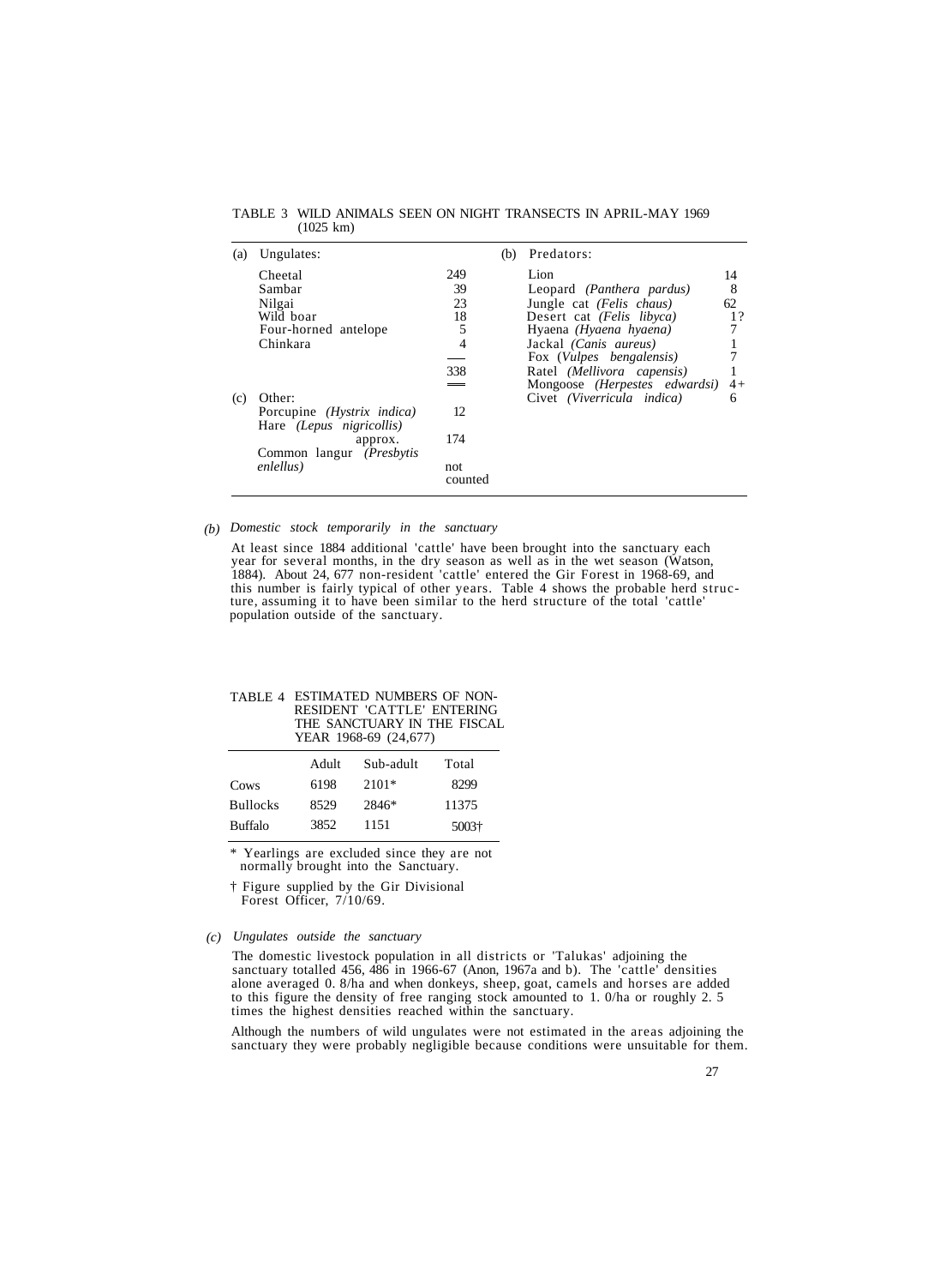#### **Food habits**

#### *(a) Faecal analysis*

So far, approximately 1000 droppings of predator faecal material have been collected.<br>211 were sufficiently large (bore diameters of 4 cm or larger) to be considered as<br>'lion only' defecations, while the remainder containe

#### *(b) Carcass analysis*

Two surveys have been carried out to find which classes of the domestic stock are killed by lions. The first survey was done in the dry season over several months in 1968 in conjunction with other studies. It involved visi information regarding lion kills. I was told about many of the carcasses, but did not see them

The second, more refined survey was done between 21 August-21 September 1969, in<br>the latter part of the wet season. The area studied was limited to the western half<br>of the sanctuary, and an area equal in size surrounding t saw the killing. Table 5 shows that cows, bullocks and buffalos were more often<br>killed than goats, horses or camels, as might be expected from their relative<br>abundance. Secondly, more cows were killed during the wet season difficulty in killing adult buffaloes when these were tied up as bait.

| Time of year Cow |      | Bullock | Buffalo | Other | Total |
|------------------|------|---------|---------|-------|-------|
| Dry season       | - 14 |         | 23      |       | 48    |
| Wet season       | 23   | 10      | 15.     |       | 50    |

TABLE 5 REPORTS OF DOMESTIC STOCK KILLED BY LIONS

#### TABLE 6 AGE CLASSIFICATION OF LION KILLS RECORDED DURING THE WET SEASON

|                | Adult | Sub-adult |
|----------------|-------|-----------|
| Cow            | 19    | 4         |
| <b>Bullock</b> | 2     | 8         |
| <b>Buffalo</b> | 8     | 7         |
|                |       |           |

#### **Prey utilization and competition with Harijans**

During the August-September survey I recorded the degree that lions utilised carcasses (Table 7).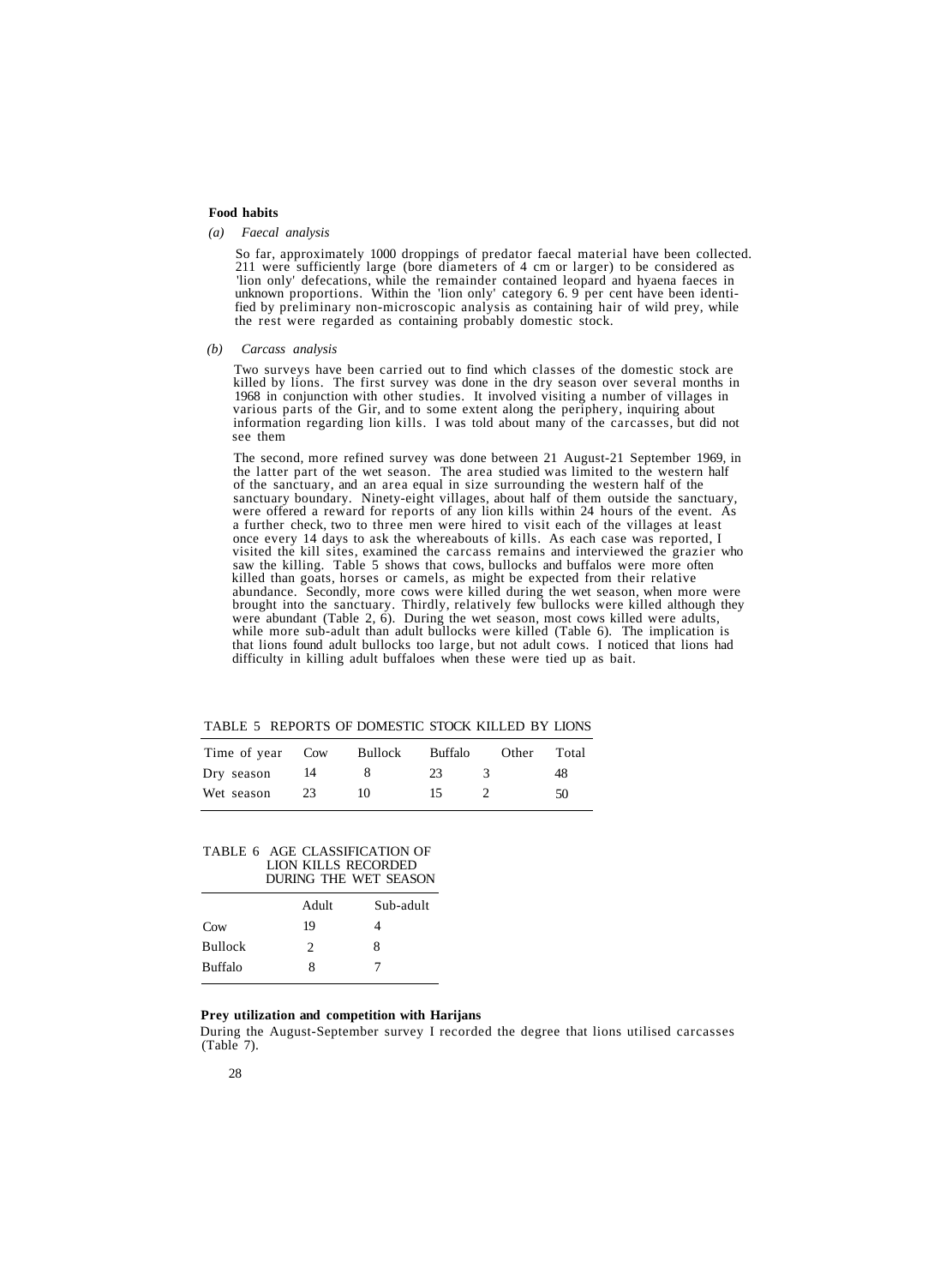| Extent of utilization    | No. of carcasses |
|--------------------------|------------------|
| None                     | 13               |
| Up to $10 \text{ kg}$    | 11               |
| More than 10 kg          |                  |
| Not known, probably some | 29               |

#### TABLE 7 PREY UTILIZATION BY LIONS

#### TABLE 8 NUMBER OF KILLS MADE BY LIONS APPROPRIATED BY HARIJANS.

|                   | Carcasses appropriated Not appropriated |    |
|-------------------|-----------------------------------------|----|
| Inside sanctuary  | 25                                      | 17 |
| Outside sanctuary |                                         |    |
| Total             | 36                                      | 19 |

#### TABLE 9 DISTRIBUTION OF HARIJANS

| Villages (Nesses)          | Inside Sanctuary | Outside Sanctuary |
|----------------------------|------------------|-------------------|
| Harijans resident          |                  | 34                |
| Harijans not resident      | 30               |                   |
| Visited by Harijans        | 29               |                   |
| Total villages interviewed | 32               | 36                |

Clearly lions did not make full use of their kills. At least 23 per cent of all carcasses examined had no meat eaten from them, and fewer than 20 per cent of cases had as much as 10 kg of meat utilized (visual estimate). T

In the western part of the sanctuary, Harijans lived in or visited all villages but one of those interviewed. However, few Harijans actually lived inside the sanctuary (Table 9). Consequently, fewer lion kills inside the sanctuary were appropriated.

#### **Baiting Lions**

Most lions which came within 16 km of Sasan were accustomed to participating in 'lion<br>shows'. When found, lions were conditioned to remain where they were by means of a<br>live bait, usually a sub-adult male buffalo. After to

#### **Additional factors affecting lion numbers and their distribution:**

#### *(a) Forest removal*

The Trigonometrical Survey of 1871-72 gave the area of the Gir forest as a little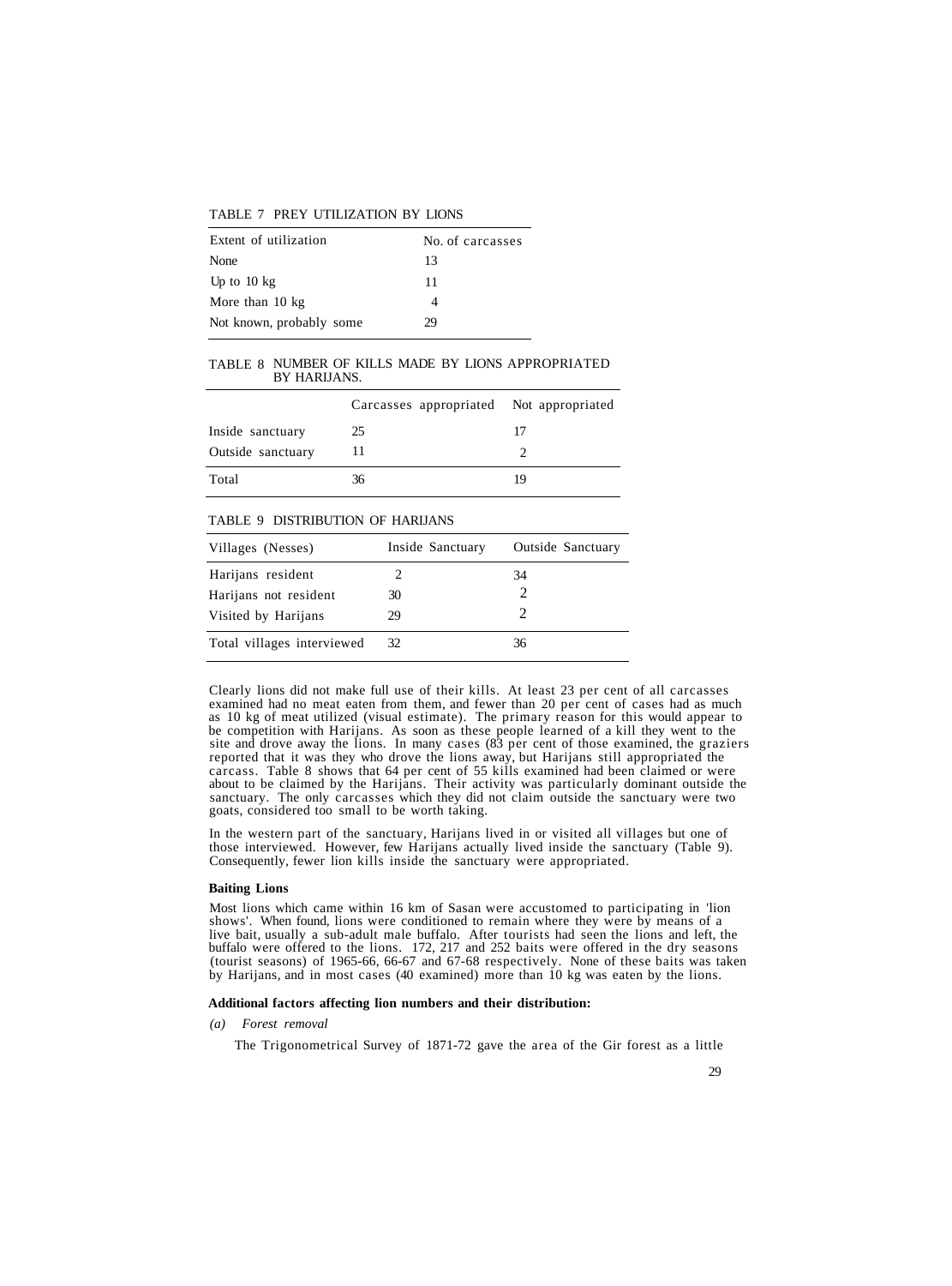over 3110 km<sup>2</sup>. Today it covers 1196 km<sup>2</sup>, all but 121 km<sup>2</sup> sanctuary. The area which was once forest has been replaced by a treeless land- scape, with more domestic stock but less suitable for lions.

*(b) Cultivation*

In 1963, approximately 59 per cent of the lands contiguous with the sanctuary were under cultivation (Anon 1967c). In 1969, most valley floors extending within the sanctuary were under cultivation, with further expansion in progress. The composite map of the sanctuary prepared by the Divisional Forest Surveyor in April 1968. showed some cultivation deep within the sanctuary, especially in the Devalia block in the south-west which was all but isolated from the rest of the sanctuary by a strip of cultivation.

Formerly, these lands provided additional space for lions and supported a sizeable population of domestic if not wild herbivores, which in turn benefited the lion. Because the soils were rich and had a high water table, it is reasonable to assume that their capability for supporting herbivores was among the highest in the Gir. Apparently agricultural encroachment has accelerated recently with the advent of cash crops, such as groundnuts and sugar cane, which provide no benefit for lions or their prey.

#### *(c) Fodder removal*

According to the 1969-70 advertisement by the Gujarat State Government to fodder contractors, approximately 1684 ha of grass cover (estimated at 840, 000 kg of fodder) were scheduled for cutting within the sanctuary during the current fiscal year. A further area of 2016 ha (1, 100, 000 kg) contiguous with the sanctuary boundary was also to be cut, the fodder in both cases to be removed, stored and utilized in other parts of the state during scarcity years. In addition to these areas, a further 2609 ha would be contracted out for use as fodder for the villages surrounding the Gir. As with cultivation, this annual practice constituted a substantial loss of vegetative energy from the indigenous ecosystem, which otherwise could ultimately have benefited the lion.

#### **DISCUSSION**

#### **1. Numbers of lions**

The apparent decline in the lion population of nearly 40% from 1963-1968 could be due to an over-estimate in the earlier years. This has been suggested by the late Mr. E. P. Gee (in litt. to the I.U.C.N.). Mr. S. K. Sinha (unpublished) reviewed the 1963 count, and found possible errors. Apparently, some 130 lions were counted in 10, 360 ha of the sanctuary in 1963 and this was presumably an over-estimate.

Dalvi (1969) reviews the 1968 count, for which he was responsible. This count was the most intensive ever, involving the new baiting method as well as counting fresh tracks, and employed 200 men, many more than in previous counts. Although Dalvi's count differed from the four earlier ones, the close agreement between his two different methods suggests that his result was reliable.

Other important factors are firstly the change in lion distribution since 1955, when 50 per cent were outside the sanctuary compared with only 17 per cent now, and secondly the disappearance of lions from the Girnar range to the north and the Mithiala range to the east. This must mean either that the lions are now more concentrated within the sanctuary than formerly or that the decrease recorded occurred, and to examine those parts of the former range where lions are now absent, for possible reasons. The reliability of the earlier counts cannot now be assessed, and it is not profitable to conjecture about the extent of the decline. The important point is to ensure that the decrease is halted.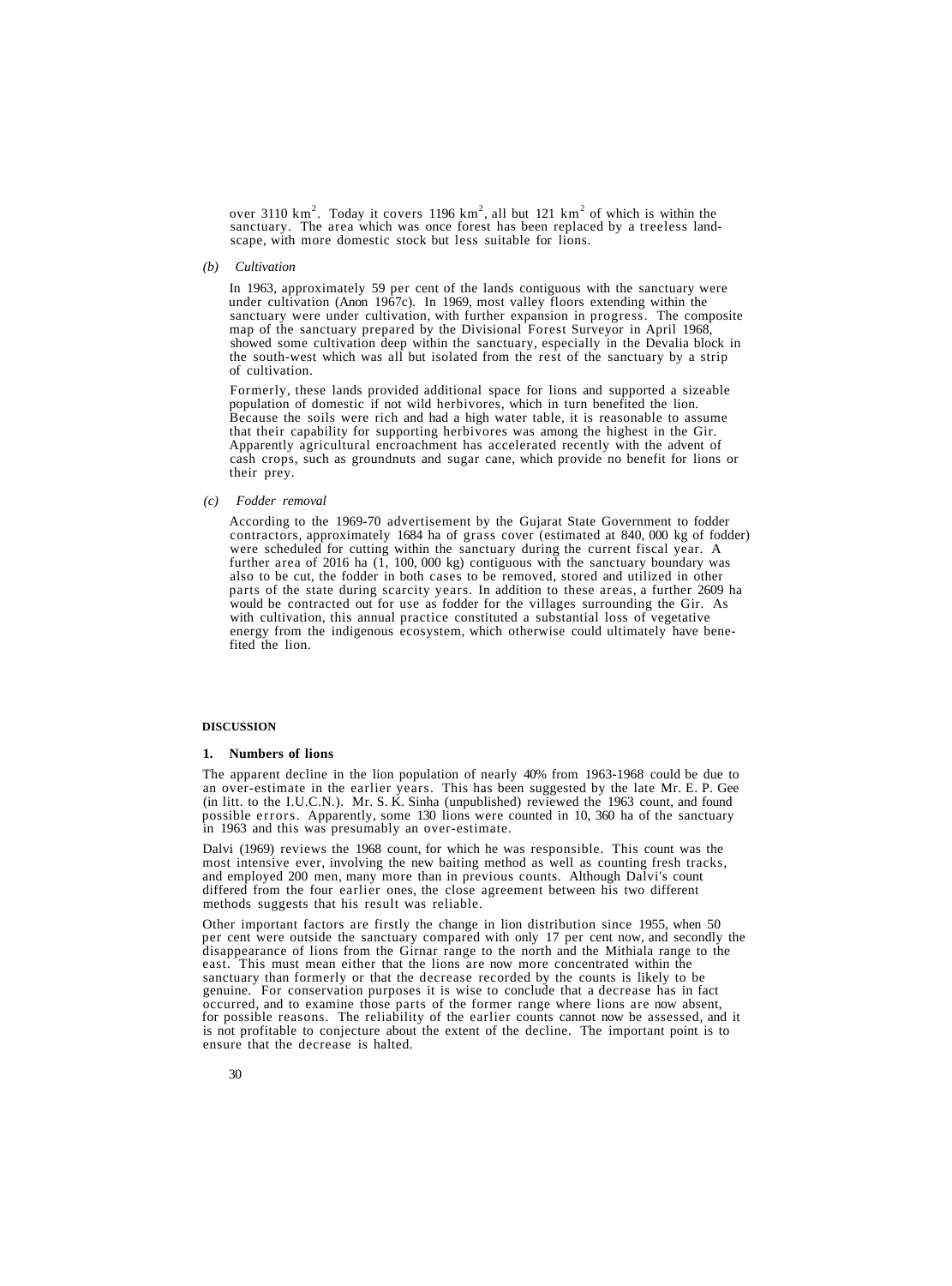#### **2. Possible conservation measures**

#### *(a) Removal of the indigenous cattle*

No one likes to see cattle in a wildlife sanctuary. They compete with wild herbivores, and presumably contribute to their present rarity. Yet looking at the sanctuary entirely from the standpoint of the lion's conservation that lions cannot live on cattle just as well as on wildlife, and possibly better. If all the cattle were removed suddenly, with the objective of allowing the wild herbivores the cattle were removed suddenly, with the objective of allowing the objective of some cattle may take the pressure of predators off the wild herbivores. Moreover, Hodd (1969) has shown that the Gir habitat when fenced against domestic graziers, can regenerate its plant cover comparatively quickly. In short the effect on lions of reduced grazing pressure cannot be predicted without experiment, and the situation is obviously complex.

Following the recommendations of the State Minister of Forests for the establishment of a National Park within the Gir sanctuary, reports have been submitted for two alternative sites, each of which would cover about 12, 5 important that one of these proposed sites will be established as a National Park within the next two years, and cleared of all its domestic stock. This should benefit the wild herbivore population and the tourist industry, and will also provide an experimental area for research of tremendous value for wildlife conservation in India.

#### *(b) Removal of immigrant cattle*

In December 1968, a State government committee recommended that the 'influx of outside cattle for grazing into the Gir forest during the wet season should be totally stopped. ' The grounds were that the outside cattle competed for food with the wild ungulates, and reduced their numbers and hence the number of lions. This recommendation, did not consider the importance of non-resident cattle, and in particular cows, in the lion's diet. Approximately 65 per cent of wet-season lion kills were shown by the survey to involve immigrant stock. In the

#### *(c) Development of the tourist industry*

The tourist industry is playing an important role in improving the availability of prey for lions in the western part of the Gir forest. The certainty of seeing lions is the only reason that most tourists visit the area, and 'lion shows' can only be guaranteed if baits are used. During the 1968/69 season the baits attracted at one time or another approximately 20 per cent of the total lion population. During the 1968 census the density of lions within a 16 km radius of Sasan was significantly higher than anywhere else in the sanctuary.

During the last four years the number of visitors coming to the Gir specifically to see lions has doubled and now exceeds 8000 per annum, although in 1968/69 the number of visitors was five per cent less than in 1967/68. H industry is running at a considerable loss, apparently because of the rather high price of accommodation (Rs. 80/- per party of one to eight) and hence the fact that few people use the Guesthouse overnight. Seeing lions is really quite inexpensive<br>and could be advertised as such (8443 visitors to the Gir in 1968/69 spent an average<br>of only Rs. 7/30 each). Diversifying the tourist inter

#### **3. Social and legal aspects**

At the present time the Gujarat State Government compensates graziers who lose stock to lions within the sanctuary. This practice was initiated in order both to lessen the hardships of the graziers and also to discourage t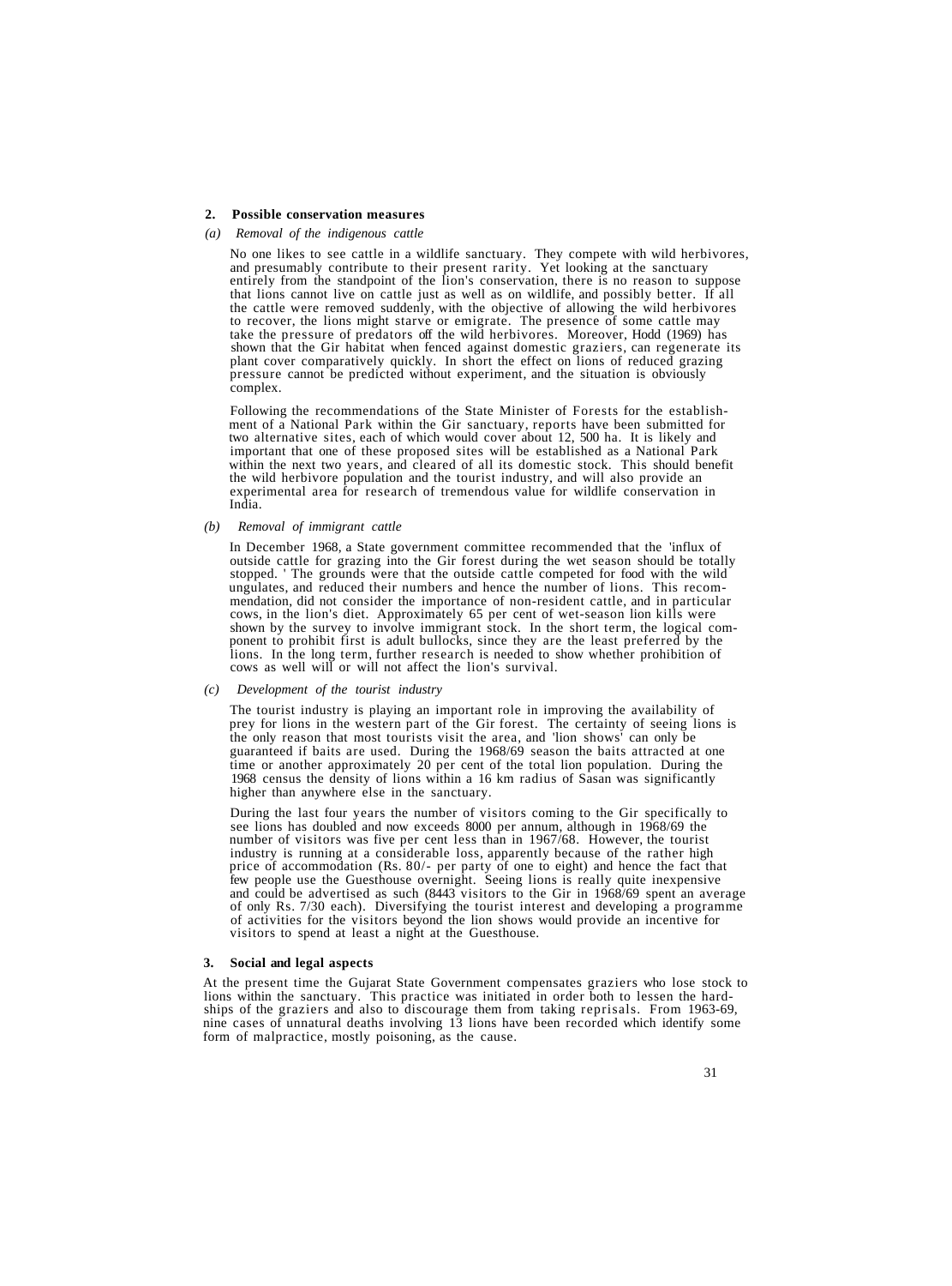The success of the compensation system at this stage is questionable. During the wet<br>season survey of lion kills in 1969, only 33 per cent (14) of the graziers suffering losses<br>said that they were intending to apply for co that a smaller percentage actually did so. Three of the nine cases involving lion deaths due to malpractice occurred during the year.

The primary cause for the poor response by the graziers would appear to be the restrictions governing the conditions under which they are eligible to apply for compensa- tion. These restrictions are that:

- (1) No grazier who loses stock outside the sanctuary shall be compensated. The wetseason survey showed that 20 per cent (9) had lost stock outside the sanctuary.
- (2) No grazier who loses stock more than an arbitrary distance of two furlongs (400 m) from his village shall be compensated. During the wet- season survey, 60 per cent (27) lost stock at distances greater than two furlongs from their villages, and in 42 percent (19) of the cases the distances exceeded 2 km.
- (3) No grazier, if he is a cultivator from outside the Gir and loses his stock more than two furlongs inside the sanctuary boundary, shall be compensated. During the wetseason survey, 76 percent (16) of the non-indigenous graziers inside the sanctuary lost stock at distances greater than 2 furlongs from the sanctuary border, and 43 per cent (9) at distances greater than 2 km.
- (4) No grazier shall receive compensation if he owns more than about 20 head of stock. Thirteen per cent of the 153 applications filed during 1968-69 were rejected because the farmers who made the requests were considered to be too prosperous.

Obviously much could be done to improve and expand the present system of compensation. Moreover much of the needless loss of the lion's food to Harijans could be controlled by simply letting it be known that graziers would fewer kills in order to sustain themselves, which ultimately would result in fewer<br>requests for compensation. However the extent of hardship that this would create for the<br>Harijans and how this could be lessened should als

#### **ACKNOWLEDGEMENTS**

The author is grateful to the members of the Gujarat State Forest Department for assisting in innumerable ways. Special thanks are extended to the two Conservators, Mr. M. A. Rashid and Mr. M. K. Dalvi, and to Mr. P. B. Vy this preliminary report.

The author is especially grateful to the Royal Society, to the Volkhart Foundation (WWF Project Number 298) and to the Children's Section of the World Wildlife Fund British National Appeal for the financial support which they have so generously contributed. Warm thanks are also extended to the Fauna Preservation Society and to the World Wildlife Fund Indian National Appeal for providing loans during critical phases.

#### **REFERENCES**

- Anon. 1967a. Quinquennial livestock census, 1966. Abstract form. Bureau of Economics and Statistics. Government of Gujarat, Amreli District.
- Anon. 1967b. Quinquennial livestock census, 1966. Abstract form. Bureau of Economics and Statistics. Government of Gujarat, Junagadh District.
- Anon. 1967c. District Statistical Book for Junagadh District. Bureau of Economics and Statistics, Gujarat State, Ahmedabad.
- Anon. 1969. Annual administration report for the year 1968-69. Government of Gujarat.
- Daniel, J. C. 1956. The Indian lion, *Panthera leo persica. J.Bombay Nat. Hist Soc.* 28(3): 81-90.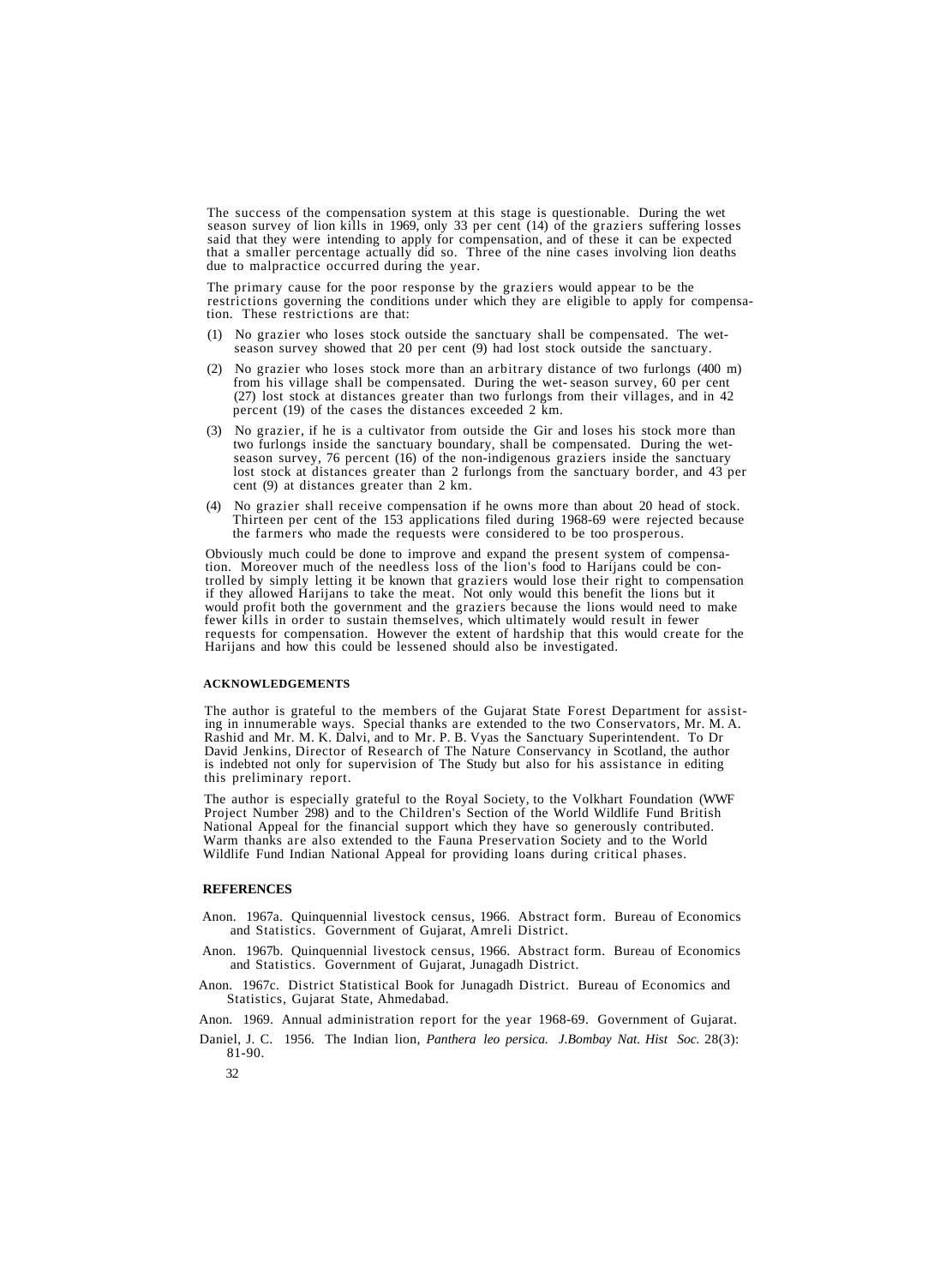Dalvi, M. K. 1969. Gir Lion census 1968. *The Indian Forester* 95(11): 741-752.

- Hodd, K. T. B. 1970. The ecological impact of domestic stock on the Gir forest. These Proceedings (IUCN 11th Technical Meeting), Vol. I. IUCN publications new series no. 17, Morges, Switzerland.
- Kinnear, N. B. 1920. The past and present distribution of the lion in South Eastern Asia. *J.Bombay Nat. Hist. Soc.* 27: 33-39.
- Talbot, L. M. 1959. A look at threatened species. A report on some animals of the Middle East and Southern Asia which are threatened with extermination. Fauna Preservation Society, for IUCN, Morges, Switzerland.
- Wynter-Blyth, M. A. 1956. The lion census of 1955. *J. Bombay Nat. Hist. Soc.* 53(4): 527-536.

#### **SUMMARY**

Once distributed over most of India, all of Persia, and the Middle East the Asiatic lion is<br>now confined in the free living state to a 500 square mile reserve in the northwestern<br>part of India, known as the Gir Forest Wild Society sponsored a one year study of the lion's ecology and the reason for decline. This paper summarizes the results of these investigations up to September 1969.

The lion population appears to have undergone a significant reduction in recent years; the greatest reduction has probably occurred outside the Sanctuary.

Lions both inside and outside the sanctuary are living almost entirely on domestic stock. Appropriation of lion kills by Harijans is a major factor in limiting the utilization of this prey.

Significant reductions have also occurred both in the size of the Gir ecosystem and in the available sources of energy in the lion's food chain.

#### **RÉSUMÉ**

Il fut un temps où l'aire de distribution du lion d'Asie couvrait la majeure partie de l'Inde, toute la Perse et le Moyen Orient, mais de nos jours cette aire se trouve réduite à une réserve de 129. 500 hectares située au

La population du lion d'Asie semble avoir subi une diminution significative au cours des dernières années. Il semble que la diminution la plus importante ait eu lieu en dehors des limites du Sanctuaire.

A l'intérieur et à l'extérieur du sanctuaire, les lions se nourrissent presqu 'exclusivement de bétail domestique. Mais les intouchables (Harijans) s'approprient fréquemment les proies tuées par les lions, ce qui limite de façon importante leur consommation par les fauves.

Il y a également eu des réductions importantes du point de vue de la grandeur de l'écosystème du Gir et des sources d'énergie disponibles dans la chaîne alimentaire du lion.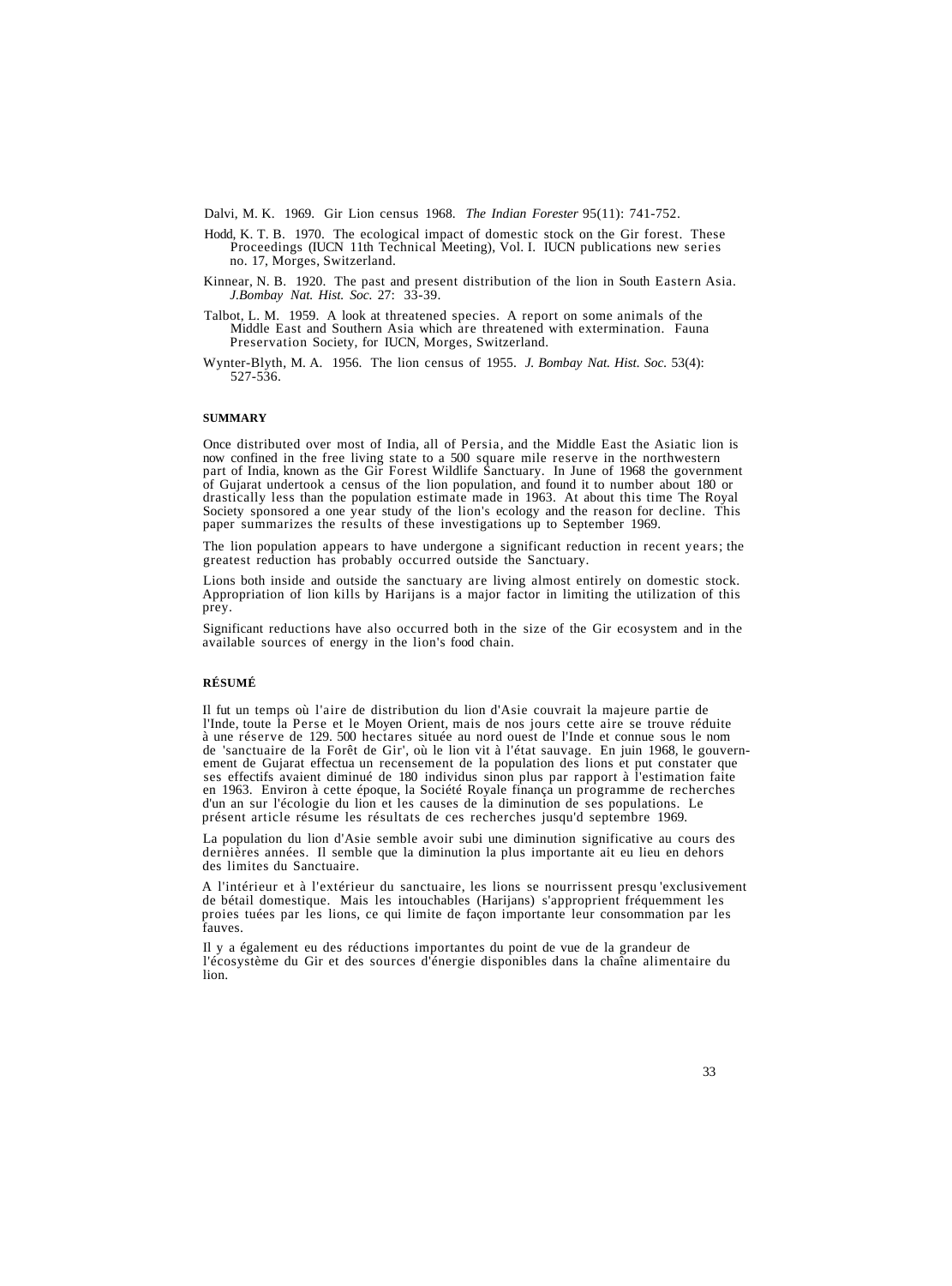# **The Vanishing Indian Tiger**

K.S.SANKHALA *Director, Delhi Zoological Park. New Delhi, India.*

#### **INTRODUCTION**

The tiger, *Panthera tigris* Linnaeus, a rare combination of magnanimity, colour, ferocity and awe, has been a subject of interest in the hunting history of India for ages. Even today, when emphasis has shifted from killin view-finder, is the ambition of their Indian sojourn. An encounter with a tiger is an exciting moment in life and every time this is repeated, it provides, without doubt, a new experience and an added thrill.

This paper is a preliminary report of the distribution and status of the Indian tiger and is a part of the main project 'The Controversial Tiger—A Study of Ecology, Behaviour and Status' which is being undertaken under a Jawaharlal Nehru Fellowship.

#### **HABITAT OF THE TIGER**

Fifty years ago, the Indian tiger was found almost all over the Indian sub-continent ex-<br>cept in the alpine snow-clad mountains of the Himalayan dry region and the extreme<br>tropical thorn forests of the western desert of Ra the country, the dry Sal *(Shorea robusta)* sub-montane forests of Kalashar, the tropical tane Sal forests of Nahan in Himachal Pradesh were tiger hunting blocks in the past. The tigers also strayed out of the forests in open lands when standing crops provided cover.<br>Now there are no tigers in these forests.

#### **Uttar Pradesh**

Inglish (1888), Champion (1927, 1933), Hewett (1938), Corbett (1943), Srivastava (1954) and periences of tiger shikars. In the dry deciduous sal and sain (Terminalia tomenlosa) forests of Dehra Dun and Sahranpur districts of Uttar Pradesh, tigers were found in forests of Dehrangur districts of Dehranic *Mallotus philippensis*) and *Chlorodendron infortunatum* and in ravines where *Moraea koenigi* grows in thickets. Motichur, Phanduwala, Timli, Dholkhand, Beribara, Mohand, Shahjahanpur were some of the blocks where tiger shooting was a certainty. The tiger population was also high in the tropical savannah habitat of Gola Tapper, where they used to hunt deer, hog deer *Hyelaphus porcinus*, barking deer *Muntiacus muntjac* and wild boar *Sus scrofa* in the tall elephant grass during night and retire during day to the nearby fresh water swamps under thickets of *Diospyros empryopteris.* The population pressure of tigers forced them to live in adjoining sugar-<br>cane fields and tea-garden bushes. These forest hunting blocks have been over-hunted<br>and now there are only 40 tigers left in Dehra

Tigers are still found in the tropical dry deciduous sal and mixed miscellaneous forests of Siris *(Albizzia procera)* and Papri *(Holoptelea integrifolia),* with heavy under-growth of Rohini, *Chlorodendron infortunatum, Acacia laevis* and *Holarrhena antidiacenlrica,* in the forest divisions of Kalagarh, Lansdown, Ram Nagar, Bijnor, Haldwani, Pilibhit, Kheri, Bairaich, Gonda, Gorakhpur and Terai Bhabar.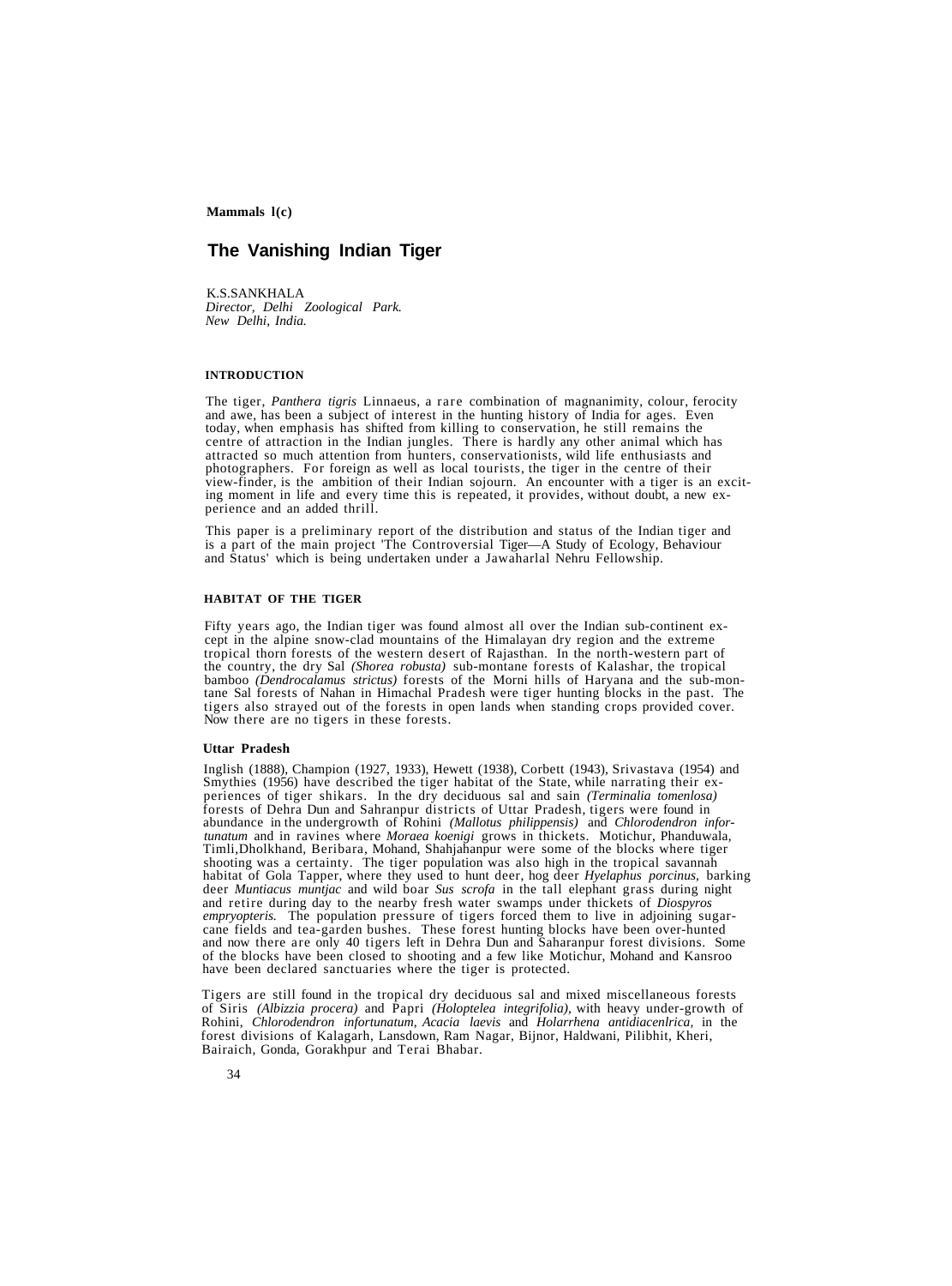The 'happy' hunting grounds of Jim Corbett are situated in tropical sub-montane forests<br>in the foot-hills of the Himalayas. The elevation of these foot-hills ranges from 500 to<br>1,000 meters above sea level. The main specie in the temperate region and at higher elevations. There are few patches of open land which are ideal for wild life, such as chital *Axis axis,* barking deer, elephant *Elephas* maximus, wild boar and sambhar *Cervus unicolor*. The broken topography of these grass-<br>lands provides a habitat for predators—tigers and panthers *Panthera pardus*—where they<br>can hide and can stalk their prey.

Tigers have also been recorded in the northern sub-montane hills, occasionally ascending to Mussorie (2, 833 metres a.s.l.) in the temperate region, which remains under snow from November to April and has broad-leaved and coniferous forests. They mainly live on hogs and Himalayan black bears *(Selenarctos thibetanus)* (Burton, 1933). A man-eating tigress was shot by Mr. B. B. Osmaston in 1889 near Mundali Forest Rest House.

The forest divisions of southern Uttar Pradesh (Band, Jhansi, Mirzapur) present a different topography climate and vegetation. The region is characterized by very high temperatures and low rainfall. The forests consist of temperatures and low rainfall. The forests consist of tropical dry deciduous species, such as Dhawari *(Anogeissus latifolia),* Dhok *(Anogeissus pendula),* Tendu *(Diospyros melanoxylon),* Arjun *(Terminalia arjuna),* Khair *(Acacia catechu)* Salai *(Boswellia serrata),* Mohuwa *(Madhuca indica)* and scattered trees of Kusum *(Schleichera trijuga),* All along bamboo thickets and the spaces between sandstone blocks, which remain shaded for the greater part of the day, are ideal habitats of tigers. The forest blocks of Mirzapur, which were once considered to be an inexhaustible s

The tropical Terai and Bhabar lands, with their edaphic sub-climax of swamps, tall ele- phant grass and scattered trees of Simal *(Salmalia malabarica)* and Siris *(Albizzia procera), were* the best areas for tigers. Large areas of these lands have been brought under sugar-cane cultivation, which has developed a new habitat ideal for tigers to litter and raise cubs without much interference.

Almost all these habitats of Uttar Pradesh became the hunting grounds of Governor-<br>Generals, Governors, High Officers of the British Army, Imperial and Indian Civil<br>Service, Maharajas, Rajas, Nawabs and even District Offic tury, the slaughter of tigers began in the Terai. One Anglo-Indian judge shot 360 tigers<br>with his own rifle by the end of the year 1800 (Perry, 1964). Hunting of a tiger became a<br>status symbol. Even in the last 30 years th Champion (1934) made an interesting observation about the tiger population. He recorded that while the tiger population had increased in the 25 years 1907-1934, the population of other game had dwindled by 25%. He did not estimate the total population of tigers nor indicate any percentage increase.

No scientific studies have been made to assess the total U.P. population of tigers, but accounts of hunting success and 'encounters' with tigers suggest a fall in the tiger populations during the last few years. My discussions with forest officers and calculations of the tiger population show only 400 tigers. The official figure is 500. Out of these, 80 are in various National Parks and Sanctuaries. The State authorities have become conscious<br>of this falling population of tigers. The whole of the western Dehra Dun Forest Division,<br>Maidan, Lachiwala and Thano blocks of eastern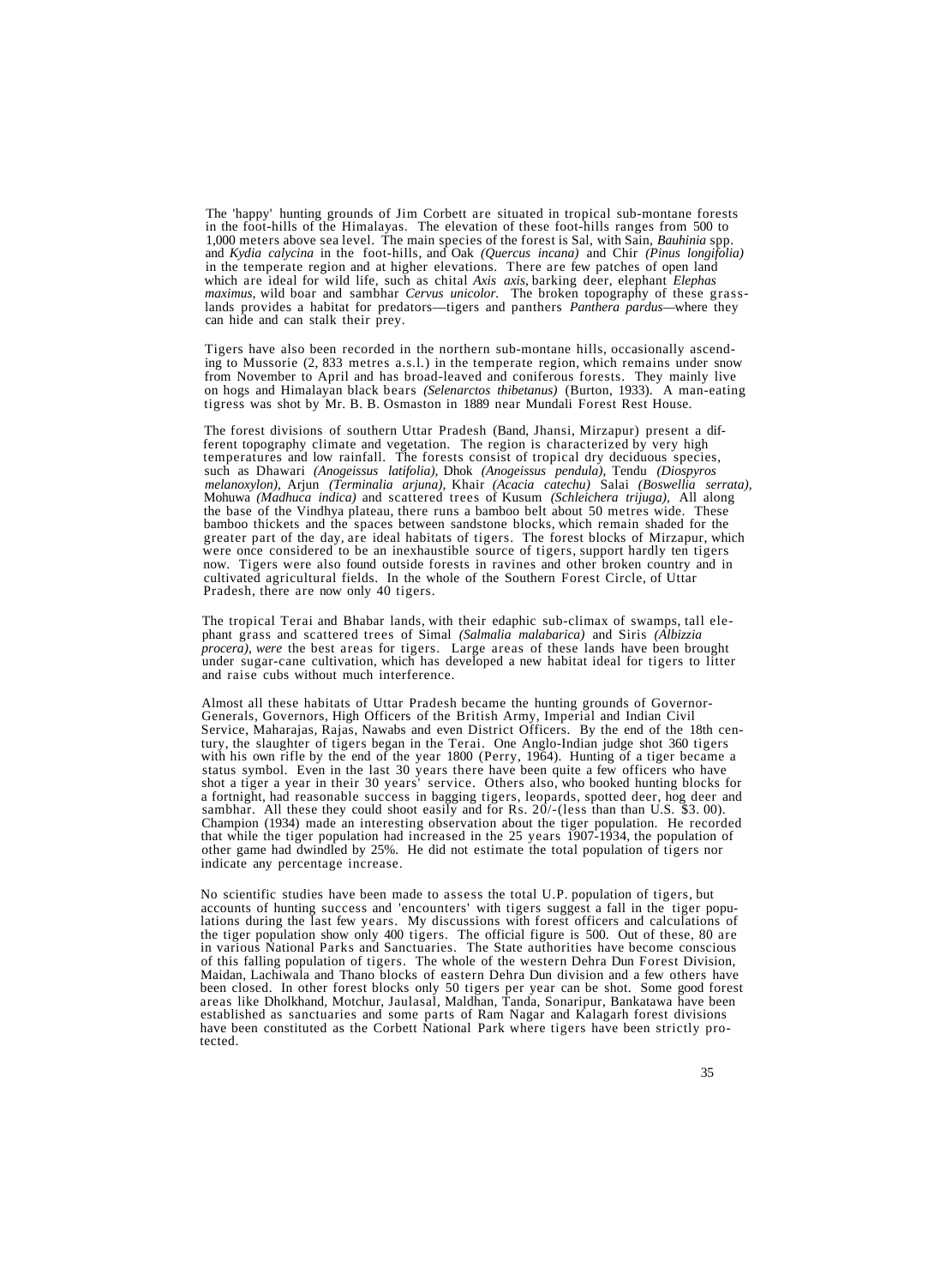## **Bihar**

Once the vast State of Rajas and wealthy Zimandars, Bihar, particularly the districts of they have been over-hunted. Tigers are now found only in the tropical dry deciduous sal forests of Tabo. Bonuabura, Lat. Kerk. Koderma, Kaimus, Hazaribagh and Betla. Chital. barking deer, sambhar, gaur Bos gaurus, wild boar, sloth bear Melursus ursinus, tiger<br>and leopard have been declared protected in these blocks. Hazaribagh and Betla forest<br>areas have been designated National Parks.

In 1930 Mr J. W. Nicholson, a forest officer, carried out a census of tigers by counting pug marks near water-holes over an area of 117 sq. miles and estimated 32 tigers in Bihar. The recent estimate of the same area shows a fall in tiger population of 75%.<br>Only 8 tigers are reported to be in the above areas (Wright 1969). In all, there are not more than 90 tigers in the whole of the State.

## **West Bengal**

The Royal Bengal tiger is famous in natural history, travel and fiction books on India. In the foothills of the Eastern Himalayas, tigers occur in the wet tropical evergreen forests with extensive patches of savannah (Jald *Schima wallichii, Michelia spp., Albizzia procera, Litsaea spp., Chior odendr on infor tunatum, Melilomis, Typha,* elephant grass etc. They feed on sambhar, chital, wild boar and even rhinoceros calves *(Rhinoceros unicornis).*

The Lower Bengal swamps of the southern Sunderbans, supporting mangrove forests of *Rhizophora, Bruguiera spp., Sonneratia spp., Ceriops, Kandelia, Heritiera minor, Thespesia populnea* and heavy grass jungles, have been the known habitats of the tigers. The usual food of tigers in these forests consists of chital, hog deer, wild boar. The tigers in this area have a difficult life. They live in salt water, in swamps infested with pneumatophores.

The former population of tigers in Bengal can be estimated from the fact that George Udney Yule in 25 years (1856) had shot 400 tigers in Bengal and continued slaying afterwards, but he did not care to count them, (Fawcus

#### **Assam**

Assam, the north-eastern region of India is the junction of Indo-Chinese Indo-Malayan, Peninsular and European fauna. The Indo-Chinese element is represented by raccoon-dog Nyctereutes procyonoides, hog-badgers Arctonyx co Nyctereutes procyonoides, hog-badgers Arctonyx collaris and A. taxoides, crestless por-<br>cupine Hystrix hodgsoni and tragopans. The Indo-Malayan element comprises the tiger,<br>wild buffalo Bubalus bubalis, elephant, rhinocero flying squirrel *Petaurista coniceps* and the Great Indian Hornbill *Buceros bicornis.* The gaur, sloth bear, common langur *Presbytis entellus,* chital, barking deer and a variety of cats are the peninsular representatives. The European element is represented by the Himalayan black bear, swamp deer *Cervus duvauceli* and a variety of birds. Nearly 70% of the mammals living in the Himalayas are found in

Assam is known for black leopards, the marbled cat *Felis marmorata*, and its large variety of monkeys: common langur, capped langur *Presbytis pileatus*, golden langur *Presbytis geei* and *Macaca assamensis*. Tigers are *diciyon excelsa, Sapium buccatum Wrightia tomentosa, Mallotus philippensis,* with glades of evergreen species *(Trewia nudiflora, Ficus glomerata, Ficus cuneata, Gmelina arborea, Alstonia scholaris)* in cooler aspects, and even in tea bushes of the extensive tea-gardens.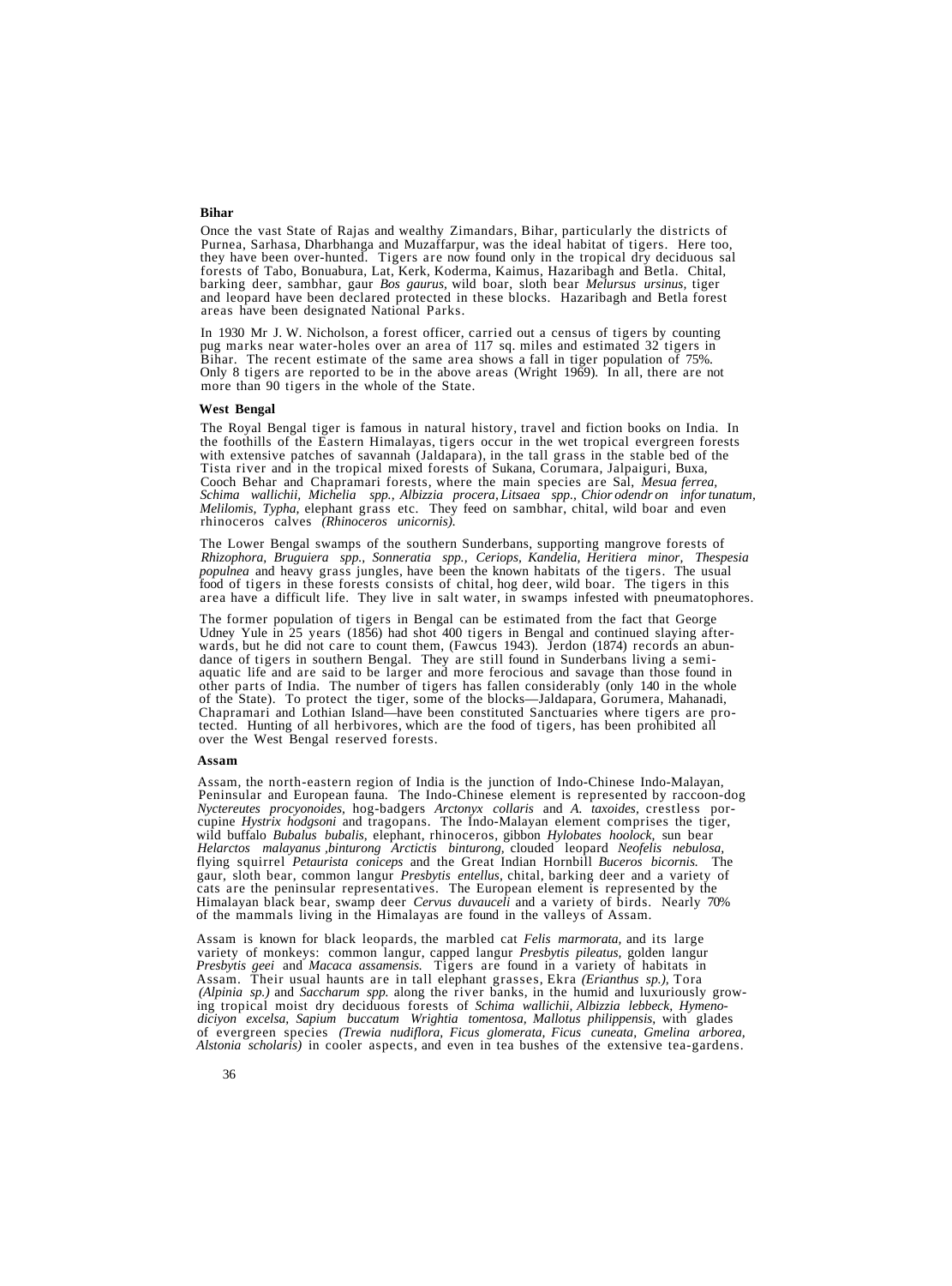The population of tigers shows a decline even in inaccessible parts of Assam, but they have been protected in the Kaziranga, Manas, Sonairupa, Garampani and Orang Sanctuaries. It is estimated that there are 500 tigers in the State. Tigers are also found in Nagaland and Manipur. The estimated population in both these areas is not more than 100 tigers. In the forests of Manipur, the tiger feeds on Tigers occur in Bhutan also.

## **Orissa**

The tropical dry deciduous sal forests of Orissa are still inhabited by tigers. The forest bhanj, Ranipathar in Bhulbani, and the swamps of Raigoda and Mahanadi, are noted for tigers. They feed on sambhar, chital barking deer, four-horned antelope, gaur, mouse deer *Tragulus meminna*, nilgai, elephant calves, an

Recent estimates of the population of tigers in Orissa are 326 (1968). Considering this low figure of tigers in the State, the Government of Orissa has banned shooting of tigers throughout the State.

## **Madhya Pradesh**

Forsyth (1889), Sanderson (1912), Hicks (1911), Burton (1931, 1933), Brander (1933) and Schaller (1967) have given an interesting account of the tiger habitat of Madhya Pradesh. The tropical dry deciduous sal, teak and mixed forests of Madhya Pradesh have been the tiger-hunting grounds of the past.

Even today, tigers are found in the ravines forested with Dhok (Anogeissus pendula) and Khair (Acacia catechu), and in thick patches of Arjun (Terminalia arjuna) and bamboo forests, of Shivpuri, Sheopur and along the banks the eastern Balaghat, north-western Bilaspur, Sarguja and Sadol and south of Mandla,<br>where forests of tropical mixed and dry deciduous sal with heavy undergrowth and tro-<br>pical dry deciduous mixed forests of teak, *Termina* in the tropical dry deciduous sal forests, dry deciduous teak and moist deciduous forests<br>of Bastar and Jagdalpur,dry deciduous forests of teak, with a 20% mixture of such species<br>as Anogeissus latifolia, Terminalia toment Lagerstroemia parviflora, Lannea grandis and Boswellia serrata, in Damoh, Narsinghgarh,<br>Jubalpur and Betul, Bori in Hoshangabad and Raipur. They feed on sambhar, barking deer,<br>chital, nilgai, gaur, four-horned antelope and *Vitex nigundo* along streams.

The forests of Kheoni, Shikarganj, Manjhar, Blocks I, II and III of Naurhiya (Rewa), Panna, : Siri, Dubri, Shivpuri, Kanha, Bandogarh where tigers are found have been constituted wild life sanctuaries and National Parks. Kanha has become famous for photographing tigers during daytime.

The late 19th century and early 20th century records of Gordon Cumming (1872) show that he shot 73 tigers in one district (Narbada forests) in two years (1863-64)—at times two tigers a day for five days. The hunting areas of Maharaja of Rewa record shooting of 24 tigers in 1951, 9 in 1952, 5 in 1953 and 13 in 1954. Tiger shooting was a routine affair from January to May. The only occasions specially mentioned were those when white tigers were shot.

For the Maharaja Scindia (Gwalior), as for other rulers, tiger hunting was the favourite pastime. The late Maharaja Scindia shot 700 to 800 tigers with his own rifle. H.R.H. Prince of Wales during his short visit of four days in February, 1922 shot three tigers in one block of Bilwara and four tigers in Bamora block. Ellison (1925) estimated nearly 400 to 500 tigers in the erstwhile state of Gwalior. At the time of this estimate, Ellison's remarks were that the number was going up. Once His Highness Gwalior shot 33 tigers in one year in Bhuj, Besla forests, near Gandhi Sagar. Now there are 3 or 4 tigers in the same reserve. There are hardly 40 to 50 tigers in the forests of Sheopur, Shivpuri and parts of Guna, Gwalior State.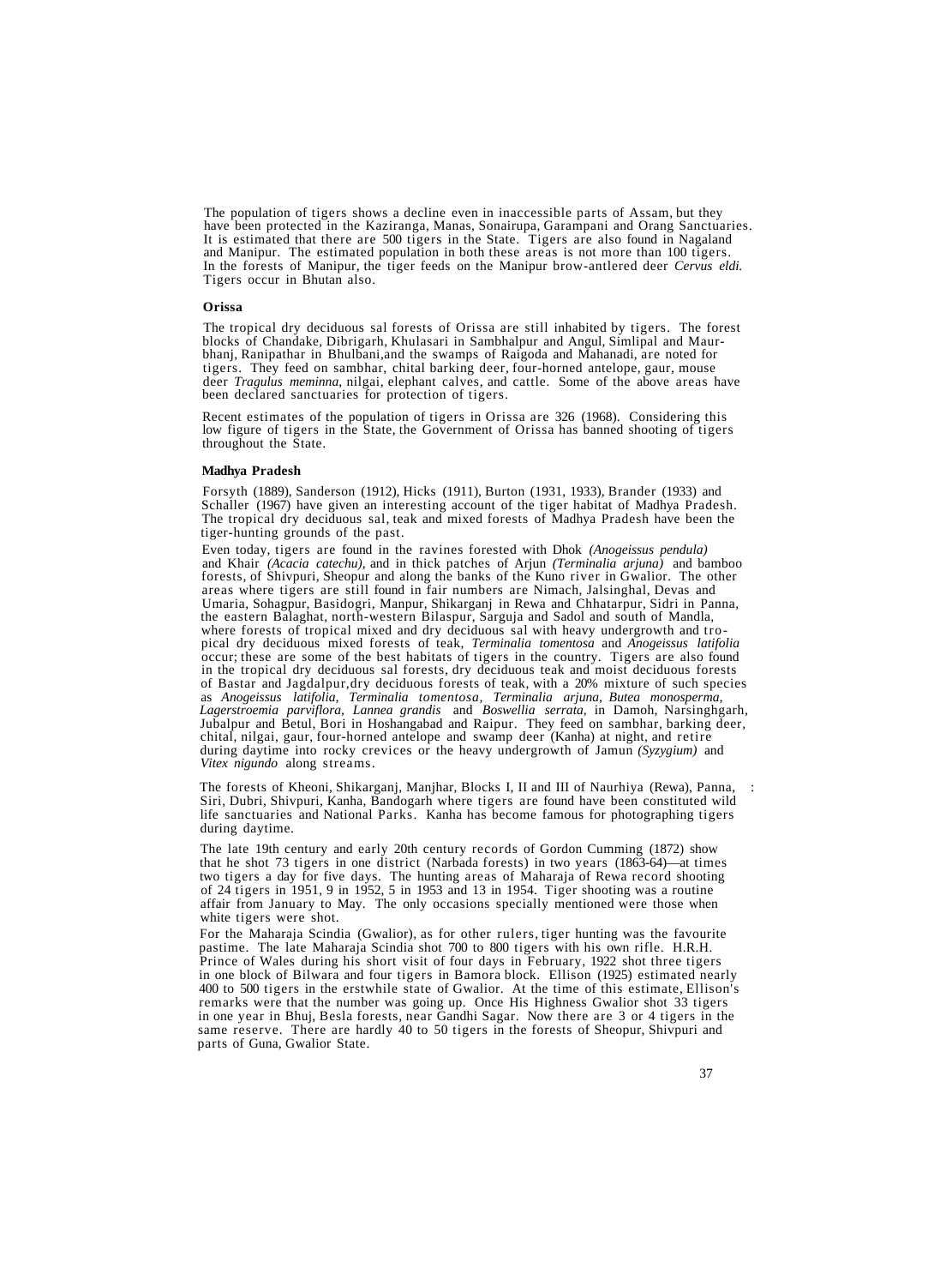Brander (1933) mentions Madhya Pradesh as having the finest shooting blocks in the east. He also records the wild life situation in Banjar valley (now Kanha) of 1900, as being as good as that in any tract in Africa. In an evening stroll, he saw 1, 500 head of 11 different species. But when he revisited India in 1928, the situation had changed. Still, he recorded *tigers to be commonly found in Banjar valley. But today the tiger population is hardly* 20% of what it was 30 years ago. The tiger population has been reduced in all the forest areas of Balaghat, Betul and Mandla. The total estimated population of tigers in Madhya Pradesh is about 600.

The tropical dry deciduous teak forests of Amraoti, Nagpur, Chanda and Dang forests of miles of Taroba forests have been declared a National Park. There are hardly 320 tigers<br>in the State. Tigers have also been reported in the Dangs areas of Gujarat. Their number<br>is not more than five in the whole State.

## **Andhra Pradesh**

The erstwhile Princely State of Hyderabad had preserved its wild life, and tigers were<br>commonly found there. Jerdon (1874) records an abundance of tigers in the South Indian<br>forests. In the old Hyderabad State, Colonel Nig to the year 1897, there were no restrictions for tiger hunting and tigers were as numer-<br>ous as ever; Burton in 1899 considered Jangaon (Asifabad) a breeding place of tigers.<br>Tigers were comparatively numerous in the fores 1935. Prince Azam Jah Bahadur shot 35 tigers in 33 days (Ali, 1935). But today, they are confined to the tropical dry deciduous forests of Pakhal and Elurnagaram in Warrangal district, Paloncha in Khammamu district, Qawal in Adilabad district and in tropical open<br>dry and in thorny forests of Pocharam in Medak district, subsisting on cattle and a few<br>wild animals like sambhar, nilgai, chital and tigers have been protected.

#### **Mysore**

Tigers are now found only in the open dry deciduous forests of Bandipur, Muthodi or Jagar Valley and Magarhole. They are also found in the districts of Mysore, Coorg, South Kanara, Chitradurga, Shimoga, Kinara, Dharwar, Belgaum, Gulbarga, Hassan divisions and Chickmagalur.

The first three areas have been declared sanctuaries and tigers, along with elephants, gaur, sambhar, chital, nilgai, barking deer, four-horned antelope, sloth bear, wild boar, chinkara, blackbuck and leopards are protecte

Mysore contained some famous tiger grounds and their number was as numerous as anywhere in Shimoga and Bandipur. Sanderson (1912) described tiger netting and shooting as a common practice in Mysore forests. He also refers to the experiments on poisoning tigers as part of a tiger eradication campaign organized by him. Tigers were declared game and came under management only in 1931 with an annual bag limit of two for each licence (Major E.G. Phythian-Adams, 1935). This system has reduced the tiger population to approximately 114.

## **Tamil Nadu**

The forests adjoining Bandipur are situated in Madumalai (Tamil Nadu) on the slopes of wet evergreen species along rivers, patches of swamp and grass lands where gaur, sambhar, chital, four-horned antelope, barking deer, mouse deer, sloth bear, wild dog (Cuon alpinus), leopards and tigers live. Tigers were c Figures were accused of killing a great number of cattle and were notorious man-eaters<br>(Richmond, 1935). Now only a few tigers are left in these forests and they are hardly<br>ever seen.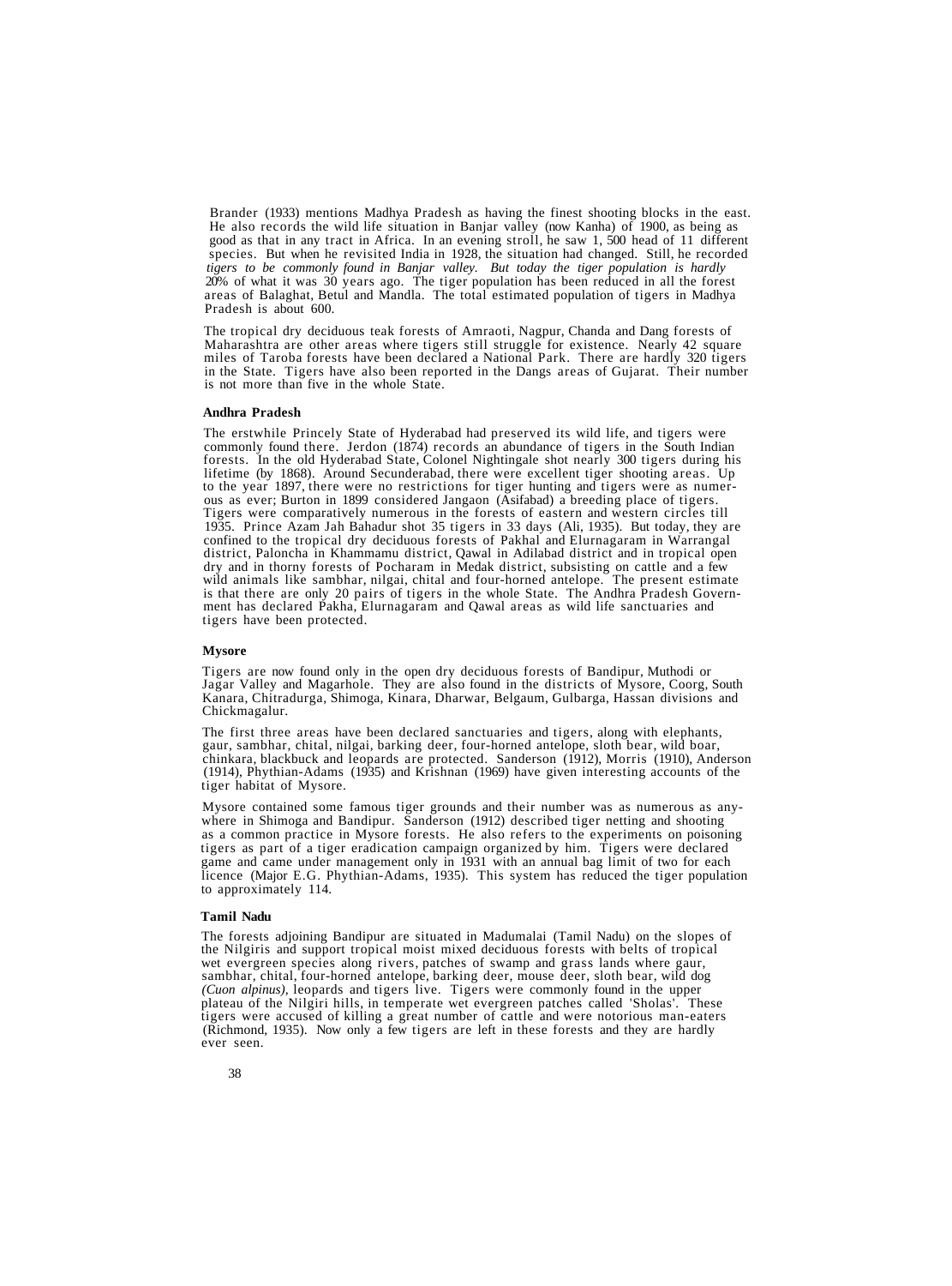## **Kerala**

It is worth mentioning Periyar sanctuary, although it is mainly noted for herds of elephants and gaurs. Sometimes one may come across a sambhar and barking deer, but a tiger or a leopard is a rare sight. The other forests

The tiger population in the southern Peninsula has gone down considerably. It is estimated that there are hardly 40 tigers in Andhra Pradesh, 5 in Tamil Nadu and 20 in Kerala.<br>These States together with Mysore have declare complete protection has been given to the tigers throughout the States.

### **Rajasthan**

The tiger is an animal of cold regions; the way it has selected Rajasthan as its home is<br>very interesting. This dry region of north-western India supports open dry deciduous<br>pure and mixed forests with thorny bushes and ac

There is hardly any published description of the tiger's habitat in the State. Rice (1857), who shot nearly 98 tigers in Rajasthan and Central India, makes only a casual reference<br>to it. Khan (1935),Tulsinath (1956) and Si adventures in Rajasthan: their attempts at describing the habitat tend to be rather pecular as when Singh (1959) described the moist glades of Sawai Madhopur forests as evergreen forests. Similarly others have mentioned ro without a scientific description. Sen and Sankhala (1962) have tried to classify various wild life zones in Rajasthan, including the tiger domain, out their account too is generalized and does not describe the tiger land i

Rajasthan marks the extreme western limit of distribution of the nominate race of the tiger. The State has two physio-biotic complexes. One in the north-west comprises the Indian thar desert—the vegetation is scanty, water is scarce and the tiger which depends considerably on water is conspicuously absent. The domain is held by lower predators like foxes, jackals, hyaena and wolves who prey on rodents and domestic stock.

The second physio-biotic complex of Rajasthan is the south and the south-eastern part, which covers the districts of Banswara, Dungerpur, Udaipur, Madhopur, parts of Alwar and Jaipur and presents a contrast to the first complex. The topography changes from flat lands to the continuous hill ranges of the Aravalli and the rolling Vindhayan hills of southern Rajasthan. The rainfall varies from 600 to 1100 mm, falling during 30 to 40 days<br>in July and August. The remaining period is dry. Summers are very hot. This climate<br>supports tropical dry deciduous forests of teak, Tigers, however, also occur in the mixed forests of *Anogeissus latiflora, Diospyros melan*are their ideal homes. Jalwara, Balopur, Dilod, Kuakhera and Bansrodgarh are still the<br>best blocks. Darrah has been declared a wild life sanctuary. Tigers are also found in the<br>dry teak forests of Laxmipura, Gugor, Lalwara Bundi, Sawai Madhopur, parts of Chittorgarh, Bharatpur, Alwar and Jaipur where they live near dry steams, rocky outcrops, old forts and ruins during the day, and hunt sambhar, nilgai, wild boar, chital, four-horned antelope and chinkara during the night. Examples<br>of the best habitats of tigers are Balwan, Ramgarh, Bherupura in Bundi; Khandar, Naldesh-<br>war, Kachida, Kasturi-ki-masjid in Sawa Raikho in Dholpur forest.

Two wild life sanctuaries have been created—one in Dholpur and the other in Sawai Madhopur. The famous tiger blocks of Alwar districts are Akbarpur, Sirawas, Rampur, Ajabgarh and Sariska. The last two have been declared a known habitats of tigers. Their staple food in these habitats are chital, sambhar, wild boar, nilgai, chinkara, four-horned antelope and cattle.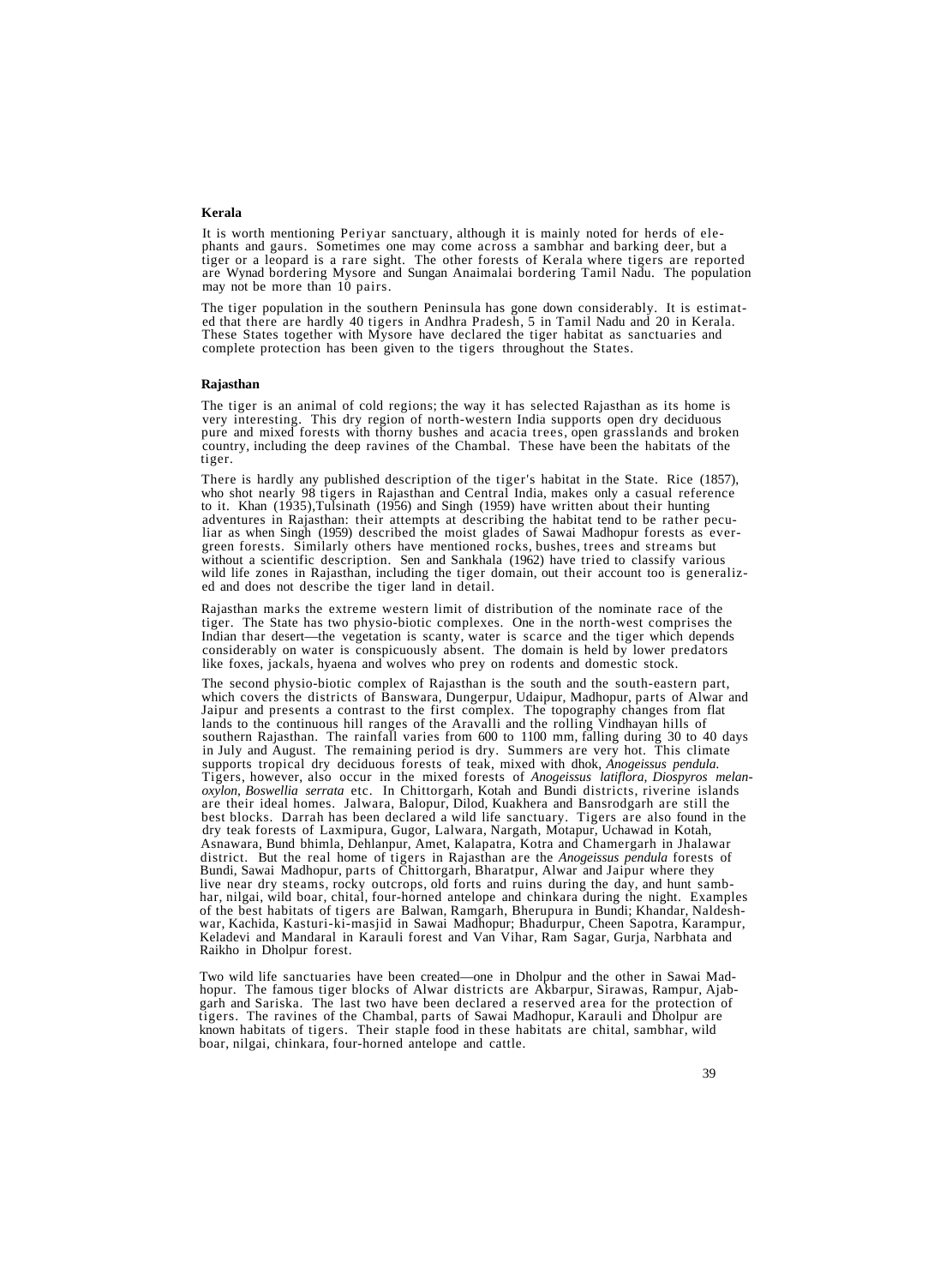In between the two main geographic sections of Rajasthan is a zone of poor and sparse vegetation, with a few artificial water-holes. Earthen dams have been constructed at a number of places to hold every available drop of settle down to raise litters. They feed on nilgai, chinkara, blackbuck, cattle and even camels and goats. The best examples are at Bundbuchera and Ramgarh.

In recent years, biotic interference by man and his animals has considerably reduced the tiger's domain and population in the State. I have conducted no census of the tigers of Rajasthan, but my present study indicates that the population of tigers and the area of tiger-land in Rajasthan have shrunk during the last few decades and there is a downward trend in the tiger population in the State.

I would say that the tiger-land in Rajasthan has shrunk from 25, 900 sq. kilometres (10,000 sq. miles) to only 12, 950 sq. kilometres (5,000 sq. miles) and the number of tigers has also been reduced by 50% in Bundi, 90% in Baran and Kotah and 85 to 100% in other areas.

Based on these trends, studies and some personal information, my rough estimate of the tiger population in the State is 90, made up of Alwar 16, Bundi 8, Chittorgarh 10, Jaipur 6, Jhalawar 6, Kotah (Baran) 20, Mount Abu 2, Sawai Madhopur 12 and about 10 in other areas like Jhahajpur, Mandal in Bhilwara and Baretha in Bharatpur etc.

## **PRESENT STATUS OF THE TIGER**

The correct population of tigers in India has been a subject of controversy. Gee (1964) states that at the close of the last century there were  $40$ , 000 tigers in India. According to Corbett (1955) the tiger population in 1953 was only 2, 000. Gee's (1964) estimates suggested a rise of tiger population to 4, 000. Seshadri (1968) estimates the population of tigers to be 2, 500. None of these estimates gives the method of calculation except Gee who says that some personal estimate is better than no estimate! The absence of any systematic census and conflicting figures ranging between 40, 000 and 2,000 in 50 years<br>and again raising by 100% from 2,000 to 4,000 in about 10 years, particularly when we<br>know that more tigers have been shot during thes

According to Jim Corbett's letter published in the London Times of May 10,1955, tigers<br>were likely to be wiped out from India within ten years except from a few sanctuaries and<br>one or two ex-Princely States. More than ten S. Dillon Ripley, Secretary of the Smithsonian Institution, recently made a statement (Futehally, 1967) that there would be no tiger left in the Indian wilds in 50 years. Perry of the great mammals in their wild state and the tiger is included among them. If it has<br>taken 50 years to reduce the number of tigers from 40, 000 to 2, 000, should it take another<br>half a century to reduce the number from factors operating simultaneously.

Some 15 years ago, one of the common complaints of villages in the tiger area was against cattle stealers; permits to destroy the beasts were freely issued without any charge. The discretion of declaring a tiger a cattle stealer was a privilege enjoyed at the district level. Even in genuine cases of cattle stealing, the tigers which fell victim were often not the real culprits. If there were any success, it was only after killing at least four normal tigers to one cattle lifter.

Permits were issued more or less arbitrarily for harvesting our tiger resources, often without knowing the capital and its recuperating power, or, at times, on the basis of visual estimates. To start with, there were no laws to control tiger shooting. Once, when I caught an influential shikari stealing two tiger cubs from Berupura forests of Bundi in 1953, I had a few sleepless nights because of the confusing legal position. In some States,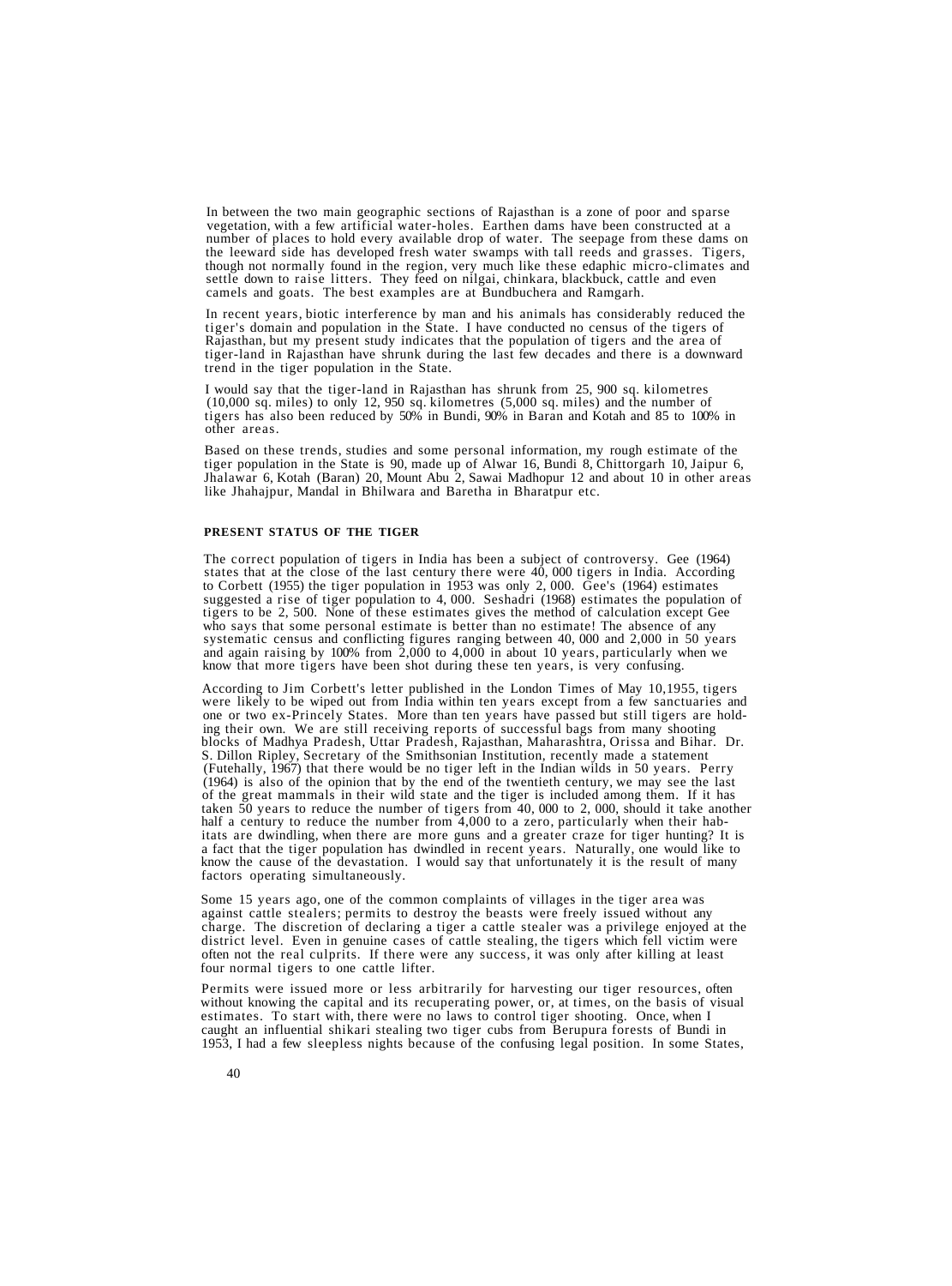there were no 'close seasons' until 1958 (in other States, even now, there is no close season for tigers). Tiger hunting went on all the year round, day in and day out, all 24 hours, on water-holes, with search lights, from 'Machan' and jeeps.

Tiger eradication campaigns were also launched by villagers and the latest technique used by them is poisoning the kill with pesticides. Even during the early 'twenties and 'thirties, naturalists like Sanderson (1912) Steb  $(1933)$  raised their voices for protection of Indian wild life. But practically no attention was paid and the voices were lost in the turmoil of World War II. After the war, the jeeps and the dazzling lights took toll of

I remember an address by the late Shri M. D. Chaturvedi to the Forest Officers and Rangers in 1951, 'Tell your father-in-law to give you a pair of guns in place of a pair of ear-rings for your wife'. In 1965 when I met him in Delhi, and reminded him of his advice, he virtually wept and tried to rectify the mistake by advocating replacement of guns by cameras. It was too late.

Inglish (1888) describes the tiger as an embodiment of cruelty, of hate and savagery in-<br>carnate. Jim Corbett (1944) and his famous book 'Man-eaters of Kumaon', inspite of the<br>explanation given by him for a tiger becoming the minds of the reader of weeping widows, screams of children and cries of mothers.<br>The vivid description of the chopping up every bit of a dead tiger by villagers makes<br>matters worse. These descriptions have paved the wa sight.

Then came foreign trade. Before 1947, there was hardly any Shikar Company conducting organised tiger hunts. Today, there are 26 Companies spread all over the country. The terms offered are even now much cheaper than those for a lion hunt in Africa. The hunt-<br>ing safari started a roaring business, the striped beauty attracted the eye of the foreign<br>markets and tiger skins or trophies came in

The above figures do not include the skins carried out by tourists, business people and diplomats returning home. The increasing demand raised the prices of tiger skins from Rs. 300/- in the 1950's to Rs. 3, 000/- in the 1960's. This offered an incentive to poachers<br>to use poison baits to kill tigers without the risk of noise. They sold the skins to a variety<br>of customers including curio shop its parts, once the boundaries of the forest are crossed, one is the rightful owner to<br>possess or sell. Recently a total ban has been imposed on the export of tiger and leopard<br>skins. This is a step in right direction. But accompanied baggage of passengers. The Indian Board for Wild Life, at their last meeting held in New Delhi on 8th and 9th July, 1969, recommended a total ban on the export of all cat skins.

Meanwhile, a new and revised estimate has been made of the tiger population. The estimates are based on information supplied by the Chief Conservators of Forests of the respective States and observations of the different a State Forest Departments have conducted pug mark counts at waterholes during the hottest part of the year (May-June); others have collected information about 'encounters' of local people with tigers, to assess the population. A few estimates are still purely guess work.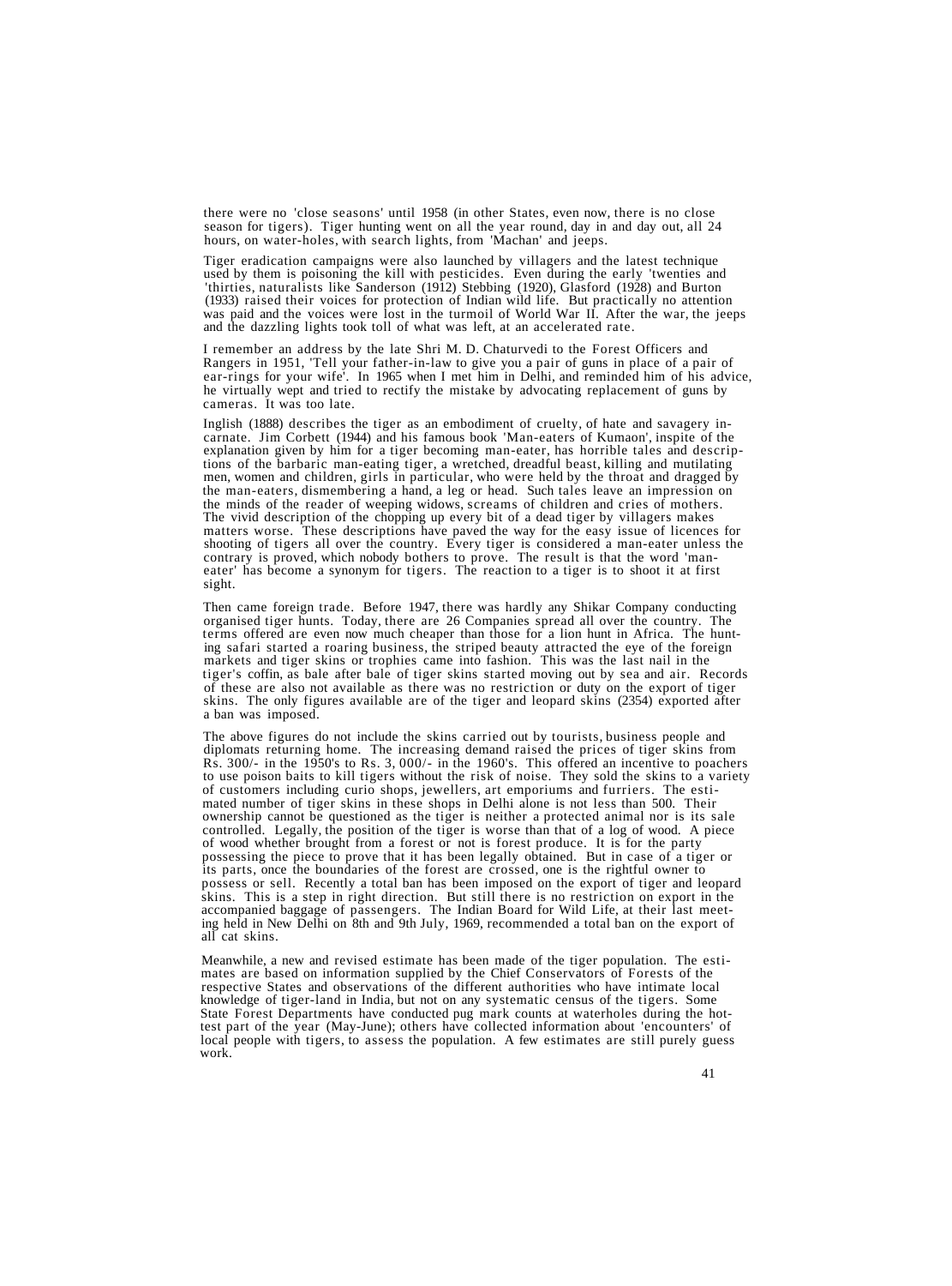The results are as follows:

| Andhra Pradesh   | 40       | Mysore                   | 114           |
|------------------|----------|--------------------------|---------------|
| Assam            | 500      | NEFA, Nagaland & Manipur | 100           |
| Bihar            | 90       | Orissa                   | 326           |
| Gujarat          |          | Punjab                   | $\theta$      |
| Haryana          | 0        | Rajasthan                | 90            |
| Himachal Pradesh |          | Tamil Nadu               | 5-81          |
| Jammu & Kashmir  | 0        | Uttar Pradesh            | 400-500       |
| Kerala           | 20       | West Bengal              | 100           |
| Madhya Pradesh   | 600-1400 |                          |               |
| Maharashtra      | 329      | <b>TOTAL</b>             | 2, 724-3, 700 |

A conservative estimate of total numbers would be 2, 500.

Many hunters and writers have inadvertently painted a 'black' picture of tigers. They<br>never thought that by giving a vivid description of some tigers killing men, they were<br>painting an erroneous image of tigers as a whole. mothers. Many more tigers have been killed by man than men by tigers, in the last decade. If we read newspapers, we find most heinous crimes committed every day by man. But we do not raise our voice against the whole of mankind. We bring the individuals to book. The same should hold true for tigers. It is not proper to exterminate the entire race of tigers. If the tiger is lost to th

How long can a species stand such an onslaught? If care is not taken, we may have to wait less than 50 years to record the total disappearence of tigers, exposed as they are to easy shooting due to dependence on water-hole

The tiger continues to be shot. Only a few dedicated naturalists of the country have been raising their voices, whenever they get an opportunity, to save this colourful life of our jungle from further slaughter. But a few interested parties with vested interests have long managed to shelve proposals for protection. Thanks to the authorities who listened to the naturalists, the tiger has been declared protected since 1968 throughout the State of Rajasthan. Other states like Orissa, Gujarat, Andhra Pradesh, Tamil Nadu, Mysore and Kerala have also protected the tiger. There is some hope.

Still there is a long way to go. Luckily the species is very co-operative due to its<br>adaptability to varying habitats, short gestation period of 102 days, 2.8 cubs per litter<br>every alternate year, breeding almost all the y

The Indian tiger, the world's most magnificent animal, deserves to be in the Red Data<br>Book of the International Union for Conservation of Nature Resources, and a complete<br>ban on tiger shooting and trade in the tiger and it organize campaigns to save the tiger for our children and their children's children.

## **ACKNOWLEDGEMENTS**

I am grateful to Dr Karan Singh, Secretary, Jawaharlal Nehru Memorial Fund for awarding me the Jawaharlal Nehru Fellowship to undertake research on the Indian tiger, which has encouraged me to prepare this preliminary study report on the present situation of the Indian tiger.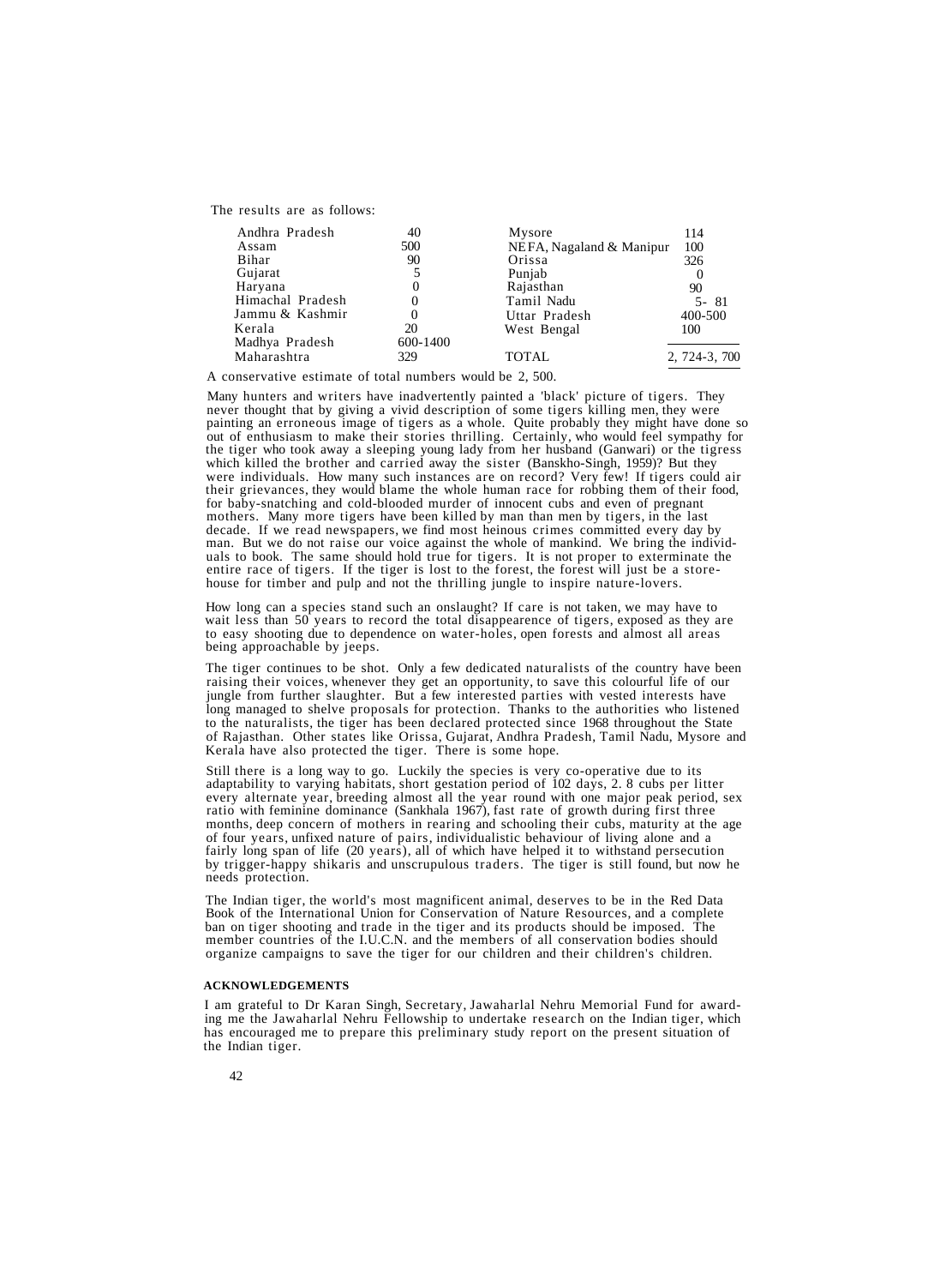I express my grateful thanks to all the Chief Conservators of Forests and the Forest Officers who gave valuable information about tigers of their forest areas. My personal thanks are due to N. D. Bachkheti, Conservator of Forests, Allahabad, and Dr Robin Banerjee, Assam, who gave every help in the preparation of this paper

## **REFERENCES**

Ali, S. 1935. Problems of Wild Life Preservation Hyderabad State. *J. Bombay Nat. Hist. Soc.* Vol. 38 No. 2.

Anderson, K. 1954. Nine Man-eaters and one rogue. London.

- Brander, A. 1933. Problems of Wild Life Preservation, The Central Provinces. *J. Bombay Nat. Hist. Soc.* Vol. 36 No. 4.
- Burton, R. 1933. The Book of the Tiger. Hutchinson & Co. Ltd. London. pp. 287 Illus. 16.
- Burton, R. G. 1934. How tigers hunt. *Forest & Outdoor* 30 (7) pp. 561-562.
- Burton, R. G. 1952. A History of Shikar in India. *J. Bombay Nat. Hist. Soc.* 50(4): 845-69.
- Champion, F. 1927. With a Camera in tiger land. Chatto and Windus, London, xii+228 Illus. LXXIII.
- Champion, F.W. 1934. Problems of Wild Life Preservation. *J.Bombay Nat. Hist. Soc.* Vol. 37 No. 1.
- Corbett, J. 1944. Man-eaters of Kumaon. Oxford University Press, London: pp. xvi+252.
- Corbett, J. 1955. Article published in London Times, 10 May 1955.

Ellison, B.C. 1925. The Prince of Wales Sports in India. London.

- Fawcus, L.R. 1943. Report on the Game and Game Fish—Preservation Committee on the existing species of Game in Bengal. Govt. Press, Bengal. pp. i-ii+53 Plate 1.
- Forsyth,J. 1889. High Lands of Central India. London.
- Futehally, Z. 1967. The Future of Tiger. The Times of India, New Delhi.
- Gee.E.P. 1964. The Wild Life of India. Collins, London. pp. 192, Plates 76, Map 1.
- Glasford, A. 1928. Musing of an old shikari. Hazel Watson *&* Viney Ltd., London. pp. iv+ 289 Illus 43.
- Gordon-Cumming, R. 1872. Wildmen and wild beasts. London.
- Hewett,J. 1938. Jungle Trails in Northern India. London.
- Hicks, F. C. 1911. Forty Years among the Wild Animals in India. London.
- Inglish, J. 1888. Tent Life in Tiger Land. Pp xv+366 Illus. 16. Sampson Low & Marston Searle & Rivington, London.
- Jerdon, T.C. 1874. Mammals of India. Pp xxxi+335. J.Wheldon, London.

Khan,S. 1935. Shikar Events. Pp.ii+235, Illus. 28. Tonk (India).

- Krishnan, M. 1968. Nature Conservation—A Government of India, New Delhi, publication.
- Morris, R. 1935. Comments on Mr Richmond's Note. *J. Bombay Nat. Hist. Soc.* Vol. 38 (2).
- Perry, R. 1964. The World of the Tiger. Pp. xi+263 Illus. 8+Map 1. Cassell-London.
- Phythian-Adams,E.G. 1935. Problems of Wild Life Preservation in Mysore. *J.Bombay Nat. Hist. Soc.* Vol. 38 No. 2.
- Rice, W. (Lieut. 25th Regt. Bombay) 1857. Tiger shooting in India. Pp 219. Smith Elder, London.
- Richmond, R. D. 1935. The Wild animals of India and their problems of conservation. Madras Presidency. *J.Bombay Nat. Hist. Soc.* Vol. 38(2).
- Sankhala, K. S. 1967. Breeding behaviour of the tiger in Rajasthan. *International Zoo Yearbook.* Vol. 7 133: 147.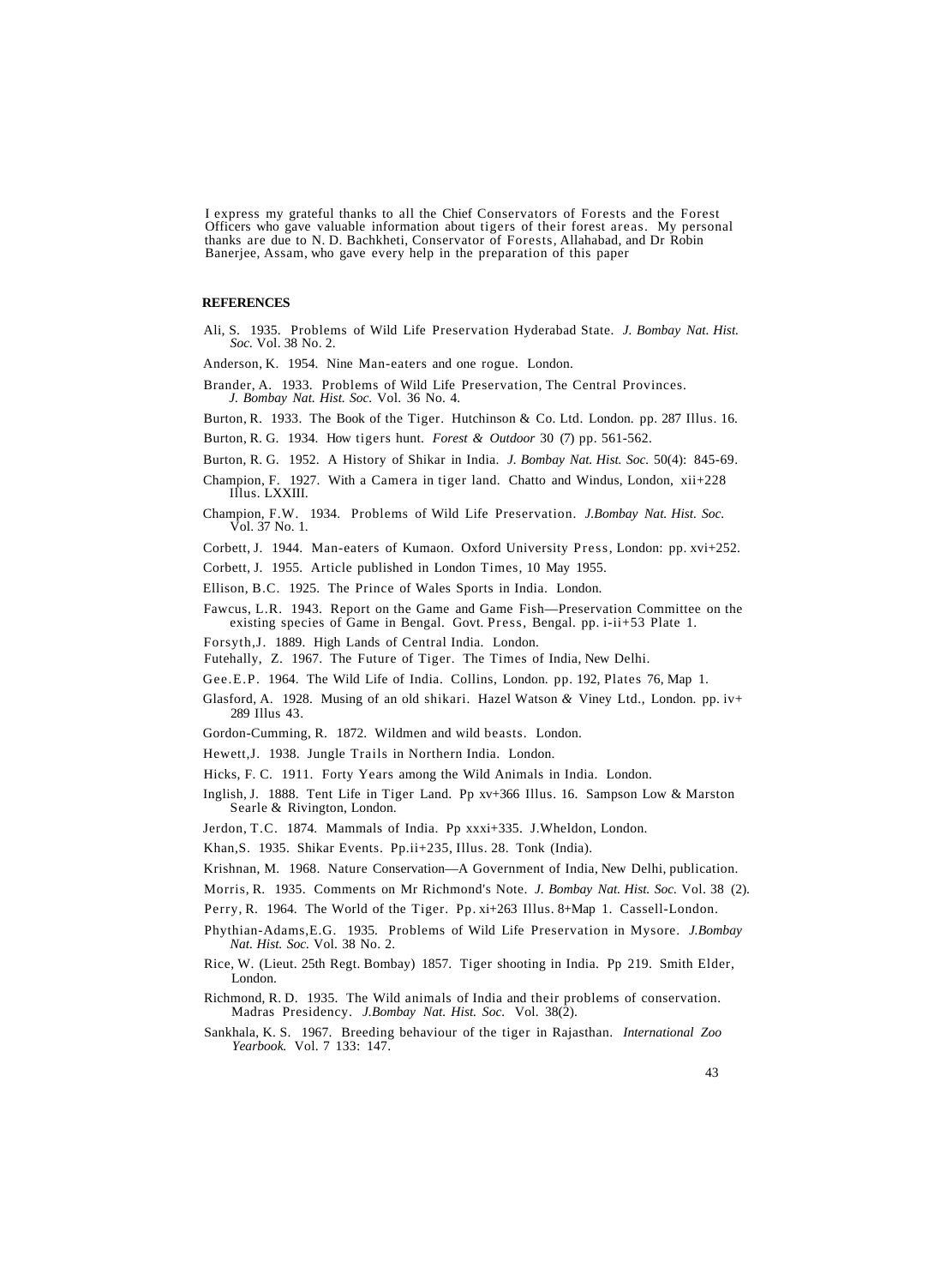Sanderson, G. 1912. Thirteen years among the wild beasts of India. Edinburgh.

- Schaller, G. 1967. The Deer and the Tiger. Pp 369 illus. 30 fig. 17, Tables 58. The University of Chicago Press, Chicago & London.
- Sen,N.N. and Sankhala, K.S. 1962. Wild Life of Rajasthan-A Study of ecology. Proc. First All India Congress of Zoology, 1959. 258-268, pl. 5. map 1. The Zoological Society of India, Calcutta.
- Seshadri, B. 1968. The Indian tiger fights for survival. Illus 4, map 1. *Animals* 10(9): 414-419. London.

Singh, K. 1959. Tiger of Rajasthan. Pp 191, Illus 23. Robert Hale Limited, London.

Srivastava, T.N. 1952. The Kansrau Sanctuary. *J. Bombay Nat. Hist. Soc.* Vol. 51(1).

Stebbing,E. 1920. The Diary of a Sportsman Naturalist in India. Pp xvi+298+ Illus. 96. John Cane, London.

Tulsinath, S. 1956. Shikari aur shikar. Pp ix+362+Illus. 16. Udaipur (India).

Wright, A. 1969. Nature Conservation—A Government of India New Delhi publication.

#### **SUMMARY**

The Indian tiger was once distributed all over the Indian sub-continent except snow-clad mountains of the Himalayas and the extreme western desert of Rajasthan. Its western limits were the Sal forests of Kalashar in Haryana, tropical dry thorn forests of Sikar Khetri, Kumbhalgarh in Rajasthan; Banaskanta, Panchmahal in Gujarat; dangs and West Coast forests of Maharashtra. In the South, tigers were quite common in Mysore, Hyderabad and parts of Madras. The dry deciduous sal forests of Uttar Pradesh, Bihar, Bengal, Orissa and the dry deciduous teak and mixed forests of Orissa and Madhya Pradesh were its haunts. The Sunderbans of south Bengal were considered an inexhaustible reservoir of tigers. They were rated as pests in high rainfall areas of Assam, Manipur and Nagaland. Even the dry deciduous forests of Gwalior, Dholpur, Sawai Madhopur, Bundi, Alwar and Chittorgarh were famous hunting blocks of the rulers of the Princely States. Tigers are still found in many parts of India; a brief description of their habitats is given.

People have shot as many as 400 tigers and thereafter stopped counting. In the recent past quite a few Maharajas and Rajas claim to have shot over 1,100 tigers. Some forest officers claim to have killed over 30 tigers during their 30 years' service. Our exports claim a boost in foreign exchange earnings from the sale of tiger skins. As many as 2, 354 skins (tigers and leopards) were exported from April to October, 1968 (after imposition of the ban on export of these skins). One can imagine the number of skins exported before the ban. This raised the price of a skin from Rs. 300 to Rs. 3, 000—an effective incentive to the use of poison in the quest for the skins of these magnificent beasts. Crop protection guns wound many animals who die a painful death in obscurity.

The result is not far to seek. The population of the tiger has dwindled to an incredibly low number. There are many estimates. Corbett estimated 2,000 tigers in India in 1955, Gee raised the figure to 4, 000 in 1964; Seshadri in 1968 returned to Corbett's figure of 2,000. Nobody knows the true population. There has never been a serious attempt to census tigers in the country. But from the shrinking habitat and trends in numbers, one can safely say that under present conditions the Indian tiger is endangered. An estimate of the population, based on the author's own observations and reports from Chief Conservators of forests and other naturalists, is between 2,000 and 3,000.

This population in a babitat of 784, 558 sq. kilometres (300, 918 sq. miles) of forests represents one tiger per 259 sq. km (100 sq. miles), as compared to the total population of 177 Indian lions in a habitat of 1, 295 sq. km (500 sq. miles) or one lion per 7. 25 sq. km (2. 8 sq. miles), and they deserve a special programme for their protection.

India is the only country where tigers can still be seen with ease. The diminished population of the world's most magnificent mammal should attract the attention of the International Union for the Conservation of Nature and Natural Resources. The Indian Tiger should be included in the Red Data Book and given complete protection.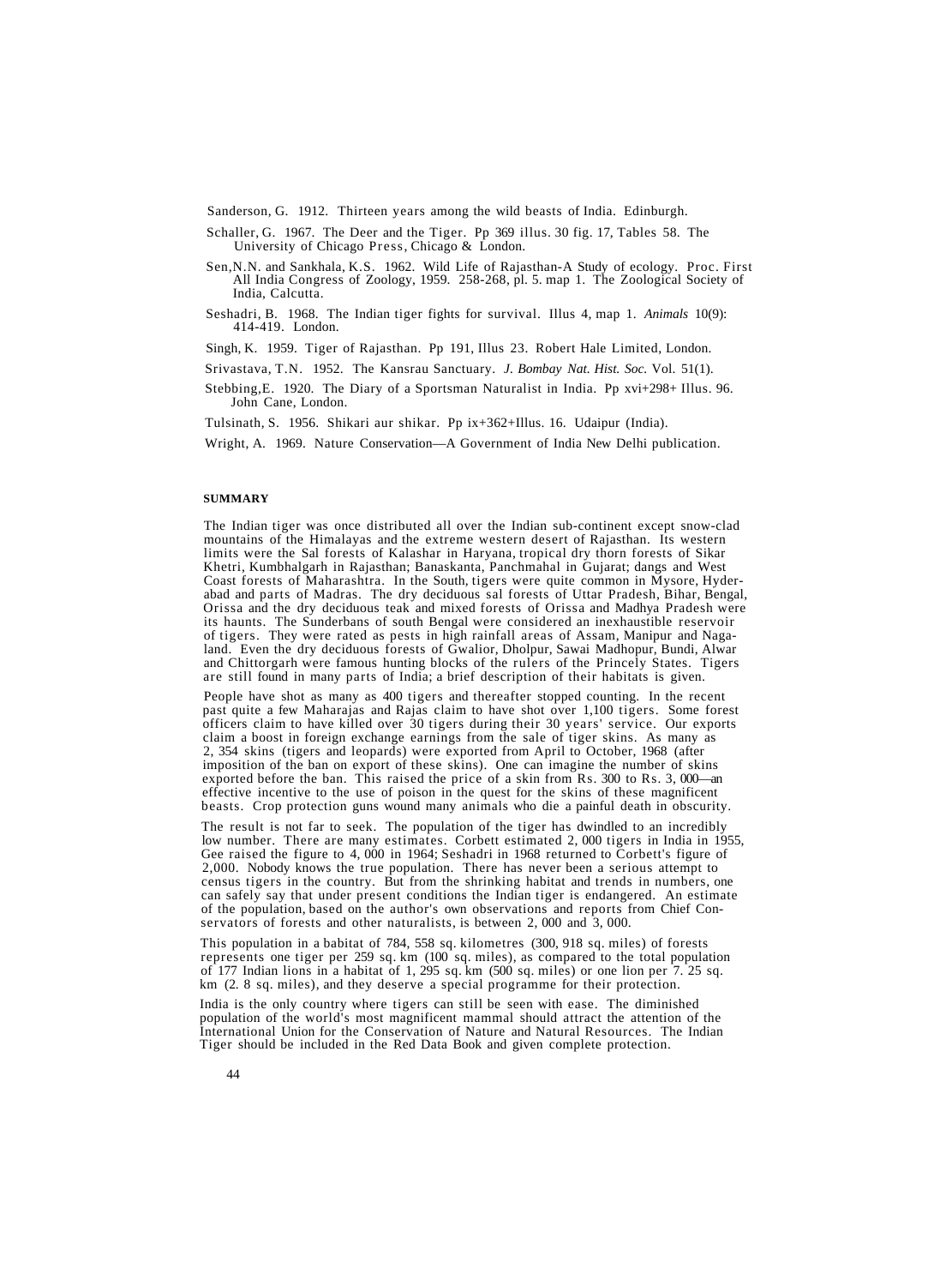## **RÉSUMÉ**

Il fut un temps où le domaine du tigre indien couvrait tout le subcontinent indien à l'exception des montagnes enneigées de l'Himalaya et du désert du Rajasthan. La limite cocidentale extrême de ce domaine suivait les forê

Certaines personnes ont tué jusqu'à 400 tigres puis ont cessé d'en faire le compte.<br>Dans un passé récent, plusieurs Maharadjas et Rajas se vantent d'avoir abattu plus de<br>1.100 tigres. Certains fonctionnaires des services f Octobre, on a exporté jusqu'à 2. 354 peaux de tigres et de léopards (et ceci après l'<br>entrée en vigueur de l'interdit sur l'exportation de ces peaux). On peut imaginer ce<br>qu'était l'exportation des peaux avant cet interdit

Le résultat ne s'est pas fait attendre. La population de tigres a atteint un chiffre danger-<br>eusement bas. En 1955, Corbett estimait qu'il y avait environ 2000 tigres en Inde. Gee,<br>en 1964, a donné un chiffre de 4000 tigre

Les estimations que j'ai pu faire au sujet des populations de tigres en Inde, d'apprès mes propres observations et des rapports fournis par les conservateurs en chef des Forêts ou par d'autres naturalistes donnet des chiffres de 2. 000 à 3. 000 fauves.

Cette population de tigres occupe un habitat de 784.  $558 \text{ km}^2$  de forêts, ce qui fait un Cette population de tigres occupe un habitat de 784. 558 km<sup>2</sup> de forêts, ce qui fait un tigre pour 259 km<sup>2</sup> alors que la population totale de lions indiens (177) occupe un habitat de 1. 295 km<sup>2</sup>, c'est à dire un lion pour 7, 25 km<sup>2</sup>, et il est donc indispensable d'élaborer pour eux un programme spécial de conservation.

L'Inde est le seul pays où on puisse voir les tigres sans trop de difficultés. Cette population très réduite du plus magnifique fauve du monde devrait être prise en considération par l'Union Internationale de la Conservati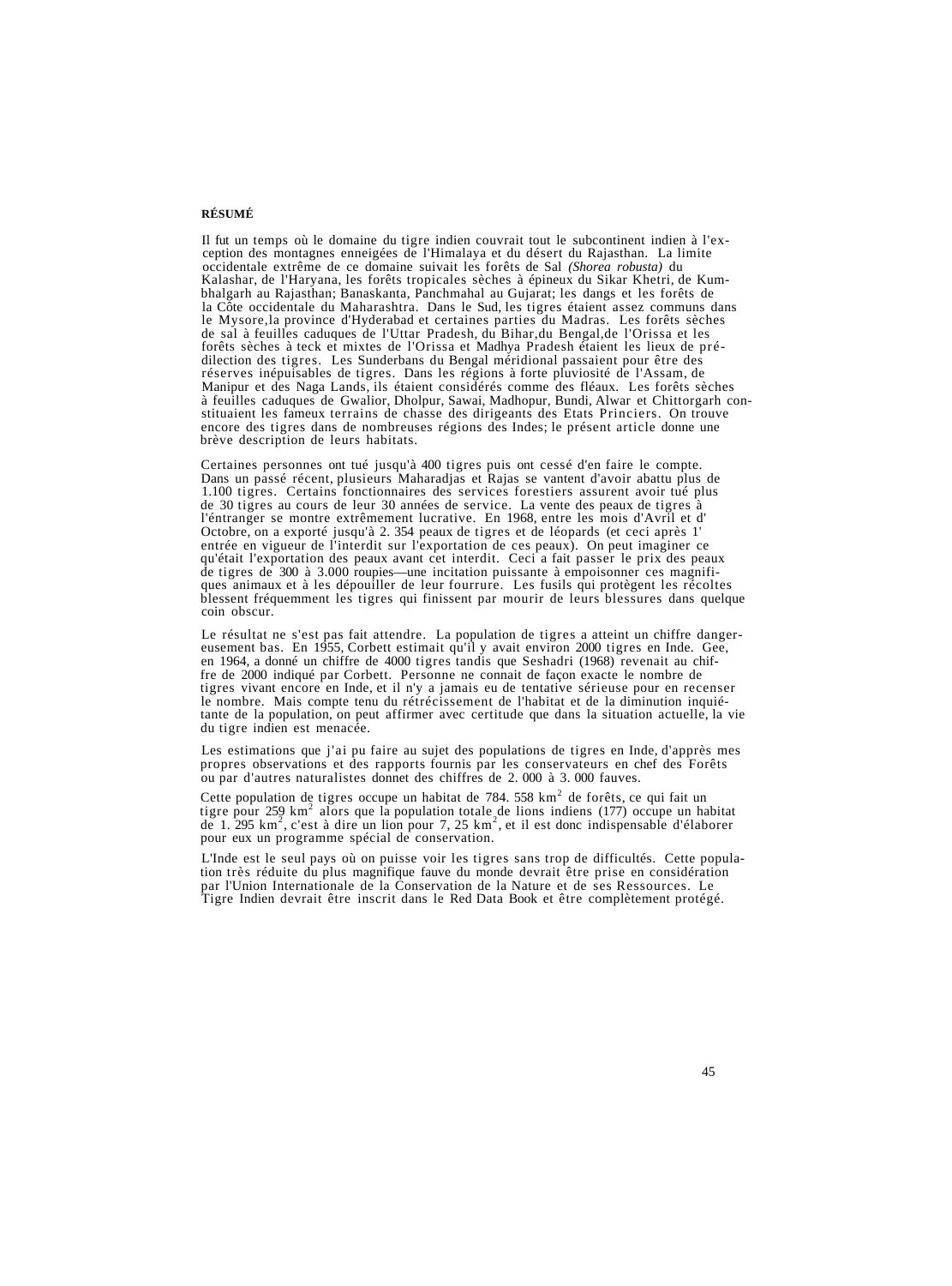## **Philippine Tamaraw: Here to Stay**

JESUS B.ALVAREZ, JR.

*Philippine Wildlife Conservation Foundation, c/o Economic Development Foundation, J. M. Tuason Building, Ayala Avenue, Makati, Rizal, Philippines.*

The rare *Anoa mindorensis* or tamaraw, prized endemic species of the Philippines and servation of Nature and Natural Resources (IUCN), may shortly graduate from the en-<br>dangered category. There are fresh indications that this gem of the Philippine fauna is<br>not vanishing, after all, thanks to the timely awa is a salute to man's capacity for achievement in an atmosphere of mutual assistance, vigilance and a sense of pride in a natural blessing.

Protection for the tamaraw theoretically dates back to the mid-30's when the original Tamaraw Law was passed, but it was only very recently, after the organisation of a<br>Tamaraw Foundation, that it became a reality. The initial success has blazed a pioneer-<br>ing trail in the Philippines and augurs well for th

This sudden sense of pride in something truly, solely Filipino, stems to a great extent from the inspiration of two men, General Charles A. Lindbergh and Professor Tom Harrisson, both sponsored by the World Wildlife Fund and IUCN. Both were instrumental in preparing the groundwork for the current Philippine Wildlife Conservation Foundation.

In one of the world conferences held by the IUCN in 1965, one of the subjects of delibera- tion related to two rare Philippine species on the verge of extinction, the tamaraw and monkey-eating eagle. The conference requested the Philippine government to do what-<br>ever it could to save these indigenous species.

The Parks and Wildlife Office immediately responded by posting an officer at Mt. Iglit in Mindoro, where a few tamaraw stragglers were supposed to have been sighted. In addition, it submitted a draft bill to Congress which proposed the Monkey-eating Eagle<br>as the Philippine National Bird. Both steps were ineffective in the face of the depreda-<br>tions being caused to the two species and thei monkey-eating eagle.

#### **THE TAMARAW, SYMBOL OF THE PHILIPPINES**

The tamaraw is one of the rarest of animal species. It has come to be regarded as the symbol of the Philippines because of its unique characteristics, being among the finest and strangest of mammals in the world and found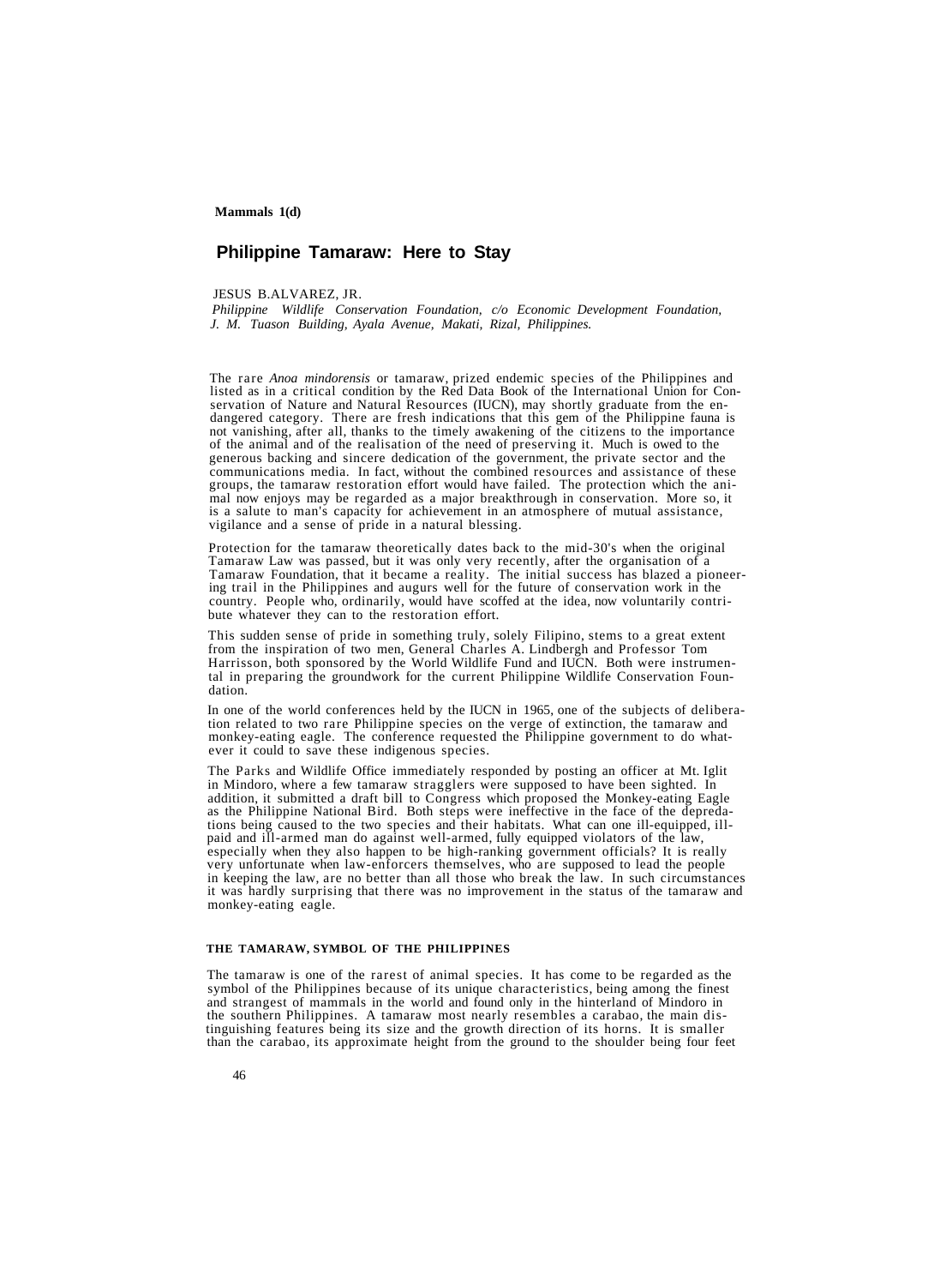and total body length seven feet. The horns, instead of the usual circular shape of the carabao's, thrust straight upward in a 'V. Sex is indicated by colour, size of horn and the head depression. The bull has a somewhat f body is brownish in hue with a darker band on the back; the female is generally darker<br>in pigmentation, smaller in physical build and with no bands on any part of the body; also its horns are more rounded, and there is a deeper depression on the head.

Reputedly harder to hunt than other animals, because of its super-sensitivity, which enables it to detect hunters and enemies a mile away, and its natural preference for the most inaccessible places during daytime, the tamaraw is generally a nocturnal animal.<br>That a tamaraw starts to move around late in the afternoon and retires into the depths<br>of the forest in the morning may partly be motiva methods, ranging from fast, modern means of transportation, such as helicopters and airplanes, to spotlights, high-powered rifles, telescopes and other such products of human ingenuity.

The summer months, April to July, are the mating season of the tamaraw. During this<br>period it manifests various oestral modes or tendencies, such as general restlessness,<br>a desire to lock horns with other tamaraws and moun to an average of three years although four captive tamaraws in Quezon City, Manila and Makati are known to have exceeded this limit.

#### **FEEDING**

It has been noted that although the animal often appears to keep to thick cover most of the time, the plants on which it likes to feed, such as cogon, talahib and other related grasses, are characteristic of meadows, fields and other open spaces. This preference for feeding in open areas increases the peril it runs of falling victim to poachers.

#### **LEGAL PROTECTION FOR TAMARAW**

The tamaraw is supposed to have been a protected animal since 1936, when the Tamaraw<br>Law was passed, or even before that. However, the Law, which was supposed to be its<br>salvation, proved inimical to its safety. It did prov invoked by violators.

Before the enactment of the Tamaraw Law (Commonwealth Act 73,1936, as amended by Republic Act 1086), protection was already supposedly covered by Act 2590, entitled An Act for the Protection of Game and Fish, but better known as the Wildlife Law, which was passed in 1916. In addition, Act 3915, entitle National Parks, Declaring Such Parks as Game Refuges and Other Purposes, but usually referred to as the National Park Law (confirmed as Republic Act 826 in 1952) authorised<br>the creation of a permanent agency to administer national parks and wildlife and also authorised measures for their conservation. Finally, in 1961, Mt. Iglit was established<br>as a game refuge and animal sanctuary, to protect the tamaraw from possible distur-<br>bance or damage in its home range and to allow it

That the species did not benefit from this protective legislation became very apparent from subsequent events and the testimony of eyewitnesses. It was constantly harassed and driven out or deprived of its habitat by hunters, ranchers and 'kaingineros', until there seemed to be very little chance of its survival.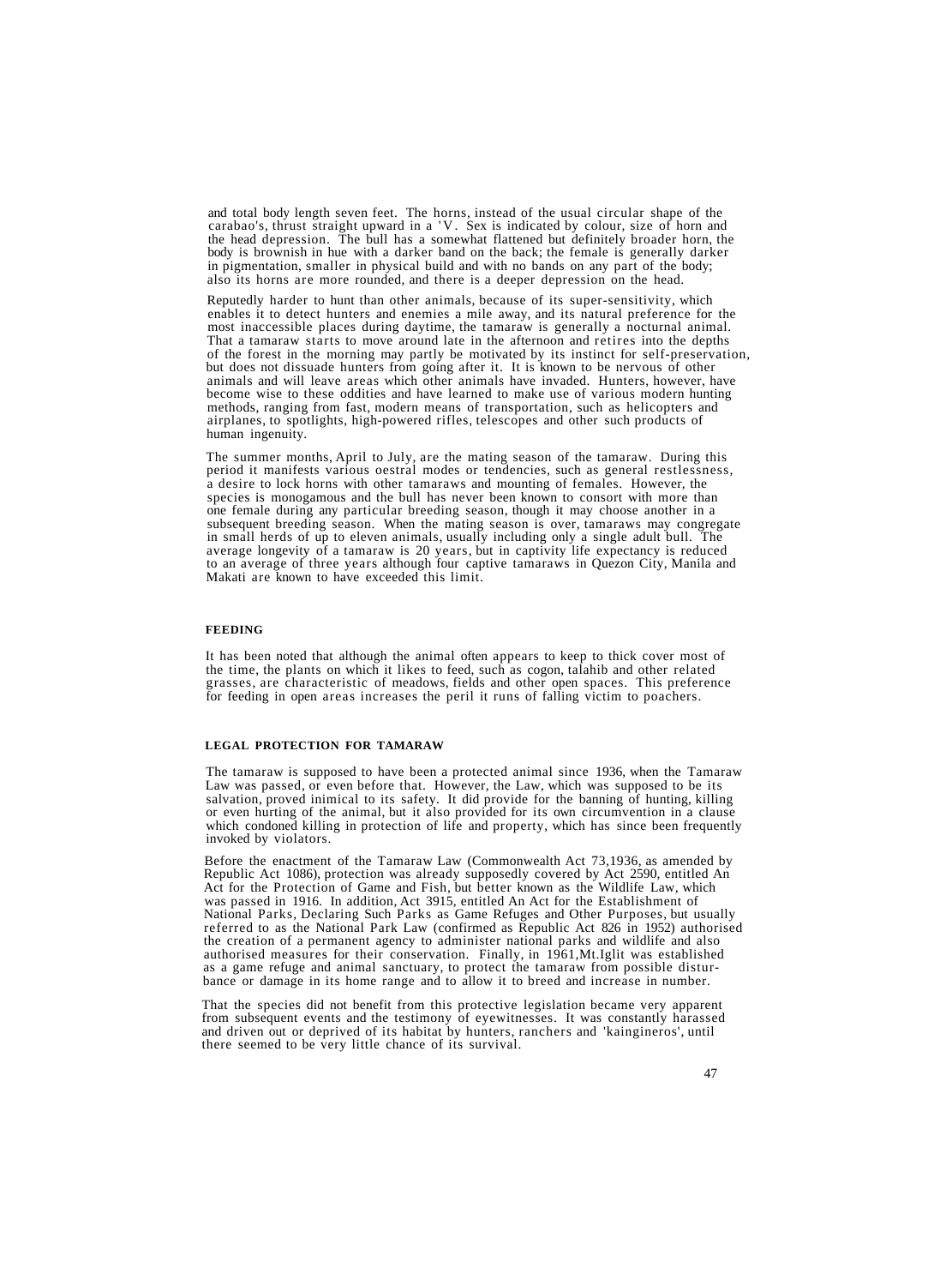#### **BASIC CITIZEN RESPONSIBILITY FOR CONSERVATION**

Many species have disappeared from the face of the earth because of people's neglect.<br>Many examples of this needless disappearance of interesting and important creatures<br>in all parts of the world are deplored by conservati

However, the rarity, great scientific interest and threatened status of these two species aroused international concern. This was voiced in a series of resolutions adopted by IUCN during its conference held in Bangkok in December 1965. One resolution requested two species, to set aside areas in which they could be assured absolute and effective protection and to support such measures by a scientific programme of propagation.

Up to early 1969, there was no improvement at all in the situation of the two species;<br>in fact it was very clear that they had dwindled to an even lower number than had been estimated in 1965. *fhis* led to visits to the Philippines by two of the foremost exponents of nature conservation, General Lindbergh and Professor Tom Harrisson of Cornell University, the impact of which will be discussed further below.

#### **PRESENT STATUS OF THE TAMARAW**

In the early 1950's the tamaraw population was reckoned at a couple of hundred head. By the mid 1960's, the number had dropped by half and was probably reduced even further in subsequent years, with the advent of various modern hunting implements, the growing popularity of the sport, the status symbol attached to shooting one, and the high ornamental value of a mounted tamaraw head.

In fact, however, the major cause of the decline of the tamaraw was civilisation itself.<br>While in former times primitive poachers, who had to depend on crude hunting imple-<br>ments, were the principal enemies of the animal, their crude hunting methods to keep pace with their civilised counterparts, who had meanwhile discovered a second more devastating reason for pursuing the tamaraw—to obtain and mount its head as a trophy of prowess and bravery. The original reason for hunting was of course that tamaraw meat is delicious and much sought after by those who have had the chance of tasting it.

A further hazard to the tamaraw's future is frequent encroachment by the 'kaingineros' of its habitat, adversely affecting its habits and depriving it of its feeding grounds. Since the breeding activity of the animal is largely determined by the food factor, it is no wonder that its rate of reproduction was soon estimated to have been reduced to less than a quarter of its rate of mortality. The opening of cattle ranches in its territory is yet another factor which has led to the decimation of the species. It is said that the scent of the domestic cow is greatly abhorred by the tamaraw and drives it into the remotest hinterland, where it would rather die of starvation than partake of grass upon which the cow has trod.

## **THE RESULTS OF INTERNATIONAL INTEREST IN THE TAMARAW**

But for the timely intervention of the World Wildlife Fund and IUCN, there was possibly no chance of the tamaraw's survival. Luckily, General Lindbergh's visit in 1969, and three subsequent follow-up visits by Professor Ha made, came at the right moment for the beleaguered animal. The presence of these<br>conservation experts renewed interest in the conservation of threatened Philippine fauna<br>and led the way to the establishment of a pilot cons the tamaraw as a joint effort of government and interested private citizens; and the organization of a Philippine Wildlife Conservation Foundation as the permanent vehicle for promoting and sustaining conservation programm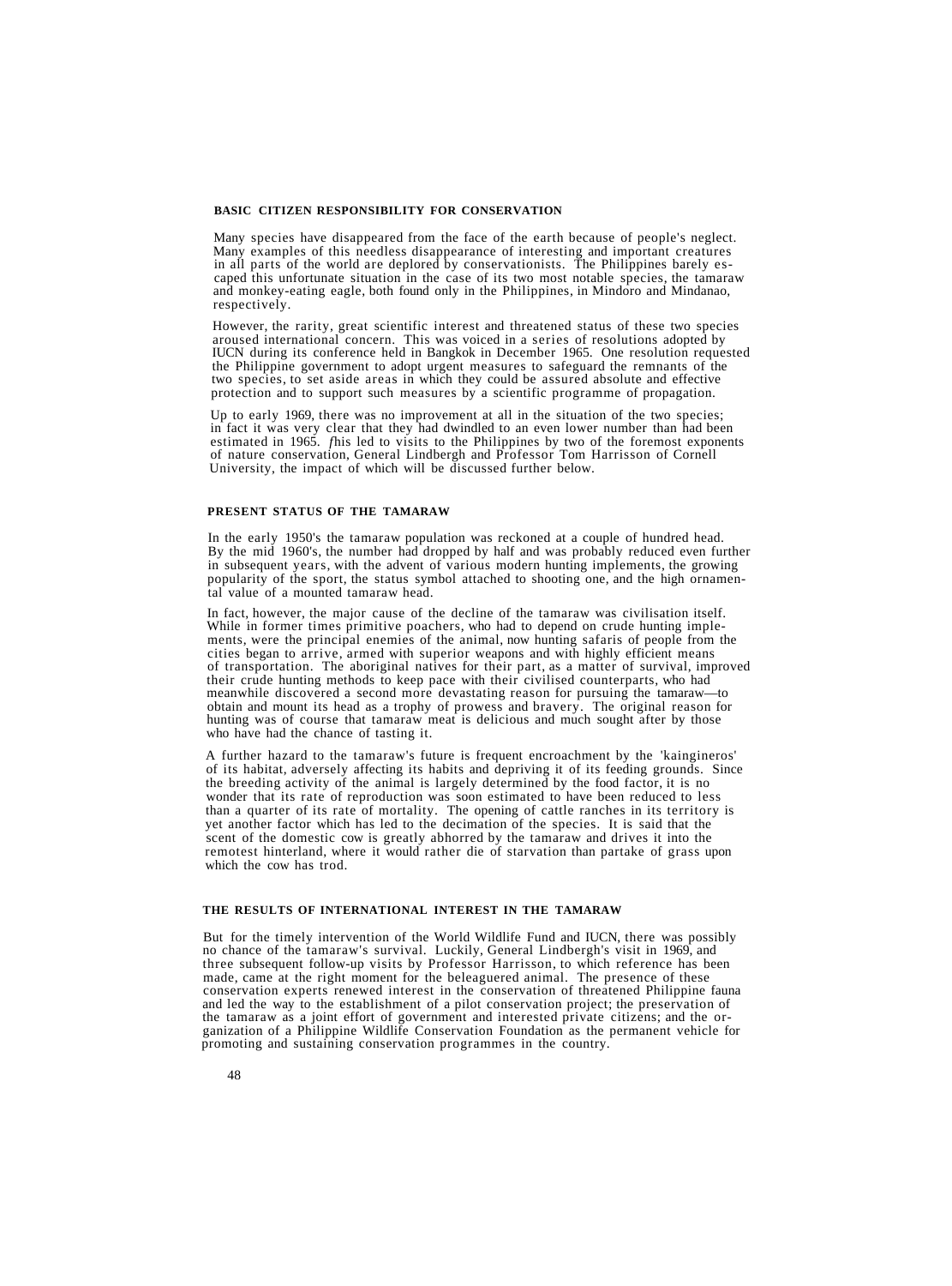A most important aspect of these developments was that it brought the cause of conservation to the attention of the government and secured the support of no less than President Ferdinand E. Marcos, when the draft of the Ta tial Assistant on National Minorities (PANAMIN) Foundation; and the author of this paper, biologist and Officer-in-Charge of Parks and Wildlife, the government agency which administers national parks and wildlife reserves in the Philippines.

The Tamaraw Programme was successful in effecting the immediate mobilization of effort to preserve the remaining herds from further dissipation and to establish a permanent body for continuing and enlarging the scope of the programme. Thus the cause<br>of conservation was brought to the highest levels of government and active participation<br>among responsible citizens was stimulated by brin

President Ferdinand E.Marcos deserves a special tribute for his active interest in the tamaraw programme, which he immediately endorsed and for which he pledged full support.

Under the coordination of various agencies, the following positive and important signs of the progress of Stage 1 of the programme are to be noted: (1) cancellation of all hunting licences within the tamaraw reservation of Mindoro Occidental; (2) fielding of three special teams at Mt.Iglit,Mt. Calavite and Sablayan, the three tamaraw sanctuary a scientific investigation of the habitat requirements of the tamaraw, including food plants and grazing patterns, all of which are of immediate importance to the programme; (3) the setting up of metal notice-boards, 'Special Warning to Hunters', by Parks and Wildlife personnel in strategic places in Mindoro, such as the San Jose, the Mt. Iglit approaches, Sablayan, Mamburao (the provincial capital), Paluan, and at all airports and tuary by a further 75, 000 hectares: it now includes the Mt. Baco range and provides<br>ample habitat for the tamaraw; one thousand hectares was reserved for the re-settlement<br>of the Batangans, the primitive tribesmen indigen hunters in the area, a duty in which they are very efficient.

The Department of National Defence has signified its interest, too. It assigned the Provincial Commander of Mindoro Occidental as its liaison officer with the project, while a unit of the Philippine Constabulary Special Forces Team has been deployed in the foothills of the Mt. Calavite Reservation since 18 March 1969, as a support team for Parks and Wildlife personnel stationed there. It also placed a jeep at the disposal of the Project for use in patrol work until the Parks and Wildlife Office procures its own.

The Department of Justice, through the Superintendent of the Sablayan Penal Colony, has offered the facilities of the colony as an operational base for the liaison group assigned to the area and also for the purpose of supporting measures to protect the Mitchell Peaks area. Following upon the mobilization of the government agencies, which initiated the project, 15 affluent private citizens founded what is now the Philippine Wildlife Conservation Foundation. It will be concerned mainly in promoting, assisting and, where necessary, financing projects aimed at the protection, conservation and management of wildlife in the Philippines, but its primary concern is the protection of the two most rare and unique indigenous species, the tamaraw and monkey-eating eagle, in that order of priority.

The Foundation also serves as a coordinating body between government and the private sector and provides policy support to government conservation agencies. It had much to do with the successful rallying of various news media to the conservation cause, which resulted in an excellent response. Thus General Lindbergh's visit and the plight of the tamaraw enjoyed extensive coverage in the papers and radio; news of the project has been broadcast periodically over Manila and provincial stations, including a number of interviews with the present author. The Parks and Wildlife Office also maintains a regular fifteen minute radio programme, called 'It's a Beautiful World', every Wednesday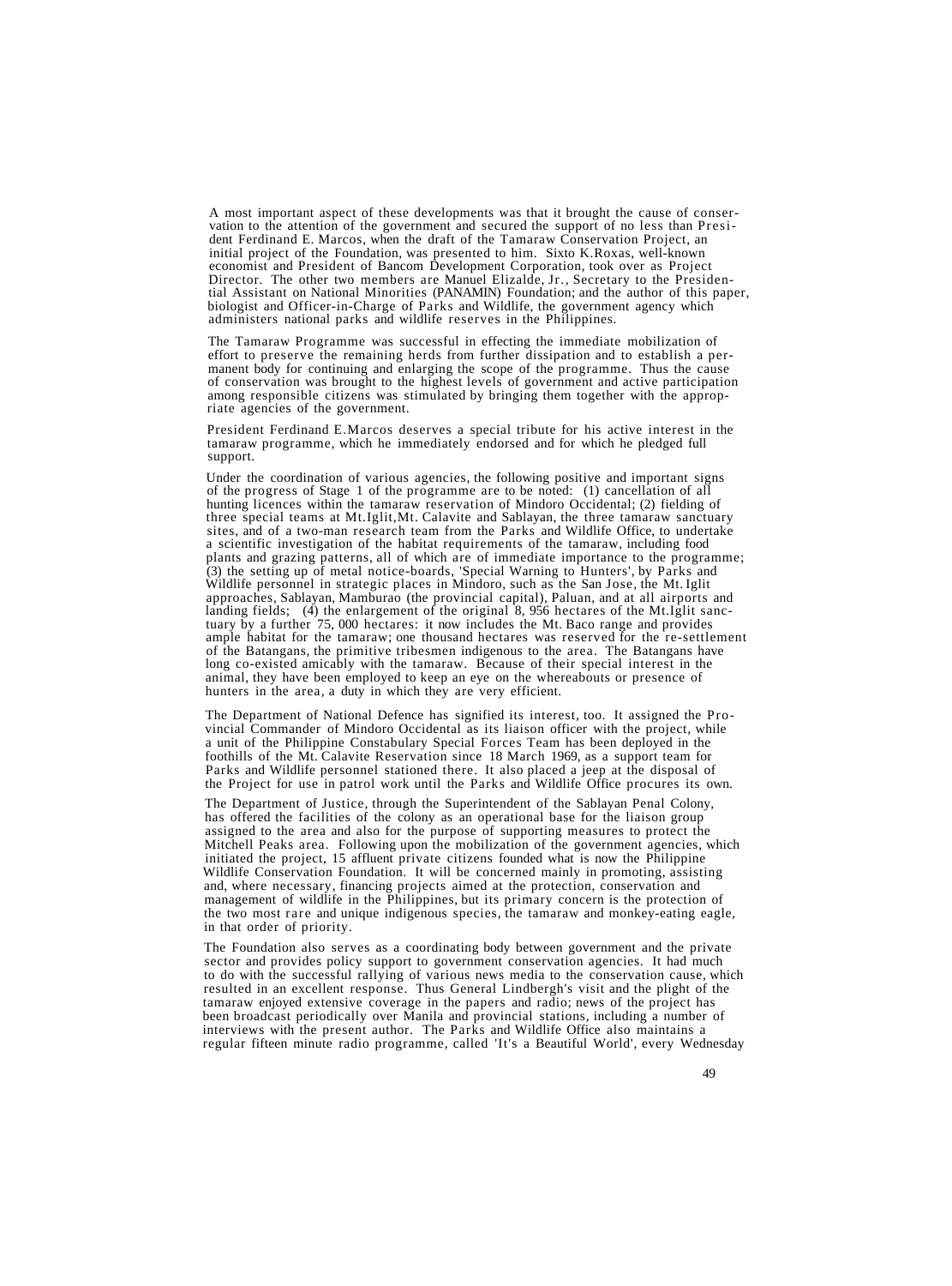over Station DZAS. Thus many listeners are introduced to the subject of wildlife conser- vation.

Communication links between the three field teams in Mindoro and the Manila Central Office has been greatly facilitated by the recent acquisition of three two-way radio sets, purchased by the Philippine Wildlife Conservation Foundation.

The PANAMIN Foundation, a private voluntary agency headed by Manuel Elizalde, Jr., is another organisation which has given generous co-operation. Before the formation of the Philippine Wildlife Conservation Foundation, it provided the institutional support that the programme needed and made available its Aerocommander aircraft for inspec- tion and reconnaissance trips over the project area.

With the preventive phase of the programme thus fairly well and methodically estab-<br>lished, on the basis of restriction of hunting, establishment of game reserves, artificial<br>stocking and environmental controls, four probl stocking and contained to the temperature of the temperature of the temperature of the setting up the Foundation's own air transport facilities and a research station, and to seeking permanent membership in the IUCN.

Since there is no record of successful breeding of tamaraw in close captivity, attempts<br>to achieve this are being discouraged; instead, the idea which is more favoured is to<br>establish an enclosure of optimum size on Mt. Ig gramme will look to outside sources, such as the World Wildlife Fund, for assistance.

The second objective of the programme is the acquisition of a light aircraft, to provide<br>easy mobility and also a better chance of checking areas, outside existing reservations,<br>where tamaraw have been sighted. The use of are the advantages of being able to use the 'plane to drop supplies at field stations of the different teams and to service the twin-project on Mindanao for the protection of the monkey-eating eagle.

As previously mentioned, the Mt.Iglit reserve is the site of a wildlife research and reconnaissance station, where two biologists from the Parks and Wildlife Office are at present investigating the habitat requirements, food-plants and grazing patterns of the tamaraw. A third objective of the Foundation will therefore be to seek the assistance of international organisations in funding certain additional research equipment and supplies.

Lastly, it is felt that the Foundation, having made such an encouraging start with the tamaraw restoration and conservation work, would definitely benefit from becoming a regular member organisation of IUCN, as well as actively identified with the World Wildlife Fund. A recommendation to this end is expected shortly.

#### **CONCLUSION**

During the ground-laying stage of the Tamaraw Foundation Programme, when the prime movers of the programme carried out a reconnaissance of the tamaraw area to try at least to make certain that it still existed, the only sign of the animal that they found consisted of a few footprints. It is therefore specially heartening to note that as of June, 1969, the research team posted to the area sighted 24 tamaraws in eleven groups of varying size. Some of the herds seen suggested that the proportion of sexes is about equal.

It has also been reported by the fieldmen that tamaraw are no longer so shy and can be seen coming out to graze even during broad daylight. The animals seem to realise that they can now safely stay in the open, thanks to the campaign described in this paper, in which every section of government concerned, at national, provincial and local level,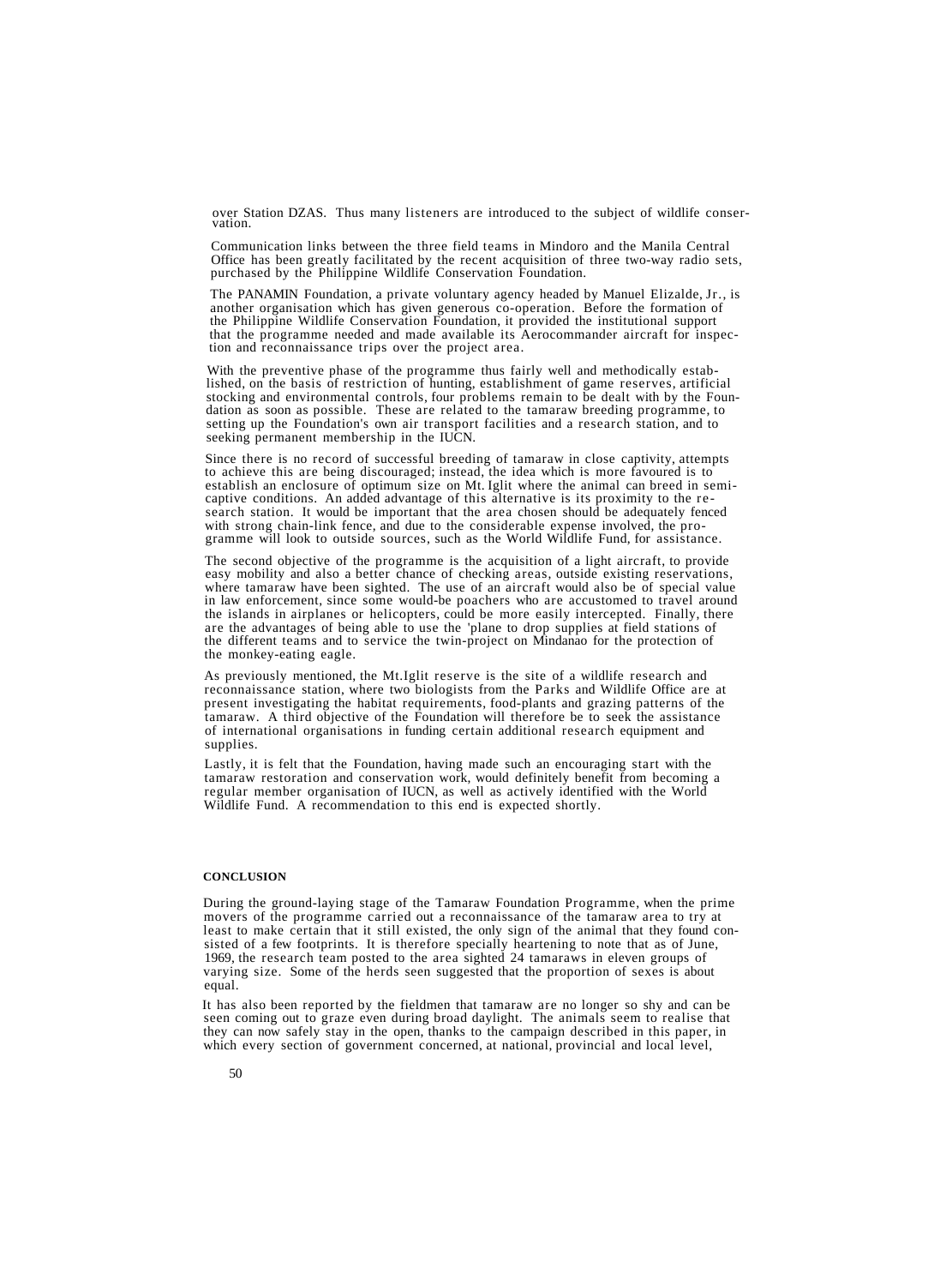law enforcement agencies, IUCN and the World Wildlife Fund, the private sector and the mass publicity media have all combined.

Indeed, the encouraging cooperative spirit elicited by the tamaraw restoration effort is a clear indication of the triumph of dedication, of purpose and of the sincere desire to alleviate the damage done in the past to the wildlife heritage of the Philippines. Indeed, the tamaraw is here to stay.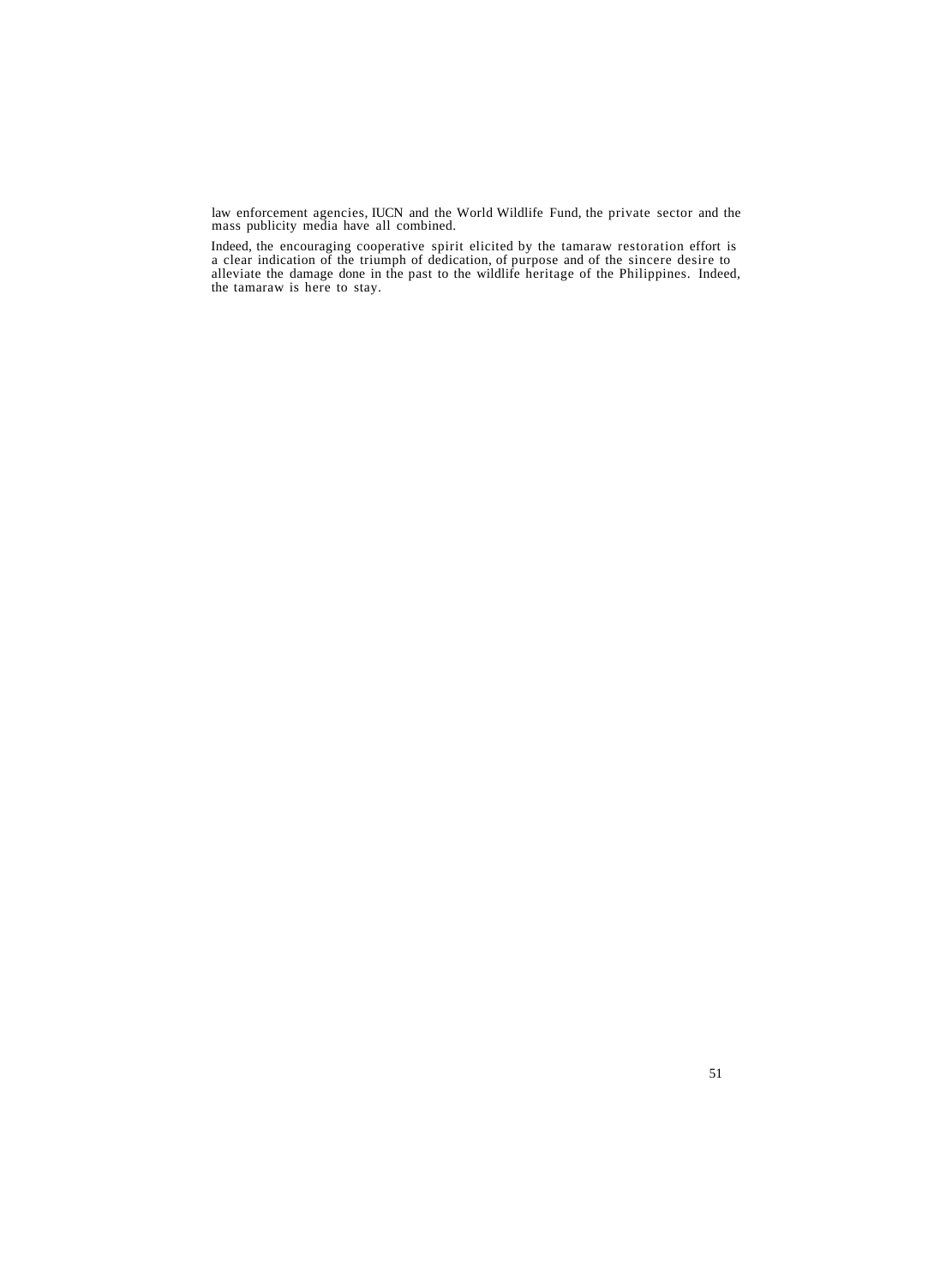# **The Swamp Deer of North Kheri**

ARJAN SINGH *P.O. Pallia, District Kheri, U.P., India*

#### **INTRODUCTION**

The swamp deer, sometimes called the barasingha, is listed as a species threatened with extinction. I cannot do better than quote from the critical study of the barasingha by George Schaller: 'The barasingha *(Cervus duvauceli)* has declined so drastically in numbers in recent years that the continued existen best conditions'. Again: "Today the barasingha exists only in a few isolated pockets.<br>Its main centre of survival is in the North Kheri Forest Division near the Sarda river<br>in Uttar Pradesh and the adjoining areas of South

## **LOCATION**

The State of Uttar Pradesh (old United Provinces), lying at the foot of the Himalaya and below Nepal, is one of the biggest and most heavily populated political units of India. A garious expanses, is an important component of the forest estate. It stretches along the<br>base of the foothills and for some distance into them, occupying two very distinct types<br>of terrain, the Bhabar and the Terai. The fo boulders, gravel and coarse sand of great depth, beneath which the perennial streams of the Himalaya disappear during the dry season to emerge in the Terai belt. The latter is formed by the extremities of the detritus that pours out of the friable Himalaya with its many streams, and consists of the finer sediments. Here the rivers are sluggish and meandering and their banks and beds are covered by coarse grasses. This is the home of the tiger, the wild pig and of several deer, including the swamp deer. The latter favour the more marshy areas, while the hog deer the sambhar and the barking deer or muntjac prefer the forested belts. moist deciduous type of forest, with the hardwood sal *(Shorea robusta)* growing in gre-

## **SITE**

The swamps and grasslands of the reaches of the Sarda River have always been famous as the habitat of the swamp deer. It is here that they attained their optimum in numbers. This river, from the point where it debouches into plains out of the gorge just above Tanakpur, flows in a south easterly direction between the district of Pilibhit in Uttar Pradesh and Nepal. Thereafter, for the rest of its passage until its confluence with the Ghagra, it flows in the adjacent district of Kheri within the boundary of India. The Ghagra river is formed by the meeting of the Karnali, the Kauriala and the Girua, which emerge at Chisa Pani in Nepal about a hundred miles east of the Sarda gorge and flow in a southerly direction. It is in the triangle formed by this river system with Nepal, comprising nearly fifteen hundred square miles, that this species now exists in isolated forest pockets, which are not its natural habitat but where it has been driven by the reclamation of swamp and grasslands.

Swamp deer used to congregate in herds of upwards of a thousand. The species came into trophy condition during the cool winter months and its habitat could be beaten by a line of elephants from where they would emerge in spectacular numbers. They suffered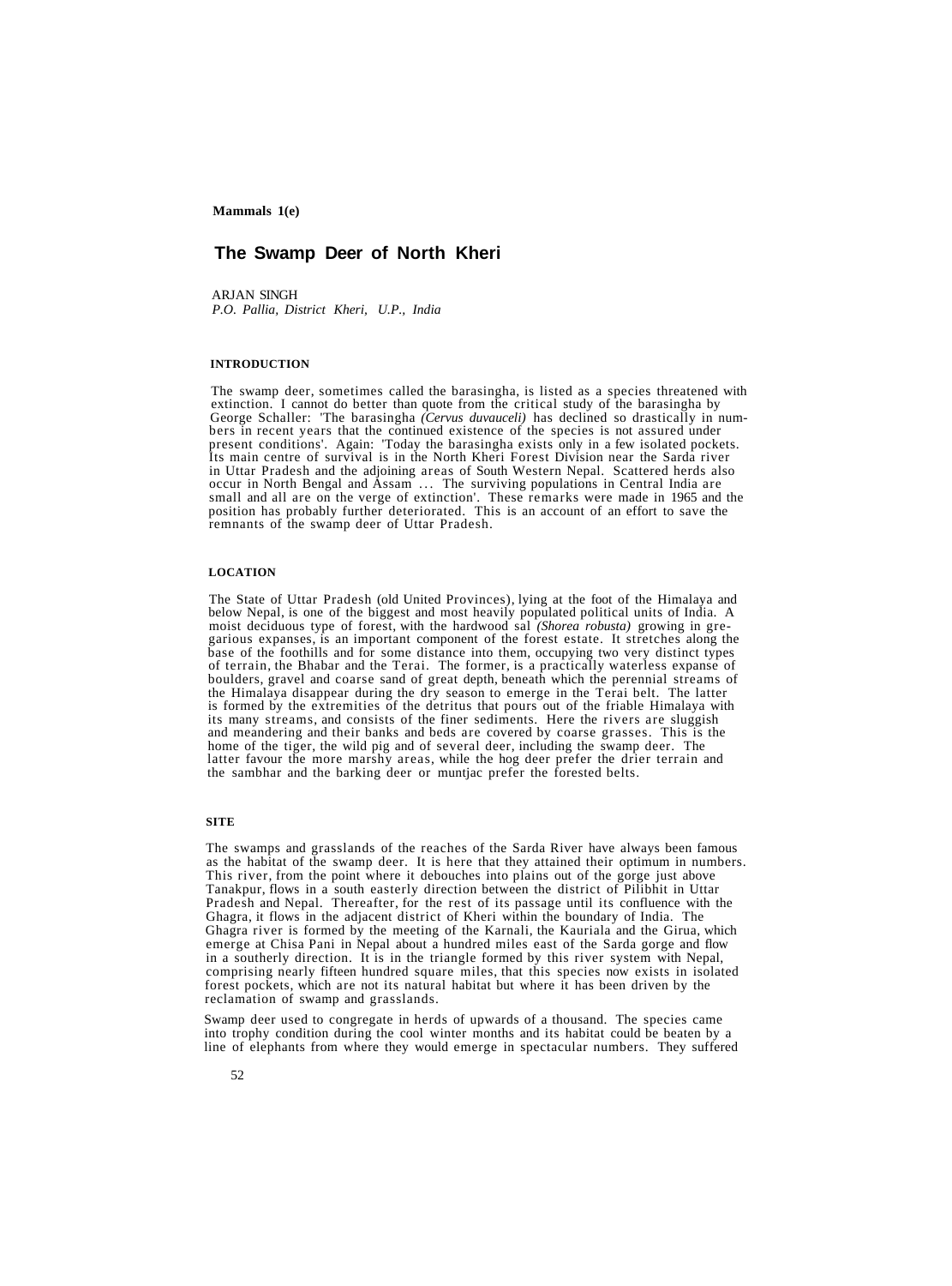much during the years of British occupation. Warrantable heads were shot in large<br>numbers by V.I.P.s, the trophies removed and the carcasses left to nature and her scav-<br>engers. However, *even* these orgies did not affect tamarisk which lined the river banks.

Decimation has come with the advance of cultivation to the edge of the Reserved Forest,<br>in which the marshland habitat of swamp and savannah has been reclaimed. The deer<br>have been crowded out of existence, and their reprod species. The swamp deer retreated steadily from its erstwhile range and by 1964 Ghola<br>was their last refuge. This area was a peripheral marsh of about 3, 000 acres surrounded by cultivable land, which was leased by large land-holding farmers. It was not cultivated to any extent because of a bill before the State Legislature, which sought to impose a ceiling on land holdings and thereby secure d

In July 1964, at the first meeting of the State Wildlife Board, I strongly urged that Ghola<br>(which was due to be vested in Government as surplus land in any case) should be ac-<br>quired by the Forest Department and maintaine A survey by Dr. Schaller in 1965 revealed six hundred swamp deer, and by July 1966 just before the outbreak of the rains, the few remaining pools were littered with the carcasses of swamp deer which had been wounded and had staggered to the nearest water<br>to die. It was too late. Soon after, the Marxists (Naxalites) moved in and had to be<br>ejected by the armed constabulary.

In 1965 I had already realised that the swamp deer of Ghola were doomed and set about ploughing areas of land in the Reserved Forest and close to my farm, sowing fodder prasses and constructing salt licks of a mixture of salt and clay. These were frequented originally by chital and hogdeer. I then organised a drive in Ghola, which was about eight moved to where I could afford them a modicum of protection. The first phase in rehabilitation had begun. The danger however was not past. The area had cultivation on two sides and the cultivators had firearms. In addition out the deer. Moreover, it formed a part of a shooting block, though theoretically the swamp deer was a protected species.

For two years I battled to get the area declared a sanctuary, and remove the menace of cattle grazing. I took pictures and lobbied in official and legislative circles, but political pressures were great and the animals were depicted as competitors with domestic stock. Why keep them? Where were the cattle to graze? The vested interest in shikar too stood out against the claim for protection for a vanishing species. The powers-that-be still clung to the tattered memories of mammoth game bags when the wherewithal had vanished.

In 1967 Shri Charan Singh, an exceedingly sympathetic Forest Minister, declared the Dudwa Sanctuary of 82. 2 square miles and ordered the exclusion of cattle as far as possible. Something has been done and it is hoped that sage, our wild life will take its rightful place as a foil to the stresses of present day existence and not as a sop to some pseudo-atavistic trait in man.

The future is sombre. The public, when it lives on the verge of insufficiency, will not give its moral support to the continued existence of the swamp deer which grazes their crops, nor will they forego a square meal for the doubtful edification of posterity. The rescue of wildlife in an undeveloped and overpopulated country must come from the dedicated forums of world opinion.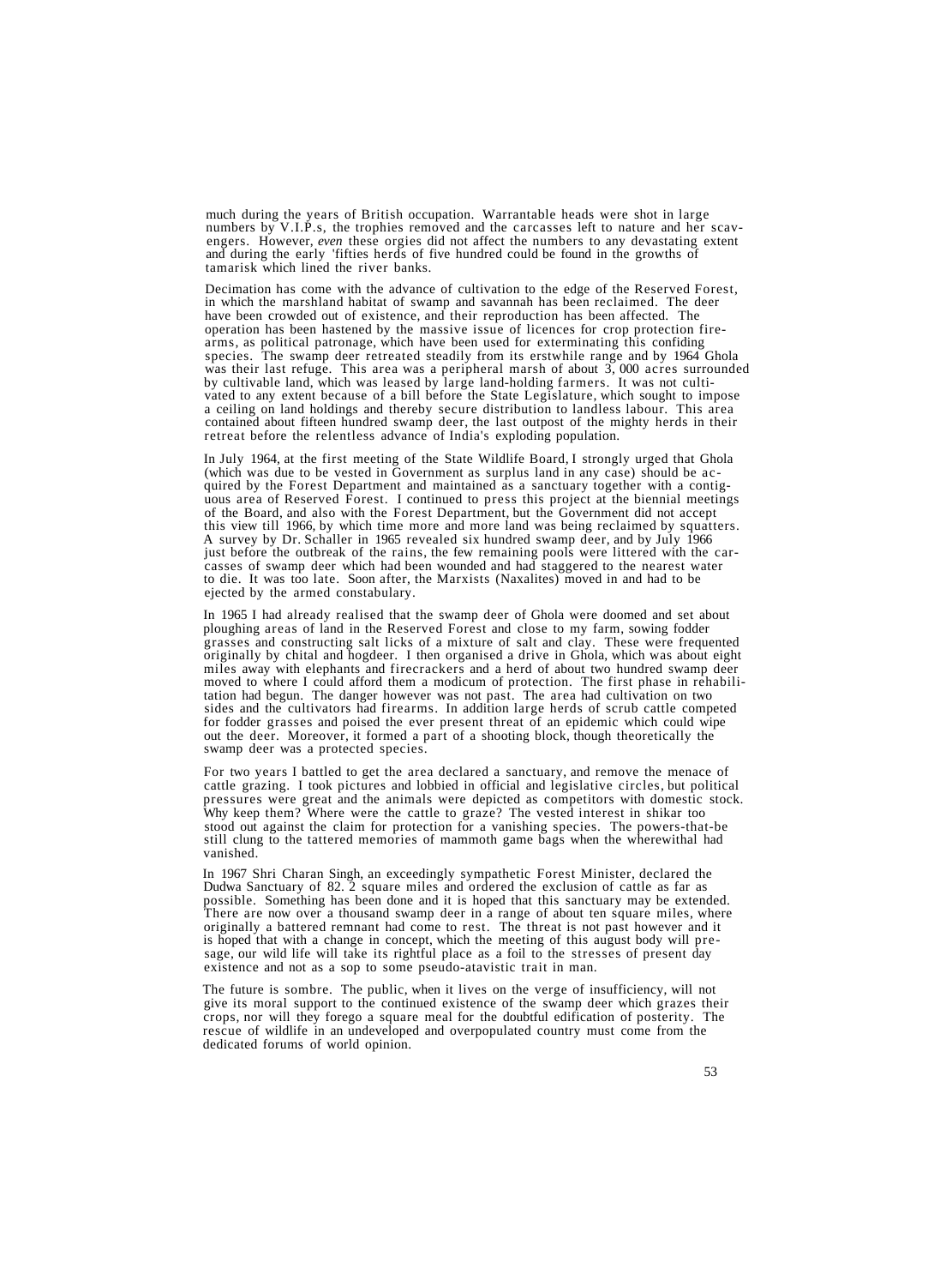It is my opinion that a research station for the study of the swamp deer, its future pro- tection, and its reaction to changes in habitat should be set up under the auspices of LUC.N. Studies might also be undertaken on causes of the decline of the central Indian<br>subspecies *Cervus duvauceli branderi*, whose reproduction seems affected. Perhaps the<br>species can be revitalized by the import of stoc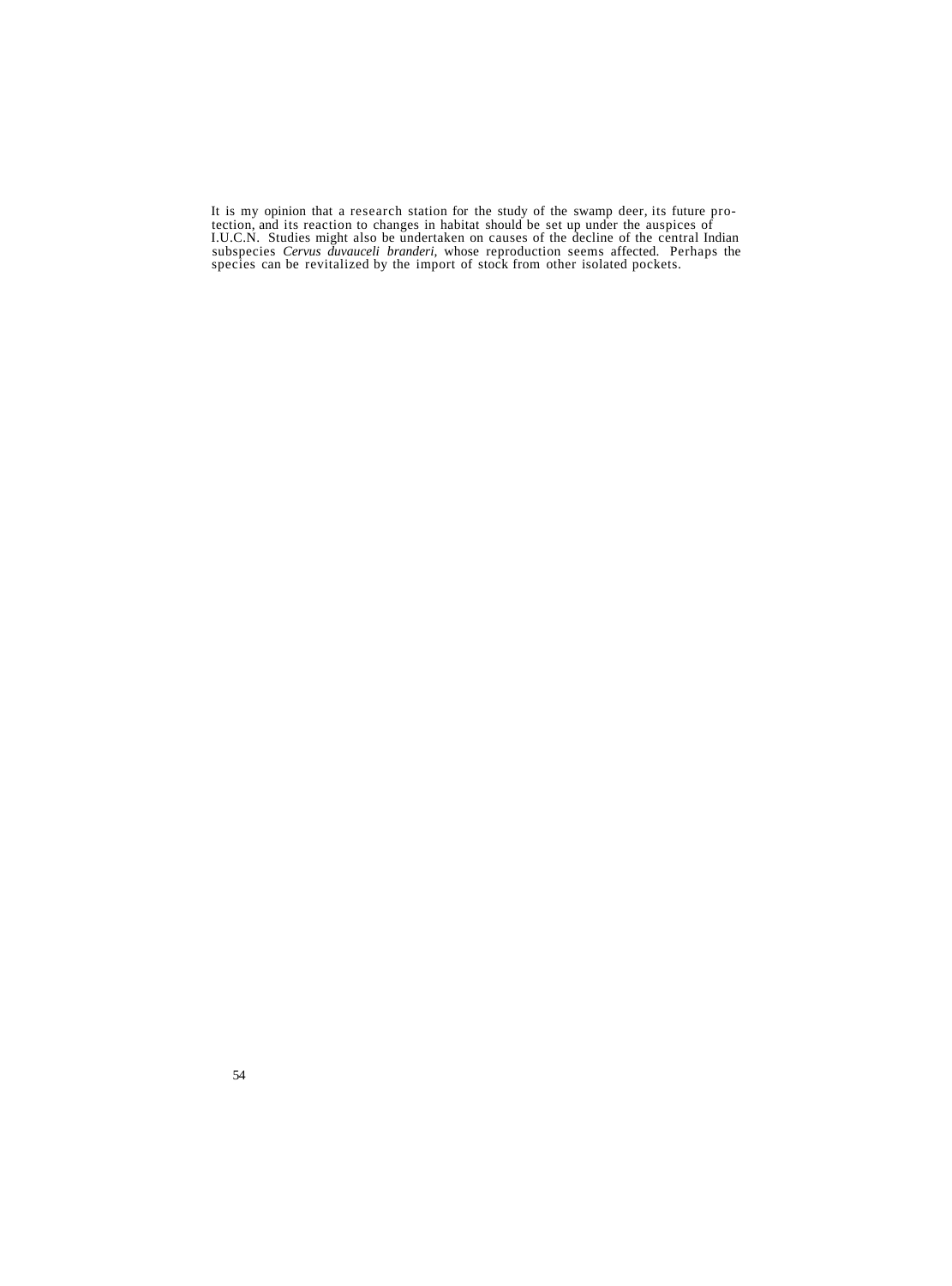## **The Tiger of the Terai with special reference to the Kheri Forests of Uttar Pradesh, India**

ARJAN SINGH *P.O. Pallia, Kheri District, U.P., India*

Much has been written of the future of the tiger *(Panthera tigris)* but this magnificent predator has been studied chiefly over the sights of a rifle and a deal of wishful thinking has been mixed with false sentiment for his survival. The fact remains that this flam- boyant cat which has made India famous, is on the way out due to many and increasing pressures unless drastic and realistic measures are taken.

Before I proceed to particularize I give figures from the IUCN's Red Data Book. We start with Persia, the westerly limit of the tiger; there are less than 20 left. From Persia we look north east to Afghanistan: there are n close to a dozen, no more. East again to West Pakistan: a very depleted number. North to southern Russia, to the shores of the Caspian where once the tiger roamed in great numbers: present numbers 60 to 70, and no more than this in North Korea and north eastern China, with the figures of southern Korea close to 50. For the rest of China no figures are available, and there are none for East Pakistan or India, both countries<br>where the numbers are considerably reduced. To the south east down through the east<br>Asian peninsula: no numbers available for Burma or Ma Fisher permanental Bouth Vietnam. In Sumatra all that is known is that the situation has<br>seriously deteriorated. In Java 20 to 25 animals are left in the entire island, and in<br>Bali wholesale destruction of the Balinese tig

The tiger, unlike the lion which is partly diurnal, is completely nocturnal. The tiger has learnt to tolerate man due to force of circumstance, but not to live with him. Man-eaters are a local aberration, but the average t

The terai forests of the sub-montane tracts of Uttar Pradesh, bordering Nepal, have always provided the ideal habitat for the tiger: towering sal trees *(Shorea robusta),* with dense secondary undergrowth in the winter, and heavy stands of narkul and elephant grass bordering marshy pools in the summer, for the tiger is extraordinarily intolerant of the sun and heat.

During the years of British occupation, into the 1920's and '30's, tiger shooting was the sport of a privileged few. The rules protecting them were adequate and strictly enforced. The tigers were largely game killers, and the Churia Range, the second rampart of the Himalaya, with a rainfall of a hundred inches, where towering trees and creeper-clad undergrowth, interspersed with swamp and marsh, shaded the ultimate and selective breeding grounds of the tiger. A seemingly inexhaustible supply could produce 41 in a three-week shoot by the Maharajah in 1933, and 120 in three months in 1939 in Chitawan. This was the situation up to the close of the second world war.

The last two decades have been a revolution which is frightening in the magnitude of its impact. Man is on the march and whole species are threatened to be swept away by his lengthening stride. Nepal has exploited its grea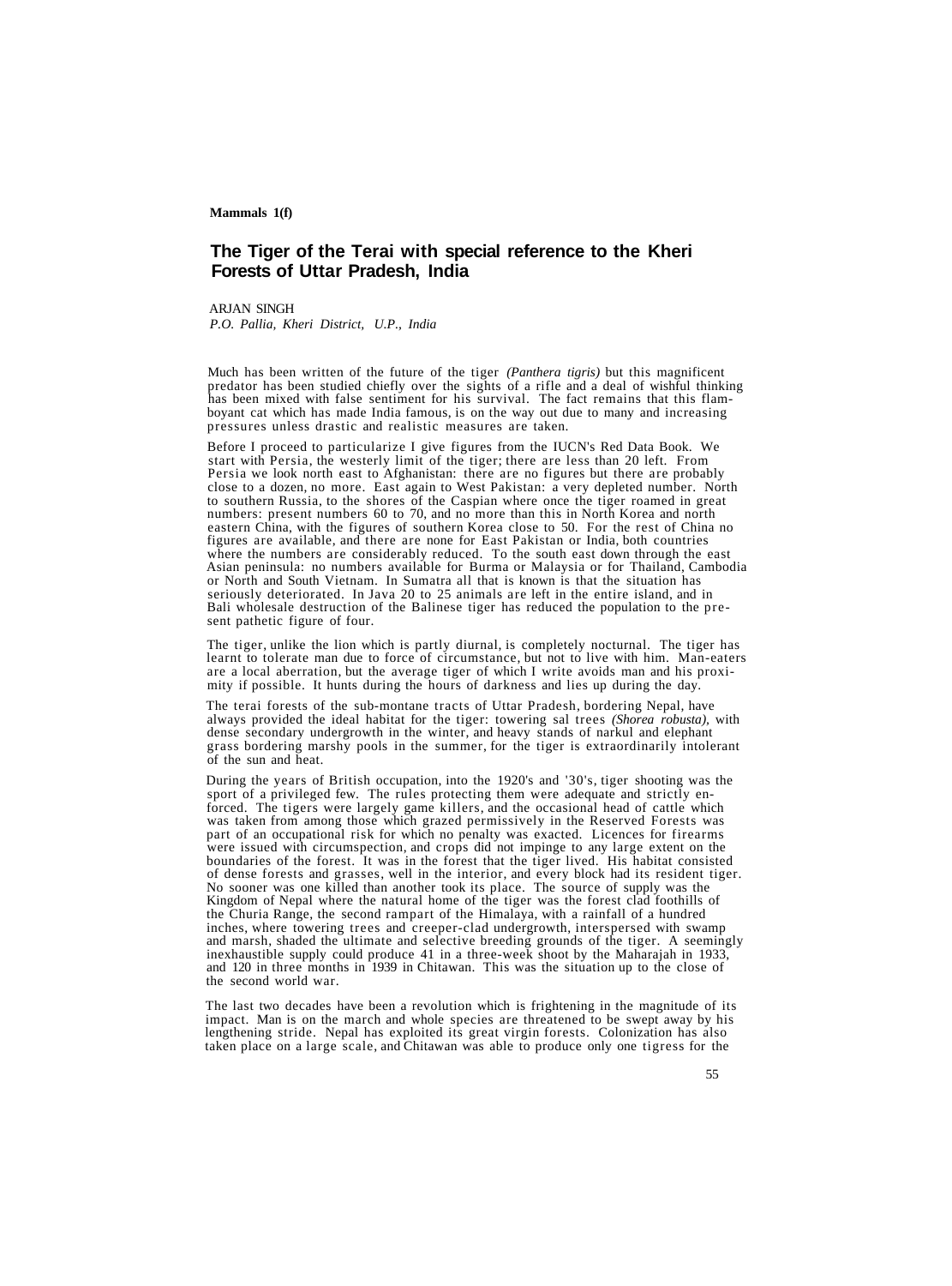Duke of Edinburgh in the early 'sixties. With the abolition of feudal privileges the pressure on wildlife has increased greatly. The tiger has responded to this decrease in habitat and food supplies by migrating to the adjacent forests of India and this accounted for the vaunted surplus of the middle 'fifties and 'sixties, which the Indian Forest Department claimed as a success of its wildlife policies. Incidentally, the surplus had also been gleaned in the Western Circle of Uttar Pradesh, once the favourite hunting grounds of the dollar-avid shikar companies who have now been moved to the new and more lucrative pastures. Though no census figures for Nepal are available it is unlikely that the tiger exists to any large extent except in Kanchanpur-Kailali in western Nepal and Chitawan in central Nepal.

Jim Corbett, though better known as a hunter of man-eaters, was our original conservationist. Writing in the 'fifties, he gave the tiger another ten years of existence in India.<br>Facts have belied his gloomy prognostication

The forests of Uttar Pradesh comprise 13% of its land mass, in place of the recommended  $33\%$ , an ideal which cannot be attained due to the pressure on land. The chief timber of these forests is the sal, a magnificent tree which reaches a height of  $100$  to  $150$  feet and a girth of 8 to 12 feet. Not being as broad leaved as the teak it encourages secondary growth and shelters a variety of wildlife. But because it takes 150 years to attain maturity its replacement is sought by exotic species like the eucalyptus, which attains maturity in 30 years or less, but which will never offer effective shelter to wildlife owing to cyclic operations inhibiting secondary gro

The most insidious effect on the tiger population has been the extension of cultivation<br>to the edge of the forest. Licences for crop protection firearms have been issued on a<br>massive scale and these weapons have been used shelter in the fields of sugarcane, where it subsists on the deer, which are attracted by the young crops, and on cattle. The creature of the deep woods who shunned the proximity of man has come to terms with his destroyer. That this is a transitional state of affairs is obvious, as the crop grazing deer are shot for meat and the skins of the cattle- stealing tigers find their way to foreign markets through devious means.

A large percentage of tigresses seem to favour sugarcane fields for dropping their April burnt in sugarcane fields in the area of Pallia in Kheri District. There must be many<br>more examples of these losses in the long border which the field now has with the forest.<br>Shikaries roam the fields at all hours on trac

There are no rules for shooting outside forest areas, and though a draft bill is ready to be presented to the legislature, this measure has been held up for the last three and a half years. Rules inside the Reserved Forests are adequate if implemented properly but there is no census governing the quotas and the cumulative impact on the surviving tiger population could be disastrous.

The international forums of public opinion must now endeavour to halt this tragic race<br>of the tiger, both India's and the world's heritage, to extinction. The Taj Mahal can be<br>rebuilt marble upon marble, but to destroy an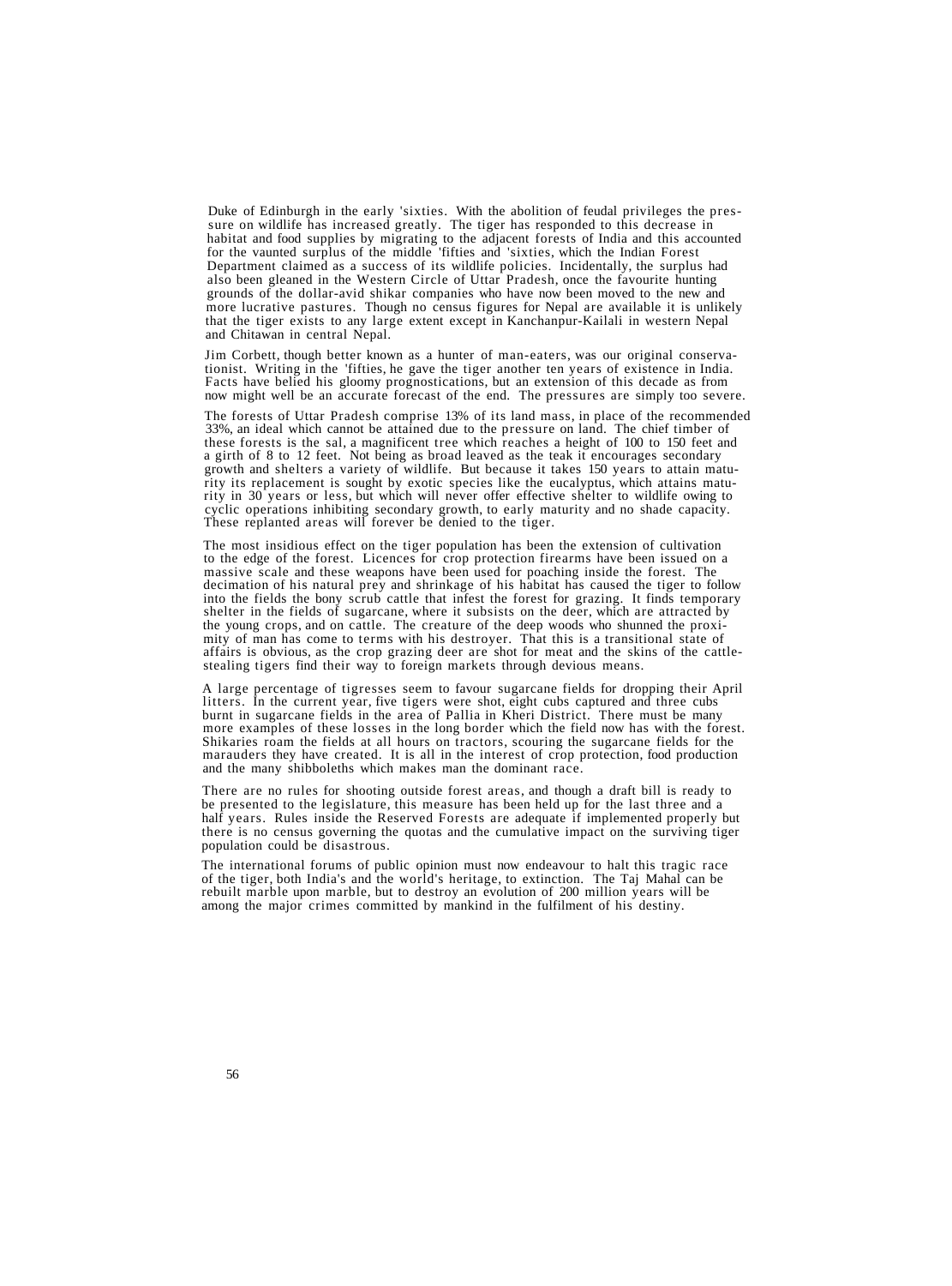#### **SUMMAR Y O F DISCUSSIO N**

Mr Arjan Singh supported the contention that certain State Forest Services needed to adopt a more forceful approach to the elimination of poaching, if the status of numerous threatened species was to be improved. He quoted

Mr Srivastava reminded the delegates that poaching was not the only cause of depletion;<br>for example, reduction of habitat and of natural prey might represent significant factors in the decline of the tiger. He suggested that strictly controlled hunting of tigers in selected areas would be a more effective conservation measure than a total ban. A number of delegates endorsed this view and drew attention to the necessity of permitting the elimination of confirmed cattle lifters and man-eaters. Dr Spurway suggested that if responsibility for the shooting of man-eating tigers could be delegated officially to a small cadre of selected hunters, it would eliminate the possibilities of so-called 'man-<br>eaters' being killed for private pleasure and profit, under the pretext of performing a<br>public service. Mrs Almitra Patel wondered if habitat destruction and the depletion of natural prey were major factors in the tiger's decline. Madhya Pradesh, for example, had few tigers, although it retained vast tracts of forest. Most Indian forests had ample prey i could result in the tiger's annihilation.

Mr Soni stated that he favoured a scientific solution to the numerous questions concerning the future conservation of the tiger in India. He considered that an accurate census and further studies on the tiger's natural his

Both Dr Severinghaus and Mr Stracey expressed the view that the absence of a comprehensive policy on the management of domesticated livestock represented a serious obstacle to effective wildlife management in India.

Mr Mountfort stated that in Pakistan there were probably only about a hundred tigers left (all in East Pakistan). A large reserve had been created for them in the Sunderbans and a total ban had been imposed on the export of tigers and tiger skins.

In reply to a question from Dr Odend'hal, on the status of the Gir forest lions that had been translocated to Chandraprabha forest several years ago, Mr Joslin stated that their numbers had increased from three to eleven but, subsequently, all trace of them had been lost. They had probably been killed by poachers. He referred to the articles on this subject in the issue of Cheetal (Vol.XII No. 1) and the Indian Forester (Vol. 95 No. 11) that had been circulated at the Assembly.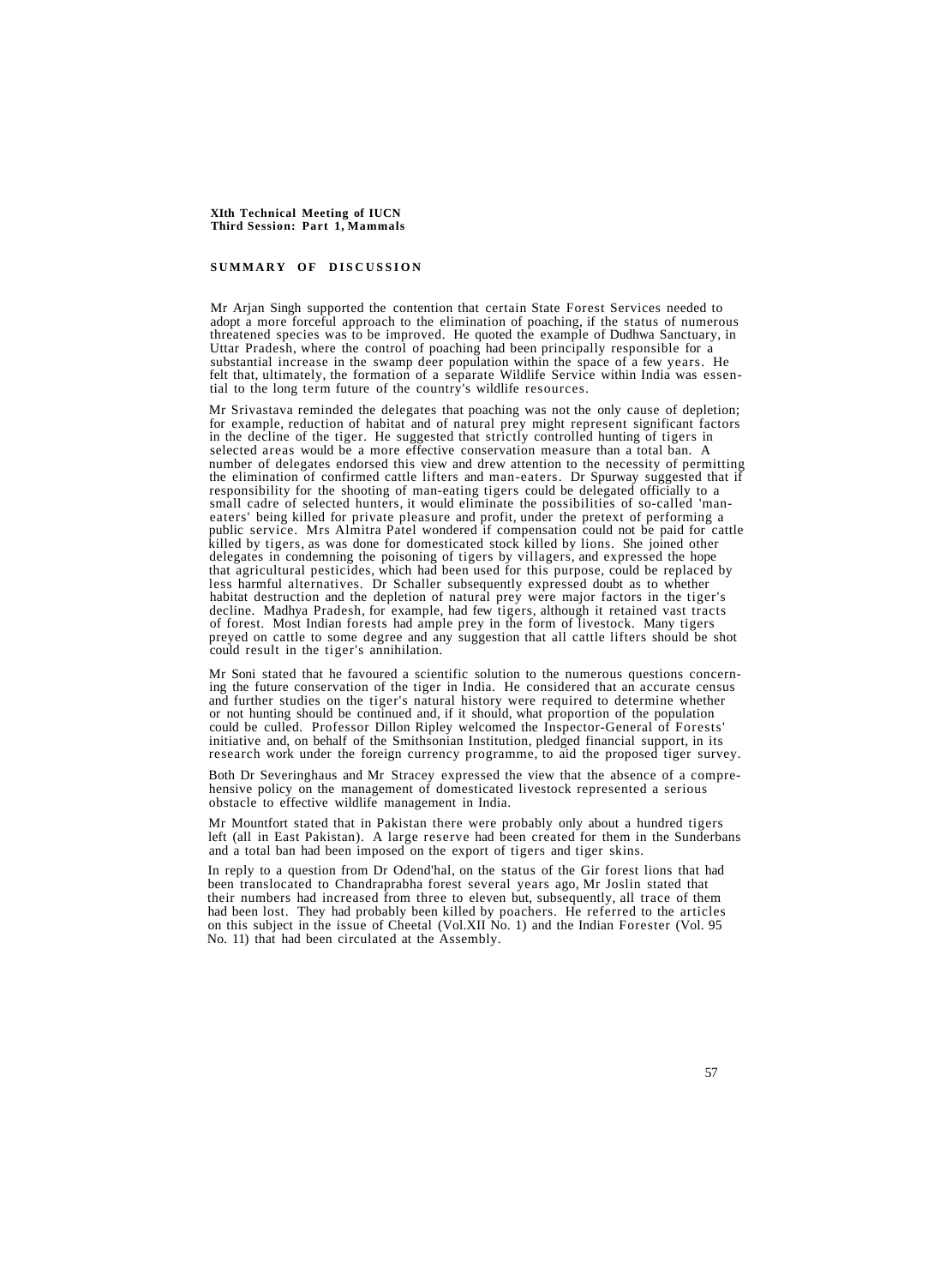## **The Great Indian Bustard** Choriotis nigriceps **(Vigors)**

#### SALIM ALI

*Chairman, Bird Wing, Indian Board for Wildlife 46 Pali Hill, Bandra, Bombay 50, India.*

The Great Indian Bustard *Choriotis nigriceps* is an endemic Indian species with its bird, somewhat larger than a vulture in body size, with stout bare legs, cursorial feet and horizontal carriage. A large male may stand over a metre high to the top of his head and weigh between 8 and 14 kg; females are smaller, weighing about 4 to 8 kg. It is this great lump of palatable meat that makes the bird so vulnerable to sophisticated poachers! The species has now become an object of serious concern to conservationists because of its<br>rapidly deteriorating status under the changing conditions, mostly man-made, which pose<br>an increasing threat to its survival. Unless ta nearest relatives in Australia (*C. australis*) and Africa (*C. kori*). It is a large terrestrial

The Great Indian Bustard is normally met with singly or in scattered pairs or small parties of 5 or 6, though droves of up to 25 or 30 have been mentioned in the past, the largest of such containing 34 individuals. It is a resident species wherever occurring, but subject to considerable nomadism. The pattern of its local movements have not been studied; apparently they are governed chiefly by the monsoon rainfall with the seasonal transformation of barren areas into scanty grasslan of grassland in more or less stony semi-desert country, interspersed with scattered scrub of Zizyphus, Butea, Leptadenia, Capparis, Euphorbia and suchlike bushes, and with fields of various foodcrops, mustard and cotton. I entire panicles of cereals etc.) and tender shoots of crop plants figure in its dietary,<br>mustard being a special favourite. Drupes and berries such as *Carissa* and *Zizyphus* are<br>also largely eaten. Among animal food, loc to an inch and a half have been found amongst the stomach contents, and in one case a complete quail's egg! even poisonous ones, e.g. Sawscaled Viper *(Echis carinata),* are also taken. Pebbles up

The principal breeding season is between March and September chiefly the monsoon period, but locally it may extend into November. A single egg is normally produced, very rarely two. It is laid on the ground in a shallow scrape or depression (sometimes sparsely lined with grass) in the shelter of a bush in open grass-and-scrub country, often in the environs of cultivation where it is exposed to accidental trampling by grazing village cattle. In colour the egg is drab or pale olive-brown faintly blotched with a deeper shade of brown; it measures about 80 x 60 mm. The female alone incubates; the incubation period is undetermined, and other particulars of the breeding biology are poorly known. The bird is believed not to breed till about 4 years old, but this needs confirmation.

It is a polygymous species, each cock having 3 to 5 hens. In the breeding season he gives a bizarre nuptial display from the top of some eminence in undulating grassland. It consists of strutting and posturing in the presence of the females (or even without them) with the special gular pouch inflated to grotesque proportions so that it stretches all down the throat protruding below between the legs like a wobbling feathered bag. The expanded tail is fully erected between the drooping wings—like a turkeycock's—and tilted forward until it touches the nape of the backwardly arched neck. It is flapped up and down, often to the accompaniment of a deep booming moan audible over 300 metres away. (A detailed account of this extravagant display will be found in Hume & Marshall, 1879, and R.S. Dharmakumarsinhji, 1962).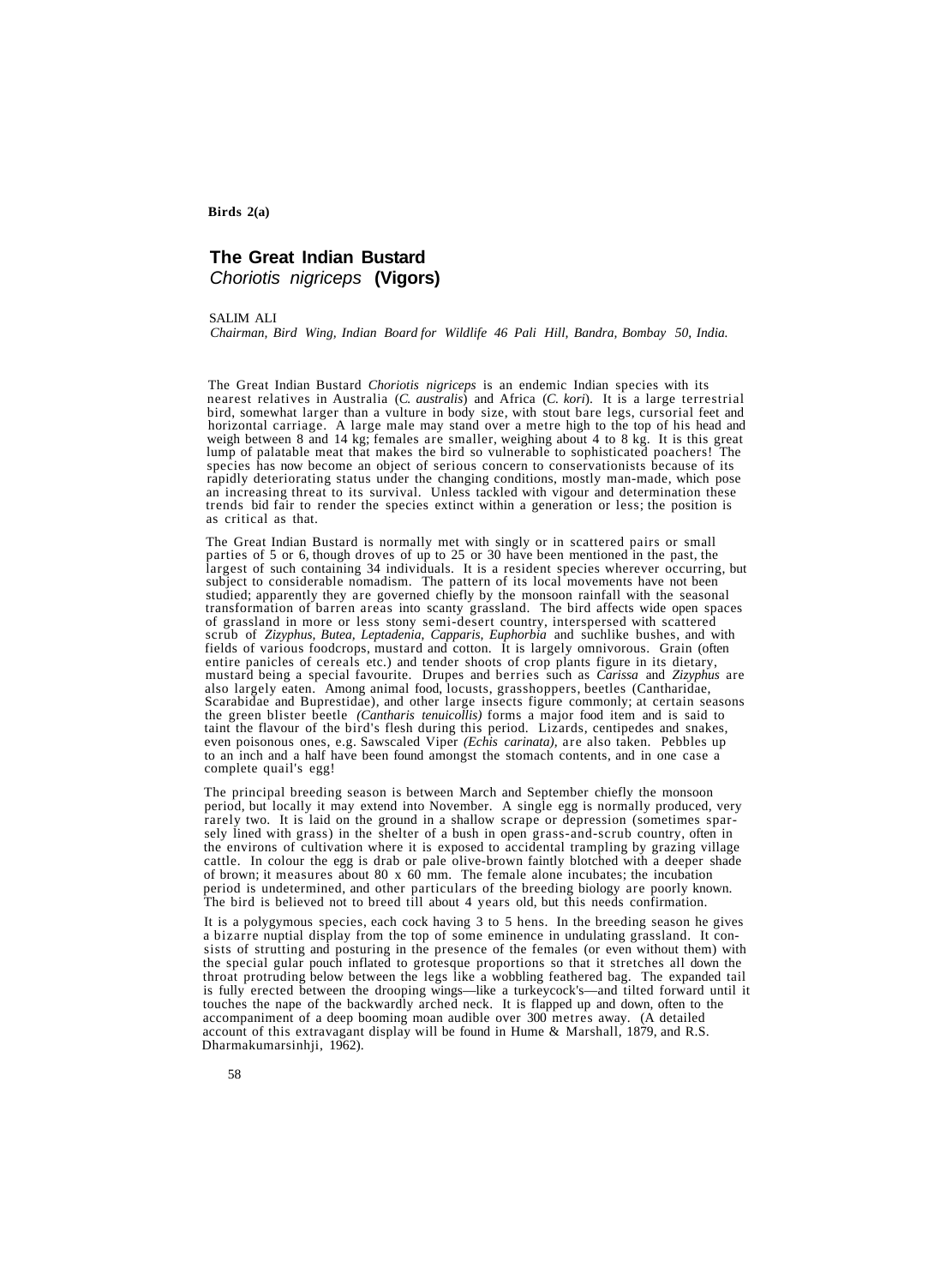The territory of each cock appears to be very extensive, but how this or the bevy of females are acquired is not known. No rivalry or fighting between cocks has ever been observed or reported.

A scientific census of the Bustard has never been attempted and its population dynamics<br>are totally unknown. In the context of this regrettable lack of all precise data and the<br>rapidly deteriorating status of the bird, sup Mr Dharmakumarsinhji for an ecological survey of the Great Indian Bustard is of par- ticular relevance.

The bird is excessively wary at all times and difficult to approach within shotgun range<br>except by subterfuge such as in a bullock cart or on camelback, or by stalking from be-<br>hind a village buffalo, to which the birds ha There is no doubt that this post-war universal menace—the jeep—is the most culpable<br>and potent single factor in bringing about the present sorry plight of the bustard (and other forms of wildlife) in India. In reality it is the unholy combination of the jeep with the unscrupulous poaching 'sportsman'—often in the shape of irresponsible, ignorant and tion of this magnificent bird. It seems to have no serious natural enemy besides man.<br>Crows sometimes destroy its eggs, whilst wild cats and jackals may occasionally prey<br>on a chick or brooding female, but cases have not b consequence of the unprecedented population explosion in the country, further aggravated<br>by influx of hordes of refugees from Pakistan and repatriates from Burma, Malaya, Ceylon and Africa. This has necessitated vast encroachment on the erstwhile natural habitats of the bustand for agricultural and rehabilitation purposes. Between these two fires—the expropriation of its breeding ground and direct harassment even in its once remote<br>desert fastnesses—there seems to be no alternative to the inevitable extinction of the<br>bustard.

My efforts to obtain some dependable estimate of the bird's current numerical status<br>have proved disappointing. No actual counts are available from anywhere—not even<br>reasonably approximate ones—and much of the other inform unfeasibility of ringing them on a sufficiently large scale further inhibit a study of the<br>seasonal movements, breeding and mortality rates, and population dynamics. In the ab-<br>sence of a network of reliable local observer

The range of the Great Indian Bustard as given by Ali & Ripley, 1969, is: formerly (i.e. c. 100 years ago) Sind, Punjab (now W. Pakistan) eastward to Bengal and Orissa; southward through peninsular India to southern Madra in parts of Gujarat (Banaskantha, Kutch, Saurashtra) and Deccan (Ahmadnagar dist.); sporadically south to Mysore.

A very incomplete and rather haphazard estimate of numbers observed by reliable bird- watchers in recent years is given below for what it is worth.

## **WEST PAKISTAN**

Cholistan (Bahawalpur, Punjab). Two flocks of 17 and 22 birds-winter 1968-69 (C.W.D. Savage).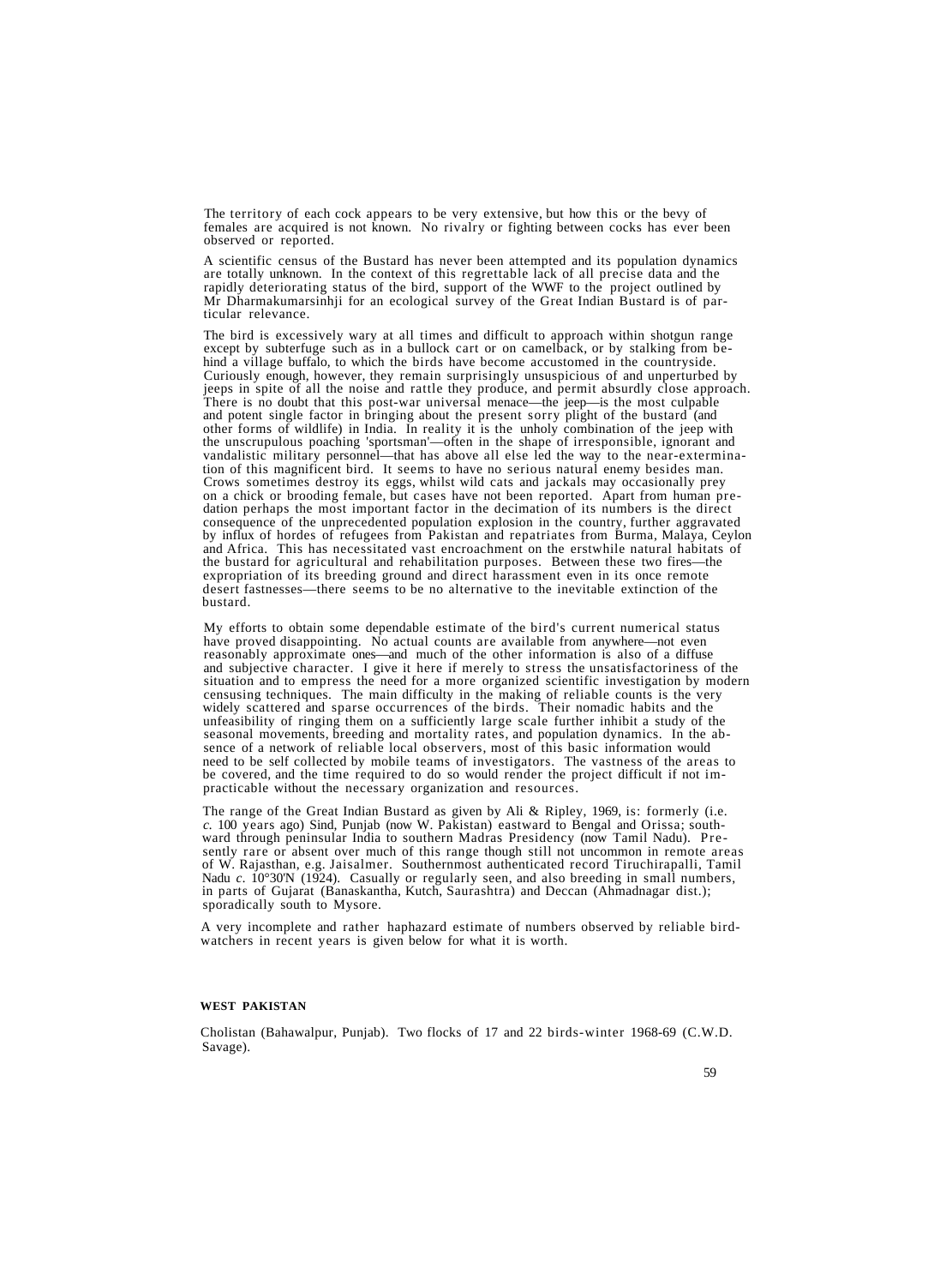#### **RAJASTHAN**

Random sightings within the last 3 or 4 years mostly of one or two sporadic birds each,<br>reported by Mr Mahendra Prakash, Conservator of Forests, from the districts of Bikaner,<br>Jodhpur, Nagaur, Pali, Jalore, Barmer and Jais ance of the statutory ban on its killing, the bird is still shot by 'new' shikaris. But,<br>military and police personnel (Border Security Force and Armed Constabulary) who<br>should be better informed and more law-abiding, are it is not possible to enforce the ban, with the result that these 'motorized' poachers go scot free.

Information furnished by the scientists of Central Arid Zone Research Institute, Jodhpur in 1962 and 1963 was of a more optimistic character. They then reported seeing parties of 8-15 birds from time to time and considered the species as 'not very uncommon' or even as 'quite common' in the desert areas of the Pokaran-Chandan region. They had suggested this area as suitable for a bustard sanctuary.

#### **KUTCH**

There is heartening word from Maharao Madansinhji (the ex-ruler of Kutch State and a knowledgeable sportsman) that in the past year or two he has noticed fair numbers of Great Indian Bustard in Kutch district which used to before the area was merged with Gujarat some 20 years ago. Lakhpat, Abdasa and Mandvi talukas or tehsils (sub-districts) are mentioned in this connection. In recent coming across 7 birds in Bhuj taluka, 5 or 6 near Mandvi, and 2 in Lakhpat taluka—in all about 15 birds between 1962 and 1967. None were seen in some of the other localities formerly noted for the birds. The periodical droughts in Kutch (recurring every second<br>or third year) inhibit breeding in some years owing to non-availability of suitable grass-<br>land, and possibly tempt the birds away else

#### **SAURASHTRA AND GUJARAT**

Bustard are reported to occur in small numbers between Dhrangadhra and Wankaner, and a few birds possibly in the Banaskantha district of N. Gujarat, west of Palanpur. According to Yuvraj Shivrajkumar of Jasdan there are at and Babra areas of Saurashtra, and perhaps the same number in the neighbouring Amreli district.

R. S. Dharmakumarsinhji, who is our most knowledgeable authority on the Great Indian Bustard, has kindly given me his estimates of the birds in the different parts of its range. The figures are based partly on his own field observations while Wild Life Preservation Officer of Maharashtra State in 1955 or thereabouts and Regional Secretary, Western Region, Indian Board for Wild Life, and partly on the testimony of reliable sportsmen.

They may now be much out of date since the position has undoubtedly deteriorated very considerably in the intervening years. Unfortunately no recent figures are available for comparison.

R. S. Dharmakumarsinhji estimated the population as follows: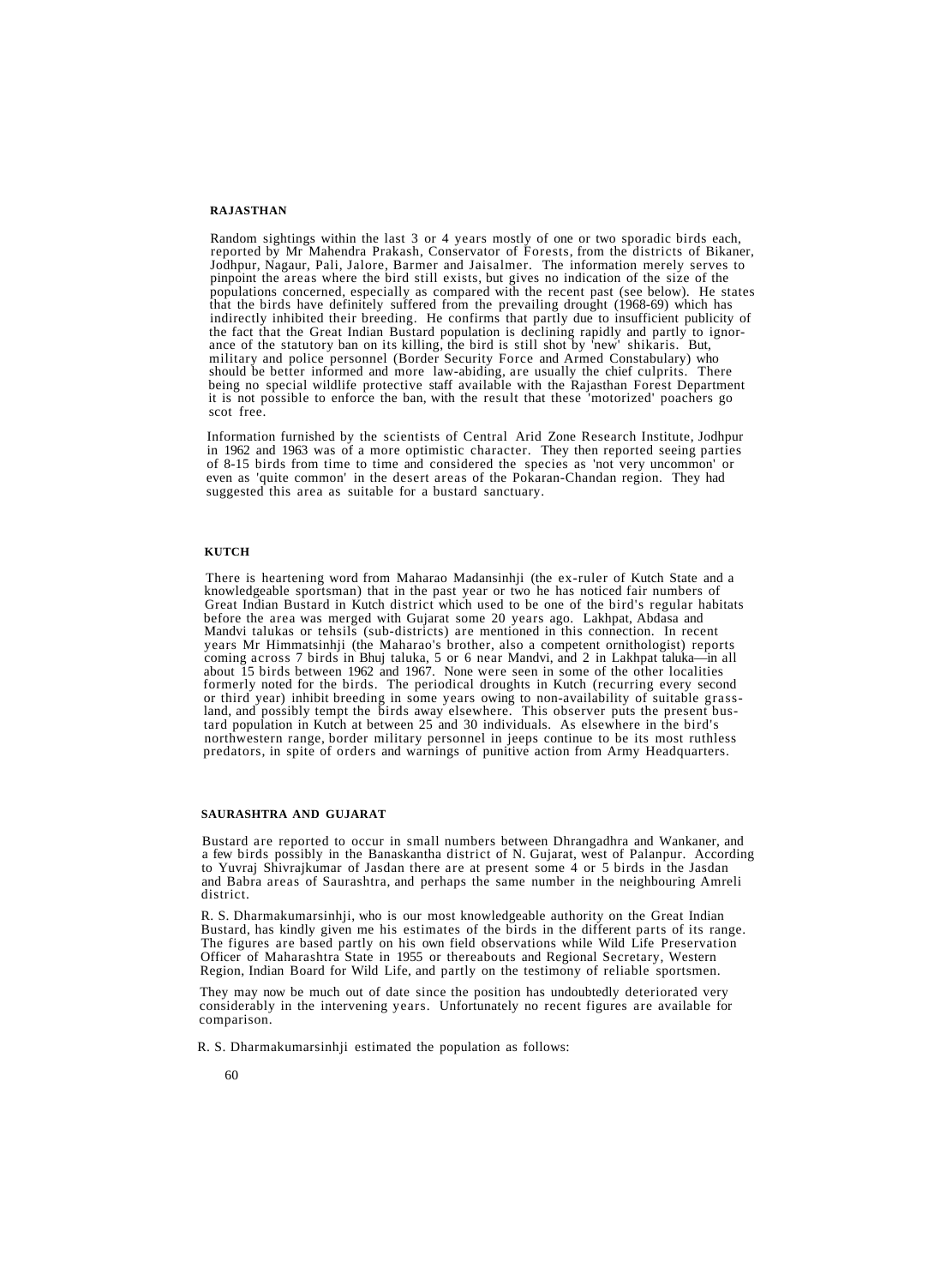|                              |        | birds |                |      |
|------------------------------|--------|-------|----------------|------|
| Gujarat State                |        | 100   |                |      |
| Maharashtra                  |        | 100   |                |      |
| Rajasthan                    |        | 500   |                |      |
| Madhya Pradesh               | $\sim$ | 400   |                |      |
| Haryana                      |        | 30    |                |      |
| Punjab (India)               |        | 30    |                |      |
| Mysore                       |        | 60    |                |      |
| U.P.<br>$\ddot{\phantom{a}}$ |        | 15    |                |      |
| Orissa                       |        | 15    |                |      |
| Andhra Pradesh               |        | 10    | Total in India | 1260 |

An indication of the bird's former abundance in Maharashtra is provided by a note in the defunct *Oriental Sporting Magazine* by an anonymous writer signing himself 'Lover of all Sports', that during the 20 years between 1809 and 1829 he himself shot no less than 961 Great Indian Bustards in the neighbourhood of Ahmadnagar!

The figures for Madhya Pradesh and Mysore certainly seem much too high, even for the time to which they relate. I am inclined to consider the figure for Orissa also as an overestimate.

In reply to my query about the present status of the Great Indian Bustard in Madhya<br>Pradesh, the Chief Conservator of Forests simply said 'It is not seen'! Nevertheless it is<br>possible that a few fugitive birds *may* still

As regards Mysore, the Chief Conservator of Forests replied that the bird is rare and on the verge of extinction, but occasionally seen in Tumkur district.

Although the data on the present position, such as it has been possible to collect, are vague and haphazard, the reports all point to, and emphasize, the parlous state in which the Great Indian Bustard stands today. It needs no crystal-gazing to realize that the day<br>is not distant when this magnificent bird will have joined the Dodo. The tempo of the downward trend is so alarming, that unless vigorous and effective action is launched without delay to stay the rot, the disappearance of the bird from the face of the earth may come even sooner than we have cause to fear.

## **REFERENCES**

- Ali, Salim & Ripley, S. D. 1969. Handbook of the Birds of India and Pakistan. Oxford University Press, Bombay. Vol.2: 188-191.
- Dharmakumarsinhji R. S. 1962. 'Display, Posturing and Behaviour of the Great Indian Bustard, *Choriotis nigriceps* (Vigors)'. Proc. 2nd All India Congr. Zool. (1962), pt. 2: 277-283
- Hume, A. O. & Marshall, C. H. T. 1879. The Game Birds of India, Burma and Ceylon. London Vol. 1: 9-10.

#### **SUMMARY**

The Great Indian Bustard *Choriotis nigriceps* (Vigors) (Gruiformes: Otididae) is an endemic Indian species with its nearest relatives in Australia (*C*. *australis*) and Africa (*C. kori*). An adult male may weigh between 8 and 14kg; a female 4 to 8 kg. Its flesh is considered to be very palatable: thus quantity and quality combine to render the bird vulnerable to pot-hunting poachers.

The species was fairly plentiful and widespread in peninsular India till some 40 years ago, but has since been vanishing at an alarming rate. The decline has been accelerated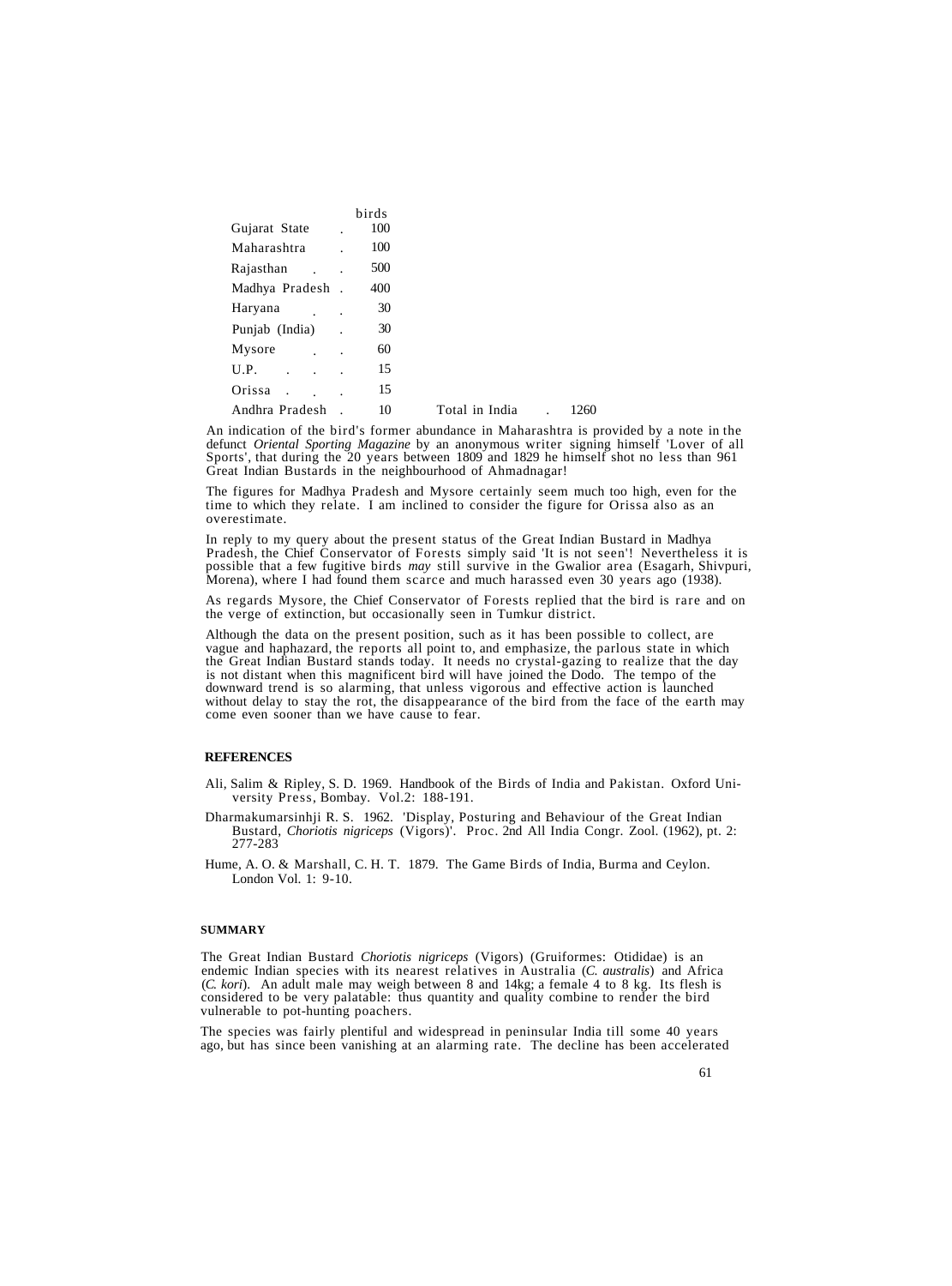since the Second World War, and particularly after India became independent in 1947. The basic reason for this is the tremendous explosion in the human population, vastly augmented by refugees from Pakistan, and Indian repatriates from SE. Asian and African countries. Their rehabilitation, and the need to grow more crops for feeding them, necessitated enormous encroachments on the Bustard's natural habitats—open grassy plains and semi-desert areas now rendered cultivable by dams, reservoirs and<br>canal irrigation. However, the deadliest single factor in the Bustard's annihilation has<br>been the Jeep which has enabled poachers to penet

No proper censusing of the Great Indian Bustard has ever been attempted in the past; neither are any dependable figures available for its surviving populations. A rather conjectural estimate some years ago put the total population in Indian territory at 1260 birds (the present author considers this an overestimate). In spite of being totally protected by law, the Great Indian Bustard continues to decline: to stop this there is a proposal to create a Bustard sanctuary in the extensive grasslands of Gujarat where a few birds still survive, but the practicability of this project will need a thorough ecological investigation.

## **RÉSUMÉ**

La grande outarde indienne, *Choriotis nigriceps* (Vigors) (Gruiformes: Otididae) est une espèce indienne endémique dont les parents les plus proches se trouvent en Australie (*C*. *australis*) et en Afrique (*C*. *Kori*)*.* Un mâle adulte peut peser de 8 à 14 kg et une femelle de 4 à 8 kg. Sa chair passe pour être très fine, ce qui en fait une proie de choix pour les braconniers.

Jusqu'à il y a environ 40 ans, cette espèce était relativement abondante et répandue en<br>Inde Péninsulaire, mais depuis lors, elle disparaît à une vitesse inquiétante. Cette dimi-<br>nution s'est accentuée depuis la Seconde Gu découvertes et zones semi-arides, rendues exploitables grâce à la construction de<br>barrages et de canaux d'irrigation. Toutefois, le facteur le plus meurtrier pour l'outarde<br>a été l'introduction de la Jeep, qui a permis aux très avant dans le territoire autrefois inaccessible de l'outarde. Il convient d'ajouter à cela l'adoucissement du décret sur la chasse (Arms Act) et de ses clauses, le relâchement des viandes de toutes espèces. On comprend ainsi pourquoi l'outarde s'éteint si rapidement. Dans l'état actuel des choses, cet oiseau disparaîtra probablement en l'espace d'une génération, si ce n'est plus tôt.

Dans le passé, on n'a jamais tenté de recenser avec exactitude les effectifs de l'outarde indienne et on ne dispose pas non plus actuellement de données sûres concernant les populations survivantes. Une estimation approximative faite il y a quelques années indiquait pour l'ensemble du territoire indien une population totale de 1260 oiseaux (l'auteur pense que ce chiffre est supérieur au chiffre réel). Bien que totalement protégée par la loi, l'outarde continue de disparaître. Pour mettre fin à cette diminution, il est question de créer une réserve d'outardes dans les grandes zones herbeuses du Gujarat où quelques oiseaux survivent encore. Mais il faudra effectuer des études écologiques très approfondies pour savoir si ce projet peut être réalisé.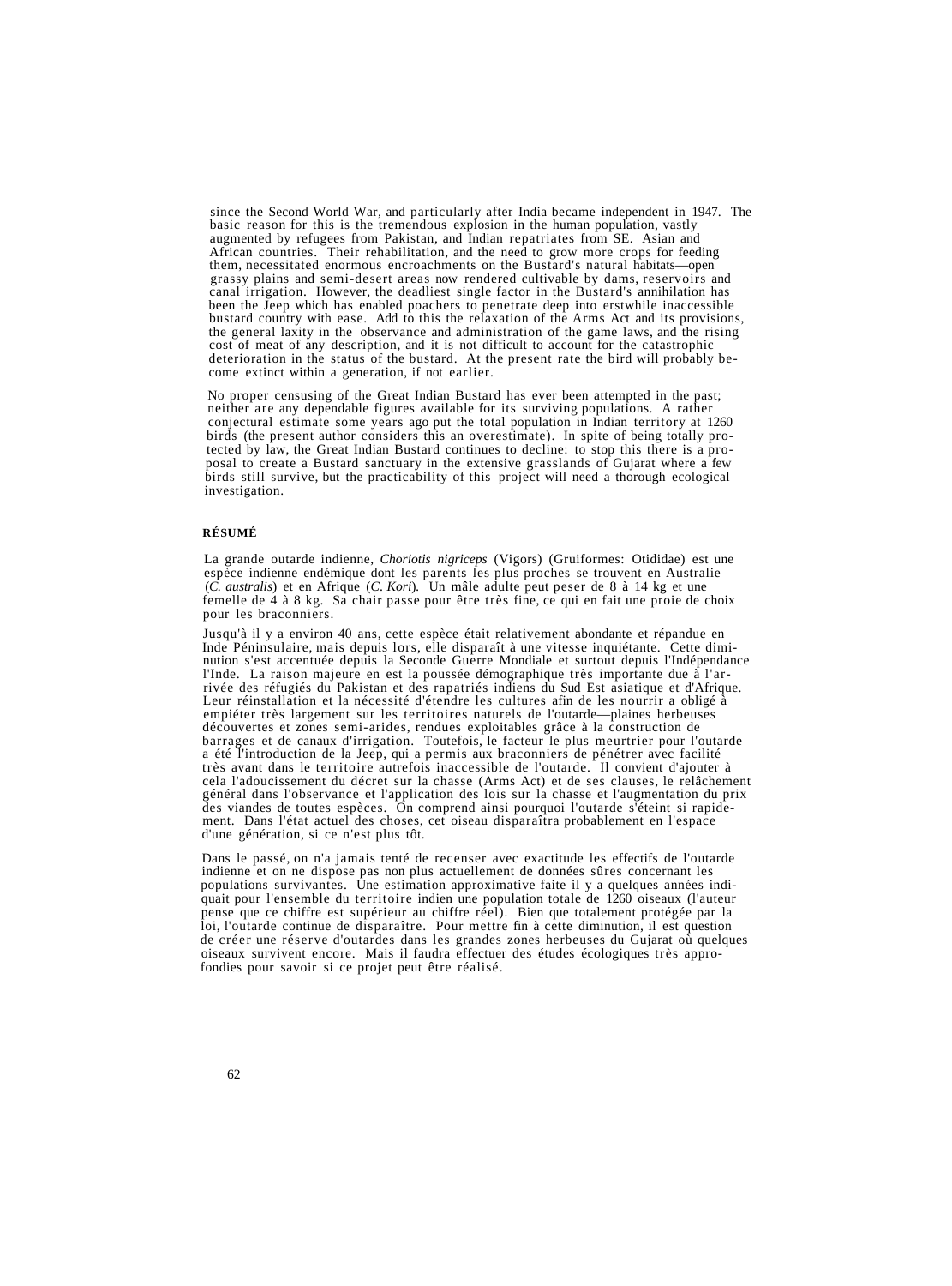## **The Great Indian Bustard,** Choriotis nigriceps **(Vigors), a vanishing species in India, and some suggestions for its preservation**

## P. D. GUPTA

*Desert Regional Station, Zoological Survey of India, Jodhpur, India.*

The Great Indian Bustard *Choriotis nigriceps* (Vigors) is one of the most magnificent game birds found in India. The dwindling population and the gradual reduction of its distribution has been engaging the attention of those concerned with Indian Wild Life. Dharmakumarsinhji (1957, '62, '66) has contributed vivid accounts of its habitat, habits, seasonal movements, food, courtship, etc. He (1957) has also suggested certain measures for protection of this species. In the present article an effort has been made to give the present position of this bird and a few suggestions for its preservation.

#### **FIELD CHARACTERS**

Choriotis nigriceps is a large, turkey-sized, bird weighing up to 18 kgs. Its height is<br>about 90 cm. to the top of head. Sexes are alike except that the females are slightly small-<br>er in size. It has a distinctive black cr

#### **BREEDING**

It is polygamous. Breeding commences after the break of rains in June-July. The<br>breeding season has been variously stated to extend from May to November but the<br>majority of the authors have quoted June to October. The bree to October when cover and food are at their best. Eggs are laid singly.

#### **HABITAT**

The Great Indian Bustard lives in semi-desert grasslands with plenty of low bushes. It bird can live on different types of soil, e.g. desert (Rajasthan), black soil (Nalsarovar in Gujarat and Ahmadnagar in Maharashtra), red and yellow soils (Dhrangadhra in Gujarat) and alluvial soil (Balrampur in Gujarat). I

#### **DISTRIBUTION**

Baker (1929) gives its distribution as Punjab, Sind, east of the Jamuna (=Yamuna) and south of Rajputana (Rajasthan), Gujarat and the Bombay Decan. Stragglers occur in the United Provinces (Uttar Pradesh), Behar (Bihar), Bengal and Orissa in the east, on the Malabar Coast in the south, and even in Ceylon.

Dealing with nesting of this bird Baker mentioned its occurrence in Gwalior (now a part of northern Madhya Pradesh). Subsequently it was reported from Saugor (Deeks 1935), Afghanistan (Whistler 1945) and Kutch (Vijayrajji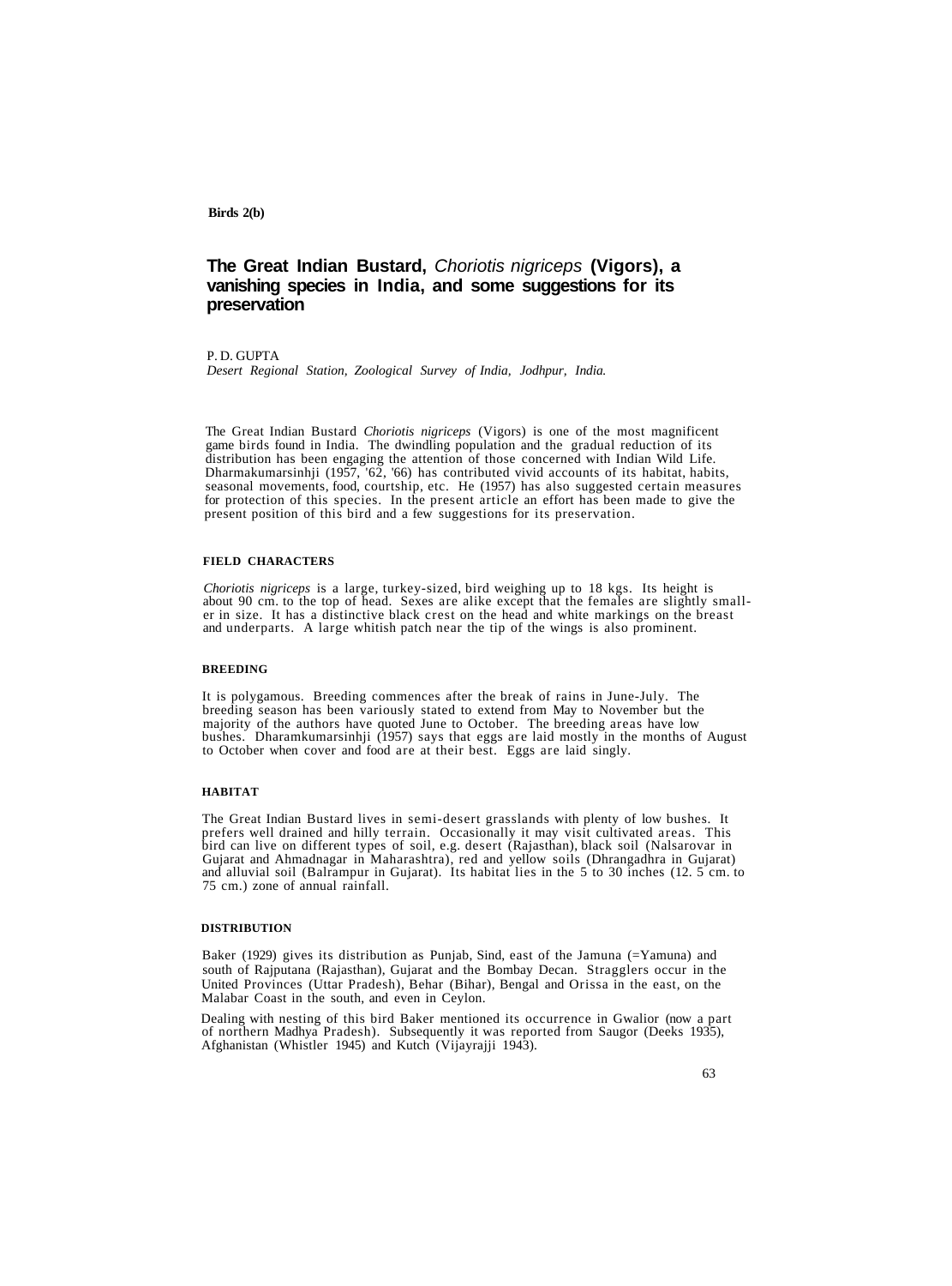Recent sightings on the basis of reports received from different sources (including the Chief Conservators of Forests of the various States and from Nepal), and of the author's own experience, are given below.

**Maharashtra:** Gangapur 80 km from Aurangabad (Ahmadnagar District).

**Uttar Pradesh:** Jhansi (about a decade ago).

- **Gujarat:** Kathiawar and Saurashtra.
- **Rajasthan:** Three, Nagaur District (Jan. 1969); pair, Korna village c. 42km from Jodhpur (Jan. 1969); pair between Kansaur and Bhinyad village, Barmer district; 17 birds and one chick between Pokaran and Chacha village, J seven between Ramdeora and Mawa village, District Jaisalmer; one on<br>Chandan to Jaisalmer Road; one between Kholla and Pali, District Pali; and three, Hatamtai Jor Bhinmal Tehsil, District Jalore.

**Nepal:** near Champaran District of Bihar.

Thus, this species is now mainly restricted to western Rajasthan and to parts of Gujarat and Maharashtra. Although in a personal communication Dr. B. Biswas of the Zoological rence in Nepal is worth noting. Only once has the species previously been reported from Nepal (Gray & Gray, 1846).

#### **POPULATION**

Dharmakursinhji (1957) mentions that droves of 30 to 40 individuals could be observed during most of the year in certain suitable habitats in Kathiawar. Tyabji (1952) recorded having seen 200 to 300 of these birds on one occasion in 1923, and 400 on another occasion in 1926, in Manmad area in Maharashtra. Dr. Ishwar Prakash of the Central Arid Zone<br>Research Institute, Jodhpur, informed me (personal communication) of a group of 17 birds<br>and one chick between Pokaran and Chacha village

## **CAUSES OF THE DECLINE**

#### **(1) Spread of cultivation and increasing population pressure**

The natural habitat of the species is grasslands with scattered bushes, which is constantly being reduced by cultivation. As the bird is wary of humans, it withdraws to comparatively undisturbed areas. Also the removal of bushes deprives it of protection.

#### **(2) Sportsmen or shikaries**

This bird is regarded as a delicacy and is much sought after for the table. Nomadic<br>tribes, the Dafers in Saurashtra and others in Rajasthan, have contributed much to bring-<br>ing the bustard to its present condition. In add erstwhile princely States, people have had more opportunities for indiscriminate shooting.<br>The introduction of jeeps and modern guns has aggravated the situation.

## **(3) Egg collectors**

Dharamkumarsinhji (1957) mentioned egg-collectors as one of the menaces to this species. In view of the fact that the females lay only one egg and maturity is attained at the age of 4 years in hens and 5 or 6 years in cocks (Spillett 1968, p. 43), the breeding rate is very slow even without such egg predation.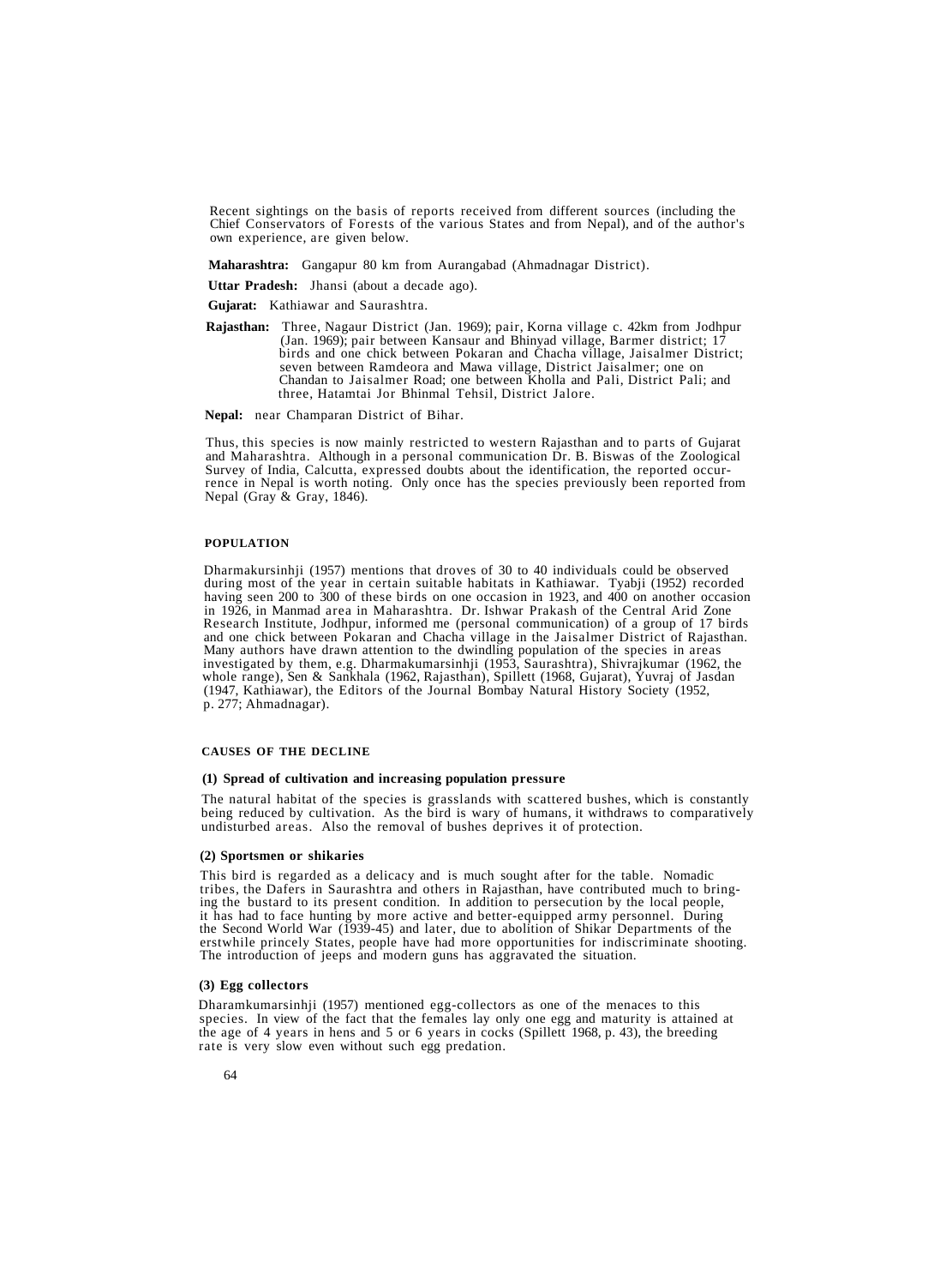#### **PROTECTIVE MEASURES**

In the past, the rulers of many States strictly forbade bustard shooting: according to Spillett (1968), when Dhrangadhra was a princely state, a fine of Rs. 1, 000/- and/or imprisonment for a period of up to six years was these reports he emphasized the need for protecting the bustard.

A number of States have enacted Acts, listed below, and framed rules thereunder, declaring bustard completely protected and shooting, catching, trapping, or collecting of its eggs as illegal.

The Rajasthan Wild Animals and Birds Protection Act, 1951.

The Bombay Wild Birds and Wild animals Protection Act, 1951.

The Saurashtra Wild Animals and Wild Birds protection Act (1952) and Rules 1965 (based on the Bombay Act, 1951).

But it is clear from various reports that legislation has not proved effective in protecting the species.

Dharmakumarsinhji (1957), The Editor (Journal Bombay Natural History Society, 1952, p. 277) and Shivrajkumar (1962) have suggested establishing sanctuaries for the protection of the bustard. Recently in a Symposium on Natu

### **PROBLEMS OF PRESERVATION**

The practical difficulties in protecting the bustard fall broadly under three categories: Biological, Economical and Administrative.

(*I*) *Biological:* Bustards fly quite readily for distances of several miles at a stretch.<br>This factor serves as the greatest deterrent to the creation of sanctuaries, because once<br>on the wing and out of the sanctuary are eagles and wolves. On the other hand, the Great Indian Bustard does not seem to suffer from much competition for food in its present habitat.

(2) *Economical:* Many economical considerations have probably prevented establishment of a sanctuary, foremost among them being the stringent budgetary position of the department concerned. Although the estimates of Dhar ture could be partly met from funds received from or through the Government of India or Indian Board for Wild Life.

An incidental economic problem is that of the withdrawal of crop protection guns in the vicinity of Sanctuaries.

(3) Administrative: Merely framing rules is not enough: there has to be effective machinery to enforce them. Here a problem arises concerning the competence of persons who can report a person for committing an offence. Gen the powers to lodge such reports, but these officers are seldom likely to be on the spot when offences are committed. Secondly, there is the problem of control outside forest areas: these areas are under the jurisdiction of police, who are also not generally avail-<br>able on the spot.

In order to check poaching, therefore, it would be necessary not only for crop protection<br>guns to be withdrawn, but also for some arrangement to be made with the military and the<br>police department to prevent their armed pe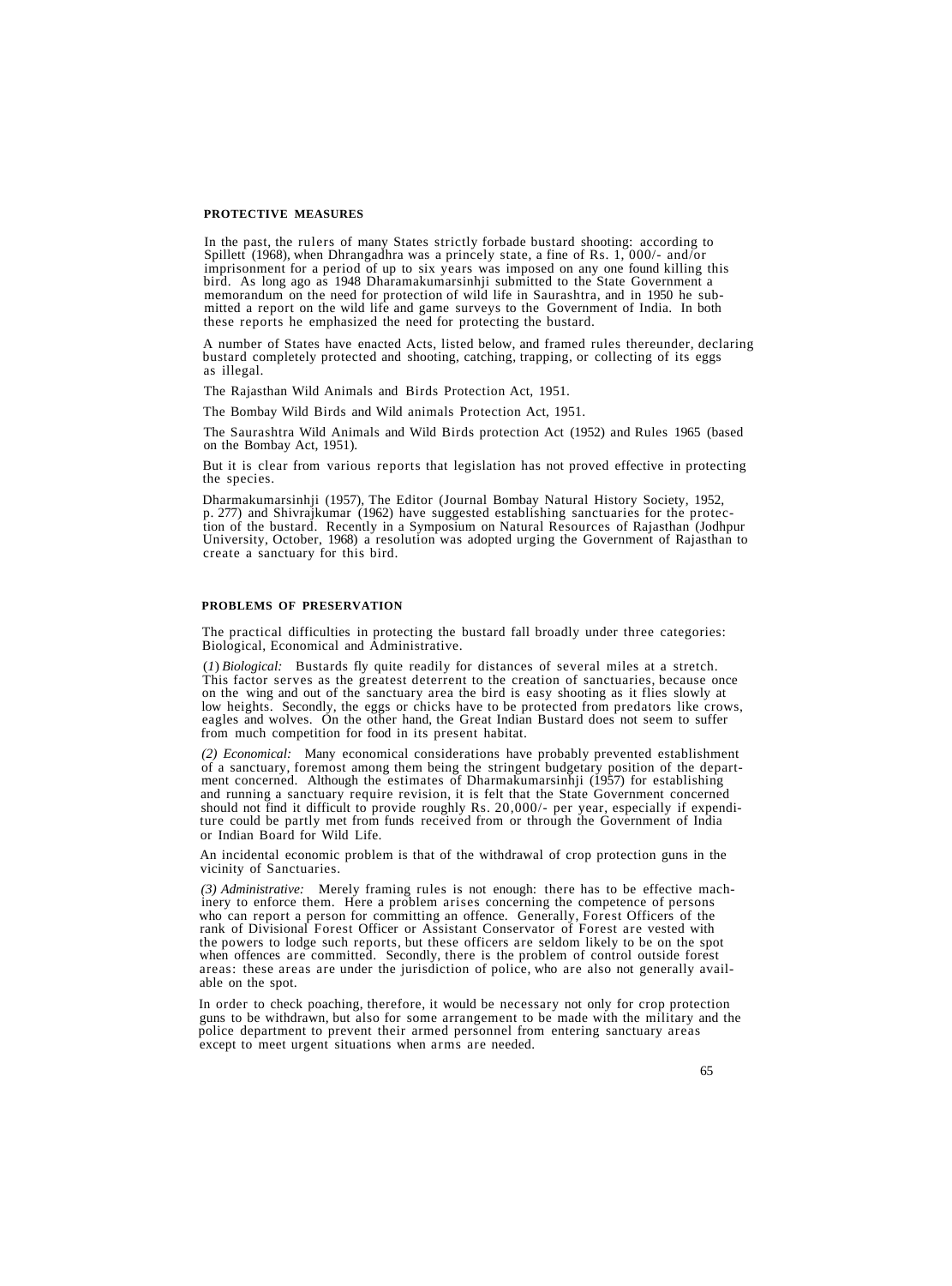Suggestions: The idea of establishing a sanctuary for this bird is generally agreed, but no<br>one has proposed any particular area. In now recommending for consideration the four<br>sites detailed in an appendix, due considerat clusion reached is that it would be most useful to rehabilitate the bustard in existing<br>Bird Sanctuaries or National parks, as far as possible in or near the areas of its past and present distribution, with second preference for areas in which some reserved forest exists.

Of the four proposed areas, Shivpuri (Madhya Pradesh) is a National Park, Nalsarovar (Gujarat) is a Bird Sanctuary and Gajner (Rajasthan) is a reserve forest; the fourth area at Ahmadnagar is suggested only to explore the

Other measures which need to be taken, include the maintenance of a proper watch on the bustard's population, with regular censuses, if feasible. Perhaps, also, a few birds should be kept in the country' s leading zoos to acquaint the public with the species and its serious danger of extinction. Finally, tourist departments and the forest departments of Central and State Governments should jointly issue pamphlets with appeals to visitors as well as to the general public to help the Government in the task of ensuring it protection.

#### **SUMMARY**

The past and present status of the Great Indian Bustard Choriotis nigriceps (Vigors) is reviewed. The characteristics of its habitat are described and the causes of its decline considered. Suggestions are made regarding po

#### **ACKNOWLEDGEMENT**

The author is greately indebted to Dr. M. L. Roonwal, formerly the Director, Zoological script and for many useful suggestions. Thanks are also due to Dr. B. Biswas, Zoological Survey of India for information about the occurrence of the bustard in Nepal, and to the Chief Conservators of Forests of various State Governments and other persons for kindly providing information about its occurrence in their areas.

#### **REFERENCES**

- Baker, E.C.S. 1929. Fauna of British India. Birds Vol. VI. Taylor and Francis, London.  $xxxv + 499$ .
- Biswas, B. 1960. The Birds of Nepal Pt. 2. *J. Bombay Nat Hist. Soc.* 57(3): 516-546.
- Deeks, E. P. 1935. Occurrence of the Great Indian Bustard *(Choriotis nigriceps)* near Saugor. *J. Bombay Nat. Hist. Soc.*37(4): 957.
- Dharmakumarsinhji, K. (=R). S. 1953. The Great Indian Bustard. *J. Bombay Nat. Hist. Soc.* 51(3): 740.
- Dharmakumarsinhji, R. S. 1954. Birds of Saurashtra. Bombay, Times of India Press. liii  $+ 56$ .
- Dharmakumarsinhji, R. S. 1957. Ecological Study of the Great Indian Bustard, *Ardeotis nigriceps* (Vigors) (Aves: Otididae) in Kathiawar Peninsula, Western India *J. Zool. Soc. India, Calcutta* 9 (2): 140-152.
- Dharmakumarsinhji, R. S. 1962. The Great Indian Bustard *Choriotis nigriceps* (Vigors) at the Nest. J. *Bombay Nat. Hist. Soc.* 59(1): 173-184.
- Dharmakumarsinhji, R. S. 1966. Display-Posturing and behaviour of the Great Indian Bustard, *Choriotis nigriceps* (Vigors) (Aves: Otididae). *Proc. 2nd All India Congr.* Zool. (1962), Pt. 2: 277-283.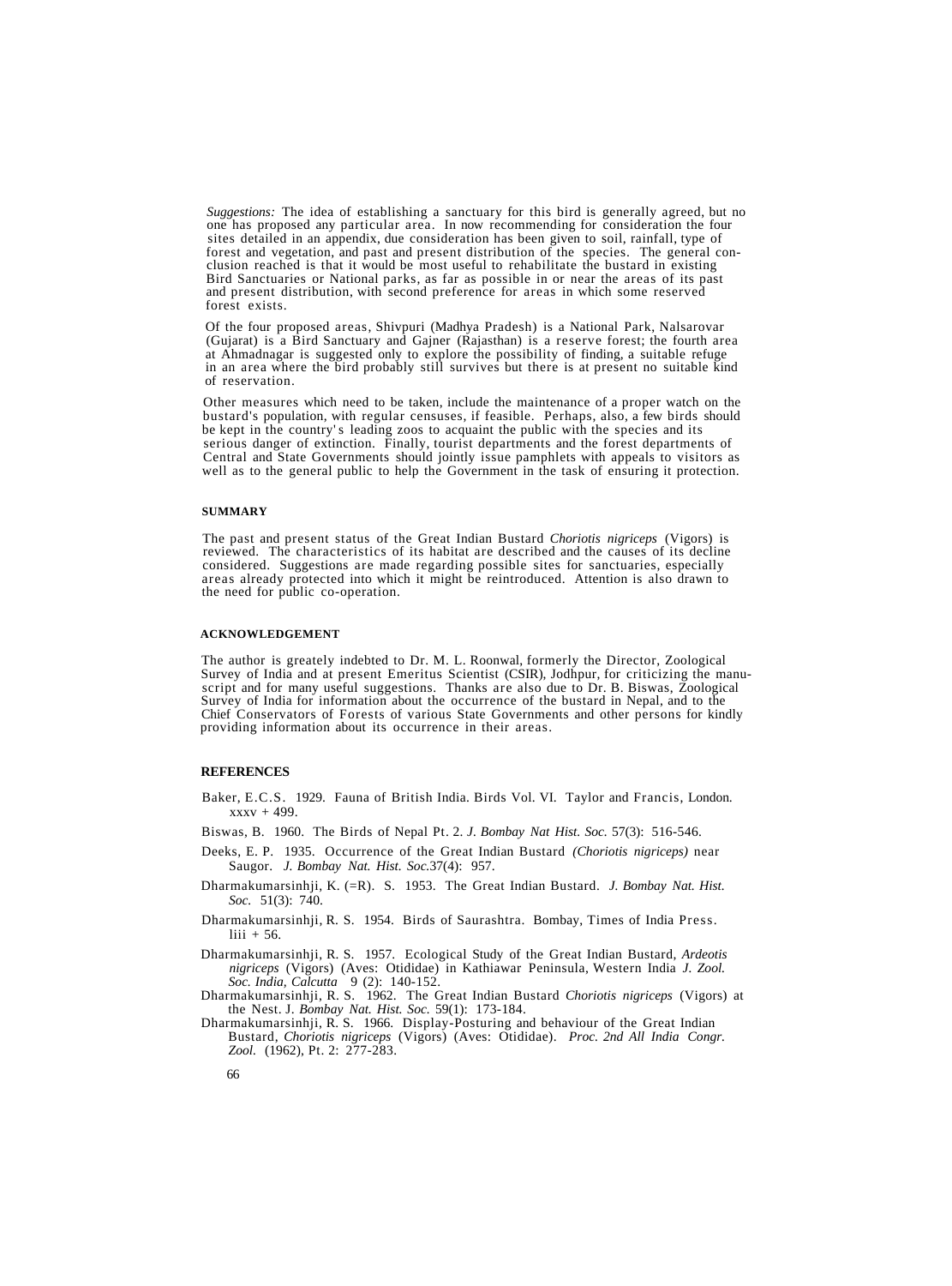Editors (J. *Bombay Nat. Hist. Soc*.) 1952. Editorial comments on paper by Tyabji, 1952.

Gray & Gray, 1846. See Biswas, 1960.

- Ripley, S. D. 1961. A Synopsis of the birds of India and Pakistan together with those of Nepal, Sikkim, Bhutan and Ceylon. Bombay. XXXVI + 702.
- Sen, N. N. and K.S.Sankhala, 1962. Wild life of Rajasthan. A study in Ecology. *Proc. 1st All India Congr. Zool.* (1959) Pt. 2:258-268.

Shivrajkumar, Y. S. 1962. The Great Indian Bustard (*Choriotis nigriceps)(Vigors)* at the nest. *J. Bombay Nat. Hist. Soc.* 59 (1): 287.

Spillett, J. J. 1968. A Report on wild life Surveys in south and west India. November- December, 1966. *J. Bombay Nat. Hist.* Soc., 65 (1): 1-46.

Tyabji, F. H. B. 1952. The Great Indian Bustard. *J.Bombay Nat. Hist. Soc.* 51 (1): 276-277.

- Vigayrajji, M. 1943. The Great Indian Bustard, *Choriotis nigriceps* (Vigors). *J. Bombay Nat. Hist. Soc.* 43 (4): 660.
- Whistler, H. 1945. Materials for the Ornithology of Afghanistan Pt. V. *J. Bombay Nat. Hist. Soc.* 54 (4): 462-484.
- Yuvraj of Jasdan, 1947. The status of the Pied-Crested Cuckoo and Great Indian Bustard in Jasdan State. *J. Bombay Nat. Hist. Soc.* 46 (4): 722.

## **APPENDIX**

Ecological and other details of proposed sites for Great Indian Bustard Sanctuaries.

(1) Shivpuri (Gwalior District, Madhya Pradesh) — Area 158 Sq. Km (61 sq. miles).<br>Approach: 115 km S. of Gwalior on Agra to Bombay road and 90 km from Jhansi; there is<br>a railway branch line from Gwalior. Shivpuri was decla In the past the Great Indian Bustard has been reported in this general area from Saugor,<br>Gwalior and Dihala (c. 80 km west of Jhansi, very close to Shivpuri). Vegetation:-<br>Prosopis spicigera, Azadirachta indica, Balanites *mauratiana, Salvadora oleoides Acacia leucophloea, A. arabica, Adhatoda vasica,Clerodendron phlomoides, Ehretia aspera, Capparis aphylla,* etc. Soil: black/alluvial. Rainfall 50-75 cm.

(2) Nalsarovar (Ahmedabad District, Gujarat)—This area was declared as a Bird Sanctuary in April, 1969. Comprises a lake which at high water level in July/August may exceed 260 sq. km (100 sq. miles) in area, but by Decemb Fringes are found desert scrub and trees like *Salvadora* spp. and *Prosopis* sp. There is<br>an all season road and daily bus service from Ahmedabad. Nalsarovar lies c. 80 km S.E. of Dhrangadhra where the bustard was numerous until 15-20 years ago. Vegetation: *Acacia arabica A. leucophloea, Capparis aphylla, Zizyphus mauratiana, Azadirachta indica, Salvadora persica, S. oleoides* etc. Soil black. Rainfall 50-75 cm.

(3) Gajner (Bikaner District, Rajasthan). Situated c. 30 km S.W. of Bikaner to which there are both rail and road connections, contains a lake about half a kilometre long by a quarter of a kilometre broad. Part of the area *spicigera* ('Khejri'), *Salvadora oleoides* ('jhal' or 'pilu'), *Acacia arabica* ('babul'), *Zizyphus jujuba* Ober'), *Azadirachta indica* ('nim') *Capparis aphylla* ('Karil'), *Euphorbia neriifolia* ('thor') and *E. roigleana, Cenchrus catharticus* ('blerut') *Eleusine flagellifera,* ('sawan') *Pennisetum cenchroides* ('dhaman'), etc. Soil desert. Rainfall 25-50 cm.

(4) Ahmadnagar (Maharashtra). Vegetation: *Acacia* spp. *Zizyphus mauratiana, Albizzia amara, Randia dumetorum, Cassia auriculata.* Soil black. Rainfall 60 cm. There is no existing wildlife sanctuary in the vicinity, but the abundance of the Great Indian Bustard in the past and its occurrence even today in this area shows it to be a natural habitat—an opinion also expressed by the Editors of the Bombay Natural History Society's Journal in 1952, when commenting on an article by Tay great centre for Defence department activities, the present situation suggests that there<br>is a good possibility that an area which would make a very suitable Great Indian Bustard sanctuary could be made available.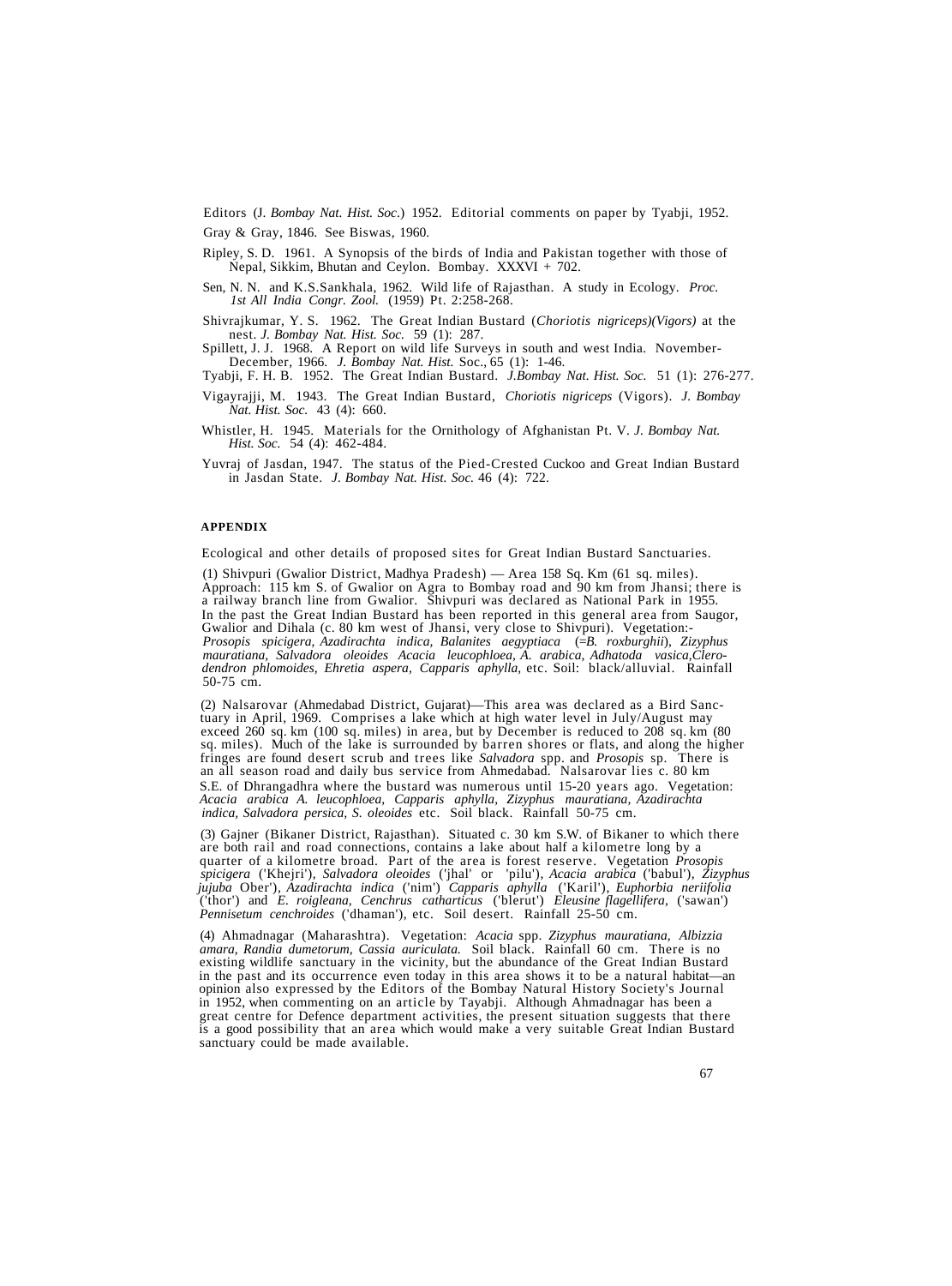## **A Report on the 1969 Status of the Monkey-eating Eagle of the Philippines**

#### JESUS B. ALVAREZ, Jr.

*Philippine Wildlife Conservation Foundation, c/o Economic Development Foundation, J. M. Tuason Building, Ayala Avenue, Makati, Rizal, Philippines.*

*Pithecophaga jefferyi,* commonly known as the Monkey-eating Eagle, is one of the most outstanding species in the Philippine fauna facing a serious threat of extinction. It ranks second in the order of endangered endemic species of the Philippines, after the tamaraw *Anoa* mindorensis.

#### **DESCRIPTION**

The Monkey-eating Eagle is the largest eagle in the world. Its huge size (length over 3 feet, wingspan over 8 feet), powerful bill, peculiar habits and food preferences, and depth of the bill is greater than that of any other bird of prey, except Steller's Sea Eagle (Haliaelus pelagicus). The high vaulted nasal opening, set almost vertically, is another character. The naked tarsi and feet appr talons, which are very strong and powerful, are used to grip its prey securely until it bleeds to death.

Physical characteristics which distinguish the female from the male are as follows:<br>rather larger size, general colour especially forehead a shade darker, breast much whiter,<br>underparts more buffy and bill broader and more

#### **HABITAT AND DISTRIBUTION**

The Monkey-eating Eagle has a restricted distribution having been recorded only on four of the 7,100 islands of the Philippines, namely Luzon, Samar, Leyte and Mindanao. According to latest reports, this bird is already extinct in Samar and Leyte but still exists although in much depleted numbers on Mindanao and Luzon.

Its habitat preference is for lowland and medium elevation primary forests from 500 up to a maximum of 4, 000 feet in altitude. A breeding pair stays in a definite territory of about 40-50 sq. km, preferably containing a mixture of virgin forest and cleared areas.

#### **STATUS**

There are now only about 40 Monkey-eating Eagles waging a desperate bid for survival in the mountains of Mindanao. When the Philippine scientists Dioscoro S. Rabor and Rodolfo B. Gonzales made preliminary studies on the Ecology, Biology, Habits and Life History of the Monkey-eating Eagle in 1963/64, about 100 were thought to be still present in the country (as reported by Professor Rabor to the IUCN conference in Bangkok in 1965).

In 1969, Professor Gonzales estimated that the number had fallen to about 36. The pre-<br>liminary survey conducted by the Parks and Wildlife Office in September and October in<br>the same year reported 29 living eagles in the a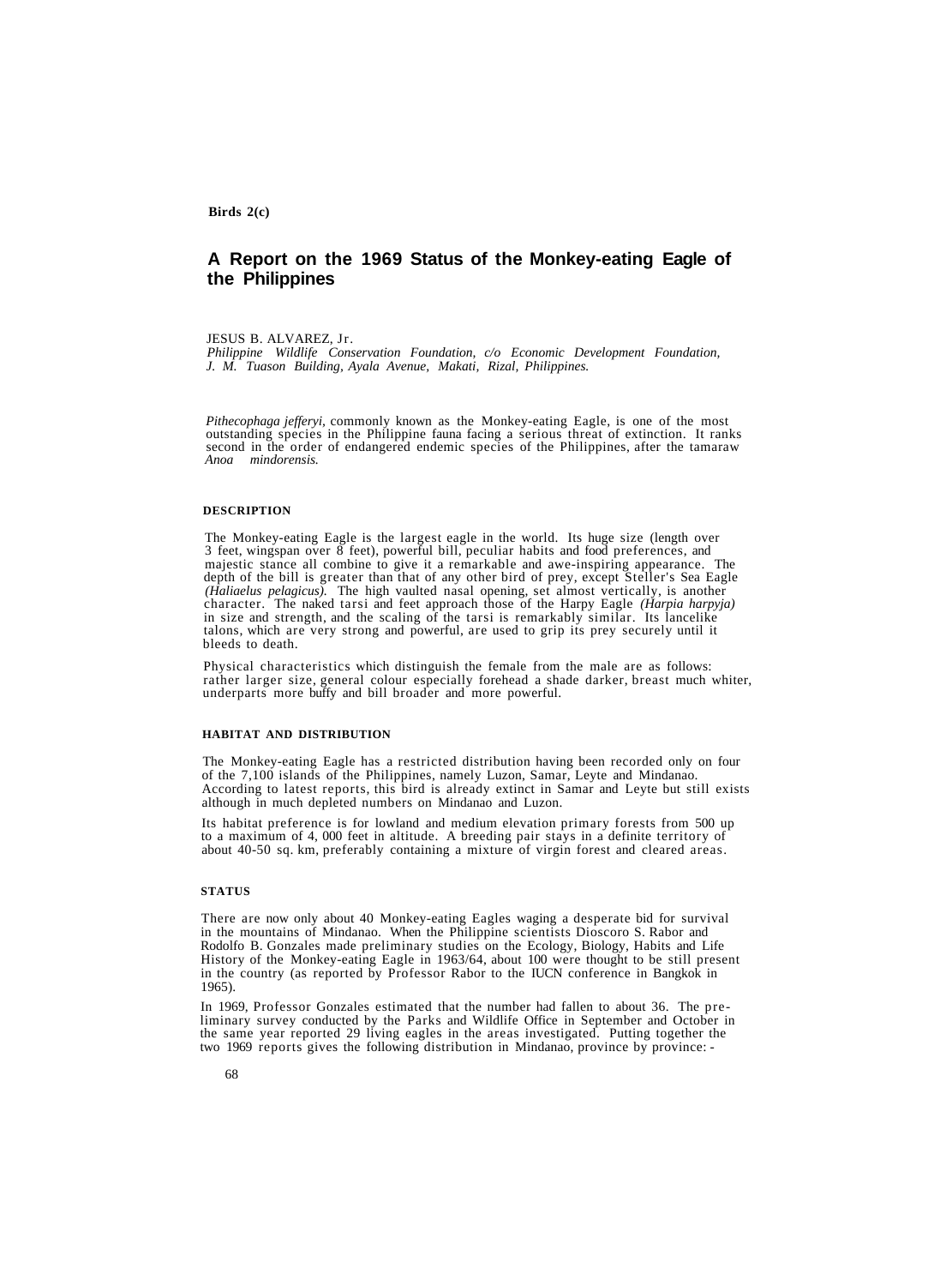|    | 1. Bukidnon          |                |
|----|----------------------|----------------|
|    | 2. Surigao del Sur   | $\overline{3}$ |
|    | 3. Davao del Norte   | $\overline{c}$ |
| 4. | Davao del Sur        | 9              |
|    | 5. Davao Oriental    | $\mathfrak{D}$ |
|    | 6. North Cotabato    | 11             |
|    | 7. South Cotabato    |                |
|    | 8. Zamboanga del Sur | $\overline{c}$ |
| 9. | Misamis Occidental   | $\overline{c}$ |
|    | 10. Lanao del Norte  | $\mathfrak{D}$ |
|    |                      |                |
|    |                      |                |
|    |                      |                |

The present distribution of the surviving eagles suggests that they were formerly more or less evenly distributed and were apparently common on Mindanao. Of the problem of estimating the population size at that time, a pra devised by Professor Gonzales on the basis of knowledge of the bird's habits, particularly its total hunting range. Using this formula, he estimated an average population decrease of 1.61% a year for 60 years or roughly a loss of 19.3 birds each year. Obviously at this rate, as Professor Gonzales observed, not a single *Pithecophaga* would be left on Mindanao in two or three years' time. There is no

#### **STUDIES**

Notwithstanding the attention that it has attracted since first known to science, little is<br>known of the bird's biology, life history, ecology and habits. Reference has already been<br>made to the first studies carried out in Professor Harrisson, the World Wildlife Fund provided funds for the project.

In September and October 1969, the Parks and Wildlife Office conducted its first pre-<br>liminary survey, carried out by a staff biologist and supporting team, in which special<br>attention was paid to nesting sites and any poss mountainous areas and hinterland of Mindanao. The survey also aimed to determine the feasibility of establishing research centres on Mindanao Island, which would work on formulating effective management programmes for the the bird.

The Parks and Wildlife Office now proposes a research project on the Monkey-eating Eagle, designed to take 5 years and start in January 1970. This will be the first scientific research project on the eagle to be undertaken jointly by the Office, the Government of the Philippines and the private sector. T project have received support from the World Wildlife Fund, the National Research Council<br>of the Philippines, and the Philippine Wildlife Conservation Foundation. Assistance may also be extended by the National Science Development Board of the Philippines.

## **LIFE HISTORY OF THE MONKEY-EATING EAGLE**

It may be of interest at this point to summarize some of the salient features which have<br>emerged from the study made by Professor Gonzales of a breeding pair of the eagles in<br>the forest of Kibawalan, Malalag, Davao del Sur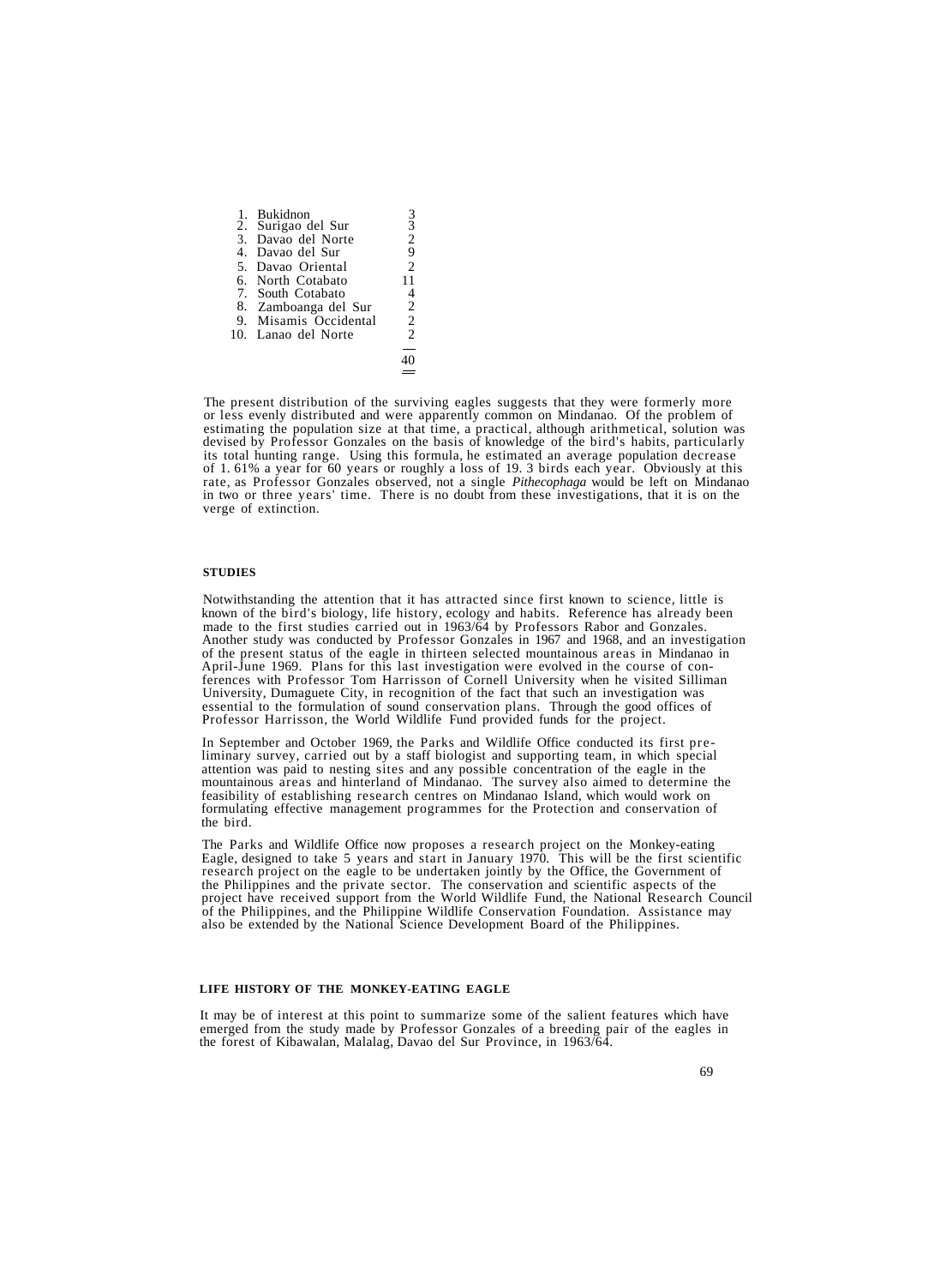## **1**. **Food and feeding habits**

At least for this particular pair of eagles, perhaps 'Lemur-eating Eagle' would be a<br>better name than the customary 'Monkey-eating Eagle', since the majority of the carcas-<br>ses brought to the nest consisted of flying lemur *philippinensis*, one was a flying squirrel, *Petinomys* spp., and one a tree squirrel, *Callosciurus philippinensis.*

Flying lemurs formed a major portion in the eagles' diet, not because they were the most abundant suitable prey in the region,  $\frac{1}{2}$ . A clearer picture of this statement may be conveyed by considering the following facts concerning the habits of prey species, which presumably influence the eagle's hunting success. As is generally known, flying lemurs are nocturnal animals which hide or sleep during the day-time in natural hollows or trees. Sometimes, however, the first light of dawn catches them away from such cavities and they, therefore, have to conceal themselves among thick foliage near to or at the very top of tall trees. At other times, one can find them only 5 o

Monkeys, however, almost always travel in troops with a leader, usually a large male, who assumes the dual role of a scout and defender of the group. At the approach of the giant birds, the leader shouts a warning cry and instantly run for cover either to the ground or to the nearest foliage. But the leader<br>usually stays behind and even exposes himself rather conspicuously to the enemy. In one<br>such incident, a female eagle was seen soaring point he and the eagle could see each other clearly. The latter however, did not make any attempt to attack and even if it had, the monkey might have proved himself a fair match for the eagle.

Similar incidents were also noted by the same observer during the incubation period, when the sitting bird purposely left the nest to swoop down on monkeys which ventured closely to the nest-tree. But in none of her attemp intended prey was too agile for her. As far as hunting for monkeys is concerned the birds fared better if and when they hunted together. Only occasionally an adult eagle hunting alone succeeded in catching a monkey, but pe

As regards to the other two food items mentioned, the flying and tree squirrels, they were relatively too uncommon in the Kibawalan area to have been of much significance in the eagle's diet. The eagle was also reported to by any of the other research teams.

## **2. Breeding habits**

That the Monkey-eating Eagle has never been known to breed in captivity may be partly due to the fact that courtship and even mating take place in the air when the pair is flying at considerable altitudes. When egg-laying time approaches, the couple builds its nest, which is a hundred feet or more above the ground. It often uses its old nest, which it refurbishes with dried twigs before each egg-laying. The eagle breeds annually and lays only one egg, which is pure white and slightly larger than a goose's.

It takes 60-61 days to hatch this egg, while the fledging period is 104-105 days, or a good 15 weeks, after which the young bird can live by itself. Sexual maturity is attained in three years, and the life span has been estimated at forty years.

Parental care is very strong. Incubation and brooding are shared by both sexes, but there is a very unequal division of duties. The male's share of the total incubation and brooding period is comparatively small, but he does most of the work of procuring food for his mate and, later, for the offspring too. Moreover, he considers the security of the family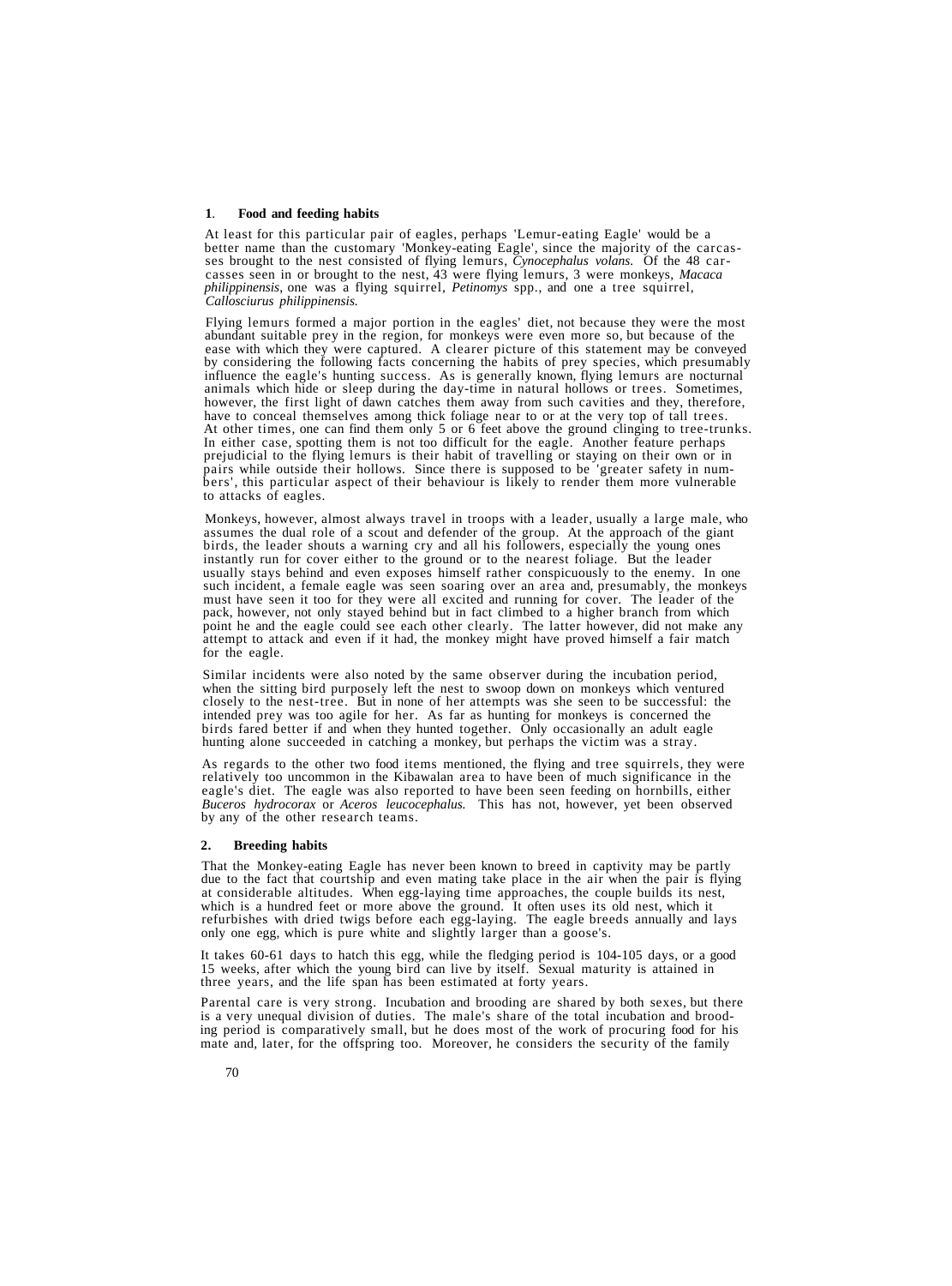very seriously, becoming very wary of predators, especially the Crow *Corvus macrorhynchus*, the Rufous Hornbill *Buceros hyd.rocorax* and the Wreathed Hornbill<br>*Aceros leucocephalus*, which might endanger the lives of the eaglet. He never leaves the vicinity of the nest-tree, except when in search of food, constantly assuring his mate of his presence by hovering over the eyrie, uttering strange sounds in tones distinctly heavier and thicker than his usual call; the female responds with a mellow, ascending note.

In the case of the pair observed by Gonzales, the male was seen bringing food to the nest five times during the incubation period, and twenty-nine times during the fledging period. The female probably also hunted, but she was seen bringing food only three times during the whole nestling stage, and never during the incubation period. However, the female did most of the actual feeding of the chick during its first three weeks of life (16 times against 1 by the male). The reverse was true solicitous of their offspring to the extent of feeding it even on the day prior to its leaving the nest, when it was fifteen weeks old.

## **3. Voice**

The usual call of the Monkey-eating Eagle can be characterized as being weak, lacking in volume and carrying power. It is a long, somewhat mellow whistle that steadily increases in pitch and ends with an upward inflection.

Among the circumstances eliciting the normal call are those during the change-overs at the nest. The intimate calls heard at certain times are of the second form.

There is another call that the eagles are heard to utter when they are excited. It consists of short somewhat intense high-pitched notes. Contentions over food and attacks by bird enemies are the main situations which elicit this kind of call.

The eaglet's voice, faint and hardly audible during its first week in the nest, becomes louder by the time it is 7 or 8 weeks old. It is during this time that alternate gorging and fasting begins. The eaglet reacts to the several minutes, after which it will quieten down. The arrival of a parent, especially with food, evokes another noisy response from the nestling. Interruption of its meals by the female bird also produces the same reaction.

Except for its being softer in quality, the voice of the young eagle, a month after it has left the nest, is like that of the parents.

#### **CAUSE OF DECLINE**

All over the world raptorial birds are persistently threatened with destruction by people who are ignorant of the intrinsic values and benefits that these birds confer. The Monkeyeating Eagle is an example of a bird severely menaced by the widespread destruction of its natural habitats and the indifference of the average Philippine citizen to conservation of any wildlife—both offshoots of ignorance of the importance of the eagle. Because of this there is excessive collection and hunting both by legal and illegal hunters for varying reasons: the great demand for the bird abroad and within the country for the zoo trade, for pets and/or exhibits in private residences, for public exhibitions, for stuffing and mounting as parlour trophies or monuments to a person's hunting prowess, and for the high price it commands. There are also attempts at evasion of the laws controlling the exportation of the species.

Ignorance is the underlying factor and applies to the conservation of all other forms of wildlife in the country, accounting, for example, for the dwindling number of the native Tamaraw *(Anoa mindorensis)*. If people were conscious of the value of these species there would be no problem of apathy and indifference and no appalling destruction of indigenous vegetal cover, particularly forests, without any consideration being given to the disastrous long term results—the loss of irreplaceable and valuable wildlife.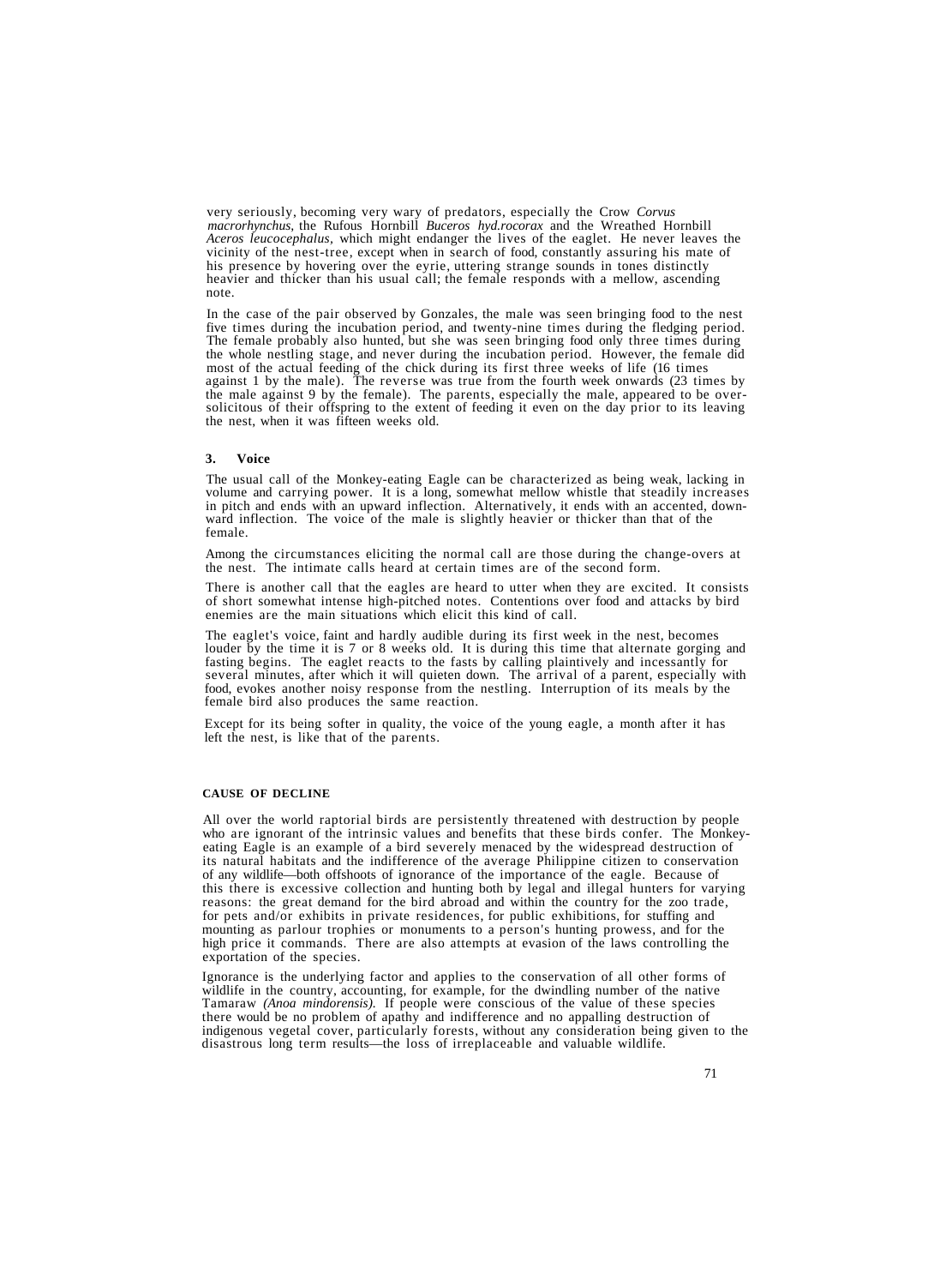# **MEASURES TO REHABILITATE THE EAGLE**

In appealing strongly to and trying to rally the interest of the Filipino people, the Parks<br>and Wildlife Office is always emphasizing the importance, value and significance of the<br>Monkey-eating Eagle in the world avifauna. increase in the understanding of and response to the conservation drive for the Tamaraw and the eagle and other wildlife species.

Behind the success of the campaign is a massive, concerted effort by both government and private sector. Early in 1969, following visits by General Charles Lindbergh and Professor Tom Harrisson, conservation was given new impetus; there is now a more intensified information drive with the aid of the press, radio, and other media; tighter conservation measures; increased citizen participation; and the formation of conservation teams which are fielded in different areas in Mindanao.

A bill which, if approved, would provide for the protection and conservation of the Monkeyeating Eagle, and declare it as the Philippine National Bird, has been prepared by the Office in co-ordination with the legislative committee of the Department of Agriculture and Natural Resources, where it is undergoing the final revision.

One of the most important moves made by the Office is the five-year research project already mentioned, which will be among the priority projects to be undertaken by its Biological Research Division.

## **BASIC CONSERVATION LEGISLATION:**

Finally, it is worth recalling that there are already certain laws and regulations designed to safeguard the wildlife and wildlife reserves of the country, which would be effective in maintaining wildlife resources if only they were enforced and observed. Examples of these are: Act 2590, as amended, which prohibits the hunting, wounding, taking, killing or the mere possession, living or dead of any protected bird or mammal, also the taking or wilful destruction of the nests or eggs of a protected species; Parks and Wildlife Administrative Order No. 5, an amended version of F regulates the taking, possessing, exchanging or exporting of certain protected game and other wildlife, and fixes licence fees; Forestry Administrative Order No. 18, which establishes 'closed' and 'open' seasons for certain game and wildlife, and stipulates what and lastly Act No. 2590, otherwise known as the Wildlife Law, which automatically sets aside as game refuges all national parks and equivalent reservations and applies similar prohibitions and penalties as the other laws.

### **CONCLUSION**

The Monkey-eating Eagle is a priceless heritage, which every Philippine citizen should take pride in sharing. Helping in any capacity in the general effort to prevent the extirpation of this bird, even if only through the implementation of conservation laws or obeying them, is an individual's supreme expression of appreciation of his natural patrimony.

With a little more effort and continued support, reawakened interest in wildlife can surely halt the catastrophic decline in the population of one of the world's most magnificent birds.

## **REFERENCES**

Gonzales, Rodolfo B., 1968 Study of the Breeding Biology and Ecology of the Monkeyeating Eagle. *Silliman Journal* (Dumaguete City, Philippines: Silliman University Press). Vol. 15, pp 461-491.

Gonzales, Rodolfo B., Report on the 1969 Status of the Monkey-eating Eagle on Mindanao Island, Philippines, (unpublished).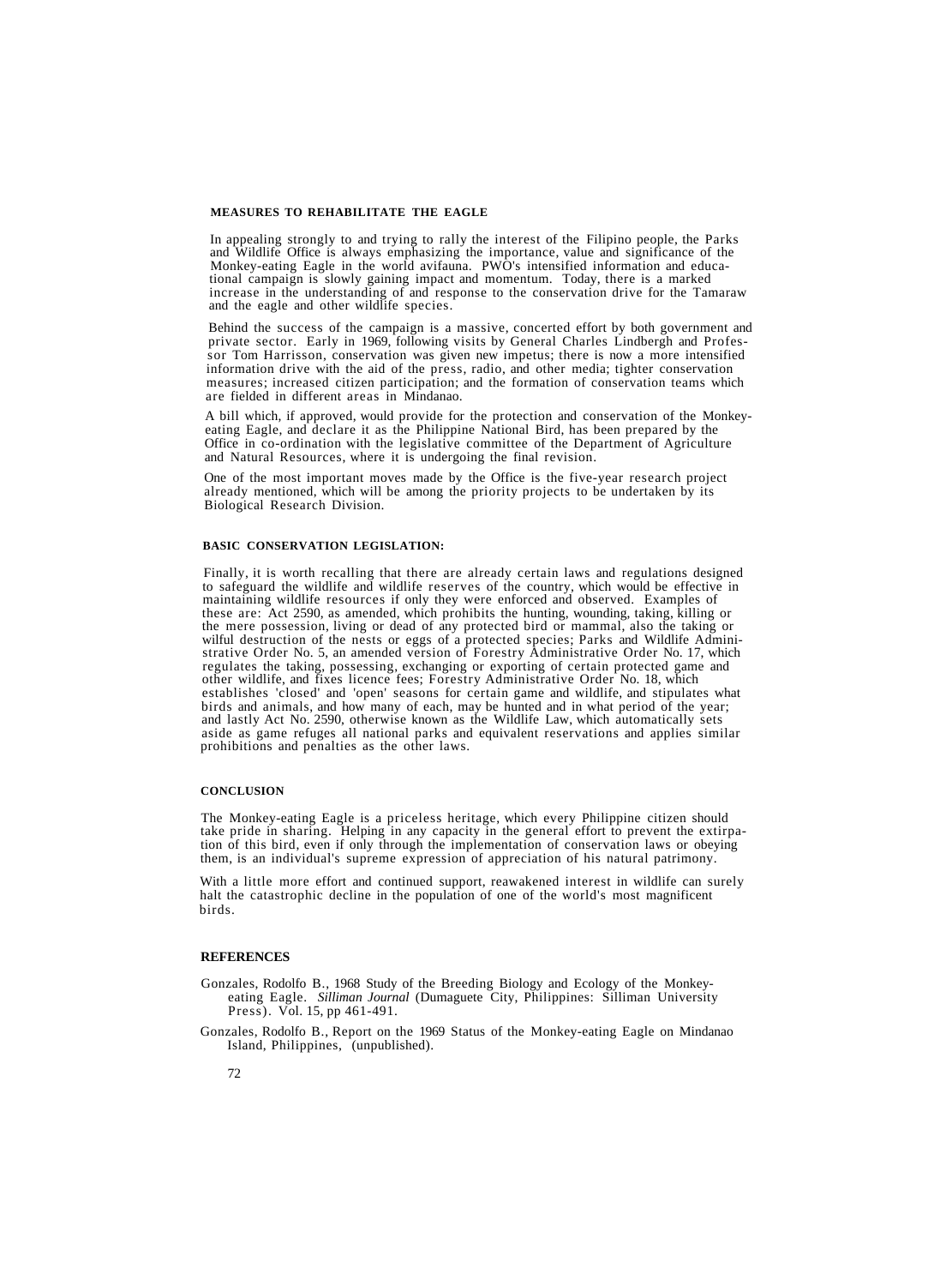Hachisuka, Masauji., 1934 The Birds of the Philippine Islands, Volume 3, pp. 17-20.

Rabor, Dioscoro S., 1968 The Present Status of the Monkey-eating Eagle, *Pithecophaga jefferyi* Ogilvie-Grant of the Philippines. International Union for Conservation of Nature and Natural Resources, Morges, Switzerland. IUCN Publications New Series<br>No. 10, pp. 312-314.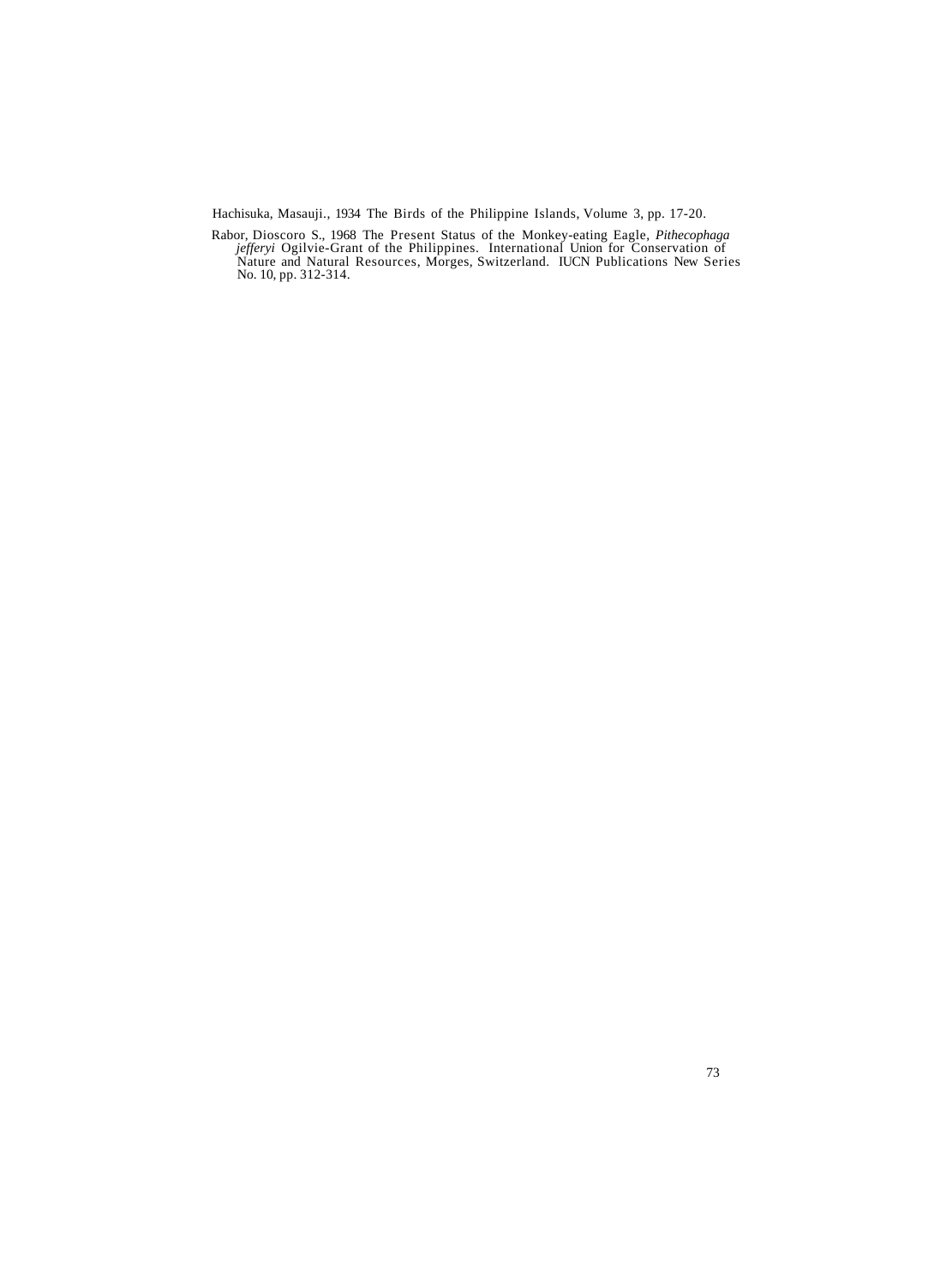# **SUMMARY OF DISCUSSION**

Mr Gupta summarized the results of his investigations in Rajasthan into the status of the<br>Great Indian Bustard. He considered that the bustard was commonest in the western dis-<br>tricts of Rajasthan and Bikaner. Cultivation, (Madhya Pradesh), Nalsarovar (Gujarat), Gajner (Rajasthan) and Admadnagar (Maharashtra) as suitable locations. He stressed the needs for publicity for the plight of the bustard, for the establishment of breeding nuclei in zoos, and for more accurate assessments of the bird's populations.

Mr Dharmakumarsinhji endorsed the view that the Great Indian Bustard was the most threatened bird in India at the present time. In addition to hunting and destruction of its habitat by cultivation, he believed cattle grazing to be a significant factor in the bird's decline. Eggs were trampled and few chicks survived. It was essential to protect the birds breeding areas, but it was equally esse

Mr Savage stated that one or two flocks of bustards occurred in Pakistan every year from April to about mid-July, or later, depending on the rainfall. The Pakistan Government had taken active steps to protect these birds during the past three years. The whole of Bahawalpur Division, bordering Rajasthan and Bikaner, was now a wildlife reserve, and a sanctuary had been established near Fort Abbas. Bustards were sometimes shot by senior officials and army officers, who did not appreciate the bird's rarity. To overcome this problem, the Pakistan National Appeal of the World Wildlife Fund was arranging to have conservation posters printed and distributed to schools, government offices and officer's messes. Finally, he considered that the the proposal to establish a reserve or National Park adjacent to India, not only for the protection of the bustard, but also for the protection of blackbuck, chinkara and other species.

Mr Scott stated that the Survival Service Commission had recommended the ICBP to form a specialist group to investigate the status and conservation of bustards. As President of the ICBP, Professor Dillon Ripley endorsed th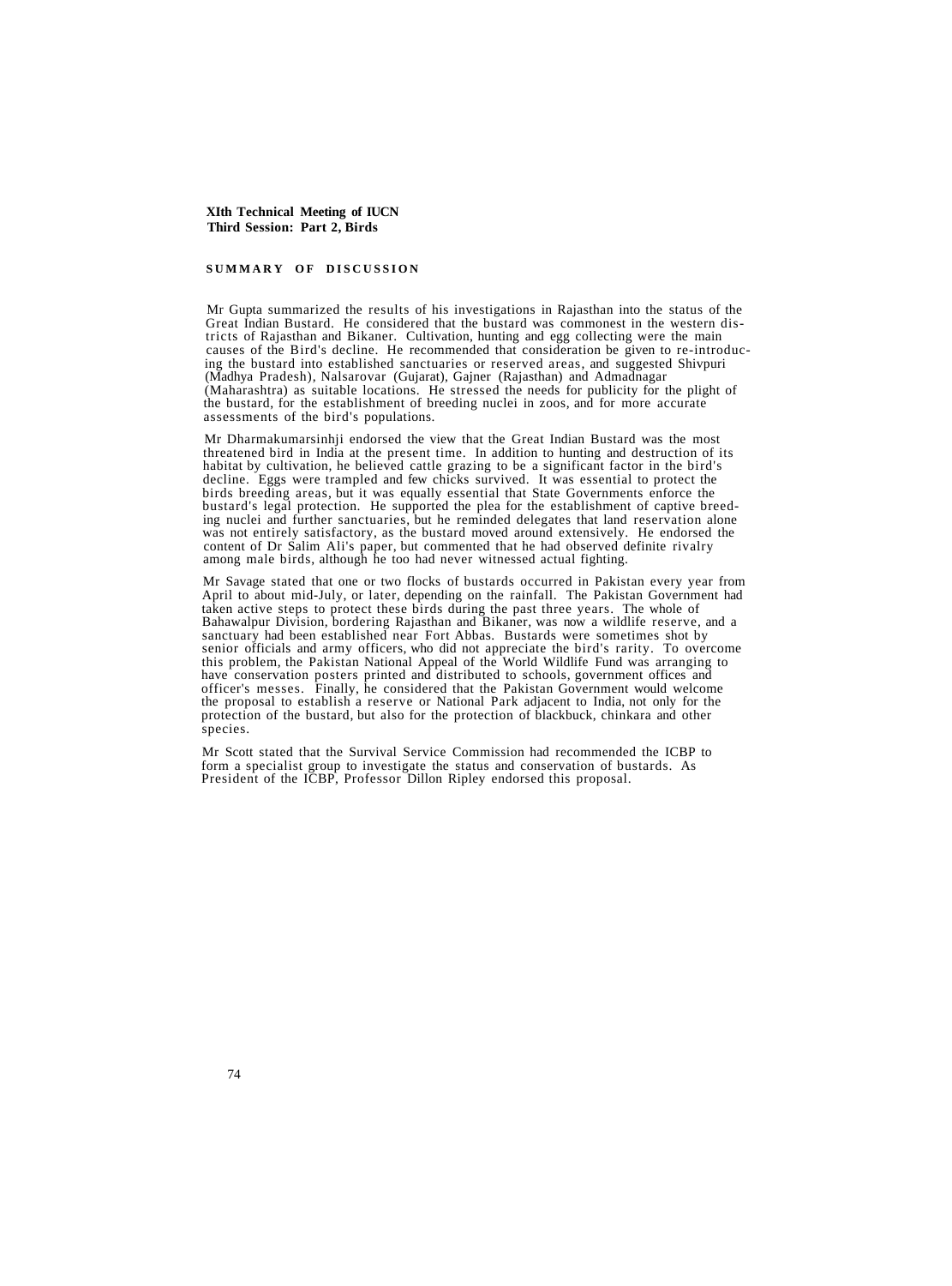# **A Review of the Present Status and Position of Endangered Species of Indian Reptiles**

## J.C.DANIEL

*Curator, Bombay Natural History Society, Hornbill House, Apollo Street, Bombay 1, India.*

India's reptiles include 3 species of crocodiles, about 171 species of lizards, 203 species of snakes, almost all known forms of marine turtles and 25 tortoises and terrapins. An assessment, at the present state of our kno of the Long-snouted Crocodile or Gharial (*Gavialis gangeticus*) for the IUCN's Red Data<br>book on reptiles. The data that we obtained did not add much to our knowledge of the<br>status of the animal in the sub-continent. The l forms on the basis of the destruction of the habitats of which they are typical.

The commercial exploitation of crocodiles during the last few decades has seen the extermination of the species in most areas of its range. The scale of destruction can be gauged from the fact that in 1948 and 1949, 16, 00 this number was made up by the widely distributed Marsh Crocodile *(Crocodilus palustris).* The Estuarine Crocodile *(Crocodilus porosus)* and the Gharial *(Gavialis gangeticus)*, being restricted in distribution, are apparently less affected, but the recent status survey indicates that the Gharial has also suffered considerable commercial exploitation. An idea of the steep decline in the population of crocodiles can be had from the fall in the export of crocodile skins after 1958, when 5, 000 kg were exported. The animal did not appear again in export figures until 1964, when 223 kg of skins were exported. The export of crocodile skins was banned have been thoughts of starting crocodile farms but considering the fact that it takes 10 to 14 years for the animals to reach commercially exploitable size, it would be infinitely more economical to enforce an absolute ban

Definite data are not available on the status of the marine turtles. The Leathery Turtle (*Dermochelys coriacea*) was known to nest along Kerala Coast and about 40 used to be caught annually in nets. They are now reported is not clear, though it does so in the Irrawady divisions of Burma, where in the early years of this century over a million eggs used to be removed annually.

Among lizards, the Monitor lizards of the genus *Varanus* are heavily exploited. During the last ten years an average of 100 tonnes per annum of lizard skins, mainly *Varanus,* have been exported from the country. The rise in the export of lizard skins shows a significant relation to the fall off in the export of crocodile skins, rising from 3 tonnes in 1958 to 209 tonnes in 1968, with a peak of 314 tonnes in 1966 valued in excess of 4 million rupees.

The effect of this enormous and continuous drain on the *Varanus* population is already evident in the scarcity of this once common lizard and it seems unlikely that exploitation at the current rate can be sustained; the time may not be far off when monitor lizards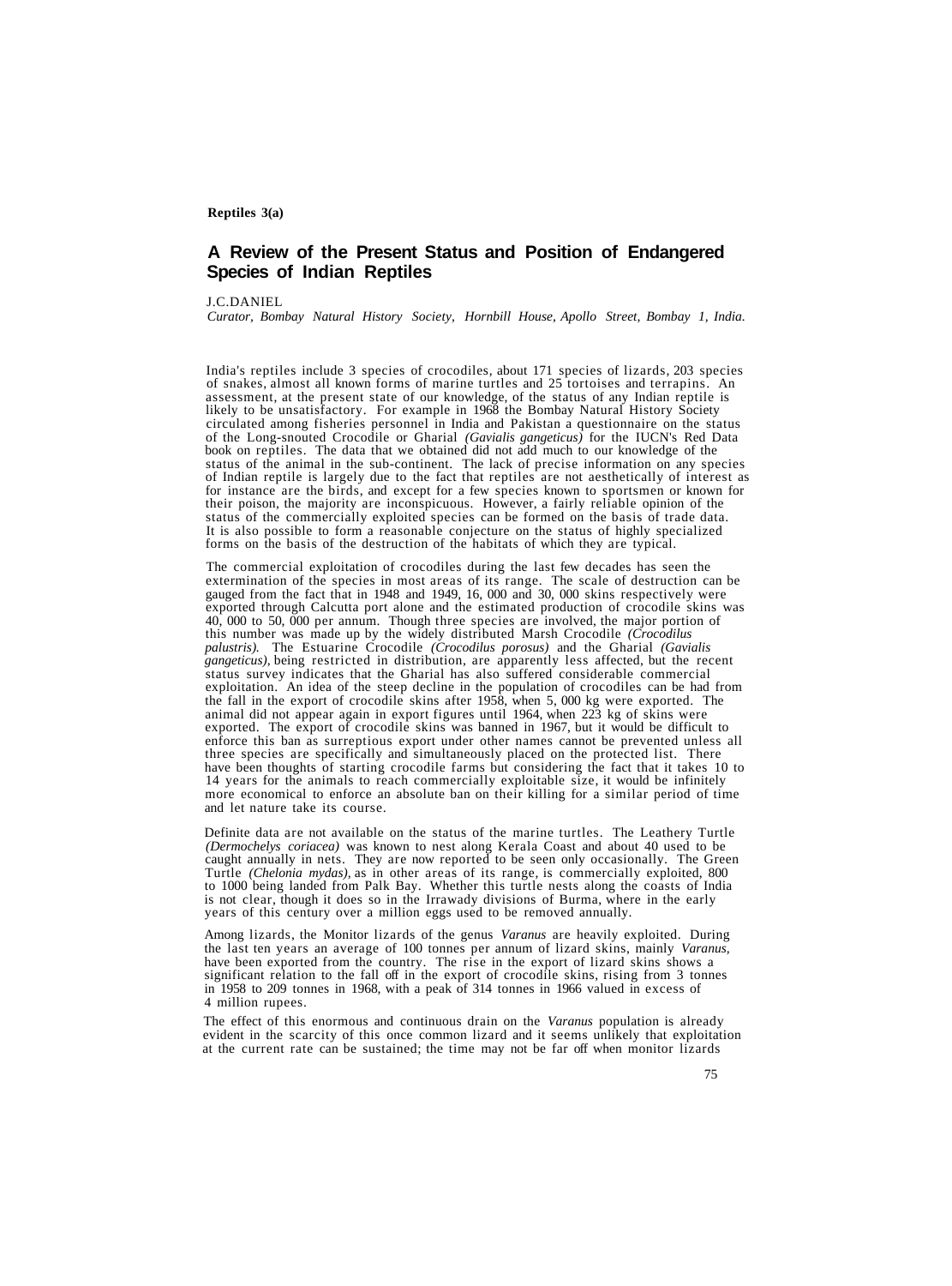would cease to be of commercial interest. Whether the population of the animal once it has reached this dangerously low level would recover in strength is conjectural. The water monitor *(Varanus salvator)* is already on the protected list and other species of *Varanus,* all economically useful as vermin destroyers, need to be similarly protected if they are to be saved.

Apart from the monitor the only lizards which may form part of commercial catches are<br>some of the Agamids of the Himalayas and the Spiny-tailed lizards of the genus<br>*Uromastix* of the Indian deserts. There are however no d

The larger snakes, particularly the python are heavily exploited for skins. During the past decade on an average, 46 tons of snake skins have been exported from India every year, the maximum during the period being 133 tons in 1962 valued at 2 million rupees.

Enquiries at a tannery in the south showed that formerly 9,000 skins of snakes used to be handled daily, the number has now come down to 3,000 a day. Tanned skins examined were of the species, *Elaphe helena*, *Natrix pisc fasciolatus, Ptyas mucosus, Boiga trigonata, Ahaetulla ahaetulla, Python molurus, Naja* smaller snakes a metre or less in length weigh about 10 gm. and give an idea of the enormous numbers necessary to make up the tons that are exported. It appears that snake skins are also reaching the point of no commercial down during the last three years to an average 1.6 tons per annum. The population of snakes, as of *Varanus* lizards and crocodiles before them, have been brought down to dangerously low levels. This is unfortunate considering the importance of snakes in the control of vermin affecting agriculture.

We are at least more or less aware of the position of the larger reptiles, from the statistics of commercial exploitation, but the position of the small and obscure reptiles is difficult to determine. Reptiles which are ca species restricted to certain habitats. Among snakes 31 per cent of species in India, and<br>among lizards 30 per cent of the skinks (Family Scincidae) and 19 per cent of the<br>Agamids (Family Agamidae), are restricted to the h primary forest with the particular ecological conditions which hold specialized animal and plant life.

It is also necessary to institute as early as possible status surveys of all the larger reptiles and of such rare forms as the Indian egg eating snake *(Elachistodon westermanni).*

## **SUMMARY**

Lack of precise information makes assessment of the status of Indian reptiles difficult. However, on the basis of data available on commercial exploitation of reptiles it appears that the crocodiles, marine turtles, lizards of the genus *Varanus* and many species of snakes need protection. Endemic reptiles restricted to certain habitats are also in danger of extinction.

## **RÉSUMÉ**

Par manque de renseignements précis, il est difficile d'apprécier la situation des reptiles<br>en Inde. Toutefois certaines données portant sur l'exploitation commerciale des reptiles<br>montrent que les crocodiles, les tortues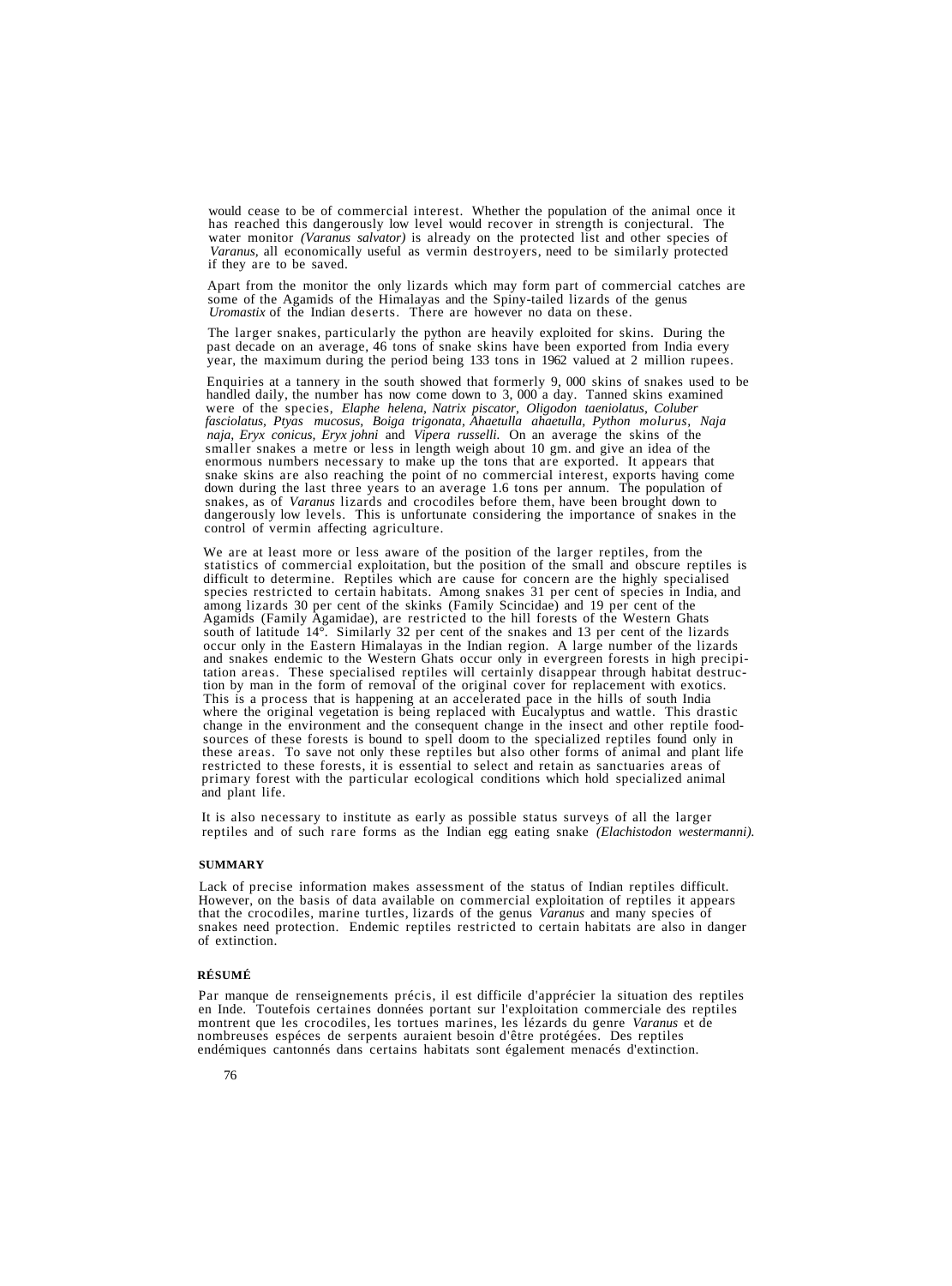# **The Endangered Crocodiles of India**

DR. R. N. MISRA

*Hon. Secretary, Wildlife Preservation Society of India, 7 Astley Hall, Dehra Dun, U.P., India.*

Four decades of observation and contact with the wildlife of India have given the author<br>ample opportunity to observe closely and regularly Crocodiles in Northern India, the land<br>of the Ganges and its tributaries, where wa in the last two years and the experience gained forms the basis of this paper.

Wildlife outside the Government Forests has been sadly neglected and endangered mainly because of commercial exploitation for meat, skin, fur and feather. Crocodiles used to be found mainly outside Government forests, in rivers and ponds. In all such areas there was and is hardly any enforcement of well-intentioned legal measures. Diminishing food resources and destruction of habitat are other im

Of the twenty-three species of crocodiles, the author has seen three in India and has closely observed two of them. The three species found in India are, *Crocodylus porosus,* the estuarine crocodile abounding in Sunderbans of Bengal, *C. palustris,* commonly known as the Muggar or Naka, and *Gavialis gangeticus* or the Gharial.

Little has been written and less is known about the Indian crocodiles because they live under water and surface only when feeding or because of their immense liking for heat when they come ashore to bask in the sun or when When floating they look like logs of wood, often remaining submerged with only their eyes showing out of the water. If it is a Gharial *(Gavialis gangeticus)* the lump on the snout also shows up. They are extremely shy and, on the slightest suspicion of close approach or sight of a man, slide into the water from the bank where they may be basking.

*C. porosus* has acquired the reputation of being a man eater, frequenting the estuarine waters of the Bay of Bengal, and as such few champion its protection.

## **DESCRIPTION**

C. palustris—the common Muggar or Naka-has dark olive brown upper parts and the lower<br>parts are pale yellow. The young ones are pale with some black spots. The average<br>length is ten to twelve feet but specimens of eighteen

Gavialis gangeticus—the Gharial—is also dark olive brown above and pale below. The<br>young ones are pale brown and grow darker with age. The snout is long and slender,<br>extending from the head like the handle of a frying pan. basking on river banks in company with *C. palustris* or Muggar. Larger males are seen<br>as solitary monsters basking on river islands with deep waters all round, where the<br>current is slower and where man is unable to approa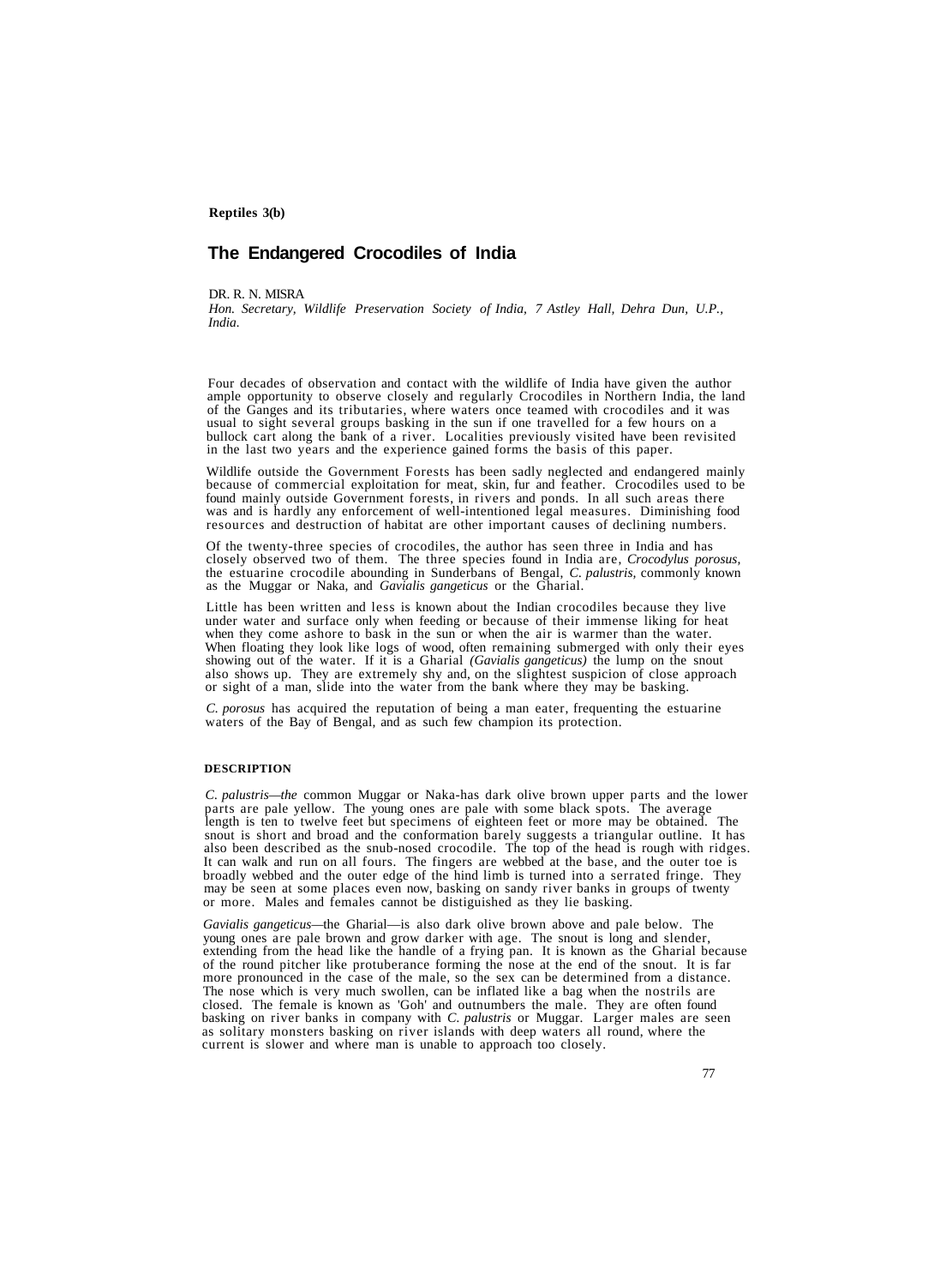The hide of both the Muggar and the Gharial is highly prized because of the pattern of squares on it. The squares on the Gharial are smaller even though the specimen may achieve above the average length. The hide is used for making strong fancy articles from cabin trunks to ladies' bags and shoes.

# **HABITAT**

*C. palustris* or the Muggar is found all over India in rivers, lakes, tanks, ponds and marshes, sometimes even a few miles from the nearest river or large tank. During the<br>monsoon floods, rivers, lakes and ponds all become one continuous sheet of muddy water<br>in most low lying areas, where the width of water above water level on the steep banks. They multiply to large numbers in sacred lakes and ponds like Pushkar in Rajasthan, until they become a nuisance and need removal to ensure safety of bathers in the sacred waters.

Gavialis gangeticus or the Gharial is mainly found in the Ganges and its tributaries in<br>north India but a few specimens have been recorded from Mahanadi in 'Septikoshi' area<br>of Orissa and, according to a knowledgeable pers

#### **SIZE**

*C. palustris* attains a length of more than eighteen feet but the average now found is only head but in larger specimens, the length calculated according to this formula would be more than thirty feet which has never been recorded. When hatched they are small but grow fast, approximately a foot a year for the first five or six years, after which growth is slow and said to be only an inch a year, which means that a twenty foot crocodile would be more than two hundred years old. This needs careful checking under controlled conditions. *Gavialis gangeticus* attains a length of more than thirty feet but the largest the author measured was only twenty-two feet and

## **HABITS**

Little is known about the breeding habits of the Muggar and the Gharial. Both lay eggs in sand pits not far from the water's edge and cover them with sand with the help of their tails. The female remains in the pool nearby

# **FOOD** & **FEEDING**

The Muggar or *C. palustris* feeds on almost any living or dead creature it can find in the water or on the ground near by. The young start feeding on insects and small fish and take to bigger fish as they grow up. It can great body raised well above the ground to catch its prey in the jaws and drag it quickly in to the water. It can walk leisurely also, as, for instance, during its travels in search of rivers or bigger tanks when the smaller ones start drying up. This is done mainly in the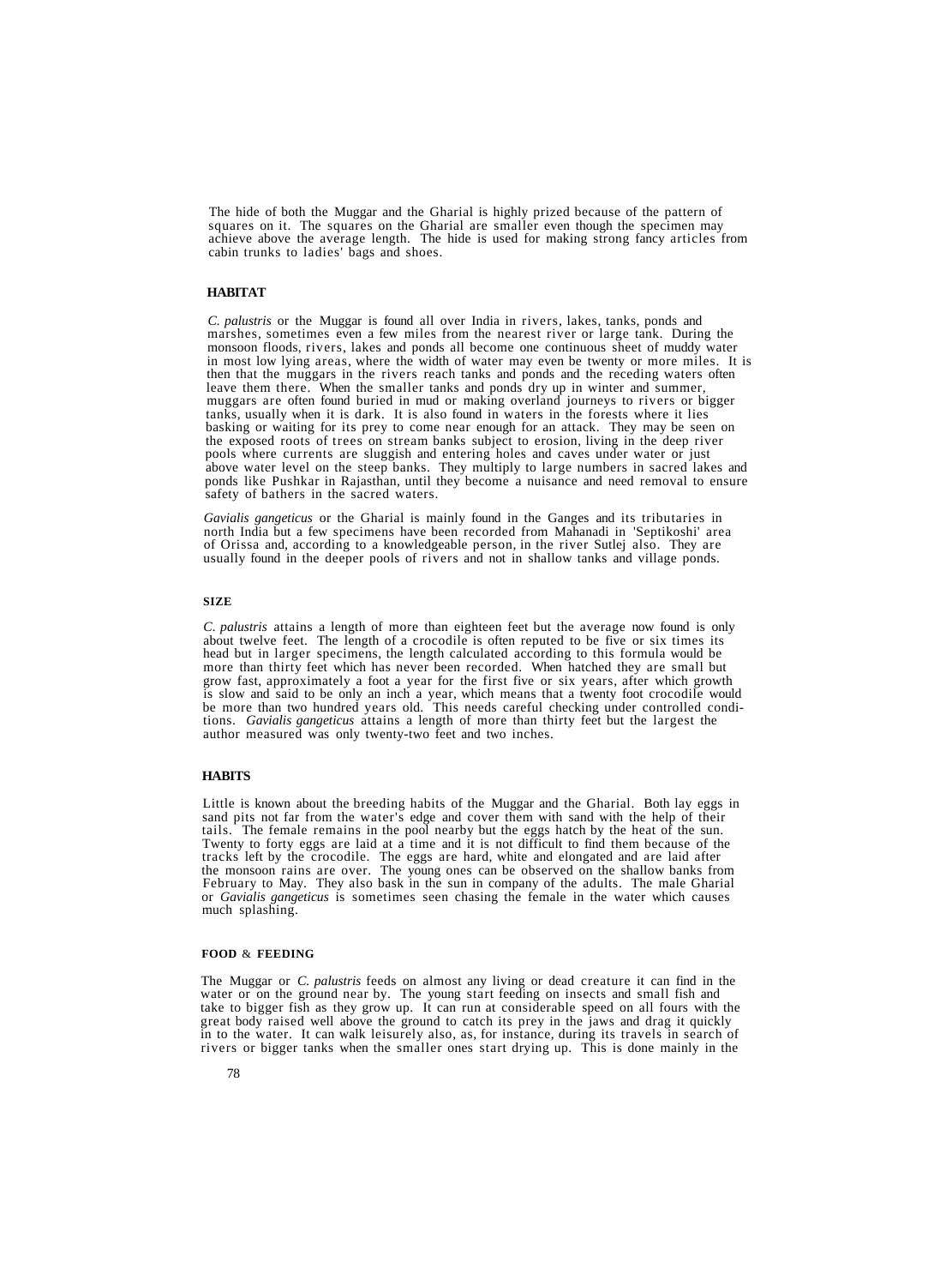dark. How they find their way is a mystery, as none have been recorded as going in the wrong direction or being found in daytime on the ground far from water, though they are sometimes found buried in the mud of drying and

The Author has on several occasions seen goats and sheep grazing near the bank attacked all of a sudden by an apparently sleeping crocodile, which had failed to notice the presence of men on the opposite bank. They take to attacking domestic animals and sometimes even drag cows into the river. Hindu mythology has a story of a crocodile dragging an elephant, drinking water on the river bank, by t fords. At threatened fords groups of men thrash the water with sticks to frighten and drive away the lurking crocodile before they cross the river. None of the species are man-eaters in the sense tigers and panthers are, because they do not stalk men to kill them and because a man-eating tiger or panther often refrains from killing any other animals unless driven to do so by hunger. The crocodiles lie in wait at crossing places<br>for their prey and surface the water to have a better view of animals crossing the river.<br>The view outside the water is better than fr preference for men, although they can start by taking dead bodies floating down the rivers. Crocodiles usually feed in the morning and evenings.

The Gharial is reputed to be a fish-eater but like the Muggar it also eats anything dead or alive. The author has examined the stomach contents of scores of dead crocodiles and often found pebbles and stones weighing from and human, were also found. Sometimes metal and silver ornaments worn by village women were found proving that they had swallowed human bodies. A Gharial is feared more than the Muggar probably because of its size.

## **HUNTING**

The crocodiles appear to take floating baits and not those that sink. An attempt to hook a crocodile with a strong hook and metal fishing line failed when a piece of meat was attached, because it sank. The same experiment

Crocodiles can be netted also but the bigger ones tear the net and escape. Ingenious are the ways of crocodile hunters. One method used is to stuff the wet skin of a freshly is floated down the river and the hungry crocodile swallows it. On mixing with water the quicklime reacts and the crocodile dies a painful death. In shooting crocodiles with rifles the brain and neck shots are fatal, but the animal has to be 'anchored' by breaking the spine at two places otherwise it enters water and may sink to the bottom to die and float up after a few days and be retrieved far down the river. Sometimes when a wounded crocodile enters the water, it attracts fish and turtles: they nibble at the open wound and the crocodile rushes out of the water, only to be followed by the turtles at whom he snaps and sometimes succeeds in cracking the shell of one of them. The crocodile then goes back to the river, only to be attacked afresh by fishes and turtles and so on till death.

Professional crocodile catchers scour the rivers in small boats and when they reach pools frequented by crocodiles, the boat is anchored. One end of a strong rope is securely tied to a peg driven on the ground and the hunter dives into the pool with the other end of the rope in his hand. He reaches the crocodile at the bottom and ties a noose round the belly and then the crocodile is dragged ashore. Why the crocodile does not attack the man with the rope remains a mystery. These hunters eat the meat of the crocodile.

Crocodiles can be shot at night from a boat by the aid of a flashlight beam thrown on the surface of the water. The eyes of the crocodiles reflect light and shine a dull red and it is not difficult to take a brain shot. The eyes of a Ghariyal reflect light only from certain angles and so they are not shot at night.

Crocodiles are normally shy and inquisitive and in waters where boats are unfamiliar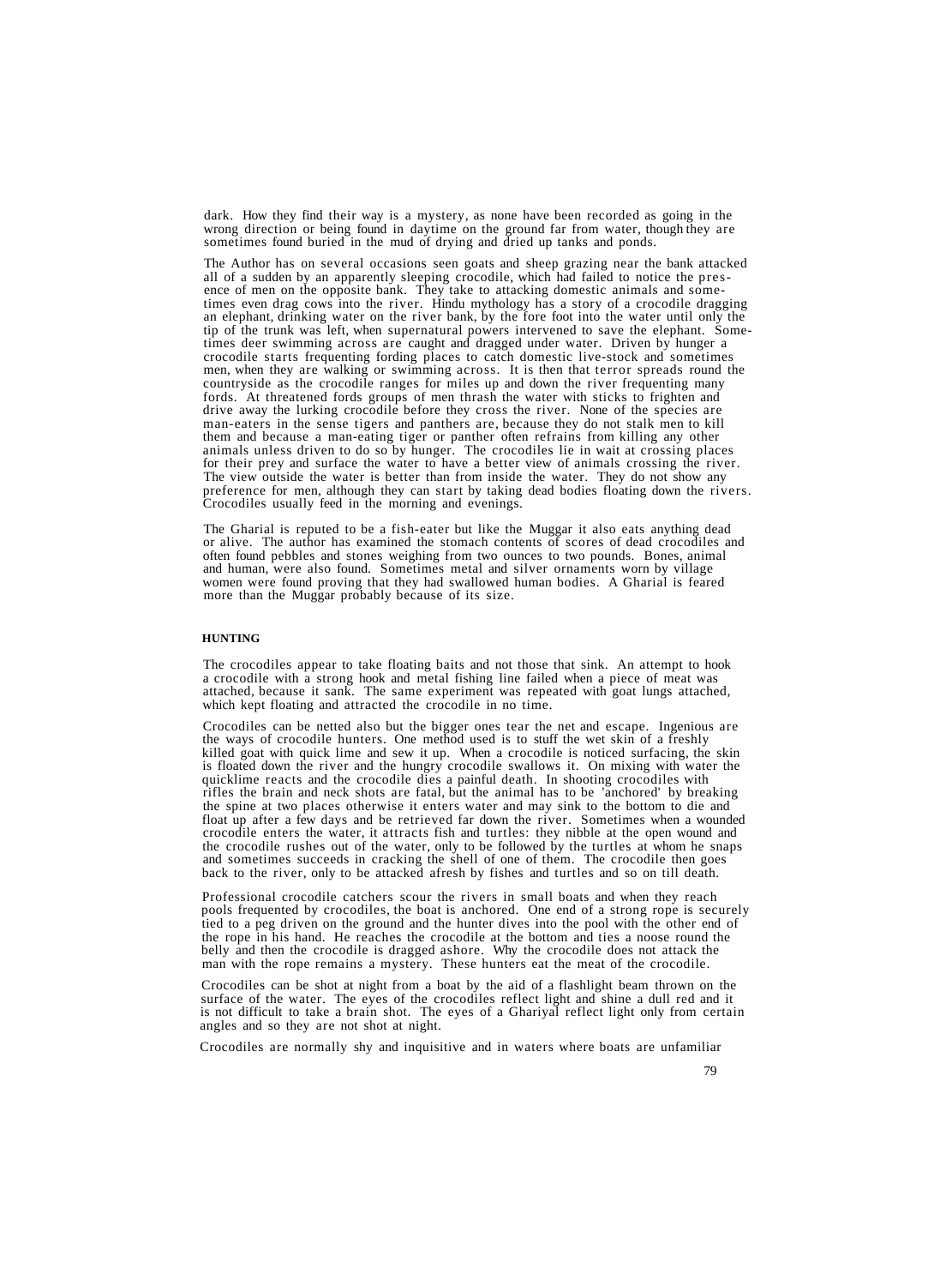they may follow a boat, on either side, to the fright of the occupants. But they will not try to overturn the boat.

# **PRESENT STATUS**

In North India large groups of 30 to 60 crocodiles basking on sandy banks and rocks have become a rare sight and now groups of 10 to 20 may be seen at favourite spots, which often change with every monsoon flood when new d the position is said to be far worse. In Orissa the position is desperate. On the Indo-Nepal border the rivers and streams still hold considerable numbers of crocodiles because of better enforcement of laws.

Man is the main predator of crocodiles though the very young ones have many enemies<br>and survival may be as few as six per 20-30 eggs laid. Trade, especially foreign trade<br>with the big return offered in foreign exchange, re

### **SUGGESTION FOR CONSERVATION**

Export of crocodile skin in any form should be prohibited or drastically reduced. The general procedure is that orders already registered and skins in stock are allowed to be exported and this results in skins being added should be taken to enforce game laws specially in areas outside the forests where<br>crocodiles are found. Netting and catching should be prohibited. A survey of the present numbers, especially of *Gavialis gangeticus* should be undertaken to judge its present status. The breeding stock of mature crocodiles must not be destroyed otherwise there is no hope of ther survival and India and the World would be the poorer by the extinction of the unique Gharial.

The Indian Board for Wildlife is taking an interest in preserving crocodiles and the animal features regularly on the agenda of the Board meetings. The possibility of starting crocodile farms has to be investigated.

## **SUMMARY**

The author observed and studied crocodiles in North India. The two species studied i.e. *Crocodylus palustris* or Muggar and *Gavialis gangeticus* or Gharial face extinction because of poor enforcement of hunting rules, highly profitable foreign trade in skins, loss of habitat and food resources etc. The two species of crocodiles studied are similar in colour and habits but vary in size, habitat and anatomy. Their breeding and feeding habits are similar but the Gharial or *Gavialis gangeticus* prefers deep waters and lonely places.

Both feed on almost any living or dead creature by swallowing it entire. When they take to attacking domestic animals and human beings they start frequenting fords and lie in wait for the quarry.

A number of methods are utilised for hunting crocodiles. They may be netted in strong nets, hooked with metal lines and strong fishing hooks, shot with a rifle, noosed and dragged out of the river, poisoned and burnt when they are tempted to swallow a goat skin stuffed with quick lime or shot at night by the aid of a flashlight. Their existence is endangered and immediate steps need to be taken to preserve them.

The measures recommended for their conservation are:

- (a) prohibition of export of skin or any other part of a crocodile.
- (b) hunting and shooting to be prohibited for ten years.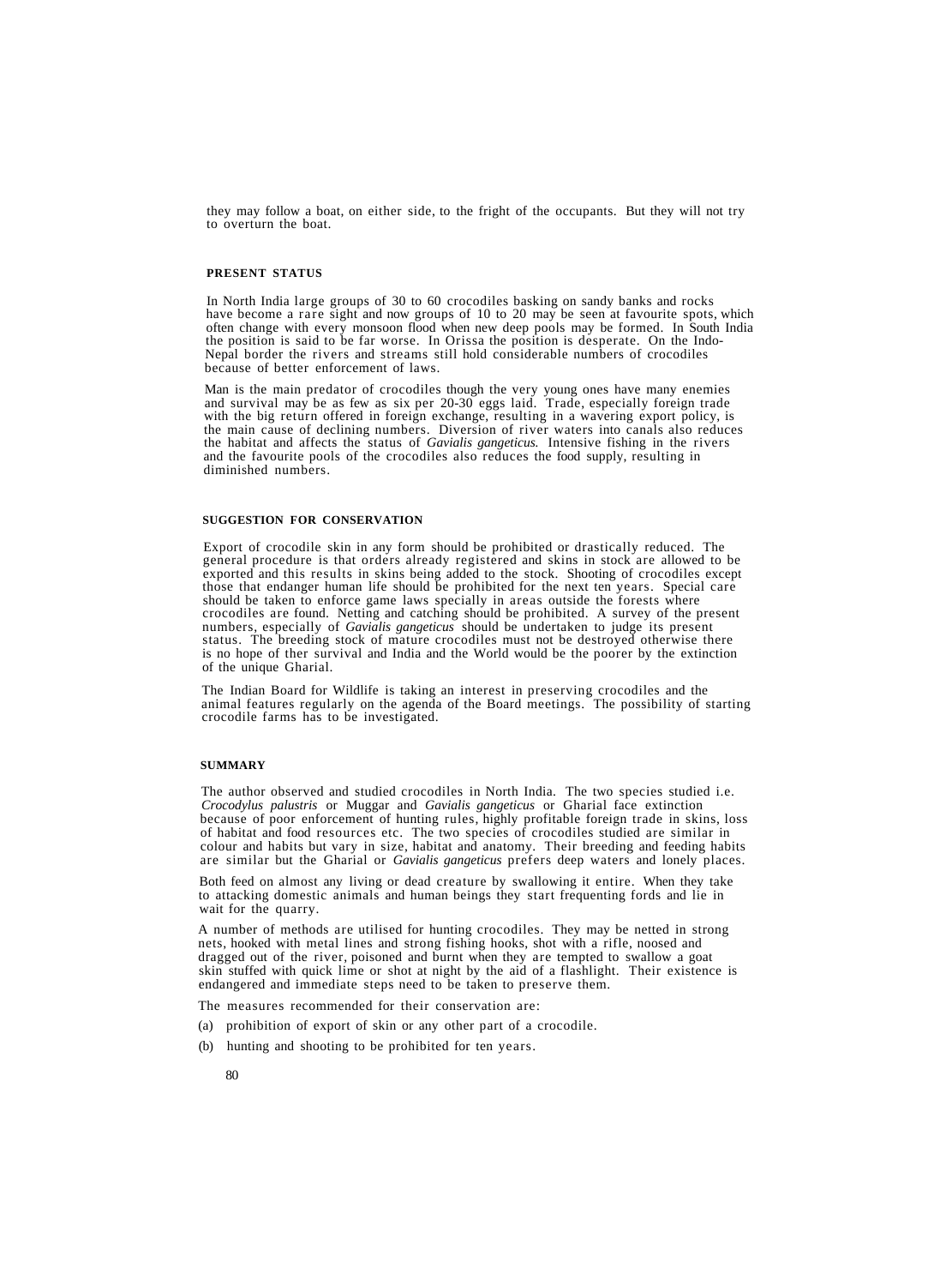- (c) game laws to be more rigorously enforced in areas outside the Government forests, by some appropriate agency.
- (d) a survey to be undertaken of the present status of *Gavialis gangeticus.*
- (e) preservation of breeding stock and establishment of crocodile farms to be encouraged.

# **RÉSUMÉ**

L'auteur a observé et étudié dans le nord de l'Inde, deux espèces de crocodiles:<br>Crocodylus palustris ou Muggar et Gavialis gangeticus ou Gharial. Ces deux espèces<br>sont menacées d'extinction par divers facteurs—non observa

Tous deux se nourrissent de chair vivante ou morte et avalent leur proie toute entière. Quand ils ont pris l'habitude de s'attaquer aux animaux domestiques ou à l'homme, ils se mettent à fre'quenter les gués des rivières et attendent tapis le passage de leur proie.

Il existe de nombreuses façons de chasser le crocodile. Ils peuvent être capturés à<br>l'aide de filets très résistants, de lignes métalliques et de forts hameçons, abattus à la carabine, attrapés au lasso et tirés à terre, empoisonnés et brûlés par des appâts en peau de chèvre bourrés de chaux vive ou encore abattus de nuit à l'aide de lanternes puissantes.

Leur existence est actuellement menacée et il convient de prendre immédiatement des mesures destinées à les protéger.

Voici quelles sont les mesures de protection recommandées:

- (a) Interdire l'exportation de peaux ou de tout autre produit du crocodile.
- (b) Interdire toute forme de chasse au crocodiles pendant dix ans.
- (c) Faire appliquer de façon plus énergique les règlements sur la chasse par un organisme quelconque en dehors des forêts d'Etat.
- (d) Entreprendre des études sur la situation actuelle de *Gavialis gangeticus.*
- (e) Encourager la constitution d'unités de reproduction et créer des fermes d'élevage de crocodiles.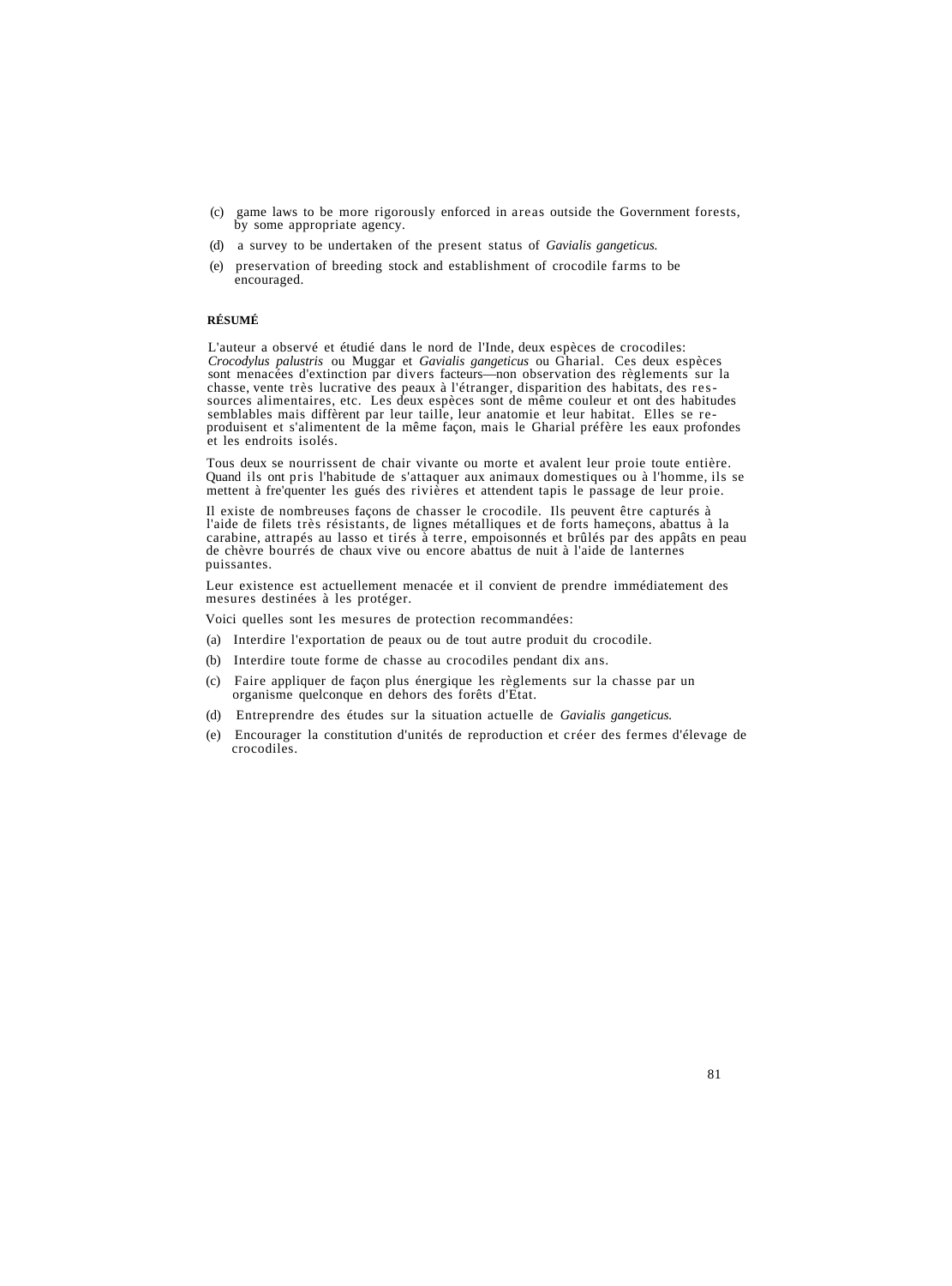# **SUMMARY OF DISCUSSION**

Mr Biswas referred to his recent survey of distribution and movement of the gharial along the Ganges and Kosi rivers, the results of which had been plotted on a map. In the rains, gharial in the Ganges migrated as far as Allahabad. The marsh crocodile was<br>once common in West Bengal, but now was quite rare; its numbers had also declined in<br>Uttar Pradesh and Madhya Pradesh. Its populations were

Dr McClure noted that numerous references in the discussions had been made to poaching, and he wondered what control was exercised on the possession of firearms in India. He was informed that nobody could obtain or possess

Mr Vijai Singh suggested that breeding farms for gharials should be set up, to compensate for losses to poachers and fishermen. Mr Arjan Singh favoured tighter controls on river fishermen and on the auctioning of fishing rights.

Dr Tiwari stated that the Kosi river, in North Bihar, still had sizeable populations of gharial. The animals commonly basked on the islands between the various river channels and, at least in the past, they could be readily observed from boats. He recommended that the Kosi river and its tributaries be considered as an area for the study and conservation of the gharial. He also stated that the Andaman and Nicobar Islands had provided an undisturbed natural environment for the estuarine crocodile until quite recently.<br>The rehabilitation of displaced persons from t He recommended that action be taken now to prevent a similar situation arising in the Nicobar Islands.

Mr Prakash informed the delegates that crocodiles were completely protected in Rajasthan. The Jaipur Zoo had a successful crocodile breeding programme and young crocodiles were regularly exchanged for other animals.

Professor Behura suggested that the limbless lizard *(Barkudia insularis)* which had been described from specimens collected on Barkuda Island, on Chilka Lake, Orissa, might merit inclusion in the Red Data Book. Several recent expeditions to the island had failed to find a single animal. Their numbers on the Andhra University campus also appeared to be in decline. He had seen numbers of water monitors killed, and he doubted if local people, or even those responsible for enforcement of the law, appreciated that the monitor was a protected species.

A number of delegates gave examples of harmless lizards that were commonly killed of conservation education and publicity in rural areas, if these situations were to be remedied.

Dr Tiwari recommended further investigations on the very rare egg eating snake *Elachistodon westermanni,* which is apparently known only from its original description based on four museum specimens.

Dr Glasgow, the Assistant Secretary of the U.S. Department of the Interior, referred to his country's new Endangered Species Act, which would restrict the importation of threatened species from other parts of the world into the United States. The Act would also aid the elimination of alligator poaching, through the control of interstate shipment of alligator skins.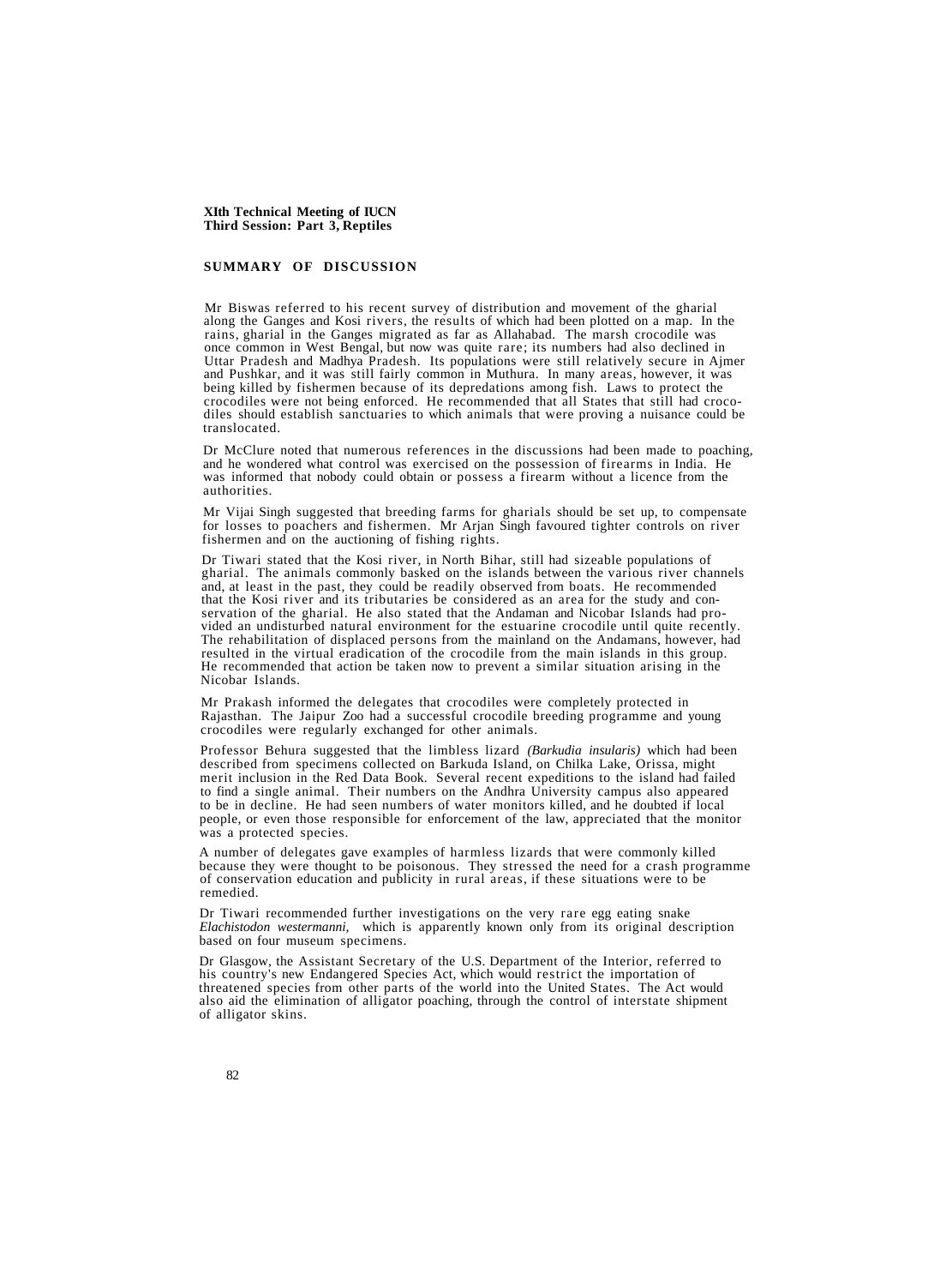## **Plants 4(a)**

# **Endangered Plant Species and Their Habitats**

## **H.SANTAPAU**

*Vice-president, Bombay Natural History Society, St. Xavier's College, Bombay 1, India.*

Deforestation is of common occurrence all over the world, but in many areas in India it to constant depredation: timber is removed for firewood and other uses; the foliage of trees and the ground grass cover are collected for fodder. India is suffering under the socalled 'Population Explosion', and so more and more forest produce is required to supply the normal needs of the people.

But in addition India keeps about the largest number of cattle of any country in the world.<br>In a sense, therefore, all plant species that supply the needs of humans or of various<br>domestic animals, are to be considered in t

Shifting cultivation, to a greater or lesser degree, is practised all over India, particularly in areas obtained from the various forest departments. As such forest lands are given to the people for a very nominal price, they are not duly appreciated and, in consequence,<br>little care is taken to preserve the soil and its fertility. In my experience during my<br>tours of various parts of India I have noted m forest lands. Perhaps one of the more striking instances I noted is the cultivation of potatoes in Assam; to prevent water-logging of the soil and consequent rotting of potato tubers, potato beds are set up on steep hill slopes, the beds being steeply tilted downwards.<br>The heavy rains of Assam wash away all soil between beds, and in a short while such slopes become useless for any cultivation. T streams and rivers in Assam is proof of the enormous quantities of good soil that are being constantly washed away from the hill sides.

However, it is not my purpose to discuss the very important problem of soil erosion or of deforestation; my aim is to speak of some plant species that are in danger of extinction in India.

# **MEDICINAL PLANTS IN THE DANGER LIST**

Among the plants exposed to greater depredations are those possessing or reputed to possess medicinal value. No sooner does a plant come into the public eye, either because of its known curative properties, or because of p

Before 1952 Rauvolfia serpentina Benth.was used in the indigenous systems of medicine, but the demand was not great; the plant was common and abundant in forest areas all over peninsular India. Then after the publication o powers of the plant, a ruthless search was started all over the country, a search that only came to a stop when *Rauvolfia* was found to have disappeared from forest areas.

Of late the more important species of *Dioscorea*, in particular *D. deltoidea* Wall, have captured the attention of plant chemists, especially as sources of steroidal hormones. *Dio-*<br>*scorea* has been and still is ceasel

There are many other plants of known medicinal virtues that could be mentioned. However, precisely because of the great value of such plants, their cultivation is being taken up by individual firms or government concerns, so that in spite of the threatened extermination, to which they are exposed, truly and correctly speaking such plants cannot be classed as endangered species: artificial propagation does insure their survival.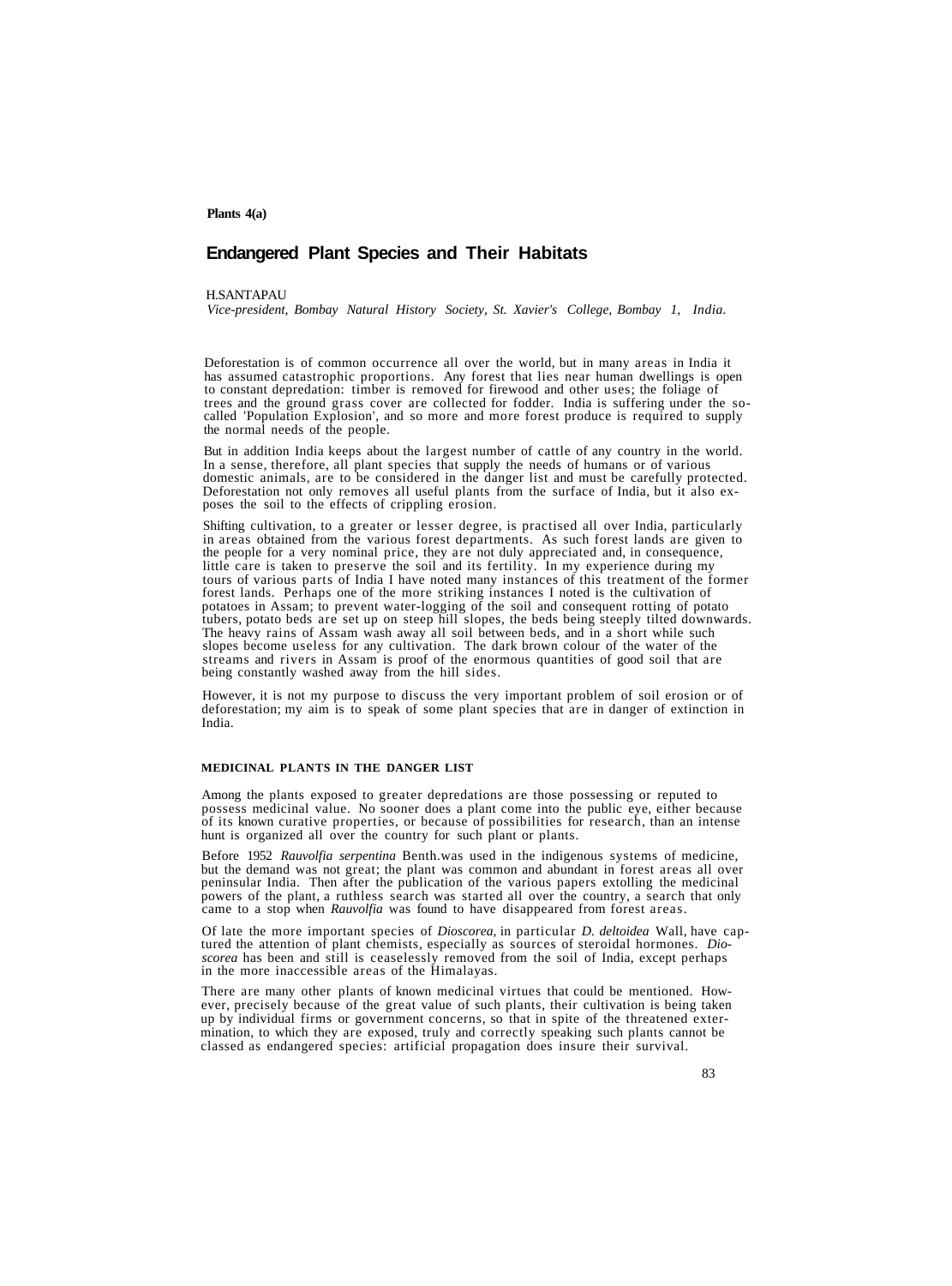## **ENDANGERED ORNAMENTAL PLANTS**

Orchids are popularly classed among the more beautiful and attractive flowering plants; shapes; we have orchids that look like giant spiders (*Arachnis*), or like colourful insects (*Cottonia*), or like miniature fiddles (*Porpax*). Then, as many orchids grow epiphytically, that is to say on tree branches, o in India there is a thriving business that knows no limits of time or country.

It may be worth noting that in India in the neighbourhood of hill stations most orchids<br>are coming close to extinction; the authorities of some of these hill stations have imposed<br>an embargo on the removal of orchids from with sufficient energy, and in consequence orchids are becoming rare plants, where once they were the show pieces of the area.

In my own experience, I have noted that along the Western Ghats, by the sides of roads<br>or paths, orchids are now rare, even though in out-of-way spots they are still very abund-<br>ant. In Assam relatively few orchids, I mean of many people, orchids were numerous; after intensive collecting for many years, orchids<br>are now rare in the area. The Mizo Hills of Assam are still one of the richest areas of India for showy orchids; there are hopes that this beauty may be preserved, as the district authorities have imposed a tax of one Rupee for every single orchid plant collected for export out of the area.

The following is a sketchy list of some of the more attractive orchids, which are being removed from the Sikkim and Assam Himalayas and other parts of Assam for commer- cial exploitation.

*Aërides multiflorum* Roxb. *Aërides odoratum* Lour. *Agrostophyllum khasianum* Griff.<br>*Arundina* sps. Said by Hooker to be among the *Finest orchids of the Eastern Himalayas.* Coelogyne maculata Lindl. *Coelogyne maculata* Lindl. *Coelogyne nitida* Lindl. *Coelogyne praecox* Lindl. *Cymbidium eburneum* Lindl. *Dendrobium amplum* Lindl. *Dendrobium chrysanthum* Wall. *Dendrobium crepidatum* Lindl. *Dendrobium cretaceum* Lindl. *Dendrobium densiflorum* Wall.<br>*Dendrobium devonianum* Paxt. *Dendrobium devonianum* Paxt. *Dendrobium falconeri* Hook. f. *Dendrobium fimbriatum* Hook. var. *dentatum* Hook.

Dendrobium formosum Roxb.<br>Dendrobium, infundibulum Lindl.<br>Dendrobium lituiflorum Lindl.<br>Dendrobium nobile Lindl.<br>Dendrobium ochreatum Lindl.<br>Dendrobium pierardi Roxb.<br>Dendrobium pierardi Roxb.<br>Dendrobium wardianum War.<br>Eri

#### **SOME ORCHIDS NEEDING SPECIAL PROTECTION**

*Aërides crispum* Lindl: An epiphyte with bright rose-coloured flowers and a strong and refined perfume. Originally found all over the Western and Eastern Ghats of India, probably also in Ceylon and Burma. The plant is rare by now, so that in over 30 years of exploration I have found it in the field but on three occasions.

*Platanthera susannae* Lind!: This ground orchid has been reported from India, Burma, Java, China and throughout Malaysia. In India it is found in humus-rich soil in the under-<br>growth of thin forest, usually on sloping gro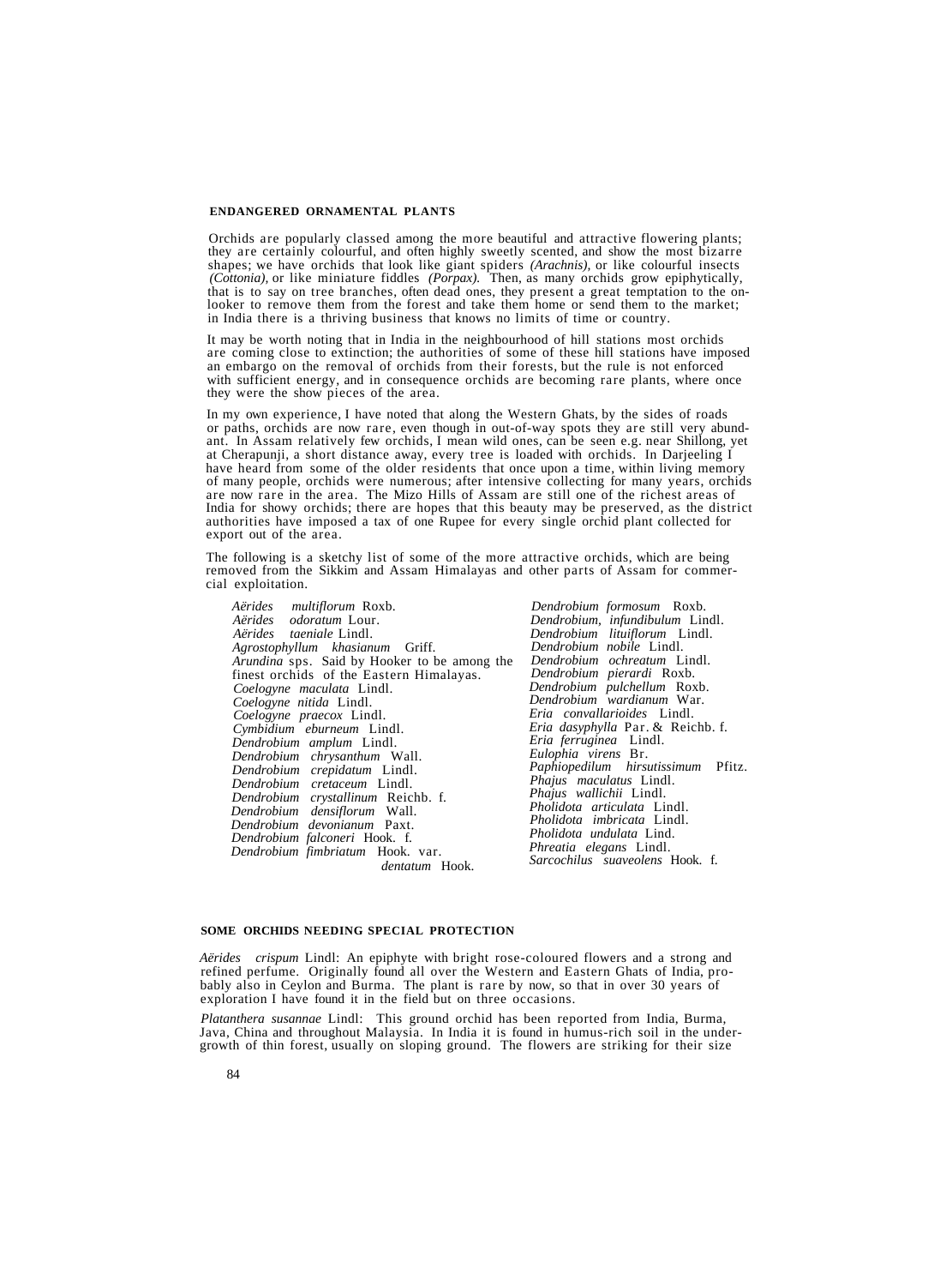and shape, and for a strong and most refined perfume. Wild pigs are said to be attracted to the underground tubers and thus help humans in the extermination of this most beautiful of monsoon orchids.

*Rhynchostylis retusa* Blume: An epiphyte with long pendulous racemes of white or pink-<br>ish flowers, growing on trees in thin forest; often a number of plants grow together, and<br>then, when in full bloom, are a very pleasan through India and eastwards through Assam and Burma to Java and the Philippines. It is<br>a favourite among orchid growers, and this is why perhaps it is becoming rare in the<br>wild parts of the country.

*Eria reticosa* Wight: Monsoon orchid growing on trees or rocks, with white, highly scented flowers, which are 3 cm or more across; often growing gregariously in good numbers at a spot. It is found on the Western Ghats, and southwards to the Nilgiris, al- ways in exposed situations. It is by now a rare species.

Cymbidium aloifolium Sw: Robust epiphytes, often growing in dense masses on the sup-<br>porting tree; flowers appear in long pendulous racemes, the flowers being 4-5 cm across,<br>yellowish with a deep purple centre. Widely scat

*Porpax reticulata* Lindl. & *P. jerdoniana* Rolfe: Endemic species in the Western Ghats, extending southwards to Malabar and Travancore. Both species are of rare occurrence and inconspicuous, on tree trunks; both are among the smaller orchids of India.

*Eria exilis* Hook. f.: Minute epiphytes from a creeping rhizome. This is not only one of the smallest among orchids, but also among flowering plants of India. It is found on tree trunks on the Western Ghats, and extends to Travancore; it has also been reported from Thailand.

*Dendrobium mabelae* Gammie: Perennial erect epiphytes, from small pseudobulbs; flowers white. Endemic in the Western Ghats of India, a very elegant plant; as most *Dendrobium* spp. of India, this species suffers from ruthless persecution.

*Tropidia angulosa* Bl.: Ground orchid with a stem up to 30 cm long, occasionally branched, with numerous small white flowers. A rare orchid, but reported from Sikkim Himalaya, through the Western Ghats down to Travancore, and eastwards through Burma to Java.

Apostasia wallichii R. Br. ex Wall: In general appearance this ground orchid looks like<br>a grass, with inconspicuous yellow flowers; in India it seems to be restricted to the<br>Sibsagar district of Assam, but it is found far stage.

*Anoectochilus sikkimensis* King & Pantl: A ground orchid originally reported from the Sikkim Himalayas; it has also been reported from Kohima in the Naga Hills, where it is a rare species. Clearing of the forest floor removes this plant and prevents its fruiting.

*Paphiopedilum fairrieanum* Pfitz: This is a ground orchid found in good humus in forest areas'. It was introduced into Europe from Bhutan a long time ago, and held in high esteem. Somehow or other the plant was lost, and came to be known in the popular literature as 'The Long Lost Orchid'. It is only recently that the plant has been rediscovered<br>in the Eastern Himalayas. In the Kameng Frontier Division of NEFA it is fairly abundant at one small spot, but due to recent developments in road and building construction, the plant may be wiped out again in this out-of-the-way corner.

*Paphiopedilum villosum* Pfitz: A ground orchid from the Mizo district in Assam. Flowers are attractive on account of their colour, shape and size. There is much demand for export to other parts of India and abroad, and in consequence collection of these plants goes unchecked.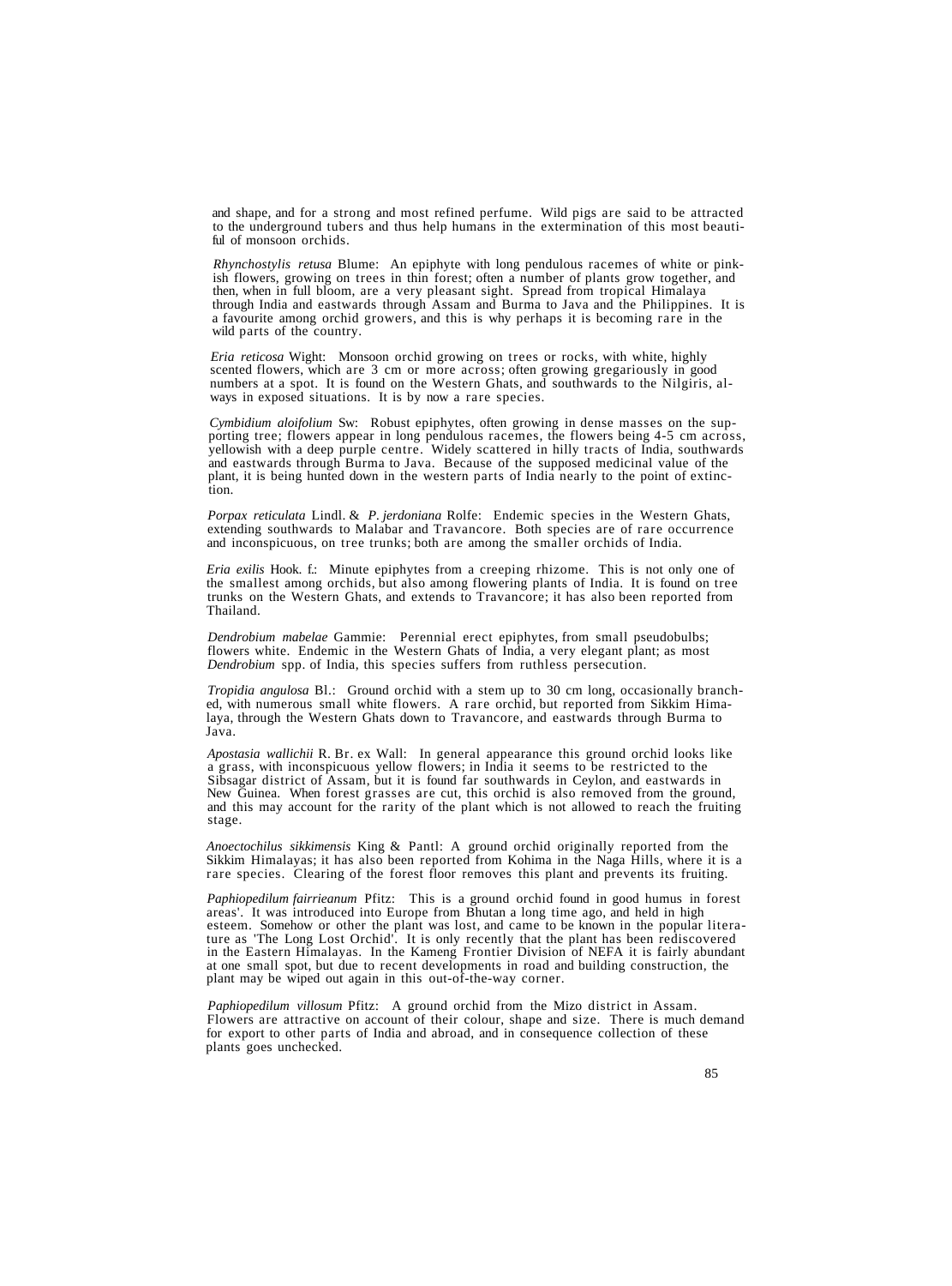# **OTHER INTERESTING PLANTS NEEDING PROTECTION**

*Nepenthes khasiana* Hook.f.: At first this plant grows erect, then gradually it becomes a climber, and may grow to over 6 m high in secondary forest. The flowers are inconspicuous, but the 'pitchers' formed by the leaf ti 25 cm long, 5 cm across. Very restricted in distribution to the Khasia and Jaintia Hills of Assam, on grass slopes or under secondary forest.

Dischidia bengalensis Colebr: Climbing plant; the leaves produce 'pitchers' which harbour much debris and insects. The surface of the 'pitchers' cannot absorb liquids. Very rare plants, from Eastern Nepal and Sikkim.

*Aldrovanda vesiculosa* Linn: Very widely distributed from Central Europe, through East and Southeast Asia to Timor and Queensland. A rootless swimming plant with whorls of leaves; each leaf can close like a book and thus capture insects, which are digested. Rare in most parts of India; reported from salt-pans south of Calcutta.

*Drosera* sps.: Small insectivorous plants inhabiting very moist areas, and of various forms. *D. burmanni* Vahl has a rosette of leaves flat on the ground, and an erect flower stem; insects are captured by the glutinous s in the monsoon in most parts of India; the leaves are elongated and narrow, and provided with glandular hairs that trap and digest the insects. *D. peltata* Sm. is more restricted in distribution than *D. indica;its* leaves are orbicular, and provided with glandular hairs; it is an elegant herb. Until recently these *Drosera* sps. were in no way endangered by occasional collection; lately the leaves and fruits of the three species and the small tubers of *D. indica* have been extensively collected for medical research.

## **ENDEMIC GENERA OF INDIAN PLANTS**

In the following list, only herbaceous plants are included; they are usually of little or no economic importance, though they may be of great scientific interest. Unless the contrary is stated, they are monotypic genera, i.e. with but a single species.

*Adenoon* Dalz: A composite of the monsoon period, restricted to the higher parts of western India.

*Caesulia* Roxb: Composite of cultivated fields, common in peninsular India in rice fields.

*Calacanthus* Anders: Acanthaceous monsoon large herb or undershrub, with showy large blue flowers; higher hills of western India.

*Catamixis* Thorns: A composite, large herb of the western Himalayas.

*Dicaelospermum* C. B. Clarke: A cucurbit, slender herb, of the monsoon; it is a climber, in most respects similar to *Melothria maderaspatana* Cogn. but quite typical in its fruits. Very restricted in distribution; Western Ghats of Bombay.

*Frerea* Dalz: As asclepiad with showy flowers, growing on inaccessible scarps of higher hills of Bombay.

*Glossocardia* Cass: Composite; diffuse herbs of drier ground in peninsular India; flowers inconspicuous. 2 species.

*Goniocaulon* Cass: A composite, erect showy plant of grass fields, flowering in the second half of the monsoon. Peninsular India.

*Griffithella* Warm: Podostemaceae. Grows in swift flowing streams in the Western Ghats during the monsoon and post-monsoon periods.

*Haplanthus* Nees: Acanthaceous herbs, 3 species, armed with rough cladodes; at edges of forest in higher parts of peninsular India.

*Helicanthes* Danser: Loranthaceous tree-parasite, rather rare; on the Western Ghats above 600 m.

*Jerdonia* Wight: Gesneriaceae. Perennial herbs creeping in lower parts erect above. Scientifically interesting, but not a showy plant.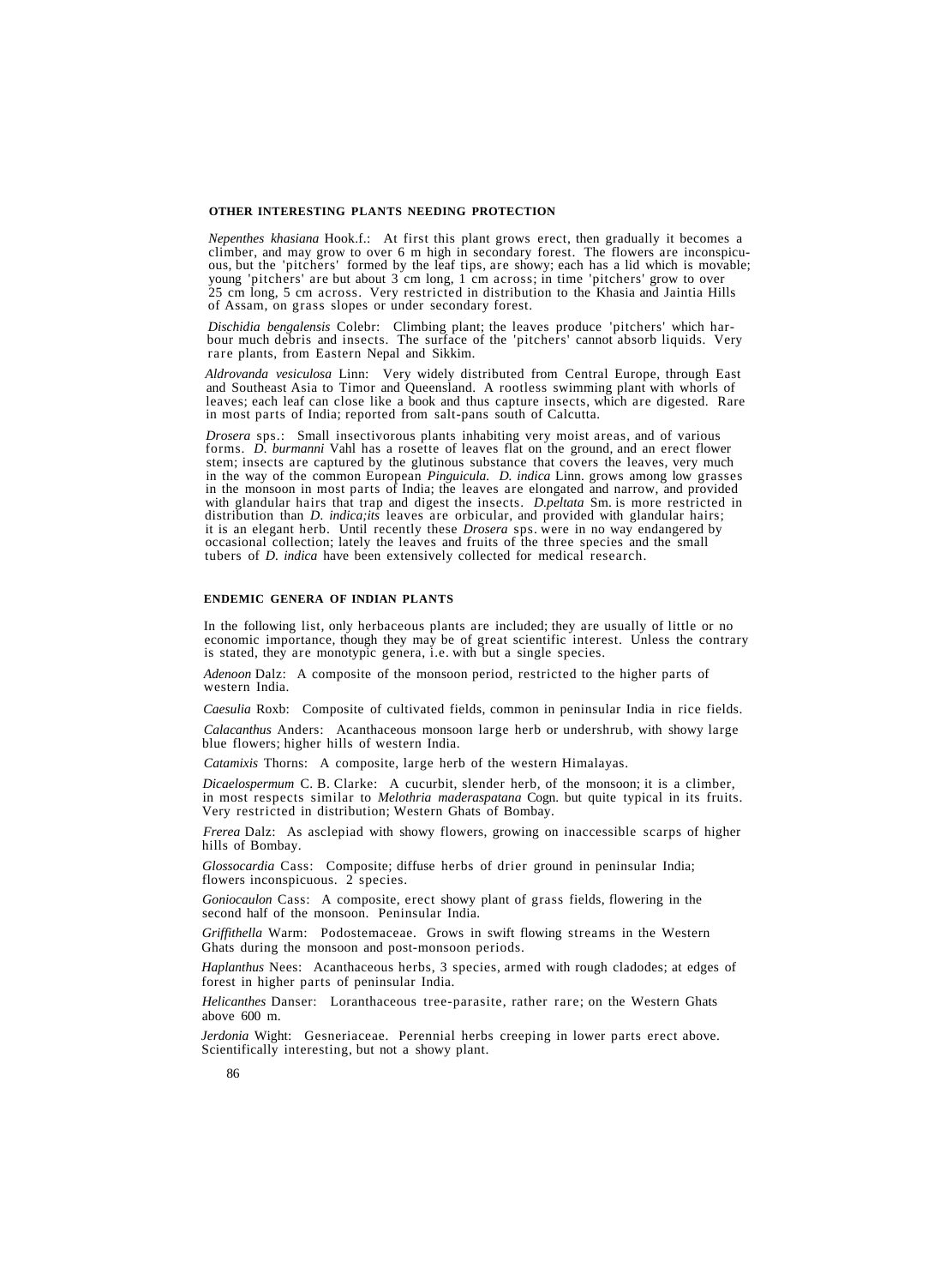*Lamprachaenium* Benth: Composite. Tall herbs with small purplish heads, restricted to the higher parts of Bombay.

*Nanothamnus* Thorns: Composite, diffuse or prostrate herb, rather similar to some species of *Blumea.* Restricted to about 600-800 m alt. on the Western Ghats.

*Oianthus* Benth: Asclepiad, 4 species. Large herbs or undershrubs, climbing; rare, endemic in western parts of India.

*Platystemma* Wall: Gesneriaceae; from western temperate Himalaya; slender herbs, very rare.

*Polyzygus* Dalz: An umbelliferous soft erect herb of the monsoon, with white flowers; restricted to the western parts of India.

*Roylea* Wall: A labiate, an elegant tall herb of subtropical western Himalaya, with small white or pink flowers.

*Willisia* Warm: Podostemaceae. A very small herb, growing in dense masses in swift flowing monsoon streams on the Western Ghats.

To this list might be added a large number of endemic species, and other species recent- ly discovered as new in India; many of the new findings are far from common, and this is why they have not been discovered previously.

## **CONCLUSION**

In general one might summarize and say that there are two types of plants that are in need of protection:

- (a) Plants with very showy flowers, that attract the attention of the general public; these are collected for home or personal decoration, or for commercial exploitation.
- (b) Plants of little attraction for the general public, often because their flowers are inconspicuous and not attractive, but often of great scientific interest. Because of this it is the scientists who are often responsible for the near extinction of these very valuable plants.

A concerted effort is needed by the general public, local authorities and scientists for the preservation of some of the beautiful or interesting plants of India. In the case of orchids we should make efforts to reproduce them from seed, as has been done and is being done in many parts of the world. Orchids possess an astonishingly large number of seeds per pod, so that if orchid reproduction by seed is developed in India, there is no orchid that need be placed in the list of endangered plants. It is only through seed cultivation that India can develop orchid export on a national or international commercial scale.

### **SUMMARY**

Forests near villages are constantly being cut down for various purposes, and many forests are threatened. The more important medicinal plants suffer from uncontrolled collection; but their economic importance has compelled users to cultivate such plants<br>extensively. On the other hand ornamental plants in general, and orchids in particular,<br>are regularly collected from the forests, witho markets. Further, a number of individual species or genera are mentioned as needing special protection; among these are some orchids of Peninsular India or of the Himala-<br>yas; also some of the more striking insectivorous plants; among the genera only those of herbaceous habit are listed. The paper ends with a plea for the cultivation of orchids on a large scale, which is only possible through seed reproduction.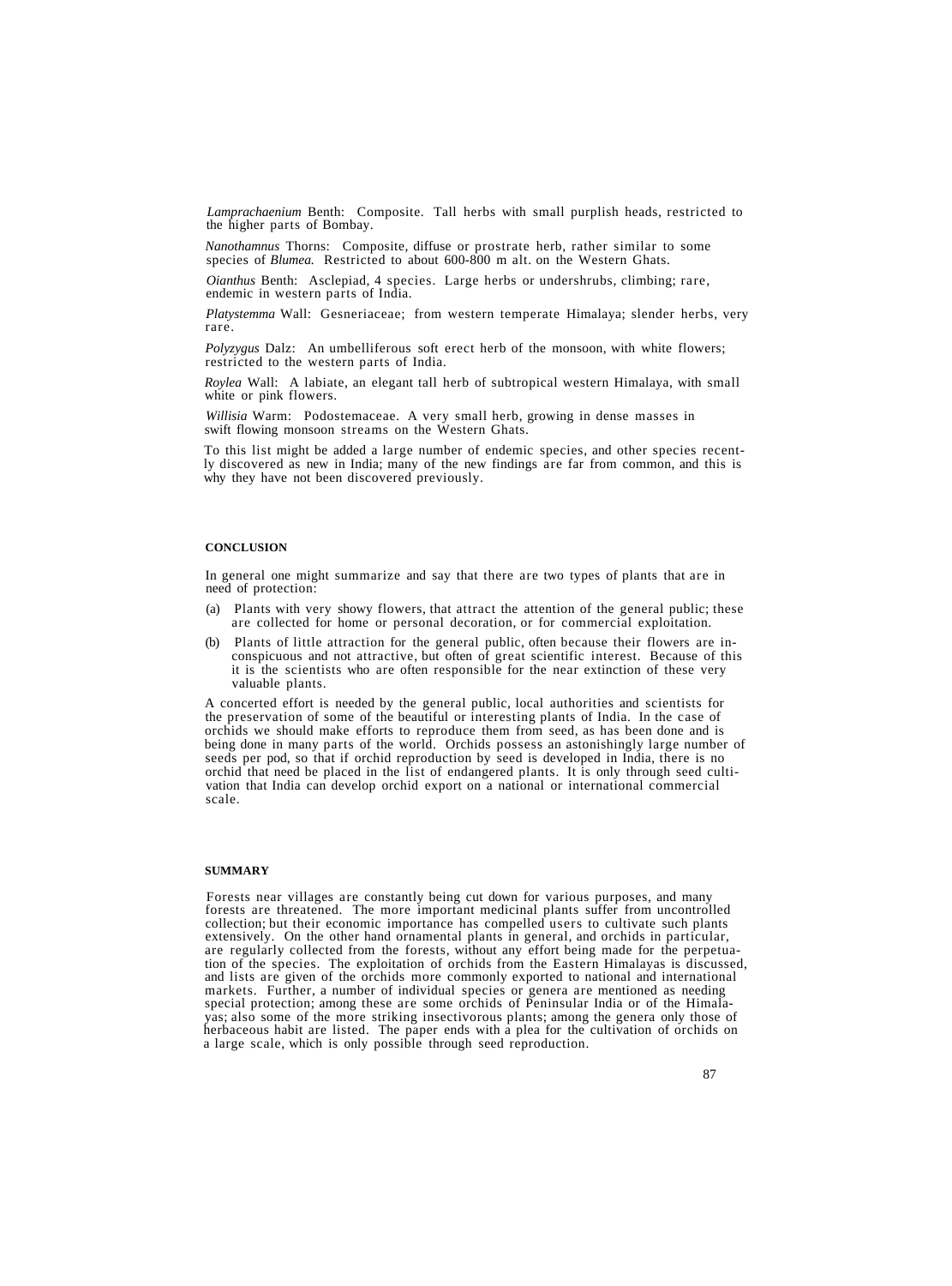# **RÉSUMÉ**

Les forèts situées près des villages sont constamment exploitées a des fins variées et de<br>ce fait, nombre d'entre elles se trouvent menacées. Les plantes médicinales les plus im-<br>portantes sont récoltées sans restrictions; l'est de la chaîne de l'Himalaya et donne une liste des orchidées qui sont les plus com-<br>munément vendues sur les marchés nationaux et internationaux. On indique en outre un<br>certain nombre d'espèces ou de genres isolés qui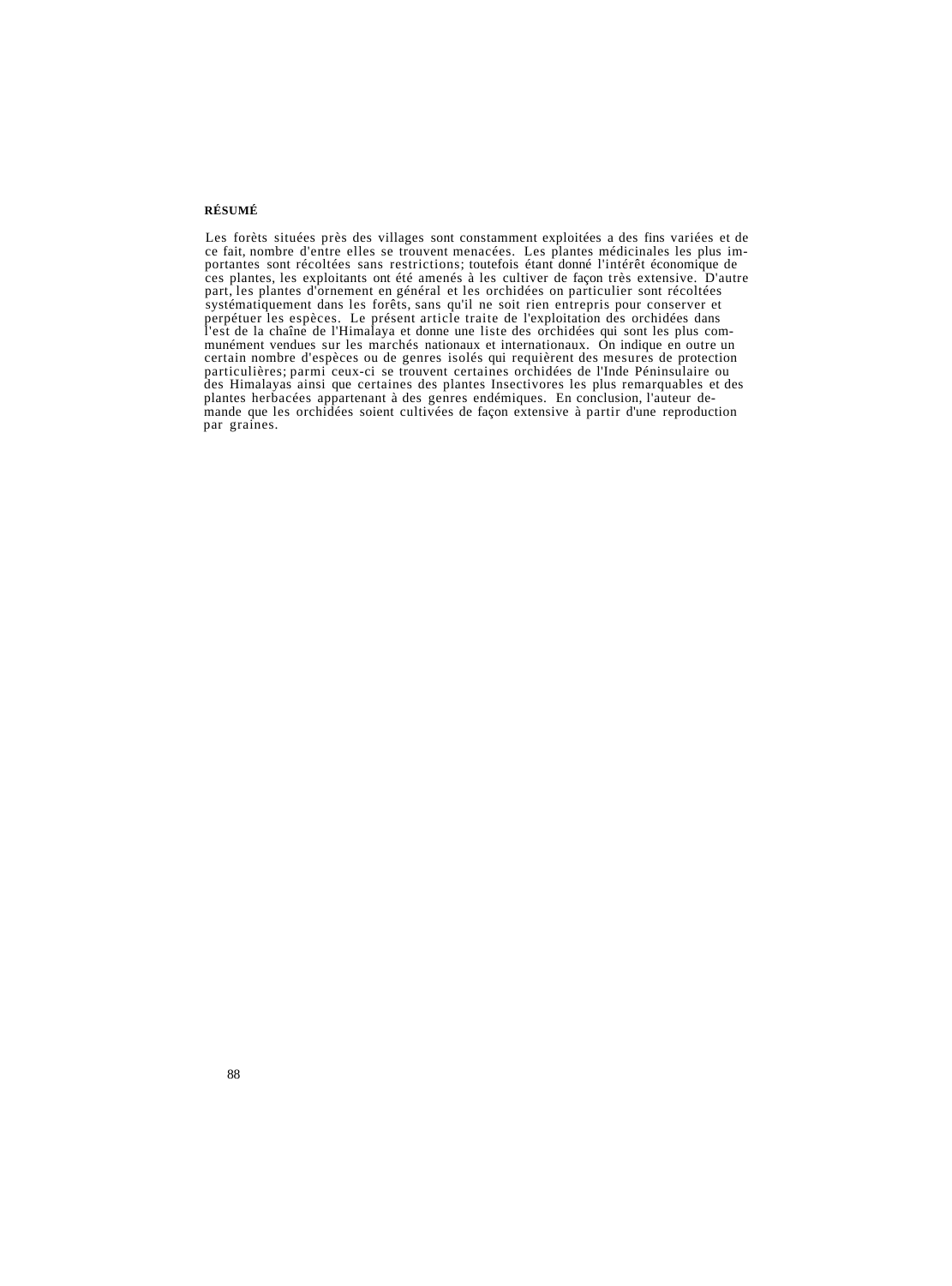### **Plants 4(b)**

# **The need for Conservation of Flora and Floral Provinces in South East Asia**

### J.K.MAHESHWARI

*Floristic Botany Division, National Botanic Gardens, Lucknow-1, India*

Southeast Asia is one of the richest and the most varied botanical regions in the world. It is also among the earliest domestication centres of plants and animals in the palaeotropics. The most ancient complex of domestica tion has been practised in the region for several centuries and is a major problem in the hilly areas of Assam, Manipur, Tripura, N.E.F.A., the Naga Hills, Orissa, etc. This is a system of impermanent land husbandry and co forests in the region. Fire is still the cheapest way to suppress invasion of leafy monsoon forest trees into the teak forest. Thus, in many places in Southeast Asia (Thailand, Burma) commercial teak forest is still cleane hunting way of life. Thus, in many parts of the world forests have been degraded to<br>shrubbery or savanna and grasslands by the activities of man and animals, especially in<br>areas which were the major sites of ancient civili century, medical and agricultural improvements led to a serious population explosion in<br>the region. Besides the economic and political problems facing the region, population<br>growth has set in its wake a considerable change extinction (IUCN, 1968).

### **FLORAL PROVINCES**

On the basis of climatic, physiographic and Phytogeographical analysis, India and adjoin-<br>ing parts of Southeast Asia have been divided into various floristic regions, e.g. Eastern<br>Himalayas (Mishmi, Abor, Bhutan, Sikkim); Bihar, Berar, Madhya Pradesh, Chota Nagpur, Deccan proper, Mysore, Coromandel Coast, etc); Ceylon; Burma (Upper Burma, Lower Burma); Andaman and Nicobar Islands; Thailand and Indo-China; Malay Peninsula; etc. Each floristi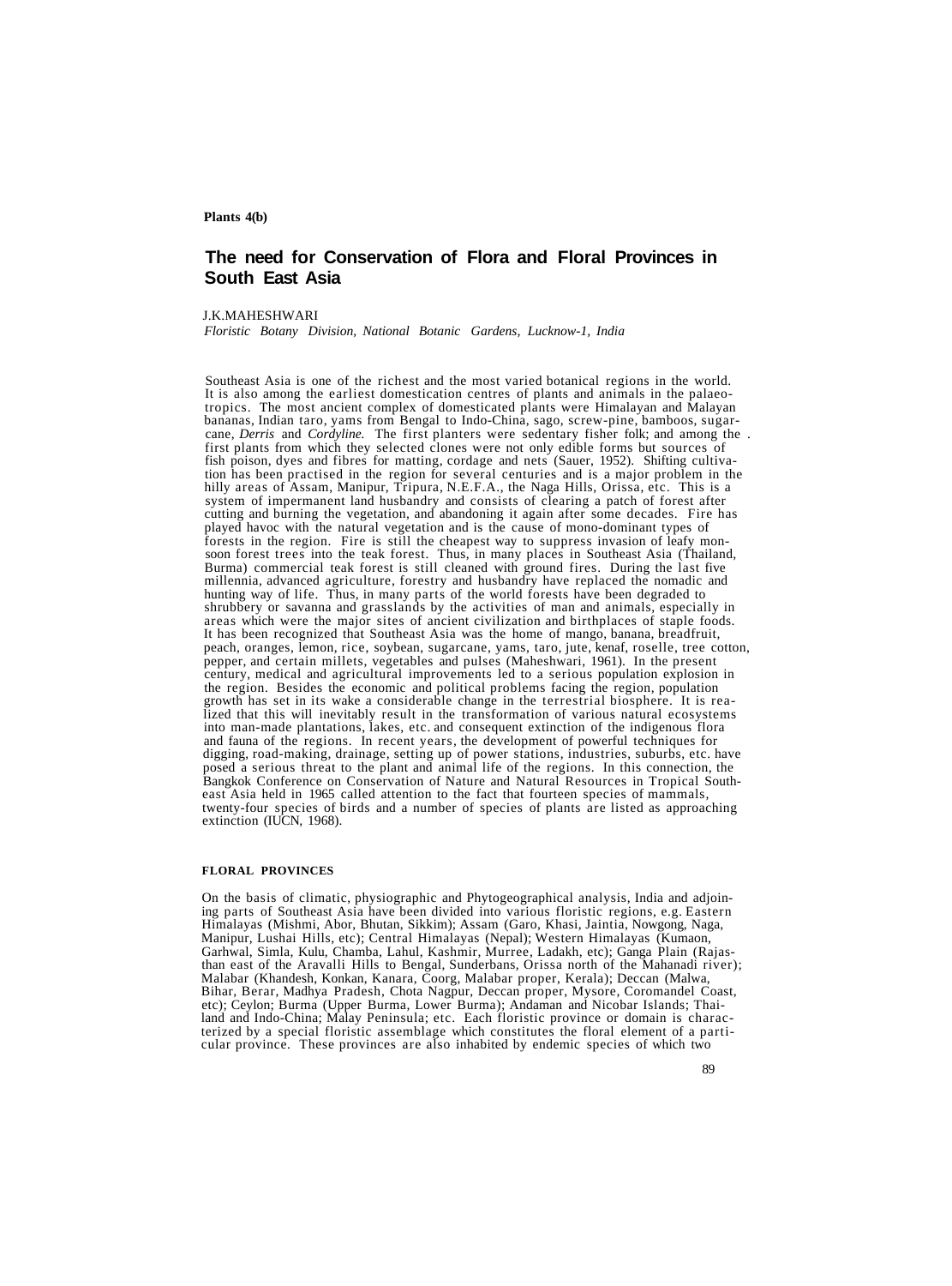kinds are generally recognized, viz. the palaeo-endemics or epibiotics (i.e. surviving rem-<br>nants of ancient but widely distributed taxa, also called relict types), and the neo-ende-<br>mics (i.e. new species and recent forms

It has been estimated that about 25, 000 species of flowering plants are found in Asia, south of the Himalayas (Dewolf, 1964). Hooker (1909) estimated some 17, 000 species of angiosperms and 600 species of ferns and fern-a Ceylon, Pakistan and Malaya. The largest genera comprising a hundred or more species<br>are: Bulbophyllum, Dendrobium, Eria, Habenaria, Carex, Eugenia (sensu lato), Ficus,<br>Impatiens, Pedicularis, Strobilanthes (sensu lato), P *Impather 6 Fastern Himalayas contains over 4000 species of flowering plants and 250 species of ferns and fern-allies, distributed in three altitudinal zones, a tropical, a temperate and* an alpine zone. There are 600 species of orchids, largely in the subtropical zone up to 2000 m; the best known are *Cymbidium, Coelogyne, Paphiopedilum, Dendrobium, Vanda, Phaius, Eria,A'erides,* and *Anoectochilus*. In th *Phaius, Eria,A'erides,* and *Anoectochilus.* In the temperate zone, from 2130-3550 m. we find *Magnolia,* oak and chestnut, with *Osmanthus, Trachelospermum, Aralia, Aucuba, Hydrangea, Bergenia,* and *Camellia.* At higher elevations is the region of *Rhododendron* represented by over 40 species in Sikkim, which grow here in forests of giant trees, up to 5180 m. Beyond the treeline stretches a great alpine flora with *Leontopodium, Primula,* world's mightiest mountains. Some of the rare species and novelties available here are:<br>Psilotum nudum, Dipteris wallichii, Cyathea gigantea (Tree Fern), Gnetum montanum, G.<br>gnemon, Drosera peltata (Sundew), Xylanche himal *hexandrum, Paroxygraphis sikkimensis*, *Magnolia campbellii, Meconopsis betonicifolia* (Blue Poppy), *Helwingia himalaica, Fritillaria cirrhosa, Vanda caerulea* (Blue Orchid of Antarcture and Sapria himalayan experimental Contains of the bill forests<br>of the Assam region resemble those of the Eastern Himalayan region, except that there<br>is no alpine zone. The Malabar region and the Western Ghats ar Dipterocarpaceae, Guttiferae, Palmae, Sterculiaceae, Myrtaceae, and Anacardiaceae.<br>Several palms like *Bentinckia cuddapana*, *Pinanga dicksonii*, *Calamus rheedei* and species<br>of *Strobilanthes, Impatiens, Arisaema* and o *japonica, Gordonia obtusa* and species of *Ilex, Photinia, Viburnum, Eugenia, Glochidion,* fully in suitable areas of this region. The coconut forms a major element in the economy<br>of the Kerala State and is found all along the lagoons and canals of the coastline. The<br>Deccan province is largely dominated by decid belt which at one time covered a much larger area. The flora of Andaman and Nicobar<br>Islands is related with that of Burma and Malaysia. The main types of forests in this<br>region are mangrove and coastal forests, evergreen, Malaysian types, but constitutes a separate region. There are about 2800 species of flowering plants, of which 780 species belonging to the families Orchidaceae, Rubiaceae, flowering plants, of which 780 species belonging to the families Orchidaceae, Rubiaceae, Euphorbiaceae, Melastomataceae, Myrtaceae and to the genera, *Strobilanthes, Eugenia, Memecylon, Phyllanthus, Impatiens,Hedyotis, Cchlandra,* etc. which are endemic in this region.

Burma is botanically the richest region in Southeast Asia, but its flora is inadequately known. This is due to its complicated systems of inaccessible and steep mountain ranges which occupy a much greater area than that of the plains. The forests are one of its greatest natural resources because they cover large areas and many of the trees and other plants have been used for timber, firewood and other products (Davis, 1960).

Indo-China is situated in the heart of the monsoon area. It has given us some interesting plants like *Musa coccinea, Pilea, Serissa, Tetrastigma, Torenia* and orchids like *Aërides,*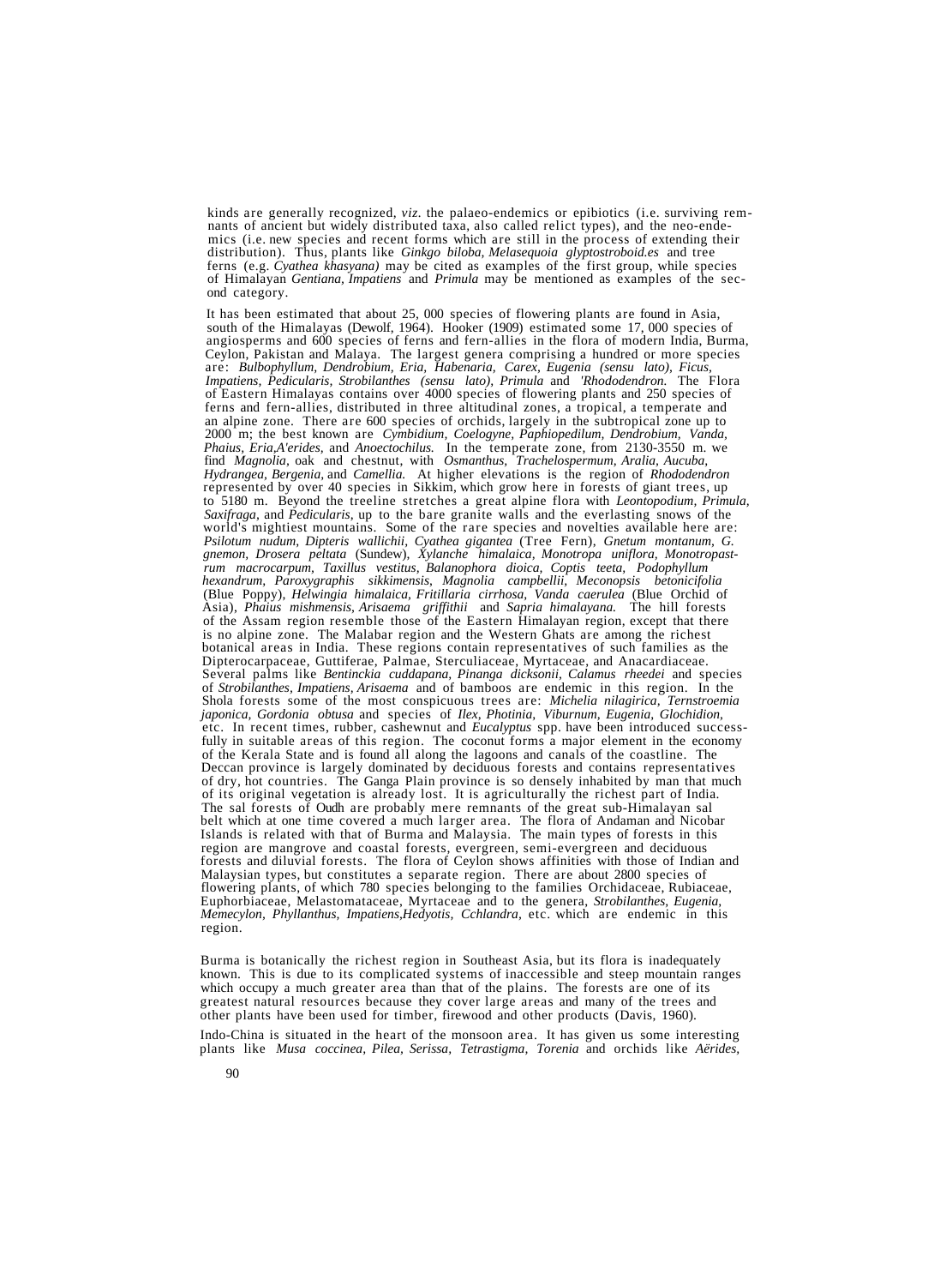*Coelogyne, Cymbidium, Saccolabium,* etc. The main types of forests in this region are tropical evergreen forests, hill evergreen forests, coniferous forests, Dipterocarp deciduous forests, mixed deciduous forests and mangrove forests. Approximately 40% of the country is forested in Indo-China proper, whereas in Thailand it reaches 60%. However, one must take into consideration that except in inaccessible parts and in sacred areas surrounding temples and monastries, little of the original vegetation remains. This is partly due to age-old exploitation and to the devastating habit of shifting cultivation *(ray),* burning the original vegetation to grow crops (Raymond 1959). In a recent report on 'The Flora of Thailand Project' it has been emphasized that the natural vegetation of Thailand is now rapidly disappearing. The rice fields and the lalang grasslands are quickly spreading. The wild plant and animal life is confined to the remotest parts of the country, in the national parks and certain high mountains (Larsen & Warncke, 1966).

The Malayan province contains more than 4500 species belonging to the dominant fami-<br>lies like Orchidaceae, Leguminosae, Gramineae, Rubiaceae, Euphorbiaceae, Annonaceae<br>and Melastomataceae. The region is particularly rich *Didvmocarpus),* besides interesting plants like *Dischidia, Nepenthes, Platycerium, Tacca, Orchidantha,* etc.

### **CONSERVATION OF THE FLORA**

The present status of the flora as it emerges from this study shows that the region is suffering floristic disturbances which are caused by man and his associated agents as follows:

- 1. By destruction of forests and herbage to clear the land for cultivation, industrializa- tion, mechanization and urbanization;
- 2. By the introduction and colonization of foreign weeds and pests (e.g. *Lantana, Eichhornia. Opuntia, Croton, Mikania)* with consequent changes in the facies of the vegetation. The distinctive character of the original flora disappears in closely settled portions of the country and a 'cosmopolitan flora' comprising a few hundred or thousand species inhabits these areas (Maheshwari, 1963b). The alien flora of India and adjoining regions shows a marked number of tropical American species (Maheshwari, 1962).
- 3. By raising monoculture crops or creation of pure plantations (of teak, rubber, *Cinchona, Eucalyptus,* etc.) and simplification or reduction of species in mixed forests. This is usually achieved by felling and poisoning of the so-called weed species in the forest crop;
- 4. By the introduction of new fauna brought to control the flora (e.g. in the biological control of *Opuntia);*
- 5. By the multiplication and rehabilitation of herbivores and carnivores for the sake of protection and game reserves. The introduction of wildlife preservation in these forests upsets the normal development of the flora, as a high animal population already inhabits these areas.

It thus appears from the above analysis that except in the inaccessible parts of hilly regions like Burma, Assam and N.E.F.A., and in the reserved forests, little of the original vegetation remains. Exploitation of timber, plants like Madhuca, Emblica, Terminalia, Mallotus, Juglans, Diospyros, Shorea, Sterculia, etc. depleted the forests in the earlier days. Later, in order to meet the growing needs of the population and in particular its food requirements, large areas of forests were converted into arable lands for the cultivation of food crops and cash crops like tea, coffee, rubber, jute, tobacco, cardamom, etc. There are references that during the Mahabharata, the Khandava forest situated between the G fire to extend agricultural and grazing lands. In recent times, the survival of several plants has been threatened in their original habitats on account of heavy exploitation to meet the needs of pharmaceutical, horticultural and agro-industrial enterprises, e.g.<br>Rauvolfia serpentina ('Sarpagandha'); Saussurea lappa (Kuth Roots); Vanda caerulea (Blue<br>Orchid of Asia); Podophyllum hexandrum (Indian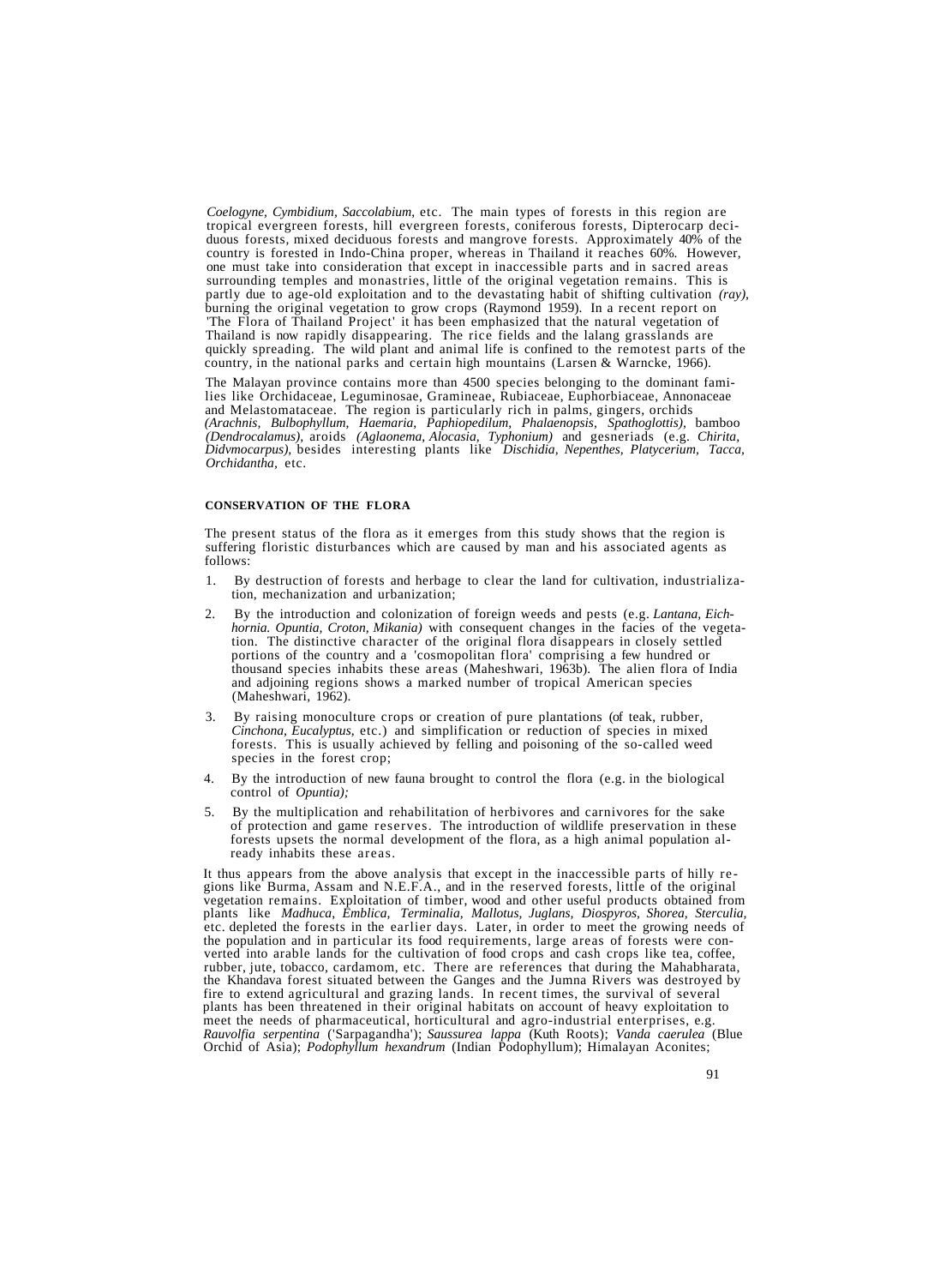*Allium strackeyi* ('Jamboo'); *Angelica glauca* ('Gandrayan'); *Nelumbo nucifera* (Lotus); *Atropa acuminata* (Indian belladonna); *ASrides odoratum; A. maculosum; Nepenthes khasiana* (Pitcher Plant); *Dischidia rafflesiana; Coptis teeta* (Mishmi teeta of commerce); *Meconopsis aculeata* (Blue Poppy of Western Himalayas); *Helminthostachys zeylanica; Schizaea dichotoma;Acorus calamus* (Sweet Flag); *Alpinia galanga; Ceropegia fantastica; Frerea indica* and many others. Thus, it would appear that the economic, utilizable and commercial aspects of the flora have so far received enough attention at the hands of governments and the public. The scientific, ethical and bio-cultural aspects of the flora seem to have received less recognition and attention. The first step towards the profitable exploitation of the forest areas in the region is their conservation. In this connection, the following means and measures will be needed to save the flora from further devastation and to utilize the floral wealth of the region.

- 1. The need for a regional flora of Southeast Continental Asia is evident. This is a<br>multi-national project which requires a great deal of negotiation with various govern-<br>ments before a good organizational and financial basi a critical modern revision along the lines of Flora Europaea, Flora Malesiana, etc.<br>Thus, plant collecting in the region should not be stopped, but continued on a still larger scale during the coming years (Santapau, 1956; Smitinand & Raymond, 1959).
- 2. The conservation of natural areas and gene-centres of wild plants for scientific re-<br>search, for the teaching of conservation and for the preservation of rare or valuable<br>plants and animals and whole communities is an urge the past, as a conservatory of plant and animal life or gene reservoirs, and as scien- tific control areas for the future (Burkill, 1959).
- 3. An intensified botanical survey of our national parks, wildlife sanctuaries, and reserved or protected forests should be carried out with a view to preparing an inventory of the flora and to preserving such rare species that have been driven to the verge of extinction. Some time ago, the author prepared *tenuis, Rotula aquatica, Mallotus philippensis, Dioscorea alata, D. Bulbifera, Shorea robusta, Sterculia urens, Pterocarpus marsupium, Diospyros melanoxylon, Boswellia serrata,* etc. (Maheshwari, 1963a).
- 4. The preservation of living types of species and other taxa found in their original habitat and the relict areas representing past floras would be of great scientific value to botanists, phytogeographers, taxonomists and biosystematists. It would be difficult to explain the distributional patterns and disjunct distribution of plants, if these species become extinct or disappear due to biotic interferences.
- 5. A living collection of endangered, economic and unique plants should be laid out in one or more botanic gardens, arboreta, national parks, sanctuaries, nature reserves, etc. for conservation purposes (e.g. in the case of *Metasequoia—*the living relic of an extinct genus). These gardens and parks should also contain documented collections of authentically named living plants.

## **REFERENCES**

Burkill, H. M. 1959. The Botanic Gardens and Conservation in Malaya. *Gdns' Bull.* 17: 201-205.

Davis, J. H. 1960. The Forests of Burma, pp. 1-23. Florida.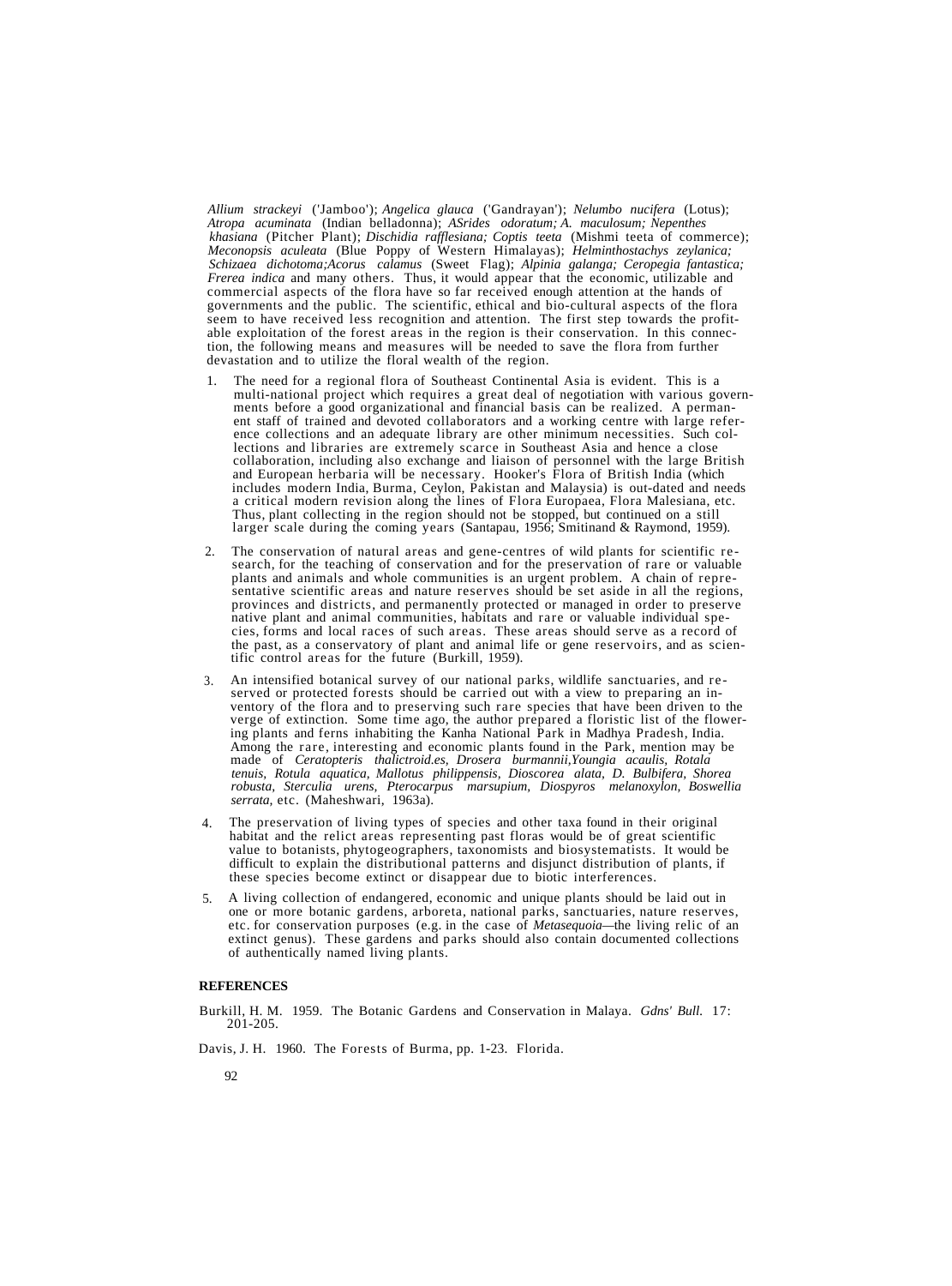DeWolf, G. P. Jr., 1964. On the sizes of Floras. *Taxon* 13 : 149-153.

- Hooker, J. D., 1909. The Indian Empire: Botany. Imp. Gaz. India (new ed.) Vol. 1, pp. 157- 212. Oxford.
- IUCN, 1968. Conservation in Tropical South East Asia. IUCN Publications new series No. 10. Morges, Switzerland.
- Larsen, K. & Warncke, E., 1966. Report on the Flora of Thailand Project i. Expedition. Nat. Hist. *Bull. Siam Soc.* 21 : 251-262.
- Maheshwari, J. K., 1961. The Food Producing Crops in the Tropics. *Bull. bot. Surv. India* 3:153-162.
- Maheshwari, J. K., 1962. Studies on the Naturalized Flora of India. Proceedings of the Summer School of Botany, Darjeeling (1960) pp. 156-170.
- Maheshwari, J. K., 1963a. A Contribution to the Flora of Kanha National Park. *Bull. bot. Surv. India* 5: 117-140.
- Maheshwari, J.K., 1963b. The Flora of Delhi, pp. 12-36. CSIR, New Delhi.
- Raymond, M., 1959. Carices Indochineses Necnon Siamenses. *Mém. Jard. Bot. Montreal* no. 58: 1-11.
- Santapau, H., 1956. The Botanical Exploration of India. *J. Indian bot. Soc.* 35 : 1-6.
- Sauer, C.O., 1952. Agricultural Origins and Dispersals. Amer. Geogr. Soc, New York.
- Smitinand, T. & Raymond, M., 1959. The need for Modern Floras of Thailand and Indo-China. Proc. 9th intern. bot. Congr. (Montréal), 2, iiA.

## **SUMMARY**

Southeast Asia is one of the richest and the most varied botanical regions in the world, containing about 25, 000 species of flowering plants. This region was the birthplace of several economic plants like mango, banana, b Himalayan and Malayan bananas, Indian taro, yams from Bengal to Indo-China, sago, screw-pine, bamboos, sugarcane, *Derris* and *Cordyline*. An age-old exploitation of natural resources coupled with shifting cultivation, fi

The region is divided into several floral provinces, each characterized by its special floristic assemblage and inhabited by local, endemic species and forms. The latter may represent either the surviving remnants of ancient, widely distributed taxa (e.g. tree ferns) or new species and forms of recent origin (e.g. Himalayan *Gentiana, Impatiens* and *Primula*). In recent times several plants have been driven to the verge of extinction in their original habitats by indiscriminate exploitation to meet the needs of pharmaceutical, horticultural and agro-industrial enterprises, e.g. Rauvolfia serpentina ('Sarpagandha'); *Saussurea lappa* (Kuth Roots); *Vanda caerulea* (Blue Orchid of Asia); *Nelumbo nucifera* (Lotus); *Atropa acuminata* (Indian belladonna); *Meconopsis betonicifolia* (Blue Poppy); *Allium stracheyi* ('Jamboo'); Himalayan Aconites; *Helminthostachys zeylanica,* and many have received enough attention at the hands of governments and the public. It is high time that the scientific, ethical and bio-cultural aspects of the flora also received adequate recognition and attention. In conclusion, the following means and measures to save the flora from further devastation and to utilize the dwindling floral wealth of the region are listed and discussed.

- 1. Preparation of a regional flora of Southeast Continental Asia along the lines of *Flora Europaea, Flora Malesiana,* etc;
- 2. Conservation of natural areas and gene-centres of wild plants in different regions and provinces for scientific research, for teaching of conservation and for preservation of rare or valuable plants and plant communitie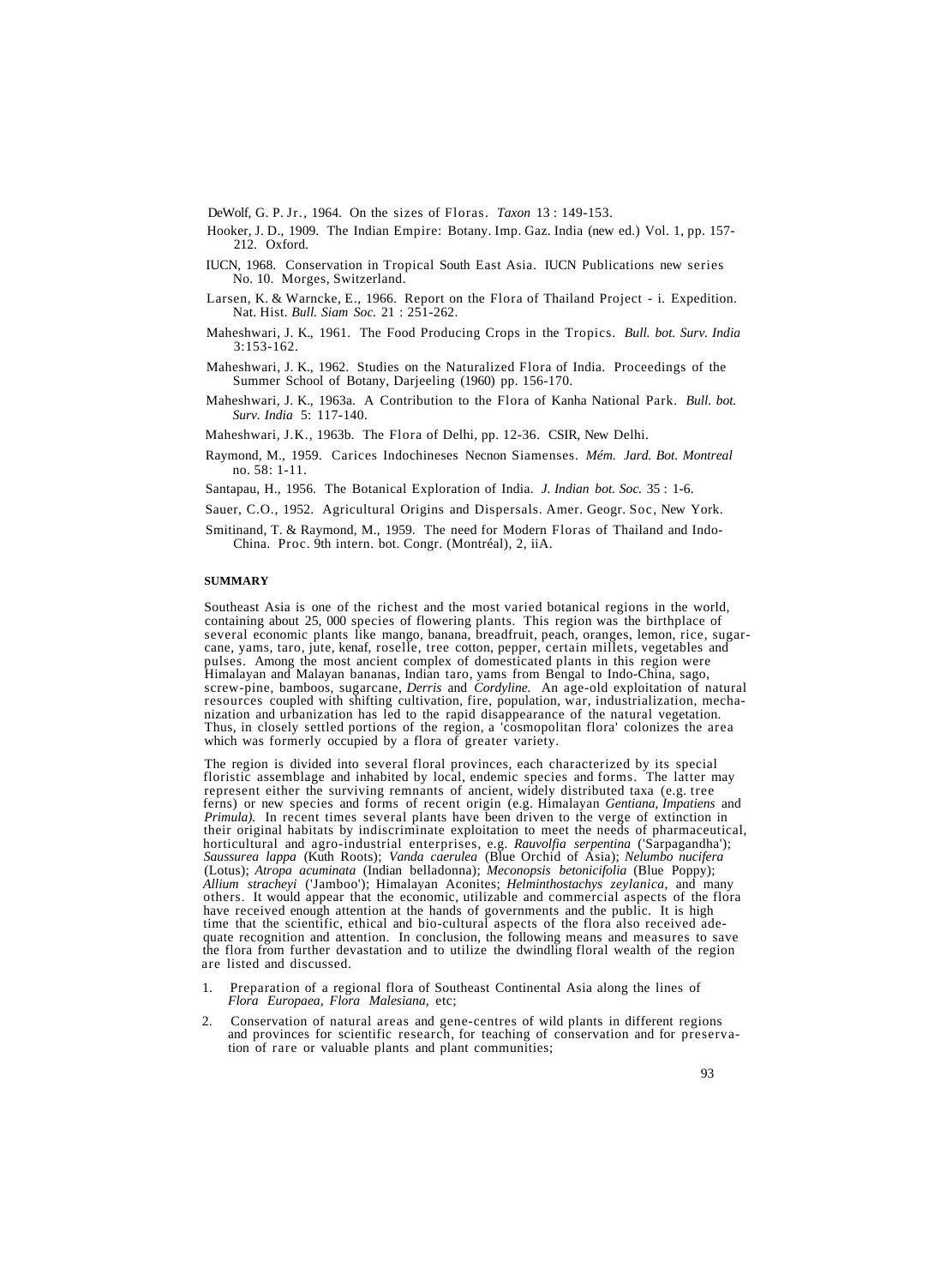- 3. Intensified botanical survey of national parks, wild life sanctuaries and reserved or protected areas;
- 4. Preservation of relict areas and of 'living types' of species and other taxa in original habitats;
- 5. Recognition of the role of botanic gardens as plant sanctuaries for endangered, economic and unique plants and for conservation of 'gene pools' of wild plants.

# **RÉSUMÉ**

L'Asie du Sud Est possède une des flores les plus riches et les plus variées du monde;<br>celle-ci compte en effet près de 25.000 espèces de plantes à fleurs. De nombreux végétaux d'intérêt économique sont originaires de cette partie du monde, ainsi le manguier, le bananier, l'arbre à pain, le pêcher, l'oranger, le citronnier, le riz, la canne à sucre, l'igname, le taro, le jute, le kénaf, pandanus, les bambous, la canne à sucre, le *Derris* et la *Cordyline*. L'exploitation ancestrale des ressources naturelles jointe aux effets désastreux des cultures sur brûlis, du feu, de l'explosion démographique, de la

La région du Sud Est Asiatique se divise en plusieurs provinces floristiques qui sont pées par des espèces et des formes locales et endémiques. Ces dernières représentent soit des vestiges vivants de taxons anciens et distribués sur un territoire étendu (types-<br>vestiges, par exemple les fougères arborescentes) soit des espèces et formes nouvelles<br>d'origine récente (néo-endémiques, par exemp dée bleue d'Asie), *Nelumbo nucifera* (lotus), *Atropa acuminata* (Belladonne des Indes), *Meconopsis betonicifolia* (Pavot bleu de l'Himalaya), *Allium stracheyi* ('Jamboo'), aconites de l'Himalaya, *Helminthostachys zeyl* 

- 1. Préparation d'une flore régionale de l'Asie Continentale du Sud Est sur le modèle de la *Flora Europaea, Flora Maiesiena,* etc.
- 2. Conservation de régions naturelles et de 'banques naturelles de gènes' de plantes sauvages dans différentes régions et provinces à des fins de recherche scientifique, d'éducation et de protection de plantes et de communautés végétales rares ou intéressantes.
- 3. Etude botanique approfondie de nos parcs nationaux, de nos réserves d'animaux sauvages et des régions protégées en vue d'établir un inventaire de la flore.
- 4. Protection de spécimens vivants d'espèces et d'autres taxons dans leurs habitats d'origine et des zones reliquales représentant des flores anciennes et disparues.
- 5. Reconnaissance du rôle des jardins botaniques en tant que réserves de plantes menacées, rares ou d'intérêt économique et comme 'banques de gènes' des espèces sauvages.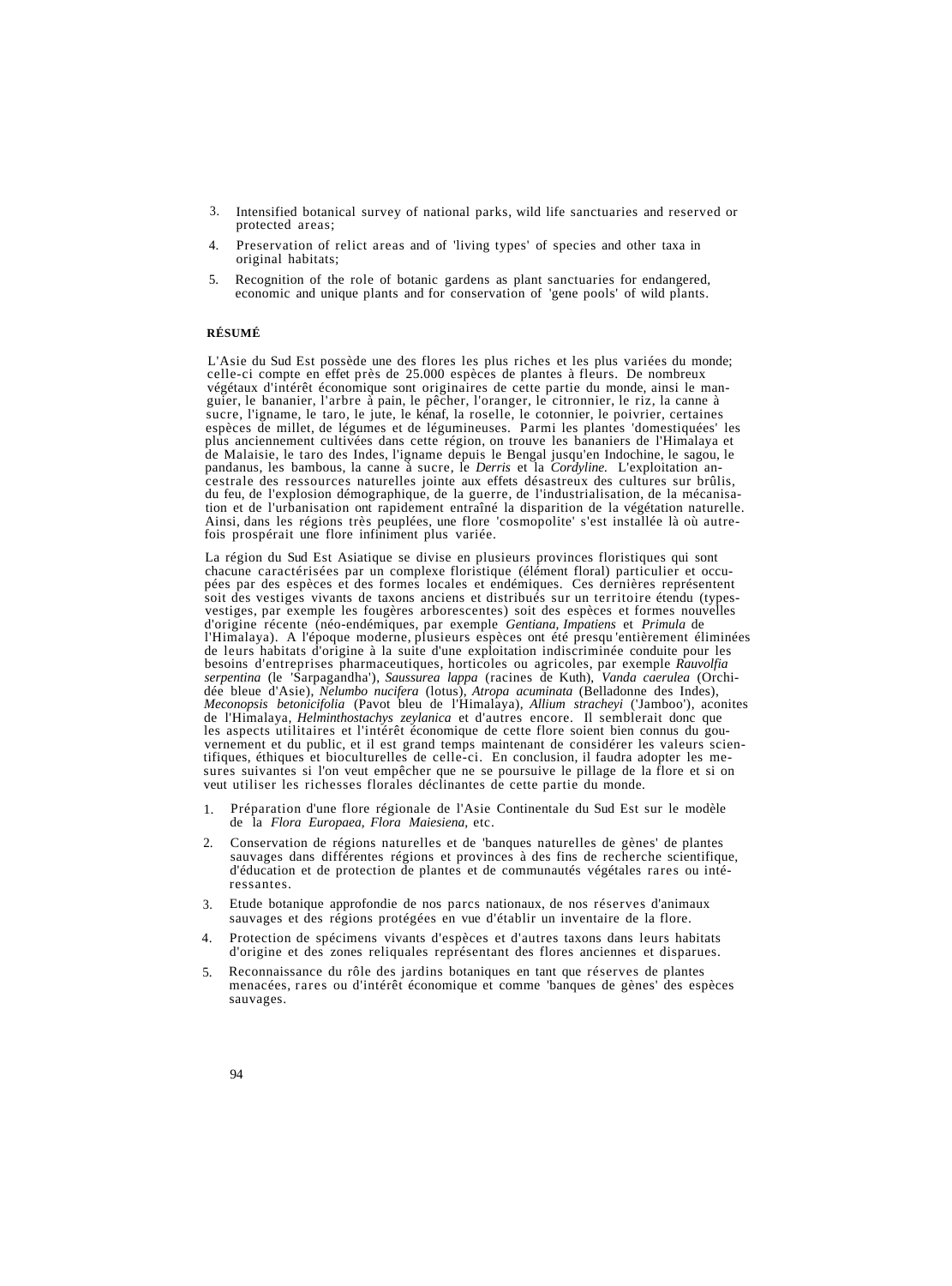# **Plants 4(c)**

# **Protection of Rare and Endangered Plants in the Indian Flora**

K. C.SAHNI *Forest Botany Branch, Forest Research Institute, Dehra Dun, India.*

### **INTRODUCTION**

During the last decade, in particular, sufficient emphasis has been laid by eminent natura- lists, biologists and foresters on the urgency to preserve for posterity our vanishing wild animal life and, as a result, numerous wild life sanctuaries and national parks are now to be seen in representative areas in India.

Surprisingly not much has been said or done to protect our equally valuable heritage, the wild plant life of India, which is unique in the context of world flora for its richness. It ranks second to Brazil in the world as far as number of species is concerned. It is true millions of saplings are planted during our annual tree festival but the choice of species is limited to valuable species of forestry graphy. There is every type of climate and habitat, from deserts (hot deserts of Rajasthan and cold deserts of Ladakh at 3650m-5180m) and the dry scrub of the Punjab to tropical evergreen rainforests of Assam, W. Ghats, Andamans and Nicobars and the coniferous and broadleaved forests of the Himalayas, with areas of alpine flora in the upper temperate regions and above the timber line.

The Indian flora has been enriched by the immigration of plants from widely different and African to north-west and west, and the Tibetan and Siberian to the north (Hooker and Thomson 1855, Chatterjee 1939).

The deliberations of this important assembly organised by the IUCN are sure to leave an impact in this country, will focus attention on the urgent need to prevent species extinction in the Indian flora and encourage a realization that some plants are becoming very rare. Special efforts must be made by Indian botanists to preserve urgently the rich genetic resources that have evolved over millions of years, which if lost can never be recovered.

In view of the urgency of the problem, the FAO of the United Nations convened a Technical Conference in Rome in 1967, on Exploration, Utilization and Conservation of Plant Gene Resources. The recommendations included:

- 
- 
- (1) A programme of plant exploration and collection. (2) Surveys of threatened or essential plant materials. (3) Existing institutes to serve as centres for training and for the programme of plant exploration and collection.

As a first step in the achievement these objectives, it is essential to have an up-to-date inventory of the Indian flora by extensive and intensive surveys. Happily this is now being done in this country due to the revival of the Botanical Survey of India and the formation of the National Botanic Gardens, at Lucknow, and there is a move to strengthen the Taxonomic Forest Botany Department at the Forest Research Institute, Dehra Dun, whose main function is the study of the forest flora of India. The surveys and monographic studies carried out by these three organizations will no doubt reveal data on species that are rare or are endangered. Measures regarding their protection are discussed further below.

## **AFFINITIES**

According to Hooker & Thomson (1855) 'India contains representatives of almost every natural family on the globe, a very few small S.American, Australian and S.African orders being the chief exceptions; and it contains a more general and complete illustration of the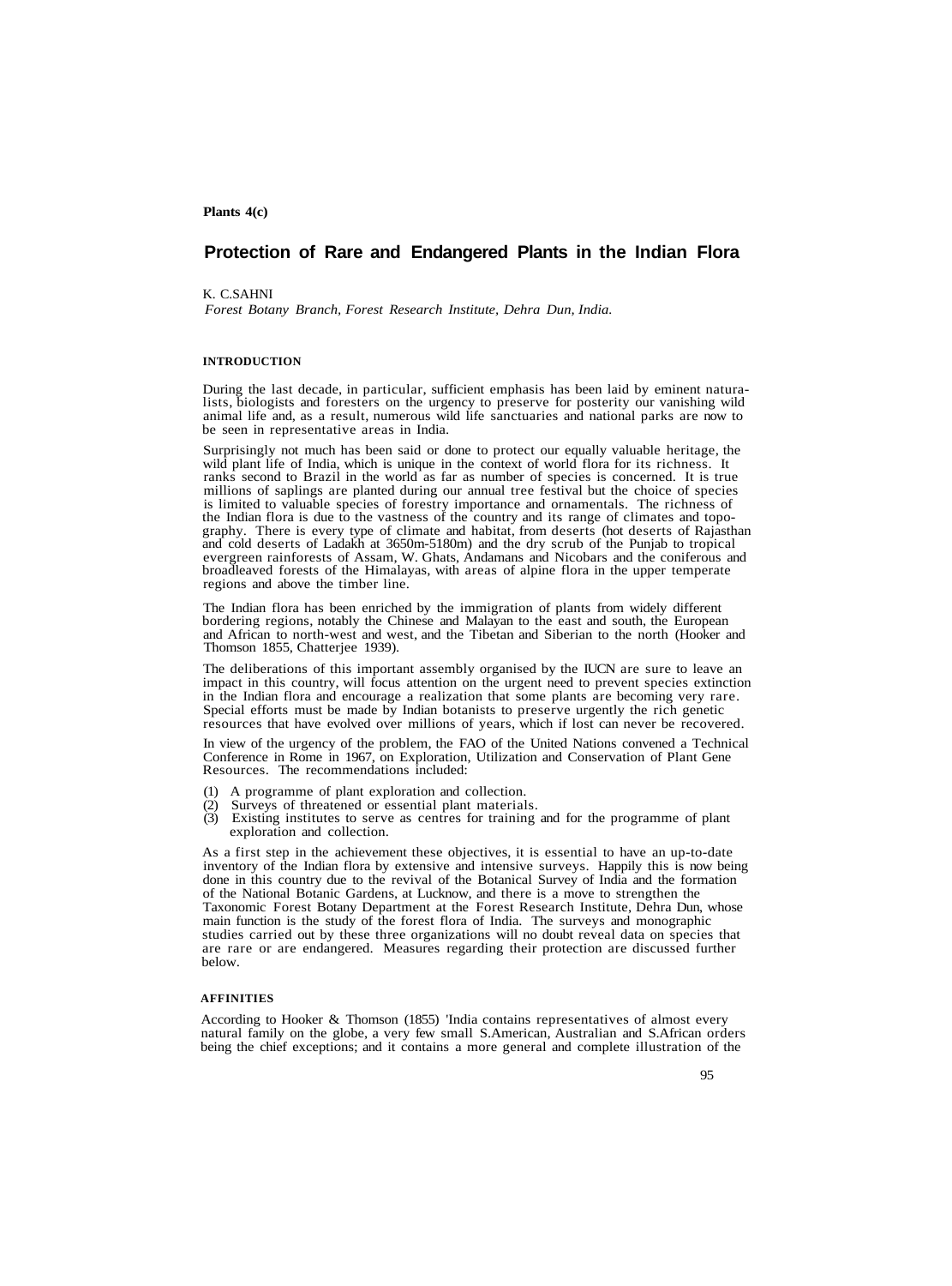genera of other parts of the world than any other country whatsoever of equal or even considerably larger extent'.

The major elements of the Indian flora extend to surrounding countries and this point is considered one of the remarkable botanical features of the Indian region considering its great size. There are only a limited number of families that are pecular to it.

**The Australian** type of flora in India is represented by genera such as *Casuarina, Scaevola, Pittosporum* etc.

The Malayan Archipelago and the Sino-Japanese type of flora in India has been worked on<br>by the author (Sahni 1969).<br>**Malayan:** Altingia excelsa. Daubanga grandiflora. Exbucklandia populnea. Mesua ferrea

**Malayan:** *Altingia excelsa, Daubanga grandiflora, Exbucklandia populnea, Mesua ferrea* etc. Gaultheria nummularoides, a prostrate herb with striking dark-blue berries, occurs from N.W. Himalayas to the Javanese mountains 4800 km away.<br>Sino-Japanese: Bischofia javanica, Cornus macrophylla, Dillenia indica, Le

*formosa, Loropetalum chinense, Magnolia campbellii, Quercus lamellosa* etc. Sahni (1962) recently identified *Picea brachytyla,* a Chinese spruce, from the NEFA.

**Siberian:** Represented in the upper temperate and alpine regions of the Himalayas by species of *Potentilla, Pedicularis* and *Lonicera. Corydalis sibirica,* according to Hooker & Thomson, occurs as far away as Khasia.

**European:** These species and genera abound in the Himalayas and are too well known to merit mention. Hooker (loc. cit.) has listed 222 British plants in the Indian flora.

**Egyptian, S.Arabian** and **Persian:** *Peganum harmala, Salvadora persica, Acacia nilotica, Populus euphratica* etc.

**Tropical African:** *Capparis, Grewia* and columnar *Euphorbia* etc.

*Delphinium dasycaulon* of Ethiopia also occurs in the Deccan. The absence of pines and oak is a point of strong resemblance between the flora of peninsular Jndia and tropical Africa.

**American:** *Podophyllum, Meconopsis, Rhodedendron, Magnolia,* etc. *Mitreola paniculata* occurs in India and Brazil.

Good (1947) has given estimates of the number of species in various floras. It is significant to note that India ranks second in the world, the first position being given to the Brazilian flora:—

| Brazil                                    | c. 40, 000 species       |
|-------------------------------------------|--------------------------|
| India                                     | 21,000<br>c.             |
| China                                     | c. $20,000$              |
| Malaya as a whole including the peninsula | c. $20,000$              |
| Tropical Africa as a whole                | 13,000<br>$\mathbf{c}$ . |
| Central America                           | 12,000<br>$\mathbf{c}$ . |
| Australia as a whole                      | 12,000<br>c.             |
| <b>Borneo</b>                             | 11,000<br>c.             |
| Philippines                               | 10,000<br>$\mathbf{c}$ . |
| Malayan Peninsula                         | 7,000<br>c.              |
| New Guinea                                | 6,862                    |
| Japan                                     | 5,800<br>$\mathbf{c}$ .  |
| Java                                      | 5,000<br>$c_{\rm}$ .     |
| Taiwan                                    | c. $3,700$               |
| Ceylon                                    | 3, 100<br>$c_{\cdot}$    |
| Korea                                     | 2, 165                   |
| Egypt                                     | 1,500<br>c.              |
| Tibetan Plateau                           | 741                      |
|                                           |                          |

## **RARE OR ENDANGERED PLANTS**

In the course of this paper, plants that are becoming rare and need to be protected are highlighted. Examples cited are very largely from personal experience as a result of the author's extensive botanical travels in the Himalayas from Kashmir to NEFA (except Nepal & Bhutan) and from north to south from close to Dras, across the famous Zoji La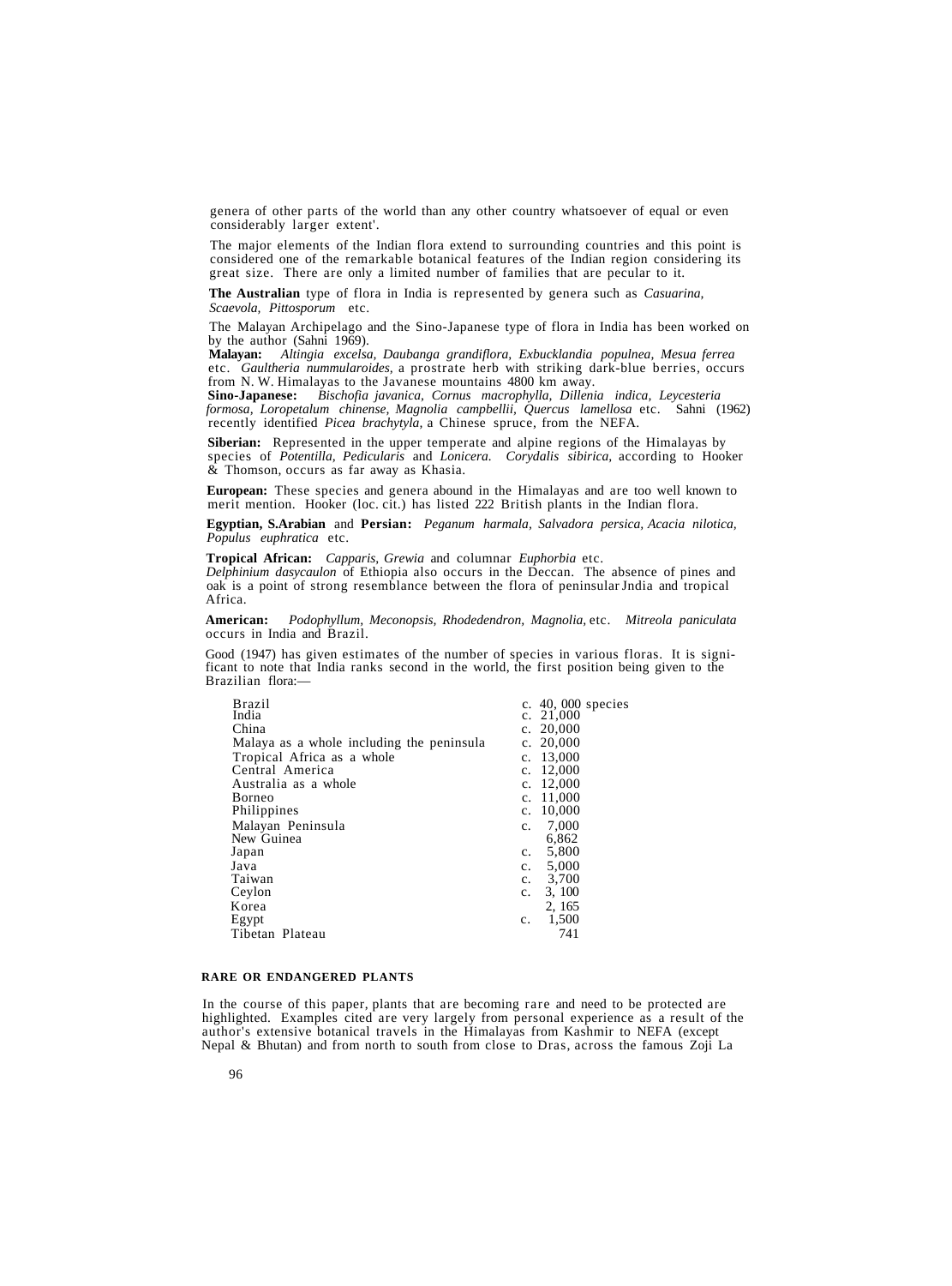in Kashmir, to the tip of Ceylon; and from east to west from the Gt. Nicobar Island close to Sumatra in the Bay of Bengal to Karachi on the Arabian Sea. The area thus covered includes the major part of the botanical regions of India as described by Hooker (1906). Some examples are also included from other South Asian countries.

In the course of his travels the author has been able to collect and observe the flora in<br>the following areas: Kasmir (Zoji La, Amarnath, Apharwat, Liddar valley, Kolohoi glacier<br>etc.); Kulu Valley, Tehri Garhwal (Tons, Ja Gt. Nicobar Island (Sahni 1953, 1958); Maharashtra, Goa, Nilgiris, Kerala and Ceylon.

Plants which are spectacular, rare and need protection are enumerated as follows:

## **Himalayan Region**

*Balanophora involucrata,* a glabrous, fleshy, fungus-like herb parasitic on the roots of collected after 96 years in 1943 by the author and Professor P. N. Mehra from the Kulu<br>valley and incorporated in the herbarium of the Government College, Lahore. Its rarity<br>can be judged by the fact that no specimen is in E. Himalayas. *B. dioca* was collected by the author from W. Sikkim in 1960 (Sahni 632 in Herb. DD).

*Rhododendron edgeworthii* a very ornamental epiphyte with creamish white flowers, collected by the author in Kameng Dist., NEFA (Sahni 5115) has only about thrice been collected since Lister's found it in 1875 in Dafla hills; in recent years it has been collected by Rolla Rao and Srinivasan of the Botanical Survey of India from Kameng District.

*Cypripedium cordigerum* a highly ornamental terrestrial orchid reported by Coventry (1923) as abundant at Gulmarg from 2438-3048 m. Its distribution is from Kashmir to Kumaon. This is no longer abundant in this area and has only once been sighted by the author in Gulmarg (in the course of about five visits) and collected in Tehri Garhwal in 1956 at 2745m (Sahni 24945).

*Populus gamblei:* a large poplar collected by the author for the first time in NEFA (Sahni 1969; Sahni 5024, previously collected by Haines 997 from Kalimpong and Haines 998 from Bhutan).

*Picea brachytyla* a handsome Chinese spruce not previously recorded from India was discovered in Kameng, NEFA (Sahni 1962). It was collected at an altitude of 3, 500 m. In China it occurs over an extensive area in Western

*Abies delavayi* a Chinese fir reported from NEFA.

*Sapria himalayana* a near ally of the well known *Rafflesia arnoldii* was collected by Griffith, in the Mishmi Hills in 1836. This discovery added the family Cytinaceae to the Indian Flora. Bor (1953) over a century later found this plant in the Balipara Frontier Tract in NEFA and reported 'The fact that it

*Phyllostachys bambusoides.an* economically important bamboo of China and Japan collected by the author from Ziro, NEFA (Sahni 1969, 5028 in Herb. DD).

*Syndiclis paradoxa,* a small Lauraceous tree collected only once in Bhutan (Bor 1953).

*Meconopsis betonicifolia,* a. blue poppy of the E. Himalayas, S. E. Tibet, Upper Burma and Yunnan. Introduced into cultivation in 1924 and now widely grown in Europe. It has been collected by Hari Dang, Secy., Wild Life Preservation Society, Dehra Dun, from Kameng, NEFA in recent years.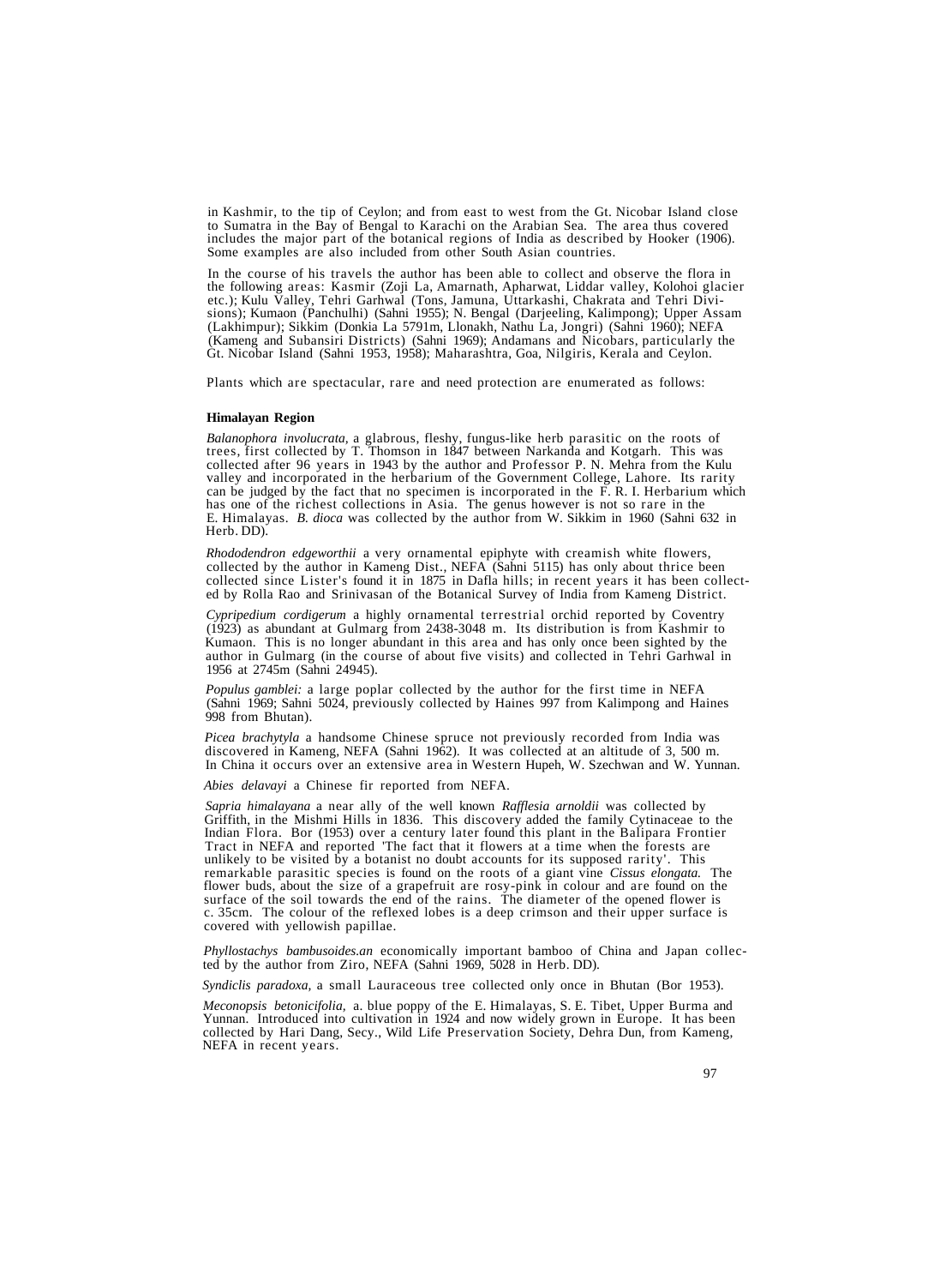### **Spectacular uncommon Himalayan plants**

*Rhododendron dalhousiae,* epiphyte on branches of *Magnolia campbellii* in the E. Himalayas; *R. thomsoni* of Sikkim a favourite of Joseph Hooker and depicted in a tablet to his memory; *R. argenteum,* tree 12 m high with magnificent long leaves, silvery beneath; and the tiny *R. nivale* of Sikkim at 5180 m, the most alpine of woody plants and barely 5 cm tall.

Ferns: *Cyathea gigantea,* the giant tree fern of the E. Himalayas, and *Osmunda regalis.* Himalayas. Conifers: *Larix griffithiana*, the only deciduous conifer in India, occurring in the Himalayas from E. Nepal to NEFA; *Pinus gerardiana* which has a very restricted distribution. Poplars: *Populus euphratica*,

Orchids: *Arundina graminifolia*, an attractive terrestrial orchid 2 m tall with pinkish flowers and foliage similar to that of bamboos; *Pleoine humilis*, a highly attractive terrestrial orchid in NEFA. Shrubs and undershrubs: Agapetes buxifolia, with reddish flowers, Loropetalum chinense, with curious white flowers, both from NEFA, and Lavatera kashmeriana, a hollyhock-like undershrub, which does no *Primula sikkimensis, P. minutissima, P. involucrata, Corydalis cashmeriana, Megacarpaea polyandra and Campanula ramulosa; Rheum nobile the gigantic rhubarb of Sikkim up to* Im tall (its dried leaves are used as a substitute for tobacco and therefore its existence is threatened); *Paraquilegia grandiflora*, *a*. most handsome alpine with sky blue flowers growing at 4570m.

*Thylacospermum repufragrum* on Donkia La, Sikkim, at 5790 m, which forms large, hard hemispheric cushions 30 m across, taking centuries to grow. Arenaria musciformis, also forming cushion like growths, in the W. and E. Himalayas: collected at 5210 m at Cholomo N. Sikkim (Sahni 82). *Ermania himalayensis*, which sets a world altitude record for flowering plants: it was collected by the famous mountaineer Padmashri Gurdial Singh on Kamet, W. Himalayas at 6, 400 m (21, 000 ft) and woolly herb collected in Kashmir, Harkidun (Tehri Garhwal) and further east in Sikkim at 4876 m (Sahni 24070, 80). S. *obvollata,* the famous 'Brahma Kamal' of the Himalayas, growing at 4, 000 m.

In the temperate E. Himalayas in NEFA is the curious *Coptis teeta* a stemless herb supposed to cure all sorts of diseases from sore eyes and toothache to a sluggish brain or liver!

## **Indus Plain Region (of Hooker 1906, modified)**

In this paper only the Indian section is covered, which includes the E. Punjab, the old Rajputana west of the Aravalli range and Jamuna River, Kutch and Northern Gujarat.

*Rosa lyellii* (Mt. Abu 1722 m), *Tecomella undulata, Commiphora wightii (Balsamodendron mukul).*

#### **Gangetic Plain of Hooker (1906)**

*Tecomella undulata, Commiphora wightii* (rare); Bengal proper: *Aldrovanda vesiculosa* hitherto found nowhere in India except in salt-pans near Calcutta. It is a floating fly-trap.

#### **W. Peninsula (Deccan and Malabar Regions)**

*Podocarpus wallichianus,* the only conifer in peninsular India, *Bentinckia coddapanna,* a reed-like palm endemic in Kerala on precipitous cliffs.

*Entada pursaetha,* a liana with gigantic pods up to 1. 5 m. recently collected by the author from Goa. *E. phascoloides* does not occur in India (Santapau 1959). *Gnetum ula,* a. gymnospermous liana in rain forests.

*Phlebophyllum kunthianum (Strobilanthes kunthianus),* not rare but endangered by the fact that it blooms only once in 12 years. 1969 is the year of blooming in Kodaikanal hills, the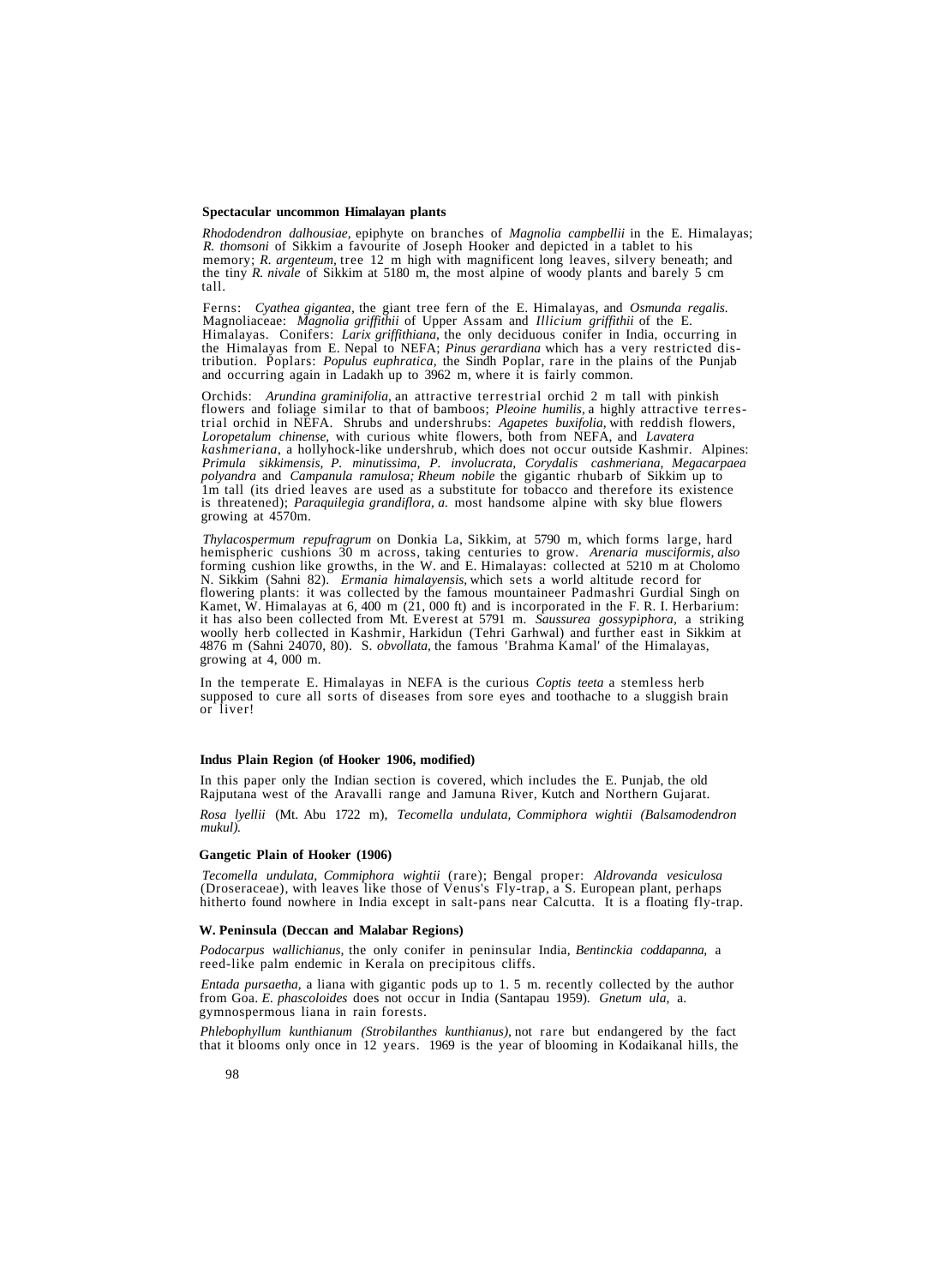first flush in August.<sup>1</sup> It last flowered in 1957, 1958. After simultaneous flowering, it seeds profusely and then dies; seeds get embedded in the soil and take 10 years to resurface and germinate. Its Nilgiri habitat has a maximum altitude of 2669 m, rising precipitously from the west to extensive grassy downs *nilagiricum, Lilium neilgherrense* and the tall *Lobelia leschenaultiana.* Peat bogs are of reserves. They occur in depressions in the Nilgiris at c. 2130 m. The most interesting feature of the Nilgiri flora is its affinity with the flora of Khasi, Naga Hills and Manipur. *Ternstroemia japonica, Gaultheria fragrantissima,* etc. are common to both.

## **Deccan Region (Peninsula south of the Ganga valley and east of Malabar)**

*Chloroxylon swietenia* (Satinwood) of fairly common occurrence; *Pterocarpus santalinus* (Red Sanders) which yields wavy-grained ornamental timber; *Santalum album* (threatened by spike disease); and *Cycos beddomei,* endemic in Cuddapah district.

## **Andamans**

*Diospyros marmorata* (Andamans marble wood), a highly ornamental timber, and *D. Kurzii. Podocarpus neriifolius* is the only conifer of the Andamans, a very high class timber, which needs to be protected and extensively cultivated.

## **Nicobars**

*Podocarpus wallichianus* (recorded from the Nicobars for the first time, Sahni 1953, 22992 Gt Nicobar); *Symplocos chengapae* Raiz et Sahni, an ornamental tree with fragrant flowers and a new species, discovered by the author from Gt. Nicobar Island (Sahni 1959); *Bentinckia nicobarica,* an endemic palm the only congener of which occurs in Kerala. The flora is characterized by the absence of Dipterocarpaceae.

**Ceylon:** The flora is characterized by a high degree of endemism. *Helminthostachys zeylanica, Ochlandra stridula, Diospyros ebenum, D. quaesita, Hortonia angustifolia* and *Schmacheria castaneifolia merit mention.*

**Burma:** *Osteomeles anthyllidifolia,* a rosaceous shrub previously known from China and Pacific islands: its congeners are in the Andes; *Rosa gigantea* and *Lonicera hildebrandiana,* both characterized by flowers of extraordinary size; *Amherstia nobilis,* is one of the most beautiful trees in the world, which needs to be preserved in its original habitat.

Malayan Peninsula Region: The very singular *Impatiens mirabilis*, with a stem as thick as a man's leg and 1. 2m high; *Brugmansia lowi* and *Rafflesia* spp., stemless and leafless root-parasites of the Cytinaceae; *Primul tricolor*, which have been removed on a large scale from their natural habitat by horticul-<br>tural collectors.

**Indonesia:** *Eucalyptus deglupla,a.* rain forest species of Celebes and Timor Islands, and one of the two or three eucalypts which are not native to Australia: the bark is ornamental, having a range of shades of green, gr

*Rhododendron vanderbiltianum,* with pale yellow corolla, grows in association with pines and oaks at 2,100-3, 000 m and *R. taxoides,* with red corolla, grows on serpentine rocks at 3, 250 m (Sleumer, 1966). *Dryobalanops,* a camphor yielding tree, is a relic in C. Sumatra: in the late tertiary it thrived in the adjoining S. Sumatra where silicified wood of unquestioned identity testifies to its former frequent occurrence, where it is now extinct (Steenis, 1948). *Rafflesia arnoldii* of Sumatra, the most outstanding plant in the plant kingdom, has flowers c. 90 cm across.

# **Nature Reserves**

During the last 50 years, several plants have been driven to the verge of extinction in their original habitat on account of large scale exploitation to meet horticultural and

<sup>&</sup>lt;sup>1</sup> It was found to be fairly commonly flowering in the area in December—Ed.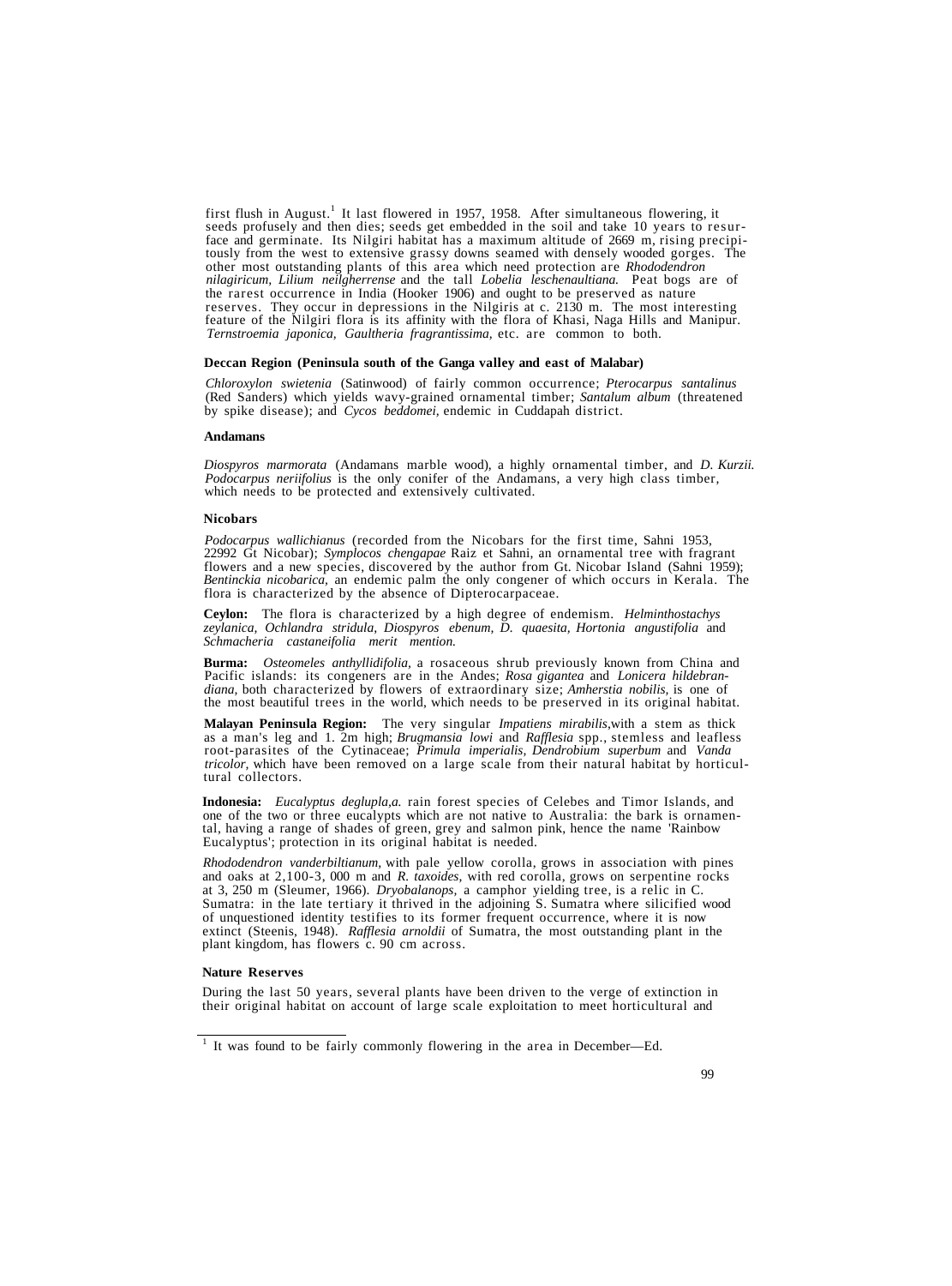pharmaceutical demands. Well known examples are the Blue orchid *Vanda caerulea* of Khasi Hills, 'Kuth' *Saussurea lappa* of Kashmir, which was exported to China, and *Rauvolfia serpentina.* According to Purseglove (1959) 'Inevitably with the spread of the rapidly increasing population, plants and animals, which were known to have occurred in Singapore, have disappeared completely'. As an initial step in the selection of nature reserves, type areas of fauna and flora, with remnants that are left, should be gazetted. Hari Dang (1969), Secretary, Wild Life Preservatio names of the following main wild life sanctuaries in the Himalayas that have been<br>gazetted, though in a very few cases this is awaiting official implementation; Kashmir<br>(Dachigam 1828-3962 m); Himachal Pradesh (Diankund 16 6400 m); Nepal, (Rapti Valley, Mahendra National Park 609-1828 m, Thyangbochi Buddhist Sanctuary in the vicinity of Mt. Everest 3650-6096 m); Bhutan (Laya-Lingh-shi N. W. Bhutan); NEFA (Sela-Rupa, Tirap National Park).

The ban on shooting of wild life in the sanctuaries should be extended to removal of uncommon plant communities before they are lost for all time. Exceptions should, of course, be made for sample collections by botanists f repute in the Himalayas. One of the functions of these gardens should be to protect and increase Himalayan plants facing extinction. It is also desirable to have a botanical garden at Mahabelshwar to represent the vegetation of the W. Ghats.

In conclusion, it is emphasized that vigorous efforts are required to protect remnant populations of the rare and endangered species of plants enumerated in the foregoing account. Efforts should be made to maintain representative collections of spectacular species of plants that are at present in undisturbed habitats. Encouragement should be<br>given to the establishment of national parks and sanctuaries where, in addition to animals,<br>threatened plants can multiply. Indigenous be made to establish natural areas for the preservation of species, their habitats and representative samples of ecosystems.

As Commelijn said in 1701 (de Wit, 1949) 'It is certain, however, that this Science, like all of Rulers and the Favour of Government'. The present trend, the world over, is happily in favour of nature conservation and preservation of nature's precious heritage of flora and fauna therefore has better prospects.

### **REFERENCES**

Bor, N. L. 1953. Manual of Indian Forest Botany. Oxford University Press, Bombay.

Chatterjee, D. 1939. Studies on the Endemic Flora of India and Burma. *J. R.Asiat. Soc. Beng. Sci.* 5(3): 19-67

Coventry, B. O. 1923. Wild Flowers of Kashmir. London.

Dang, H. 1969. Private communication.

De Wit, H.D. C. 1949. Short history of the phytography of Malaysian Plants. Flora Malesiana 1, 4 LXXI-CLXI.

Good, R. 1947. The Geography of the Flowering Plants. Longmans, Green and Co. London

Hooker J.D. & T. Thomson 1855. Flora Indica. W. Pamplin, London.

Hooker, J.D. 1906. A Sketch of the Flora of British India. Clarendon Press, Oxford.

Purseglove, J. W. 1959. History and Functions of Botanic Gardens with Special Reference to Singapore. *Gardens' Bull.* 27(2): 125.154.

Sahni, K. C. 1953. Botanical Exploration in the Great Nicobar Island. *Indian For.* 79(1): 3-16,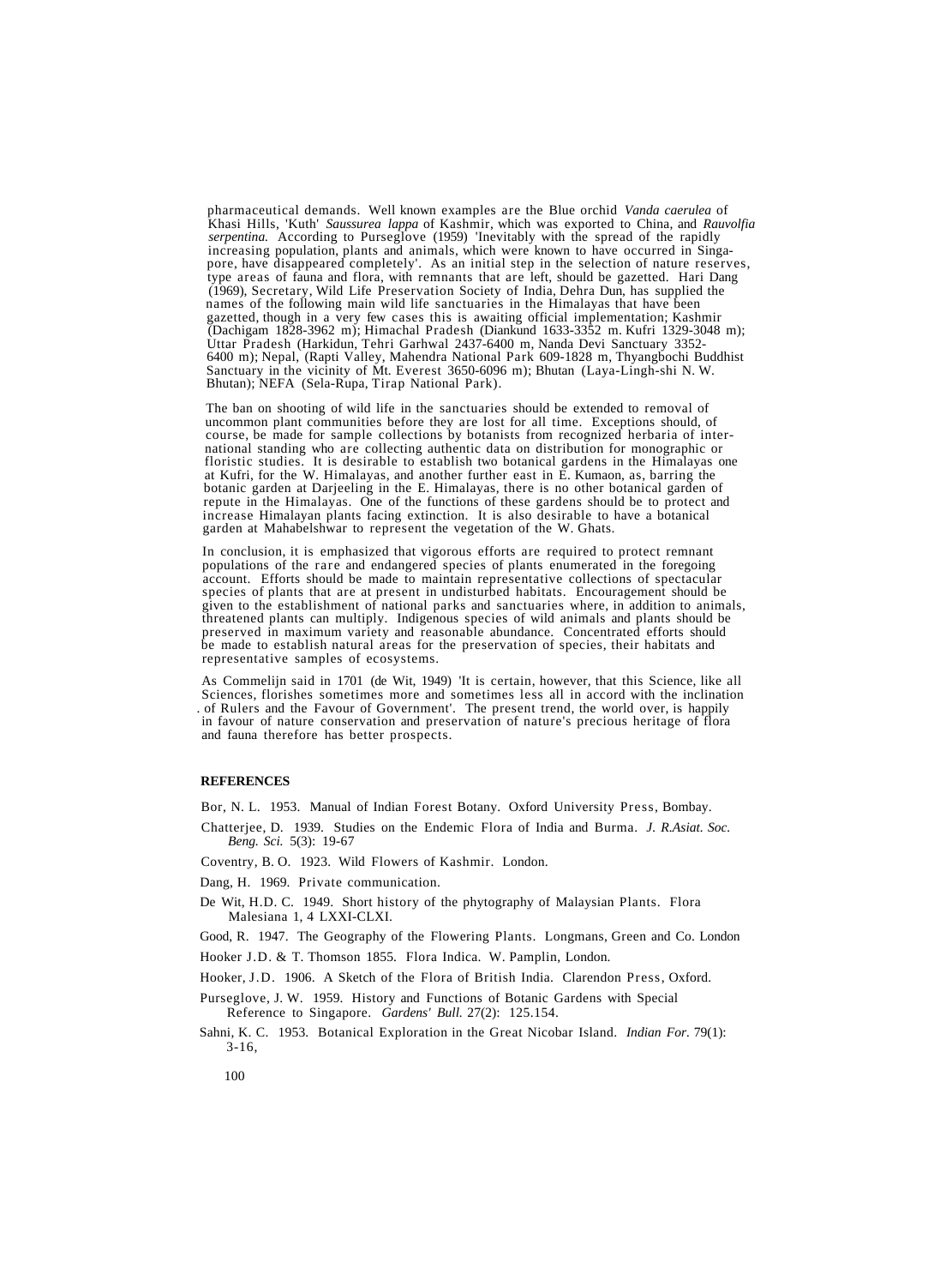- Sahni K. C. 1955. Observations on the Vegetation of Panch Chulhi. *Indian For.* 85 (5): 300-317.
- Sahni, K. C. 1958. Mangrove Forests in the Andaman and Nicobar Islands. *Indian For.* 84(9): 554-562
- Sahni K. C. 1960: Botanical exploration in Sikkim for fodders for Yaks and sheep. Report submitted to Government of India 1-15 Restricted.
- Sahni, K. C. 1969. A contribution to the Flora of Kameng and Subansiri Districts, NEFA. *Indian* For. 95(5): 330 352.
- Santapau, H. 1959. The identity of Entada Plants from Bombay. *J. Bombay Nat. Hist. Soc.*  $\overline{57(1)}$ : 238-240.
- Sleumer, H. 1966. Flora Malesiana 6 (serl): 569-669.
- Steenis, C.G. J. Van 1948. The Delimitation of Malaysia and its main Plant Geographic Divisions. Flora Malesiana 3 (ser. 1): 2.
- Raizada M. B. & K. C. Sahni 1959. A new Symplocos from Nicobars. *Indian For.* 83(3): 190- 191.

#### **SUMMARY**

The flora of India is unique in the context of world flora. It ranks second in the world to Brazil in total number of species and contains representatives of almost every family on the globe. The richness of the Indian flo flowers 35 cm across, *Rhododendron edgeworthii*, an ornamental epiphyte in the E.<br>Himalayas, *Symplocos chengapae* (a handsome ornamental tree discovered by the author<br>from the Nicobars) and *Entada pursaetha* of Malabar,

## **RÉSUMÉ**

La flore de l'Inde est unique au monde. Elle vient aprés le Brésil pour le nombre total d'espèces et contient des représentants de presque toutes les familles végétales du globe. La richesse de la flore indienne vient en partie de l'étendue du pays qui comporte une gamme très variée de climats et, comme l'ont dit Hooker et Thomson en 1855 '... elle constitue une illustration des genres des d supérieure'. L'auteur cite un certain nombre de plantes étrangères qui se retrouvent à l'état spontané en Inde. Il ennumére ensuite des plantes rares ou menacées qu'il a observées dans la chaîne de l'Himalaya, du Cachemire à la Circonscription Frontalière<br>du Nord Est ainsi que dans d'autres régions telles que les îles Andaman, les Nicobars,<br>le Kerala, Goa, Ceylon, etc. Les plantes rares ou mesurent 35 cm de diamètre, Rhododendron edgeworthii, une plante épiphyte ornementale de l'Himalaya oriental, Symplocos chengapae (un bel arbre ornemental dècouvert par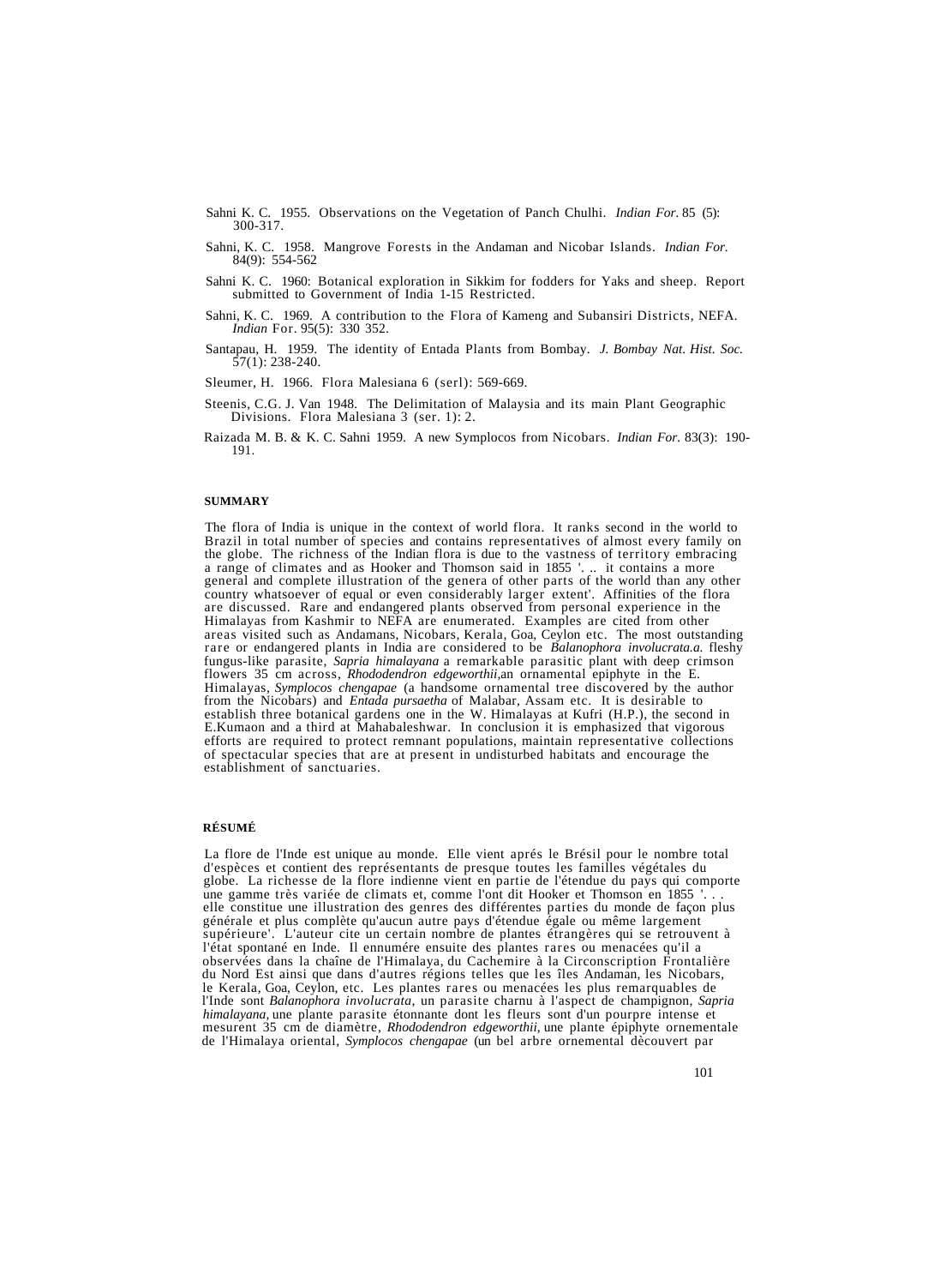l'auteur dans les fles Nicobar) et *Entada pursaetha* de Malabar, de l'Assam, etc. Il l'Himalaya occidental à Kufri (H.P.), le second dans le Kumaon oriental et le troisième à<br>Mahabaleshwar. En conclusion, l'auteur souligne la nécessité d'une action énergique pour protéger les populations restantes, entretenir des collections représentatives d'espèces remarquables qui vivent actuellement dans des habitats intactes et, enfin, encourager la création de réserves.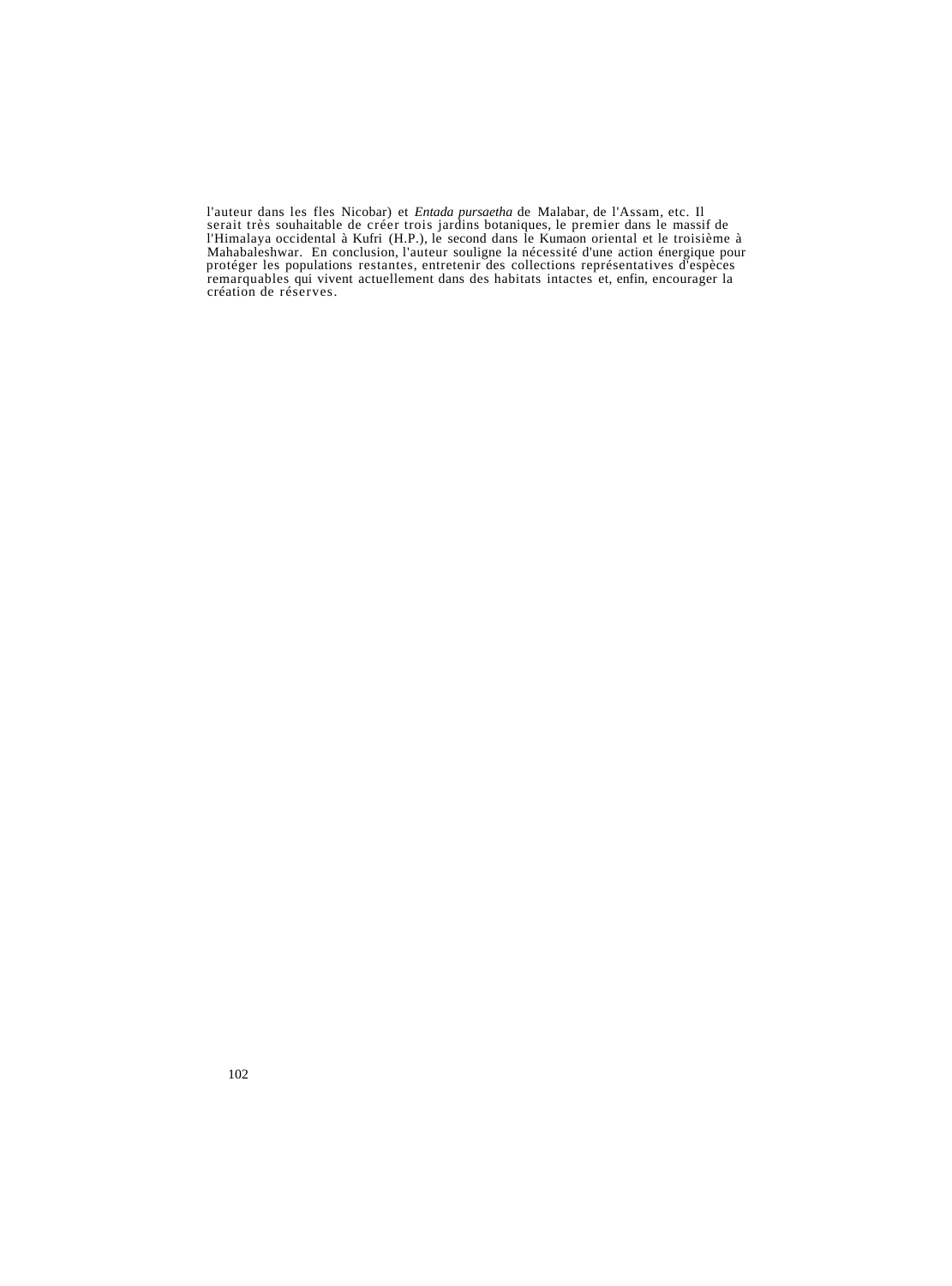## **Plants 4(d)**

# **Endangered Plants and Conservation in the Islands of the Indian Ocean**

R.MELVILLE *Royal Botanic Gardens, Kew, Surrey, U.K.*

The Indian Ocean is a region of the greatest biological interest. Scattered across its<br>broad surface are a number of high islands that have been isolated for such long periods<br>of time that they have developed unique floras groups of coral islands such as the Maldives and Laccadives are of little botanical interest, as they are clothed almost entirely by widespread tropical species that are dispersed by ocean currents. They provide no problem for plant conservationists and need not be considered further. The two largest islands Madagascar and Ceylon are both very rich in endemic species and genera. They pose special problems of their own and will sector the Andamans, Nicobars and Christmas Island and in the western sector, the three Mascarene islands—Mauritius, Reunion and Rodriguez, the Seychelles with Aldabra and the Socotra group.

The Andaman and Nicobar islands consist mainly of Tertiary deposits, with some igneous rocks and lie parallel with the coast of Burma and Malaya at a distance of about 350 floras bear a close resemblance to that of the neighbouring mainland and, to a lesser<br>degree, to India. There are no endemic genera, but there are 87 endemic species record-<br>ed for the Andamans, a few of which are shared w

The Christmas Island of the Indian Ocean is about 43 square miles in area and lies about 190 miles to the south-west of Java. The island was visited in 1904 by H. N. Ridley who published a list of the flowering plants he found there. This included 28 endemic species among which were six orchids. There are no endemic genera on the island and general relationships of the flora are with Malaysia. Al the island since 1897, a considerable area of natural forest still remains. For the time<br>being the majority of the endemic species may be safe but the possibility of establishing<br>a nature reserve on the island should be ex

Turning now to the Western Indian Ocean, the three islands of the Mascarene group are all mountainous and of igneous origin. They have long been famous as the home of the extinct birds, the Dodo and the Solitaire. Their fl The floras of the three islands are related to one another and also have many links with Madagascar.

Mauritius lies 500 miles S. E. of Madagascar and has an area of 720 square miles. It was originally clothed completely by forests, but nothing remains of the lowland forests which have been cleared for cultivation and only tunately Vaughan and Wiehe made an ecological survey of the remaining vegetation in 1937 and on the basis of their recommendations 10 nature reserves were created in 1944. Most of the land belonged to the Crown Forest Esta vasion by agressive alien weed species is a cause for grave concern. Among these a<br>privet (*Ligustrum walkeri*), a guava (*Psidium cattleyanum*) and *Rubus* and *Ardisia* species<br>are the most abundant, producing dense stan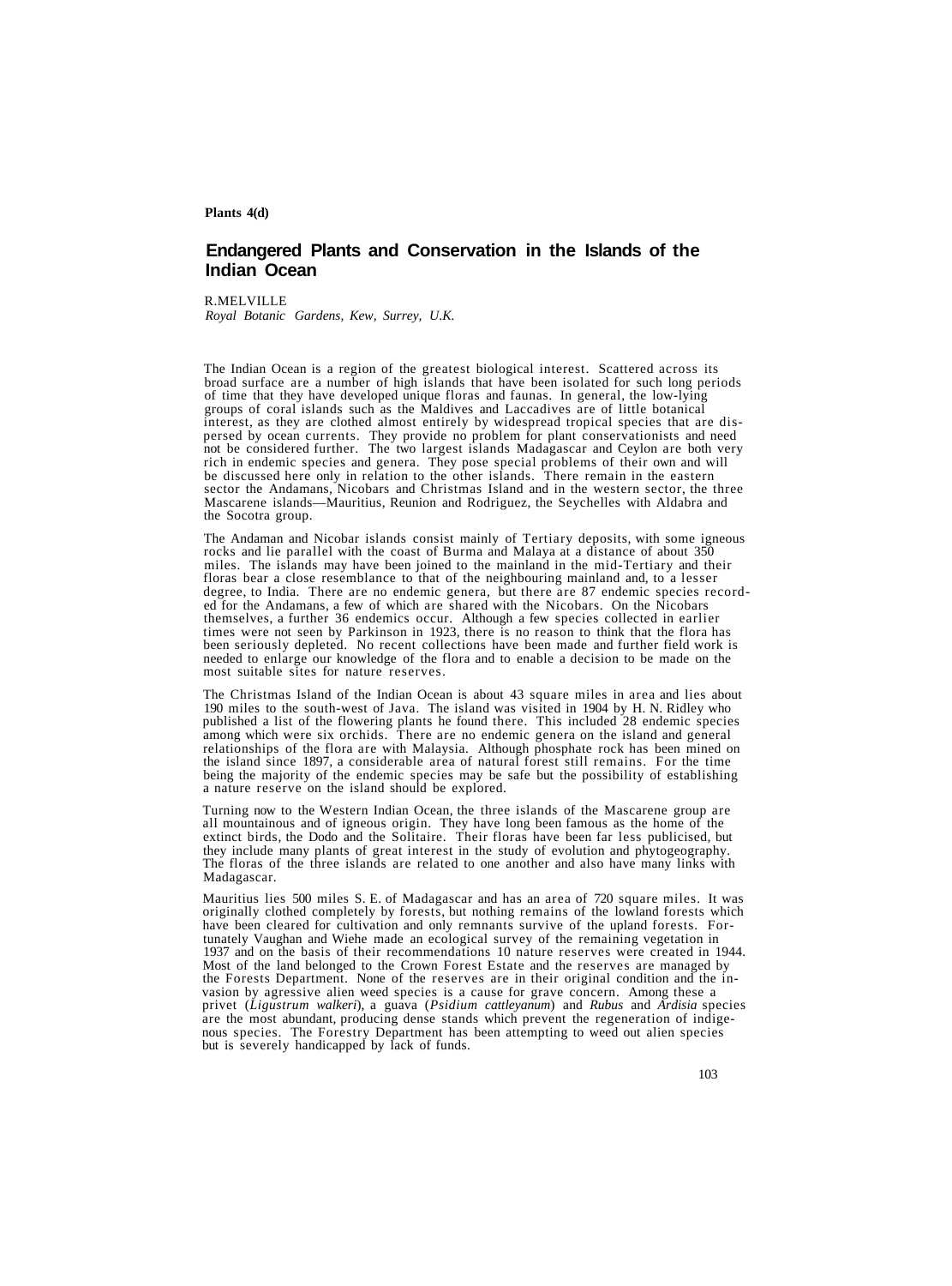The only flora of Mauritius on which an assessment of the present position can be based is that of Baker, published in 1877. This was never complete, as by that date the lowland forest had been almost entirely destroyed and Baker did not study the collections of were 10 species of *Eugenia* (Myrtaceae), and 11 of *Pandanus* (Pandanaceae). Families well represented by endemics are Rubiaceae (15), Compositae (9), Euphorbiaceae (12) and Orchidaceae (20). The orchids are probably unde

Among the plants that rank high in scientific importance in Mauritius are four monotypic<br>endemic genera: Astiria: (Sterculiaceae), *Hornea* (Sapindaceae), *Tetralaxis* (Lythraceae)<br>and *Cylindrocline* (Compositae). *Cylind* 1200 acres, contains a relatively undisturbed sample of the upland rainforest in which  $30\% -35\%$  of the indigenous local flora is endemic. The figure increases to about 80% for 30%-35% of the indigenous local flora is endemic. The figure increases to about 80% for Mascarene endemics as a whole, an important point in view of the fact that many species formerly widespread in the group are now every *tidia* (Lecythidaceae) is a case in point. The Mascarene species *F. mauritiana* is the most advanced in its leaf venation pattern, while the other three species of the genus in Madagascar show different stages in the evo *Glossopteris* type to modern forms.

Although the nature reserves of Mauritius were selected after a full ecological survey, this unfortunately, is no guarantee that they will continue to perform indefinitely their purpose of conserving samples of the indigen

Rodriguez situated 360 miles east of Mauritius and with an area of 42 square miles is the smallest and most isolated of the Mascarenes. When the first abortive attempt at colonization was made in 1691, Francois Leguat, the leader of the expedition, described the island as 'an earthly paradise', 'richly spread with great tall trees'. By the time of I.B. Balfour's visit with the Royal Society Transit of Venus expedition in 1875, no natural plant communities remained. Balfour recorded enormous numbers of goats, several thousand head of cattle and the land eroded with deep gullies and covered with alien weeds. Only individual plants of indigenous species remained and scattered groups in inaccessible places. He found 175 indigenous species of which 35 were endemic. Some of these have since become extinct. The endemics incl *rina* (Turneraceae), *Scyphochlamys* (Rubiaceae) and *Tanulepis* (Asclepiadaceae). In addi- tion to the dominant relationships of the flora with the other Mascarene islands and Madagascar, a few genera such as *Abrotanella, Myoporum* and *Nesogenes* suggest a link with the subantarctic islands and Australasia.

No natural plant communities have survived on Rodriguez, but the question remains of the best means of preserving the remnants of the indigenous flora. The species might the bept alive individually in botanic gardens and this should in any event be done. A<br>more satisfactory alternative would be to recreate in a reserve made for the purpose in<br>Rodriguez a viable plant community in which the

Reunion with an area of 1000 square miles is the largest of the Mascarenes and lies<br>about 95 miles S.W. of Mauritius. The vegetation is least altered of the three islands.<br>Even so, most of the forest below 2000 ft. has bee sugar cane. The surviving flora is extremely rich and varied. Apart from orchids, it contains over 200 species that are endemic to Reunion or are Mascarene endemics.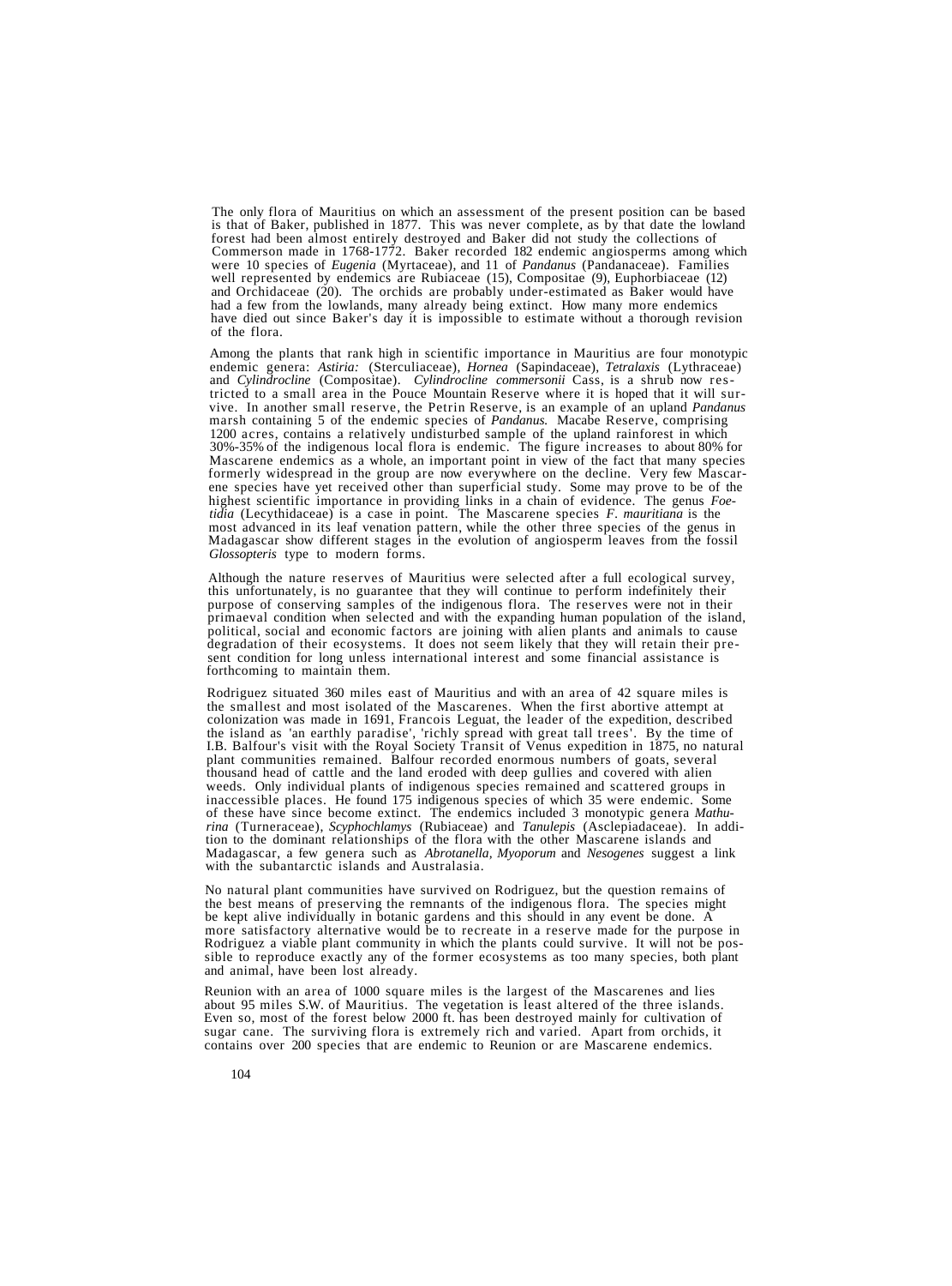According to Rivals there were 160 species of orchids including about 90 endemics, but about three-quarters of these are already extinct. Most of them would have been in the former lowland forest and they give a hint of the unrecorded riches that must have been<br>lost in Mauritius and Rodriguez. Further evidence of the diversity of the flora is the<br>presence of four endemic genera and four other ft. is still untouched. In the context of the history of the other Mascarene islands it is obviously desirable that reserves should be selected without further delay. I would strongly recommend this.

The Seychelles group lies about 1000 miles to the north of Madagascar and consists of larger islands were originally forested, but have been much altered by human occupation.<br>The low lying parts are under cultivation for coconuts, cinnamon and vanilla and only remnants of the forests remain in the higher more rugged parts. An enumeration of the flowering plants was published by Summerhayes in 1931, based upon earlier collections.<br>This indicated a surviving indigenous flora of 23 an endemic family. Unfortunately, *Medusagyne* has not been seen for many years and is<br>presumed extinct. The relationships of the flora, according to Summerhayes, are almost<br>equally with India and the East and with Madagas much smaller African element. The endemic *Vateriopsis seychellarum* Heim is of particular interest as the only member of the Dipterocarpaceae in the Western Indian Ocean.<br>It is now reduced to 3 trees and is a critically e

There are no reserves on the Seychelles at present, but Jeffrey in his Report on the Botany of the Seychelles made recommendations for the conservation of selected areas. The question of national parks in the Seychelles is at present under discussion, though it appears that finance may be a limiting factor.

Aldabra is a raised coral atoll situated about 260 miles N.W. of Madagascar with a land surface of about 60 square miles. The proposal to build an airport on Aldabra aroused considerable opposition and prompted the Royal Society Expedition of 1967. Thanks to the co-operation of Mr S. A. Renvoize, botanist to the expedition, I am able to give an upto-date assessment of the flora. A total of 31 endemic angiosperms were found, of which 9 were recorded for the first time and await description. One species, *Cassipourea* that it still survives in the dissected terrain of the atoll. Six species were seen either once or a few times and may be on the verge of extinction from natural causes. The remaining 24 species are probably safe so long a

Socotra and the adjacent island of Abd al Kuri lie about 140 miles off the Horn of Africa (Cape Guardafui). Unlike other islands discussed here Socotra is a continental rather than an oceanic island. Recent geophysical evidence indicates that it has been isolated since the Miocene, about 15 million years. This has allowed time for considerable divergence of the flora from those of Africa and Arabia with which it is most closely allied. The island has been known since classical times and man and his goats have wreaked considerable damage on the flora, especially during the last century. The first comprehensive collection of the flora was made in 1880 by Balfour who recorded 565 indigenous species of which 212 are endemic (37%). Further collections were made by Smith and Lavranos on the Middle East Command Expedition of 1967 and I am indebted to Mr. A. R. Smith for up-to-date information on the status of the flora. Of the endemic species 32 recorded by Balfour were not seen despite search in the localities he indicated. These must be presumed extinct. Of the remainder, 61 are now so rare and localised that their continued existence is endangered and a further 33 are scarce enough to cause concern.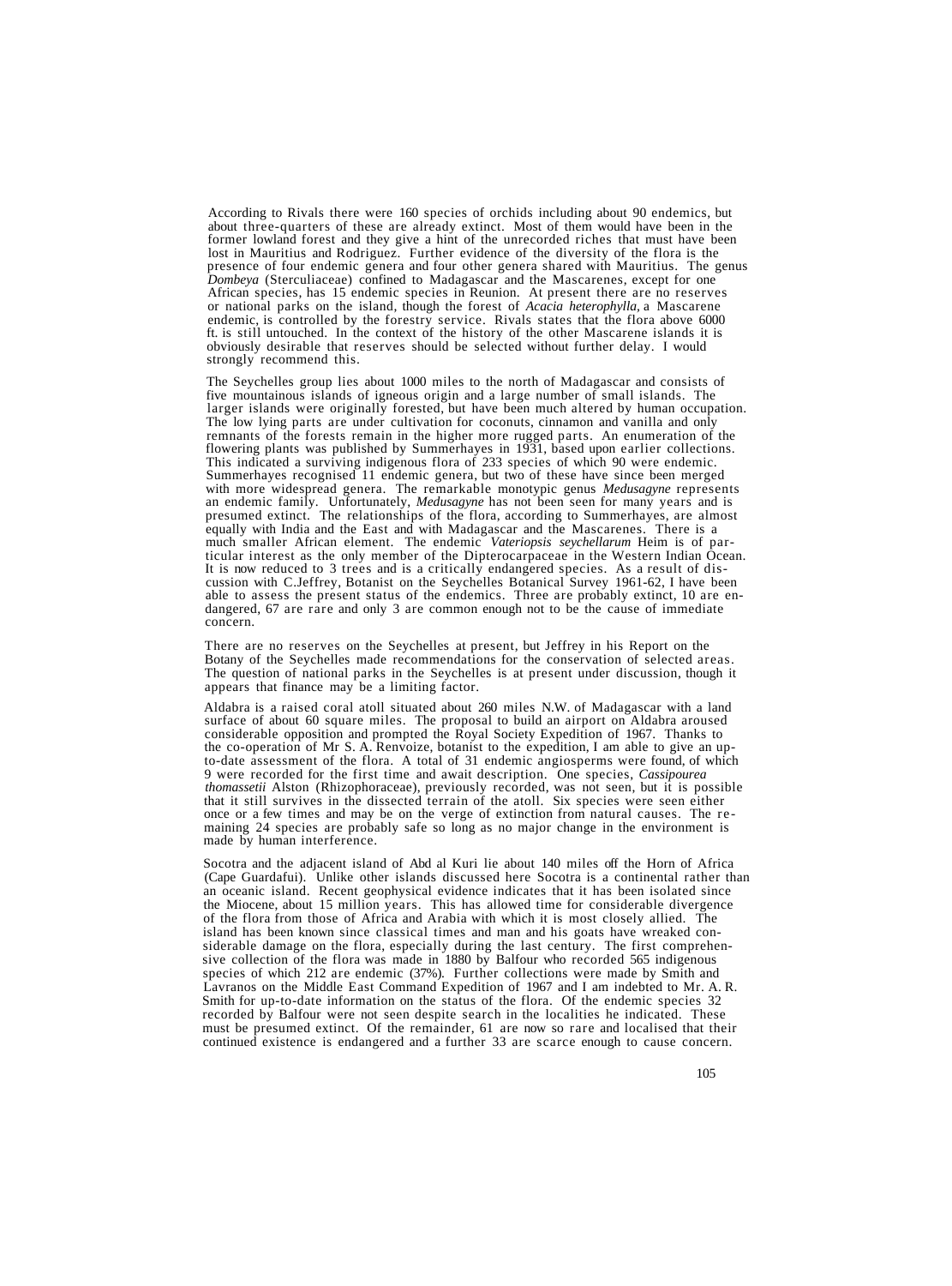The residual endemics, numbering 86, are common enough to be safe for the time being.<br>The chief culprit in this deplorable situation is the goat, which destroys everything except<br>a few species unpalatable to it. Among the single mountain pass. No regeneration was seen and of a number of plump seeds brought back to Kew, only one germinated. It is hoped to propagate this plant and distribute the species to other botanic gardens.

There are no nature reserves on Socotra at present and some steps to protect the flora<br>are urgently needed. As a result of the 1967 expedition the areas where concentrations<br>of rare species occur are known. There are three

The fact that information on many of the islands is incomplete makes a general summary<br>of the situation in Indian Ocean region as a whole difficult. The data are most complete<br>for Socotra, Seychelles and Aldabra. Grouping ber can only be guessed. Having regard to the composition of Mascarene floras as a whole, earlier losses on Rodriguez may well have been 70 species and they must also have been considerable on Mauritius. Botanic gardens co

## **SUMMARY**

A survey has been made of the floras of the islands of the Indian Ocean, excluding Ceylon and Madagascar which provide special conservation problems. Tentative lists of the endemic species have been prepared, but these can knowledge. Nevertheless, there is sufficient evidence to show that considerable loss by extinction has been sustained by the floras of the Western Indian Ocean.

The floras of the Andaman and Nicobar Islands together include about 123 endemic species. Probably few of these are endangered, but more field work is needed to assess their status. Christmas Island has about 28 endemics m

The Mascarene Islands, Mauritius, Rodriguez and Reunion were all originally clothed in forest and were extremely rich in endemic species. Baker's estimate of 182 endemics for Mauritius in 1877 is probably too low. A number four monotypic genera. The remnants of the flora are preserved in a series of Reserves,<br>but social economic and political factors render their future problematical. Rodriguez<br>was derelict when the first systematic collecti Probably at least 70 other species have been lost. Reunion is now the least changed and richest of the Mascarenes with about 290 endemics recorded. Even so, a recent estimate states that three quarters of the 160 indigenous orchids are now lost. There are no national parks or reserves and suitable areas should be selected before further deterioration takes place.

Thanks to recent expeditions the present status of the floras of Aldabra, the Seychelles and and Socotra is better known. For the three groups together, 326 endemic species are recorded, but 11% of these are believed to ha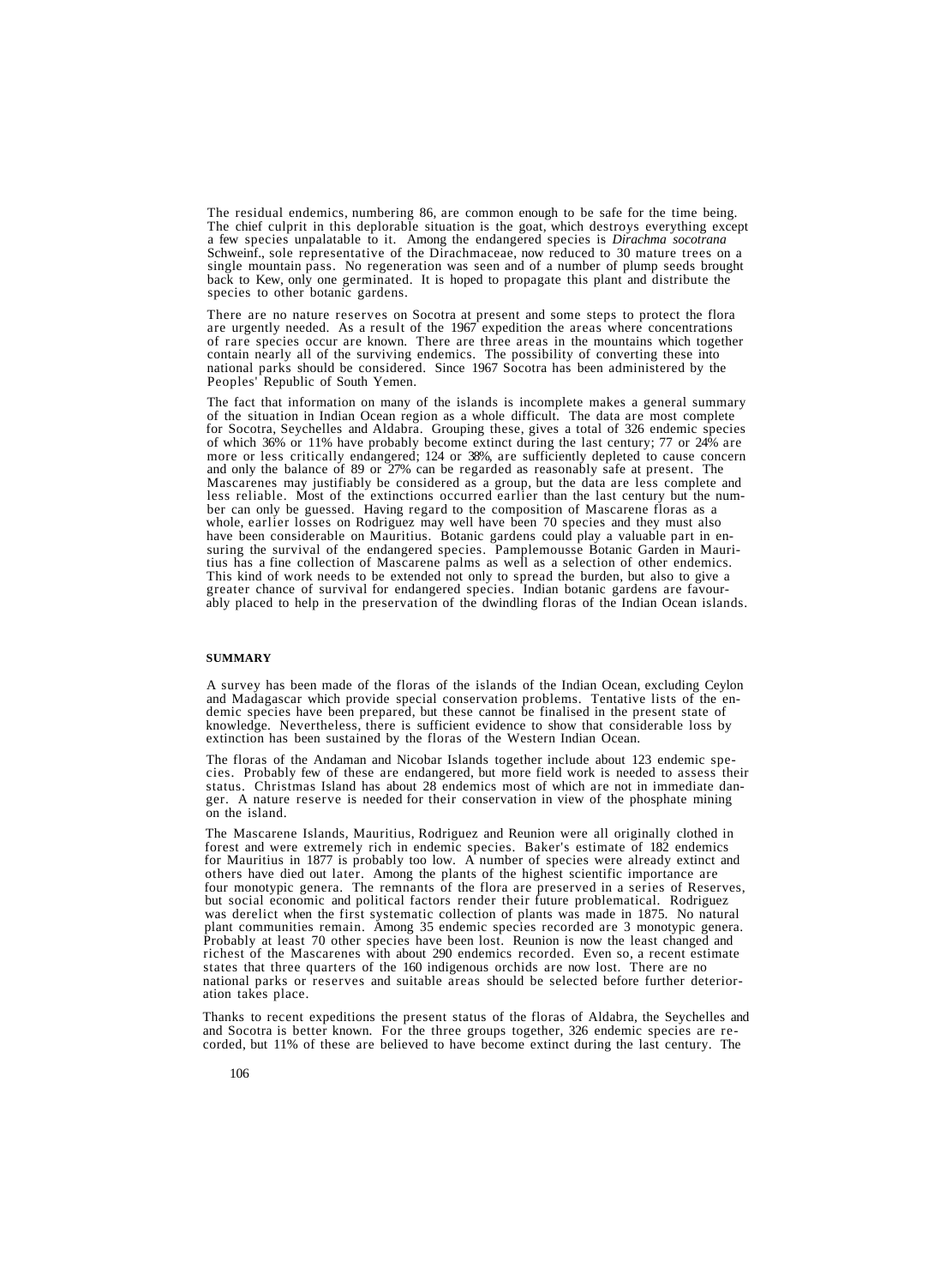extinctions on the Seychelles include the monotypic family Medusagynaceae. Of the re-mainder 24% are endangered, 38% are depleted and only 27% can be considered safe at present. Floral reserves have been proposed for these island groups.

Attention is drawn to the need for cultivation of endangered species of the Indian Ocean region in tropical botanic gardens.

# **RÉSUMÉ**

Des études floristiques ont été effectuées dans les îles de l'Océan Indien à l'exception de<br>Ceylon et de Madagascar qui suscitent des problèmes de conservation particuliers. Des<br>listes provisoires des espèces endémiques on

Les flores des îles Andaman et Nicobar comprennent ensemble près de 123 espèces endémiques. Il est probable que peu de ces espèces sont menacées, mais il faudrait poursuivre les recherches sur place afin de déterminer leur a environ 28 espèces endémiques dont la plupart ne sont pas immédiatement menacées.<br>Il conviendrait de créer une réserve naturelle afin de les sauvegarder, car l'île est exploitée pour ses phosphates.

Les îles Mascareignes, Maurice, Rodriguez et de la Réunion étaient toutes à l'origine re-<br>couvertes de forêts et possédaient une flore riche en espèces endémiques. Baker esti-<br>mait en 1877 qu'il y avait 182 espèces endémiq flore est conservé dans un certain nombre de réserves, mais les facteurs politiques,<br>économiques et sociaux randent son avenir assex aléatoire. L'île Rodriguez était à<br>l'abandon quand on y fit pour la première fois en 1875 plantes. Il ne restait aucune association végétale naturelle. Parmi les 35 espèces endé miques découvertes se trouvaient 3 genres monotypiques. Il est probable qu'au moins 70 autres espèces se sont perdues. La Réunion est actuellement l'île la moins modifiée et endémiques. Mais en dépit de cela, une estimation récente révéle que les trois quarts<br>des 160 espèces indigènes d'orchidées ont déjà disparu. Il n'existe ni parcs nationaux ni réserves et il conviendrait donc de délimiter des zones à protéger avant que ne se pour- suive la dégradation de la flore.

Des missions récentes ont permis de mieux connaître l'état actuel de la flore de l'île Aldabra, des Seychelles et de Sokotra. Dans ces trois groupes d'îles on a trouvé un total de 326 espèces endémiques, mais il semble que 11% de ces espèces aient disparu au cours du siècle dernier. Dans les Seychelles, une famille monotypique—les Medusagynaceae—a disparu. De plus, 24% de ces espèces sont menacées, 38% sont extrêmement rarefiées et 27% seulement d'entre elles ne sont pas menacées au moment présent. Il a été proposé de créer des réserves floristiques dans les îles appartenant à ces trois groupes.

L'auteur souligne la nécessité de cultiver les espèces menacées de la région de l'Océan Indien dans les jardins botaniques tropicaux.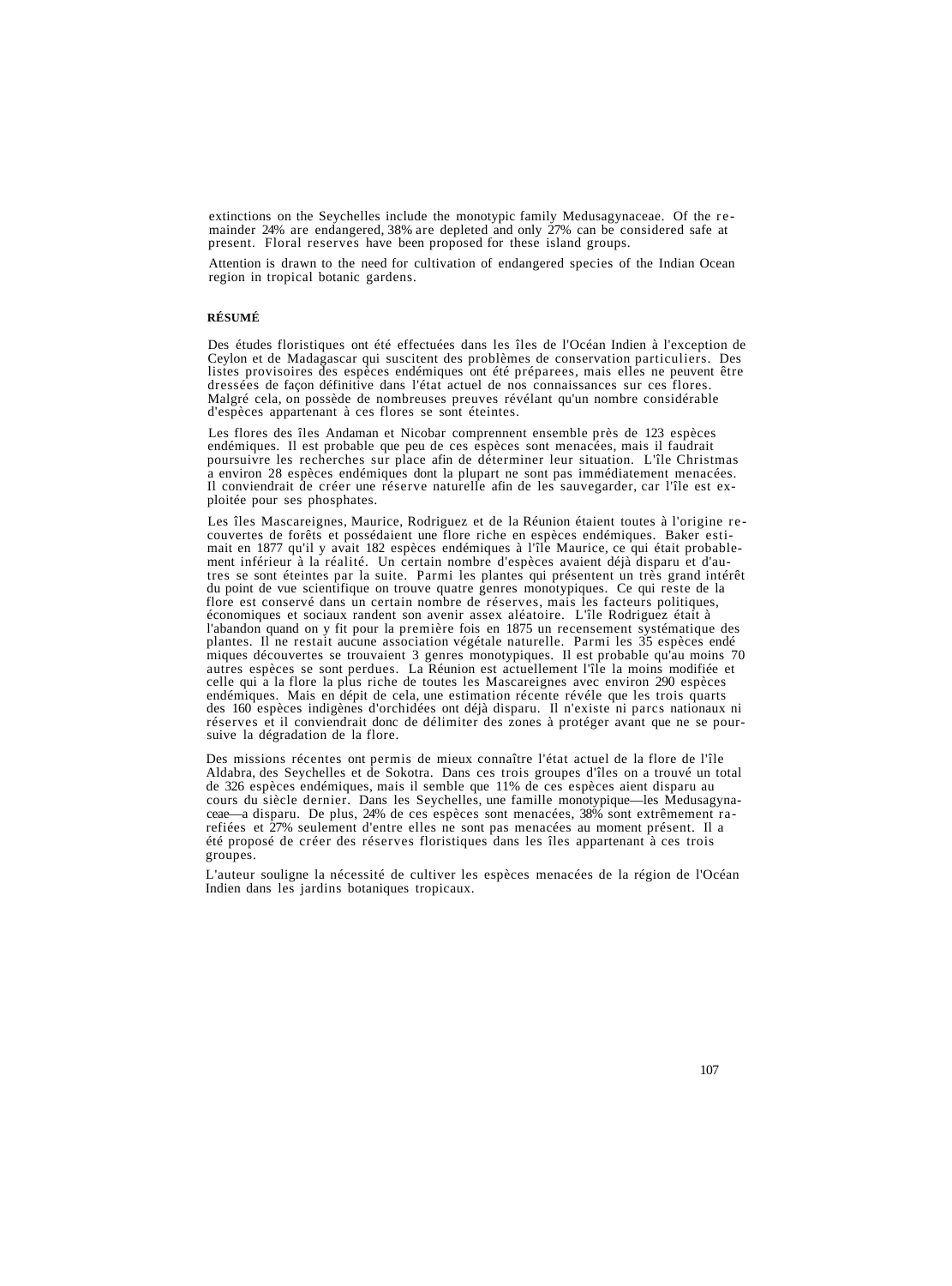**Plants 4(e)**

# **Endangered Plant Species and Their Habitats—A Review of the Indian Situation**

K. SUBRAMANYAM *&* C. P.SREEMADHAVAN *Botanical Survey of India, Calcutta,* c/o Ministry of Education & Youth Services, New Delhi, India

#### **INTRODUCTION**

Increasing human populations and development have brought about sudden, irreversible and often far-reaching disturbances of natural conditions essential for the survival of vast numbers of plant and animal species. A recen 1968) made several recommendations urging the IBP, IUCN and other international and national organizations to initiate studies into these problems, in addition to the establish-<br>ment of natural areas for the preservation of plant and animal life, their habitats and<br>representative samples of ecosystems. At tional Union for Conservation of Nature and Natural Resources, the Survival Service<br>Commission is to review the status of endangered species and their habitats. This paper<br>presents a preliminary report on the extinct and e particular reference to their habitats.

#### **METHODS OF STUDY**

Excluding stray remarks on the danger of extinction to certain well known orchids and reports of extensive modification of habitats as a result of development, we had no earlier work to guide our study. Srinivasan (1959) had also encountered this problem as is evident from his remarks (p. 86): 'To say merely that rare plants have to be protected would be meaningless, unless it is precisely defined plants, and by what authentic standards their rarity is actually evaluated'. He goes on to consider the status of economically important species (which appear to have sufficient legal safeguards), endemic or apparently endemic species (he lists 48), mono-typic Indian Hk.f.& Th.), Indian type species, species that are indiscriminately exploited or destroyed, and scientific curiosities (*Nepenthes khasiana* Hk.f.). He includes some rare species or species with limited distribution, also, British India', preceded by extensive and intensive exploration of the various parts of the country that had not been sufficiently explored. During the last 15 years we have accumulated considerable data on the plant weall representatives of genera enjoying a wider distribution elsewhere (*Iberidella andersonii*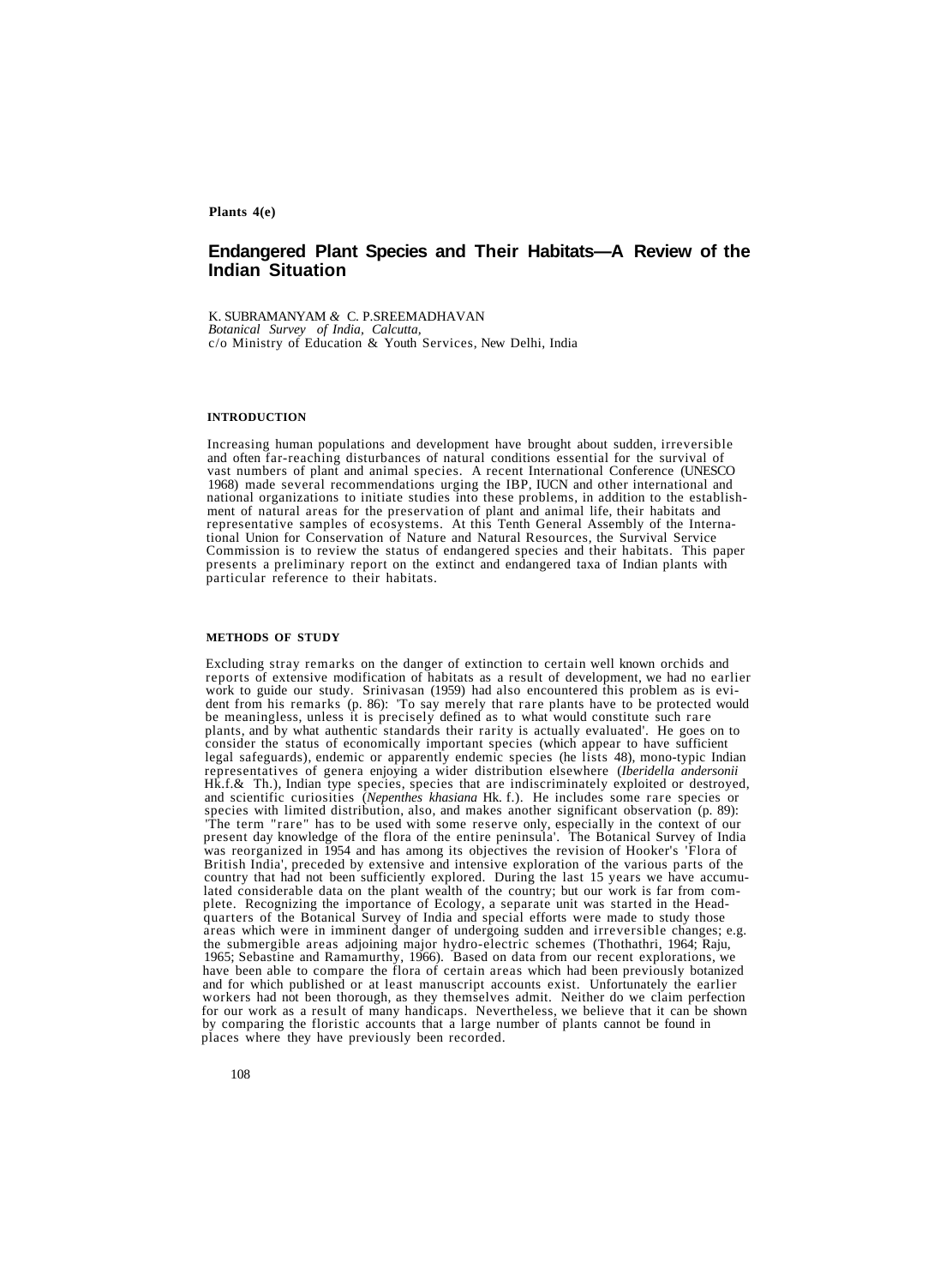#### **COMPARISION OF FLORISTIC ACCOUNTS**

#### **Khandala in the Western Ghats of India**

The district of Khandala covered by the studies of Santapau (1967) had been earlier ex-<br>plored by Graham (1839). During 1917-19, Blatter, Hallberg and McCann made extensive<br>collections from Khandala. Apart from these colle plants reported by Blatter, Hallberg, McCann, Graham and others. Santapau could not collect specimens of some 224 taxa even though many of them are represented by specimens in the Blatter Herbarium. Considering the intensive nature of Santapau's study it<br>is not likely that he could have overlooked such a large number of plants. In many instances he remarks that he made a special search for over 10 years for some plants<br>reported by Blatter and others, but they could not be found: *Balanophora indica* Wall.,<br>*Ceropegia lawii* Hk. F., *Erythrina indica* Lamk. DC, *Tylophora indica* (Burm.) Merr. and *Wagatea spicata* Dalz. All the four taxa of Podostemaceae, *'Terniola zeylanica* Tul. var. *konkanica* (Willis) Sant., *T.foliosa* Wedd., *Zeylanidium lichenoides* (Kurz) Engl. var. *khandalense* (Willis) Sant., *Z. Uchenoides* Santapau had not seen them in Khandala. Of the 49 taxa of Cyperaceae, 13 were listed on the authority of earlier reports and 39 taxa out of 121 Gramineae were neither seen nor collected by Santapau.

#### **Indore district in Central India**

Indore, a district of Madhya Pradesh comprises part of the Malwa Plateau and lies<br>approximately within Latitude 22°22' and 23°10' N and Longitude 75°15' and 75°35' E.<br>Biscoe (1910), a former Conservator of Forests, publish the same area and reported 566 species *including a large number of herbaceous plants.* A comparison of the two studies reveals an interesting fact; some 40 species of trees and shrubs reported by Biscoe are missing from the collections made by Rao and Sastry. It is possible that they could have overlooked some of them but it is most unlikely that they could have missed all the 40 species of *trees and shrubs*. It *is* our opinion that these plants have become exceedingly rare or even disappeared from the area under study, mainly: due to the influence of man. The more striking examples are the following:<br>Acacia eburnea Willd., Acacia jacquemontii Benth., Bauhi *dis, Careya arborea* Roxb., *Carvia callosa* (Wall.) Brem., *Casearia tomentosa* Roxb., *Eriolaena hookariana* Wt. & Arn., *Gmelina arborea* Roxb., *Grewia damine* Gaertn., *Oroxylum indicum* (L) Vent., *Pilostigma malabaricum* (Roxb.) Benth., *Salvadora persica* L., *Santalum album* L., *Semecarpus anacardium* L.f., *Soymida febrifuga* A. Juss.and *Strychnos potatorum.*

#### **Biligirirangan Hills in Mysore State**

Biligirirangan Hills form a discontinuous north to south range of hills located in the<br>south east corner of Mysore State and lie between  $11^{\circ}5' \cdot 13^{\circ}5'$  N and  $77^{\circ} \cdot 78^{\circ}E$ . Barnes<br>(1944) studied this area and are given on the authority of Barnes. No representative of the following genera could be found: Anoectochilus Bl., Calanthe R. Br., Chiloschista Lindl., Chrysoglossum Bl., Coelo*gyne* Lindl., *Cymbidium* Sw., *Disperis* Sw., *Epipogium* R. Br., *Geodorum* Jacks., *Liparis* Rich., *Malaxis* Soland. ex Sw., *Peristylus* Bl., *Platanthera* L. C. Rich., *Polystachya* Hk., *Rhynchostylis* Bl., *Satyrium* Sw., and *Zeuxine* Lindl. Some other taxa of importance that have disappeared from this area include *Aganosma cymosa* G. Don., *Buettneria herbacea* Roxb., *Cephalostigma flexuosum* Hook.f. & Th., *Dillenia retusa* Thunb., *Dioscorea bulbi-*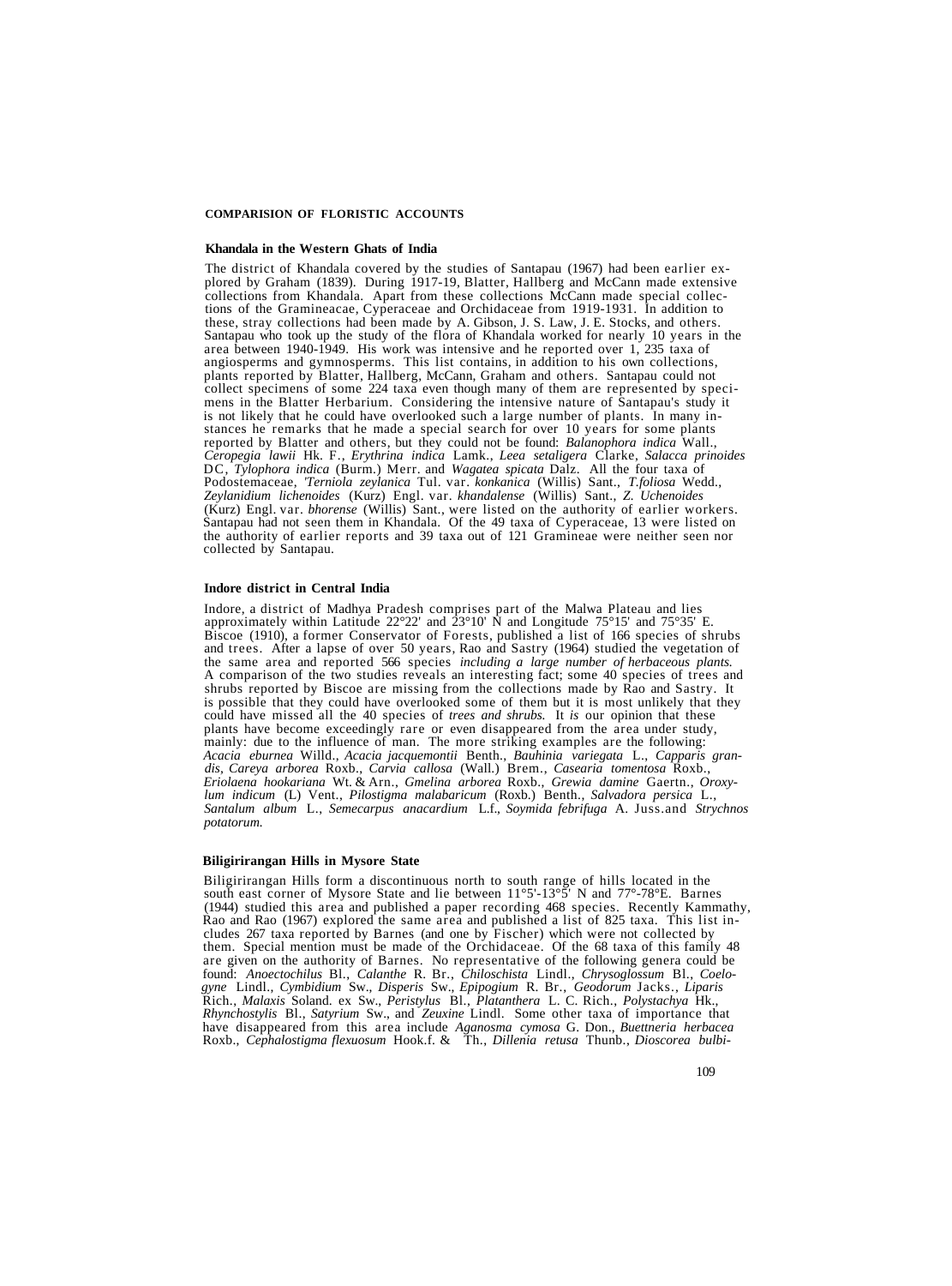*fera* Linn., *Eriolaena Hookeriana* Wt. *&* Arn., *Heracleum candolleanum* Gambly, *Hoya* wightii Hk.f., Linum mysorense Heyne ex Benth., Lobelia heyniana Roem. & Schult., Loni-<br>cera leschenaultii Wall., Mallotus beddomei Hk., Myriophyllum intermedium DC, Olea *glandulifera* Wall., *Osbeckia cupulaxis* Don, *Parnassia mysorensis* Heyne, *Pedicularis zeylanica* Benth., *Phaseolus angularis* (Willd.) W.F.Wight, *Pycnospora lutescans* (Poir.) Rubus fulvus Focke, Ruellia beddomei Clarke, Syzygium ruscifolium (Willd.) Sant. & Wagh.<br>and Thalictrum dalzellii Hk.

#### **Andaman and Nicobar Islands**

The Andaman and Nicobar Islands lie in the Bay of Bengal. An account on the flora of 20 years later and published another account. The Botanical Survey conducted three major expeditions in recent times (Thothathri 1962). Thothathri, who was in charge of these explorations and is continuing his studies, informs us (personal communication) refugees in 1959. Similarly, in 1964, Middle Andaman evergreen forests were cleared at Betapur for similar purposes. However, Great Nicobar Island is full of virgin forests largely untouched by man. The only inhabitants of this island are the aborigines (Jaravas).<br>This island, according to Thothathri may be considered for conservation of habitat.<br>Though the study of the flora of these islands *manii* King, *Leptonychia glabra* Turcz., *Mischocarpus sundaicus* BI., *Podocarpus neriifolia* Don, *Polyosma integrifolia* Bl., *Prunus martabanica* King. The following plants are endemic to these islands: *Ailanthus kurzii* Prain, *Ardisia andamanica* Clarke, *Blachia andamanica* Hk.f. *Canarium manii* Kurz, *Chaillelia andamanica* King, *Dillenia andamanica* Parkinson, *Dipterocarpus kerrii* King, *Drypetes andamanica* (Kurz) Pax *&* Hoffm., *Dysoxylum andamanicum* King, *Glochidion andamanicum* Kurz, *Gouania andamanica* King, *Hippocratea andamanica* King, *Hopea andamanica* King ex Parkinson *Lagerstroemia hypoleuca* Kurz *Lasianthus andamanicus* Hk..f., *Linociera parkinsonii* Hutch., *Linostoma andamanicum* Hutch. ex Parkinson, *Macaranga andamanica* Kury, *Mallotus andamanicum Hk.f., Maesa andamanica* Kurz *Mangifera andamanica* King, *Memecylon andamanicum* King, *Mezoneurum andamanicum* Prain, *Miliusa tectona* Hutch. ex Parkinson, *Myristica andamanica* Hk. f. *Oropkea hexandra* Bl., *Peri strophe andamanica* Clarke, *Planchonia andamanica* King, *Polyalthia dubia* Kurz, *P. parkinsonii* Hutch., *Strobilanthes glandulosus* Kurz, Xanthophyllum andamanicum King. Plants that are known only from the Nicobars<br>are: Aporusa glabrifolia Kurz, Bentinckia nicobarica Becc, Crateva macrocarpa Kurz,<br>Hippocratea nicobarica Kurz, Garcinia jelinekii Kurz ex *chengapae* Raiz. et Sahni.

# **Lucknow city and its environs**

A comparison of the floristic studies on Lucknow and its environs gives us a very good idea of the effect of urbanization on the flora of the area. Anderson (1859) published notes on the flora of Lucknow with a list of 536 taxa including 156 cultivated ones. He considered the list far from complete. More than a century later, Patil (1963) who studied the very same area collected only 330 taxa including cultivated ones. Sharma (1964) has added another 13 species bringing the total to 343.

The disappearance of 193 taxa from such a small area, even if some of them could have been overlooked by Patil, emphasizes the effects of expanding cities on floristic composition.

#### **ENDANGERED PLANTS**

The following list consists of various taxa considered to be rare and probably facing extinction at least in India. It is drawn up on the basis of extensive explorations conducted by the staff of the Botanical Survey of India and experience gained therefrom. Recent collections have been compared with existing plant specimens in various herbaria and recent monographs and revisions have also been consulted. The plants listed by Srini-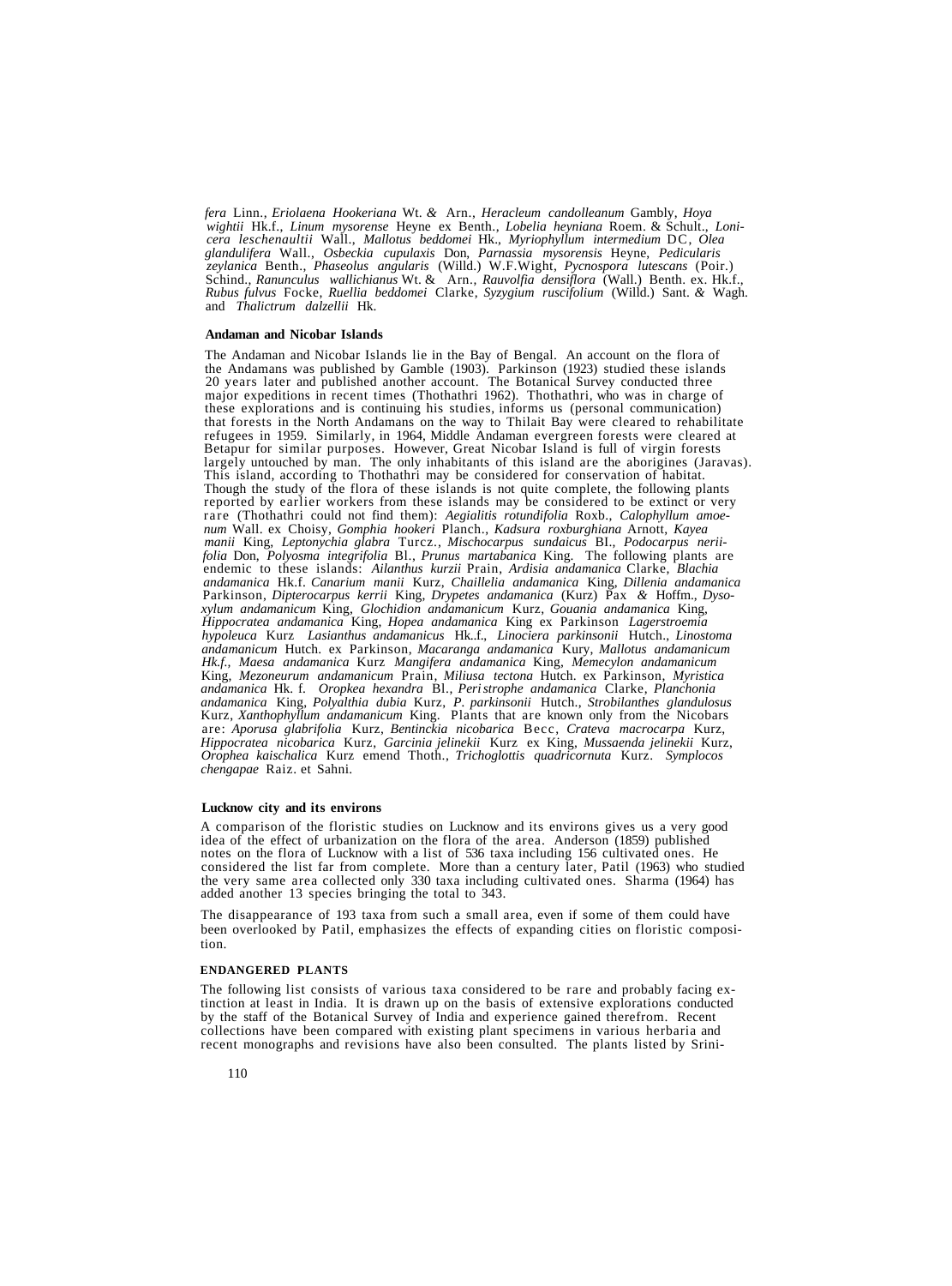vasan (1959) have also been included: Aconitum kashmiricum Stapf. ex Coventry, A. mos-<br>chatum (Bruhl ex Duthie) Stapf, Allardia vestita Hk. f & Th., Allium clarkei Hk.f., A. con-<br>sanguineum Kunth, A. loratum Baker, A. thom Ali, *A. oxyodon* Baker, *A. malacophyllus* Benth. ex Bunge, *Belosynapsis kewensis* Hasek., *Calophyllum kunstleri King, Carduus nutans* Linn., *Carrallia (?) lucida* Roxb., *Catamixis* D.jacquemontii Edgew., Doritis taenealis (Lindl.) Benth., Dischidia rafflesiana Wall., Epipogium tuberosum Duthie, Eremostachys superba Royle ex Benth., Erysimum melicentea Dunn, Falconeria himalaica Hk.f., Gentiana cachem tea Dunn, Falconeria himalaica Hk.f., Gentiana cachemirica Dcne., G. kurro Royle, Hedy-<br>sarum cachemirianum Benth., Helichrysum cutchicum (Cl.) Rolla Rao et Deshpande, Iris<br>aurea Lindl., I. gilgitensis Baker, Lavatera kash Camb., Mertensia maltkioides Clarke, Nepenthes khasiana Hk.f., Pleurospermum stylo-<br>sum Clarke, Potentilla clarkei Hk.f., P. kashmirica Hk.f., P. curviseta Hk.f., Primula reptana Hk.f., Rhododendron inaequala Hutch., Salvia hians Royle, Saussurea clarkei Hk.f., Shododendron inaequala Hutch., Salvia hians Royle, Saussurea clarkei Hk.f., S. elliptica Clarke, S. glandulifera Schultz, S. lappa *jacquemontianus* Benth, S. *thomsonii* Clarke, *Stylophorum lactucoides* Baill., *Swertia thomsonii* Clarke, *Tanacetum artemisoides* Schultz, *T. falconeri* Hk.f.,*Tetracentron sinense* Oliv. var. *himalense* Hara et Kanai, *Trisetum hirsutum* Wall., *Vaccinium nuttalii* (Cl.) Sleumer, *Valeriana elegans* Clarke, *Viola falconeri* Hk.f. & h.

The following plants are included on the authority of Rao (1969): *Adinandra griffithii* Elaeocarpus prunifolius (C. Muell) Mast., Impatiens acuminata Benth., I. bella Hk.f. & Th., I. fimbriata Hk.f., I. paludosa Hk.f., I. rudicana Benth., I. porrecta Hk.f. & Th., Ilex ambel*ioides* Hk.f., *Zanthoxylum khasianum* Hk.f.

Dr. A. S. Rao writes on the disappearing plants of Assam (personal communication): 'The efforts of the Botanical Survey of India in the last twelve years to obtain fresh collections of many of the rarities collected by cla species listed are mostly of academic interest but any time they may assume an economic<br>importance. The few species of orchids listed may convey a more meaningful impres-<br>sion to the lay public. These precious slow growing other threatened species is very necessary. This can be done by publicity, education and altering of agricultural practice'. He concludes these remarks with the following list:

*Acanthephippium sylhetense* Lindl., *Amblyanthus multiflorus* Maz., *Anneslea fragrans* Wall., *Aphyllorchis montana* Reichb.f., *A. vaginata* Hk. *f.Apodytes benthamiana* Wt., *Apostasia wallichii* Br., *A. nuda Br.,Ardisia quinquangularis A.* DC, *A. rhynchophylla* Clarke, *Coelogyne viscosa* Reichb.f*., Dicentra roylei* Hk.f. & Th., *Distylium indicum* Benth., *Epipogium roseum* (D.Don) Lindl., *Eria barbata* Reichb.f., *E. crassicaulis* Hk.f., *Euonymus echinatus* Wall., *Galeola lindleyana* Reichb.f., *Gastrodia exilis* Hk.f. *Homalium* pealiana King, Michelia lanuginosa Wall., Nymphaea pygmaea Ait., Orophea polycarpa A.<br>DC, Palaquium polyanthium Benth., Paphiopedilum fairieanum (Lindl.) Pfitz., P. hirsutis*simum* (Lindl). Pfitz., *P. insigne* (Lindl) Pfitz., *P. spicerianum* (Reichb.) Pfitz., *P. venustum* (Wall.) Pfitz., *Popowia kurzii* King, *Pachylarnax pleiocarpa* Dandy, *Saurauja griffithii* Dyer. *Satyrium nepalense* Don, *Uvaria lurida* Hk.f. & Th., *Vanda caerulea* Griff. Six species of ornamental orchids belonging to *Paphiopedilum, Satyrium* and *Vanda* are greatly sought in their natural habitat. The National Orchidarium (at Shillong) has a good number of these under cultivation forming a 'bank' of species that are rare or nearly extinct in the wild state.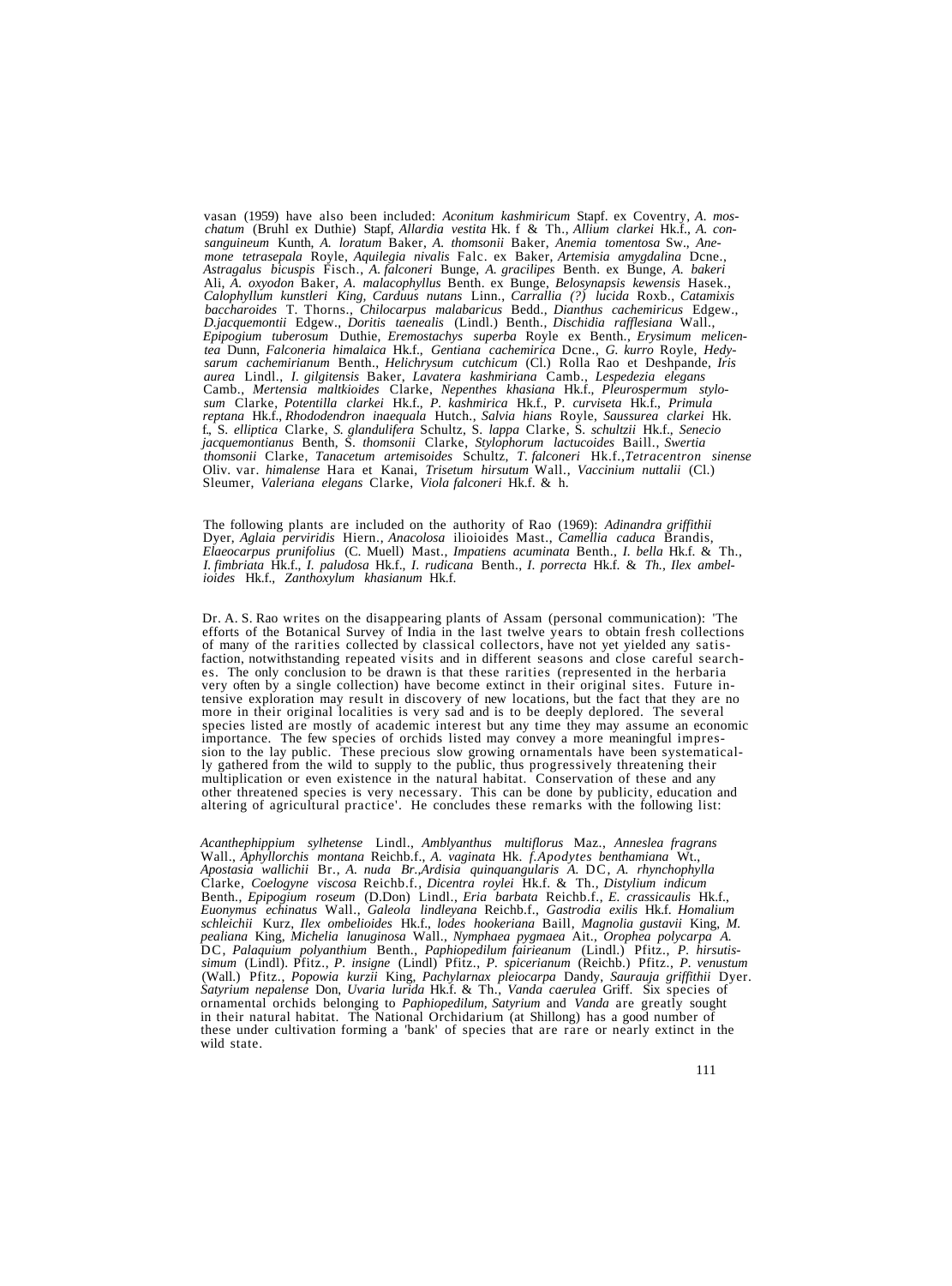#### **THE MAIN THREAT**

The main threat is of course from Man, who is bringing about drastic and irreversible changes in the habitats. These changes are the by-products of his desperate attempts to support the fantastic growth in human population of the earth's surface. According to K. M.Malin (quoted by Ohlin, 1967), with capital ex-<br>penditure the farm land area could be increased to 5.49 billion hectares and with new<br>farming methods and large capital expenditure ares) and the forests  $(4.10 \text{ billion hectares})$ . When we finally reach that point envisaged by Malin, we could be reasonably certain that most of the plants and animals not directly useful to man will be extinct unless some of them were lucky enough to find a place in the limited number of National Parks, Game Sanctuaries or Zoological and Botanical Gardens. In addition to increasing the agricultural farm land area, man is speeding the extinction of many species of plants and animals by polluting the environment. A recent WHO report (1968) reviews the problem and calls for additional research and control measures. Ehrlich (1968) mentions Lake Erie as an example and comments (p. 62): 'The once beautiful lake is now a septic tank—a stinking mess. In 1955, the lake supported commercial fishing. In that year 75 million pounds of fish were taken. No one in his right mind would eat a Lake Erie fish today if one could be found'.

Another example may be found in the actions of the U.S. Government in using defoliation<br>as a warfare technique. Among the many criticisms against this practice a recent reso-<br>lution passed by the Ecological Society of Japa support their stand. We do.

#### **WHAT COULD BE DONE**

We support Ehrlich when he says (1968, p. 65-66): 'In spite of all the efforts of conservationists, all the propaganda, all the beautiful pictures, the conservation battle is presently being lost'. The reason for this is very simple. There are too many people on this earth today. A good percentage of them live at starvation level and are least interested in questions which do not directly relate to providing them with food. Most members of the remaining affluent minority do not care enough. 'They (Americans) have never heard of the California condor and would shed no tears if cans would compete for the privilege of shooting the last one'. (Ehrlich, 1968, p. 66).<br>Conservationists, to the best of our knowledge, have never come out boldly against the<br>real threat to wildlife, the unprecedented grow be evolved and enforced all over the world through international co-operation. Following this, a scheme could be embarked upon to determine with some degree of accuracy the<br>actual number of plant and animal species facing extinction. It is fairly easy to deter-<br>mine the extent of the threat to the plant wealth tions should be conducted without further delay. For this we urge the Governments of the various countries whose representatives are present here today to provide sufficient funds and wherever necessary inter-governmental collaboration.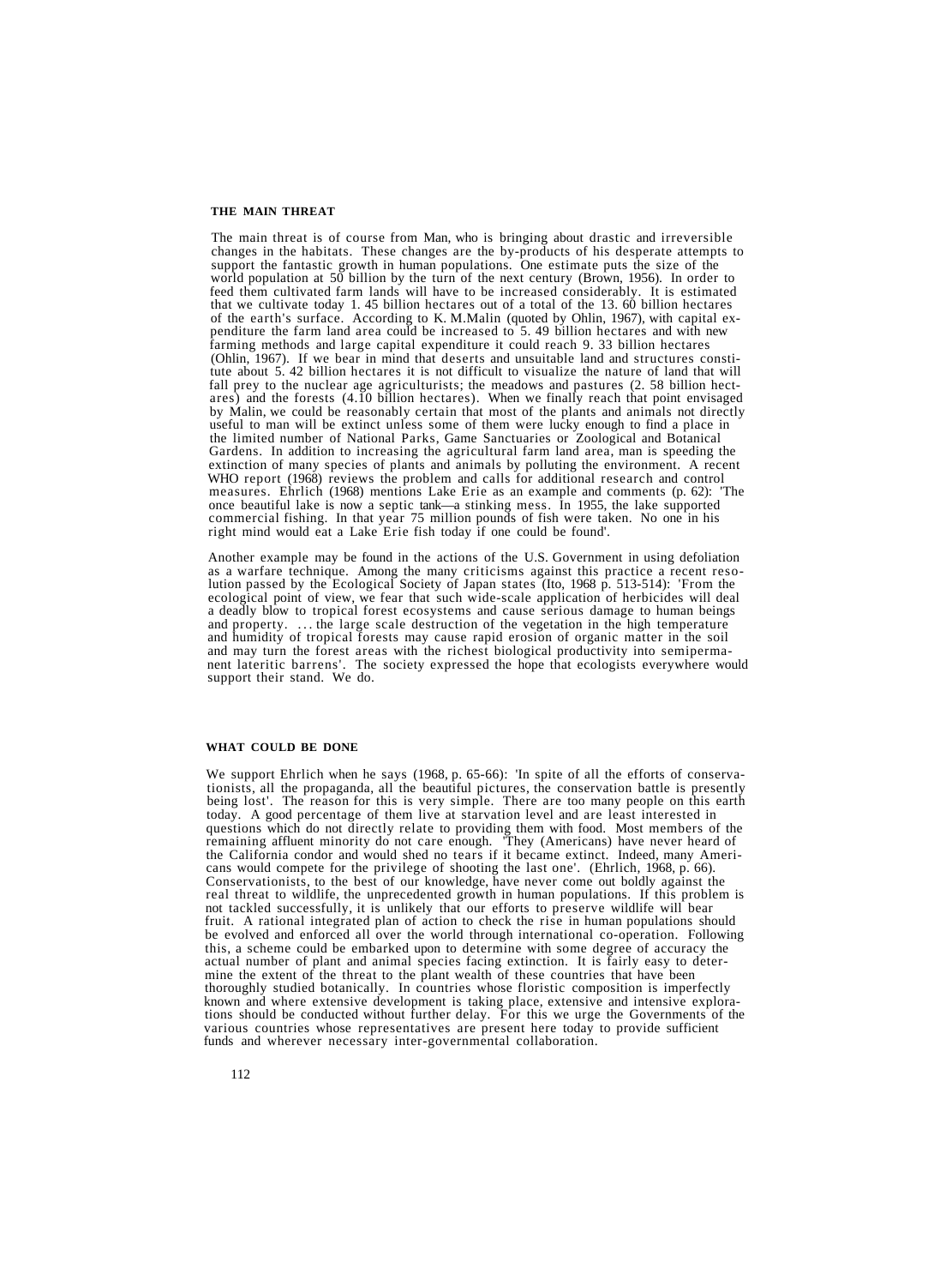#### **ACKNOWLEDGEMENTS**

We wish to thank the officers of the Botanical Survey of India for providing us with infor-<br>mation for use in the preparation of this paper.

#### **REFERENCES**

- Anderson, T. **1859**. Notes on the flora of Lucknow with catalogues of the cultivated and indigenous plants. *J.Asiat. Soc. Beng.* N.S., 28: 89-120.
- Biscoe, W. F. **1910**. A list of trees and shrubs of Indore State. 1-108, Bombay.
- Barnes, E. **1944**. Notes on the flowering plants of Biligirirangan Hills. *J. Bombay Nat. Hist. Soc.* 44: 436-459.
- \*Brown, H. **1956**. Challenge of Man's future. New York.
- Ehrlich, P. R. **1968**. The Population Bomb. 1-233, New York.
- \*Gamble, J. S. **1903**. A preliminary list of the plants of the Andaman Islands. Port Blair.
- \*Graham, J. **1839**. A catalogue of plants growing in Bombay and its vicinity. Bombay.
- Ito, Y. **1968**. Japanese view on defoliation. *Science* 162: 513-514.
- Kammathy, R. V., A. S. Rao & R. S. Rao. 1967. A contribution towards the flora of Biligiri- rangan Hills, Mysore State. *Bull. bot. Surv. India* 9: 206-234.
- Ohlin, G. **1967**. Population control and Economic Development. 1-138, Paris.
- Parkinson, C. E. **1923**. A forest flora of the Andaman Island. Simla.

Patil, R. P. **1963**. A contribution to the flora of Lucknow. *Bull. bot. Surv. India* 5: 1-35.

- Raju, D. C. S. **1965**. Botanical observations in the Balimela Project area, Orissa. *Bull. bot. Surv. India* 6: 287-294.
- Rao, A. S. **1969**. Vegetation of Khasi and Jaintia Hills, Assam. Proc. 21st. Intern. Geogr. Congr. (in press).
- Rao, A. S. & A. R. Sastry **1964**. An account of the flowering plants of Indore district, Madhya Pradesh. *Bull. bot. Surv. India* 6: 267-286.
- Santapau, H. **1967**. The flora of Khandala on the western ghats of India. *Rec. bot. Surv. India* 16(1): 1-372.
- Sebastine, K. M. & K. Ramamurthy, **1967**. Studies on the flora of Porambikulam and Aliyar submergible area. *Bull. bot. Surv. India* 8: 169-182.

Sharma, P. C. **1964**. A note on the flora of Lucknow District. *Bull. bot. Surv. India* 6: 101.

- Srinivasan, K. **1959**. Protection of wild plant life. *Bull. bot. Surv. India* 1: 85-89.
- Thothathri, K. **1962**. Contributions to the flora of the Andaman and Nicobar Islands. *Bull. bot. Surv. India* 4: 281-296.

**1964**. The flora of the Nagarjuna Konda Valley and the surrounding hills. *Ind. For.* 90: 539-546.

- UNESCO 1968. Inter-governmental Conference of experts on the scientific basis for rational use and conservation of the resources of the biosphere. Recommendations. Paris (Mimeographed).
- WHO 1968. Research into Environmental Pollution. Report of Five WHO Scientific Groups. Technical Report Series No. 406: 1-83. Geneva.

\* Original not seen.

#### **SUMMARY**

This is a preliminary report on the extinct or endangered plants of India with special reference to their habitats. From the considerable experience gained by the Botanical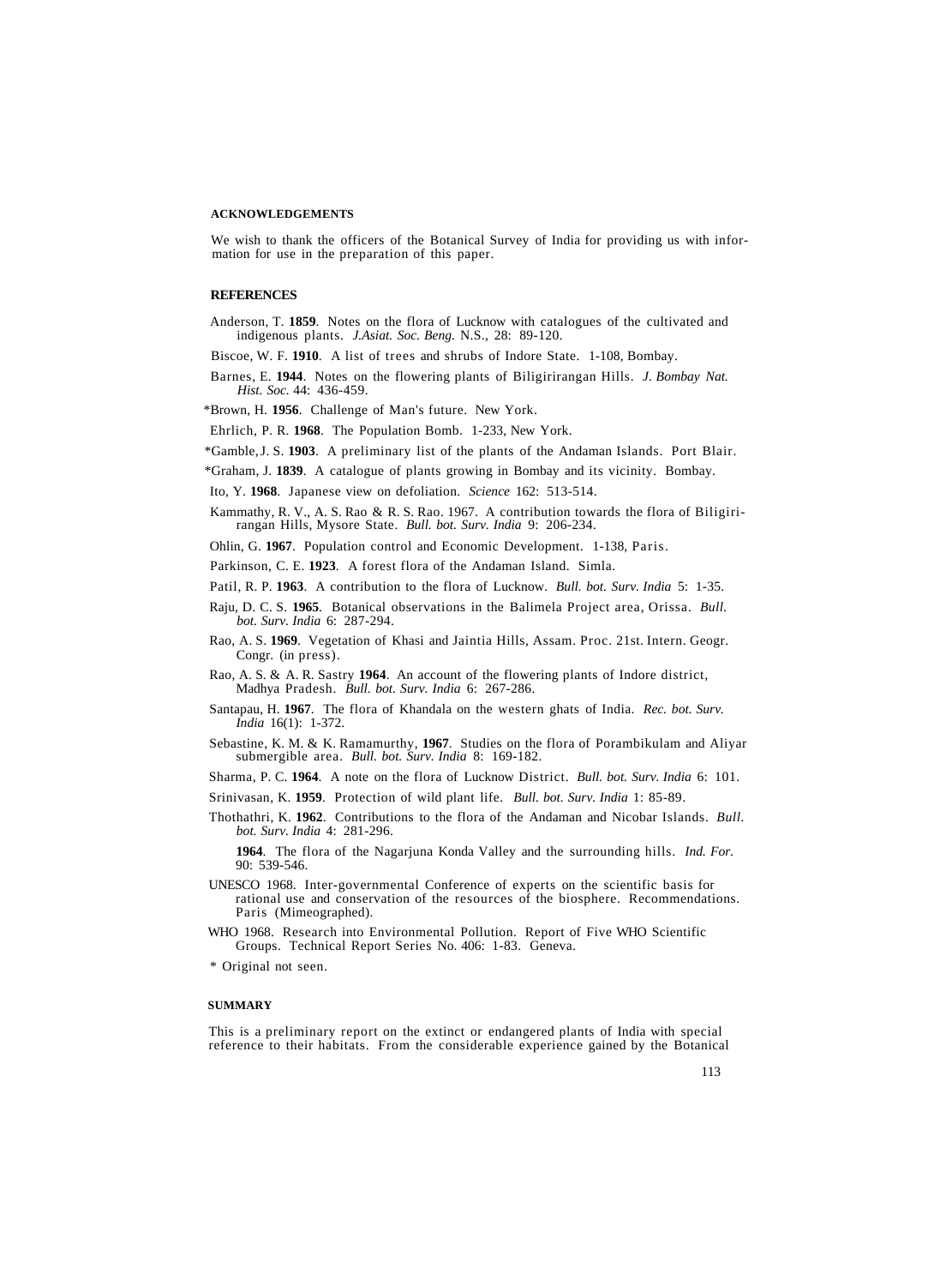Survey of India it has been possible to show, by comparing floristic accounts, that a large<br>number of plants cannot be found now in places where they had been previously recorded.<br>Among the rare and threatened taxa should of recent monographs and revisions. Though many of the species listed are of academic<br>interest only at present, they could assume economic importance at any time. Many of the rare ornamental orchids are being extensively removed from their natural habitats. The National Orchidarium at Shillong has many of them under cultivation.

The increase in human populations is the main threat to wild plants and animals alike.<br>In addition to extending agriculture to all available cultivable and even marginal land,<br>Man is accelerating the extinction of many pla wealth and the remedial measures required.

# **RÉSUMÉ**

Le présent article constitue un rapport provisoire sur les plantes disparues ou mena-<br>cées en Inde, avec référence particulière à leurs habitats. Grâce aux données abondan-<br>tes rassemblées par le Centre d'Etudes Floristiqu comprenant 118 ordres de plantes éteintes ou menacées a été constituée sur la base de<br>rapports publiés antérieurement, de la confrontation de spécimens de plantes récoltées<br>récemment avec des collections déjà existantes co citées ne présentent qu'un intérêt purement académique, elles pourraient à tout instant prendre une importance économique. Un grand nombre d'orchidées rares et belles sont récoltées sans aucune measure dans leurs habitats originaux. L'Orchidarium National de Shillong en cultive de nombreuses espèces.

La grande menace qui pèse sur les plantes et les animaux sauvages est l'augmentation<br>des populations humaines. Outre l'extension de l'agriculture à toutes les terres cultiva-<br>bles et même aux marginales, l'Homme accélère l nombre d'espèces animales et végétales en polluant la biosphère. Il est très fortement tions humaines dans le monde. Si on y parvenait, il faudrait alors étudier l'importance des menaces qui prèsent sur le monde végetale et les remèdes à y apporter.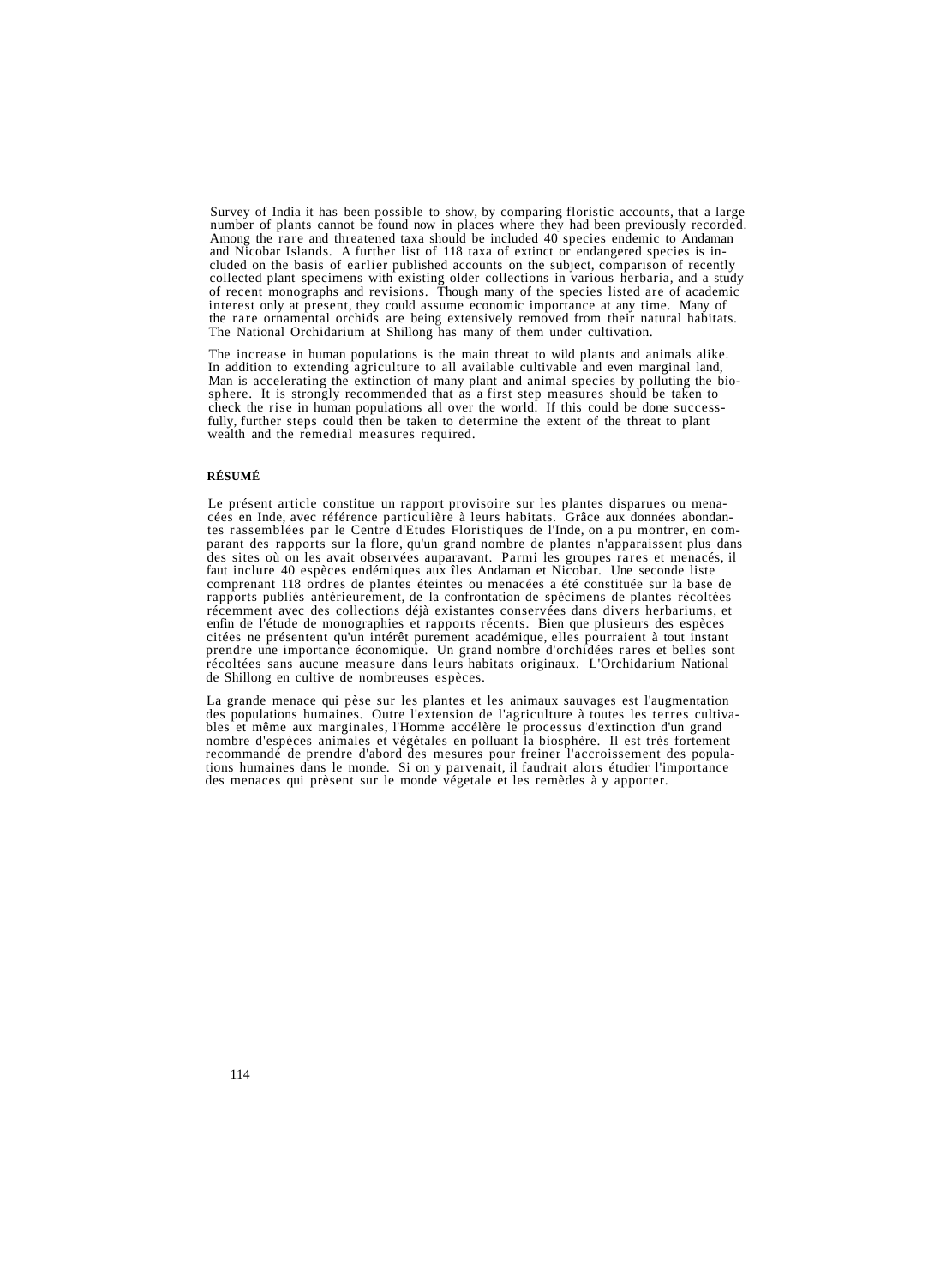**Plants 4(f)**

# **Some Endangered Plants and Threatened Habitats in South East Asia**

I. M.QURESHI, Director of Forestry Research

and

O. N. KAUL, Forest Ecologist

*Forest Research Institute, P.O. New Forest, Dehra Dun, U.P., India*

#### **INTRODUCTION**

Ever since the dawn of civilisation, man has altered to varying degrees his environmental ingredients as he started using the natural resources of the earth's ecosystems. In this process man's influence on vegetation has been in one way or other rather destructive<br>and he has been changing the ecosystem of the whole world though not wholly to the detri-<br>ment of his ultimate welfare. Though this was

From the earliest times, unrestricted felling, fire, grazing and shifting cultivation have<br>been responsible for threatening many habitats and for the extinction or near extinction<br>of many plant species. This has been the s processes applied to times long past, the accelerated developments that are now taking place have produced new kinds of interactions with the environment that were not previously evident. Economic development and industrialisation have caused man's activities<br>to extend increasingly to many natural habitats which were hitherto relatively safe from<br>biotic influences of an aggressive nature. T countries of Asia and Africa where both the pace and impact of developmental activities are more pronounced.

The rapid development of ever greater areas of land and modern technology have caused various tropical biotic communities to undergo radical changes. Deforestation, irrigation, unplanned and extensive introduction of exotics, large scale use of weedicides and fertilisers, etc., have drastically transformed the landscape or caused considerable damage to both fauna and flora. Despite temporary economic advantages, this alteration<br>of the tropical ecosystem has sometimes resulted in a sudden change of balance between<br>man and his environment giving rise to innumerab

This paper considers some endangered plants and threatened habitats in various South East Asian countries, which call for immediate attention to make the public conscious of the great dangers involved if the processes which have brought about the present situation are left unchecked.

# **COUNTRY BY COUNTRY REVIEW**

#### **Malaysia**

The natural vegetation of the Malay Peninsula is Tropical Rain Forest and within this three important types, namely (i) Lowland Dipterocarp Forest, (ii) Montane Forest, and greater part of the Malay Peninsula and the greatest threat comes from development<br>programmes which involve large-scale felling of these species-rich forests for agriculture or industrial purposes. The prized Malayan hardwoods— dipterocarps such as *Balanocarpus heimii* and *Shorea* spp.—are characteristic of the richest soils in the region.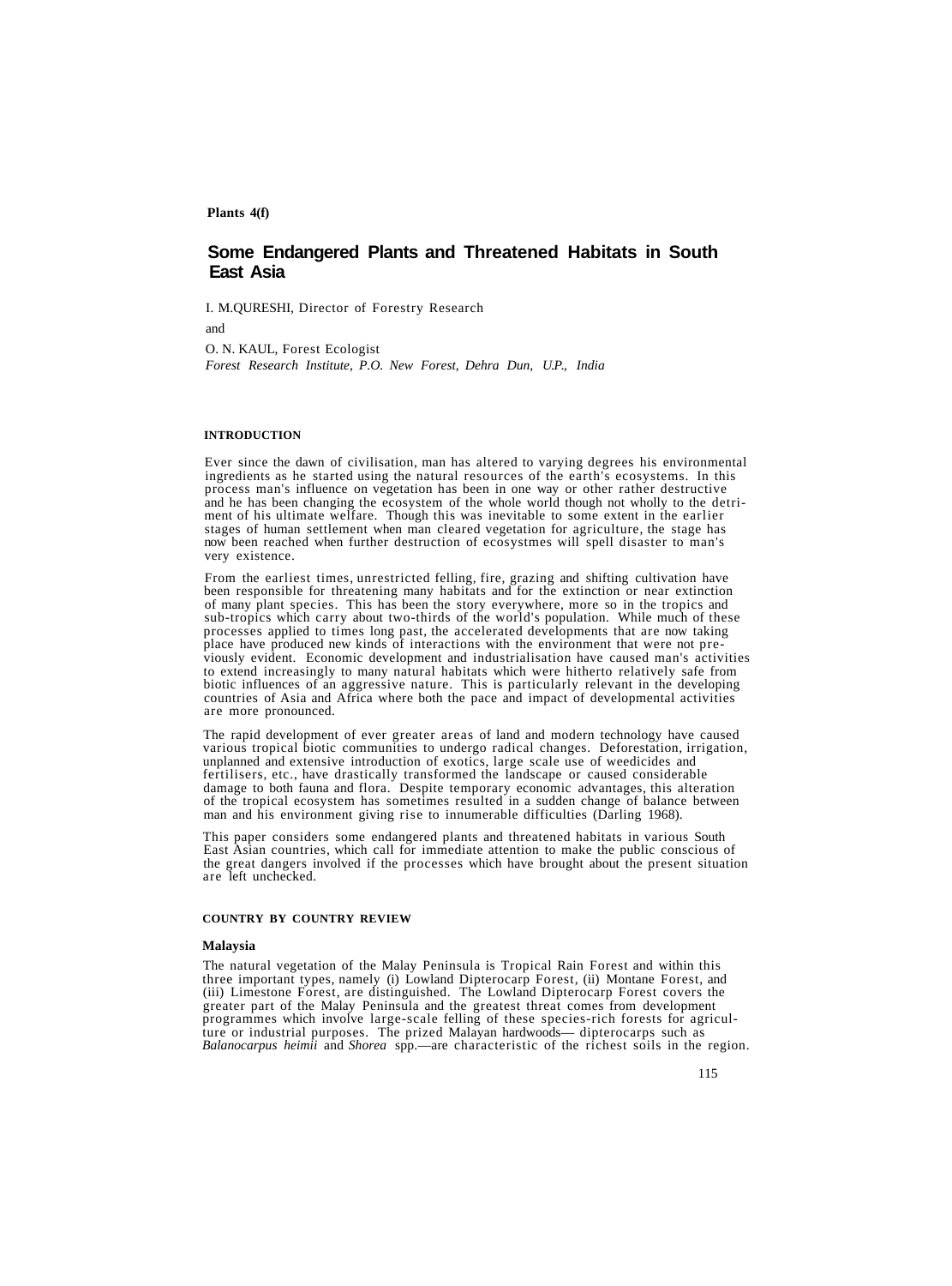These species, once existing over hundreds of square miles, may soon succumb to large scale habitat destruction. An unknown but certainly a large number of associated species will also be lost for ever (Editorial 1967; Lek

Steenis (1969), while stressing the destruction of the biocoenosis of the Lowland Diptero-<br>carp Forest, mentions the elimination of rare trees like *Dactylocladus*, only just dis-<br>covered in Malaysia. As a result of more i Bubu Forest Reserve, one of the very few easily accessible reserves of primary lowland forest on the west coast. There is great concern about the preservation of this reserve. which has a long history of scientific exploration. Logging activities are making deep inroads into the area and, unless positive steps are taken to halt these, it is feared that<br>the last remaining tract of rich luxuriant forest on the west coast will be lost and with it a maior part of the scientific heritage of Malaysia (Ng 1968; Steenis 1969, 1969a).

The other threat to Lowland Dipterocarp Forest lies in selective fellings in forest<br>reserves to encourage more economic species. This disturbs the microclimate of the<br>forest stands which is detrimental to the numerous unec improve the economic value of forest reserves are unavoidable in a developing economy, but it is at the same time essential that special efforts are made to preserve selected areas in their original condition (Editorial 19

The Montane Forest Type of the Malay Peninsula (Lek 1968) differs greatly from the Lowland Dipterocarp Type. Oaks and laurels predominate and the forest floor is much richer in herbs and monocotyledons. While species with a wide range, from sea level to about 1670 m, such as *Garcinia, Callophyllum, Urena lobata*, etc., are not in any great danger of extinction, the species that cannot lands are threatened. Examples are *Illicium* spp., *Viola serpens*, species of hill *Impatiens*, numerous herbaceous Sonerilas and Medinillas, most montane Begonias and numerous orchids. Most of these species are not only endemic to the Malay Peninsula, but also are extremely rare and often very localized in their distribution.

These species are threatened for two reasons. First, there is hill cultivation: much formerly accessible montane forest has already been cut down for agriculture and whatever remains is being destroyed by the native inhabitants. Secondly, many of these plants, particularly those with showy flowers, are being collected in large quantities. This is particularly true of the orchids which are in great danger of extinction. Conservation of this montane vegetation is urgently needed not only for preserving the natural flora, but to stop serious erosion from the mountains which is an obvious danger to the lands below.

The limestone flora of the Malay Peninsula (Lek 1968; Johnson 1968) occurs mainly in the northern half of the Peninsula (north of Kuala Lumpur). Most of the plants of this forest type are 'rockery plants', the majority of which are calcicole. Many are endemic and very rare, *e.g.,Miliusa parviflpra, Orophea cuneiformis, 0. hirsuta,* and *Popowia velutina.* Of the eight species of *Impatiens* enumerated from these hills seven are confined to limestones. Again, of the nine species of *Boea* listed as endemic to Malaya, six are rare and confined entirely to calcareous habitats. These hills are being subjected to heavy mining and quarrying for limestone and iron ore. Thus a rather limited habitat is likely to be destroyed or modified and the threat is to the whole biocoenosis rather than to individual plant species.

Many orchids in accessible areas are subject to overcollection and are doomed if there are not enough inaccessible reserves free from risk of habitat destruction. *Paphiopedilum niveum,* a slipper orchid of the limestone hills, is still taken in large quantities from Langkawi Island, the only Malaysian locality, despite legal protection. This orchid is very attractive but difficult to cultivate and there is a constant demand to replenish stocks from the wild (Wycherley 1969).

The limestone Batu caves on the northern outskirts of Kuala Lumpur (Wycherley 1965, 1967, 1968, 1969) have been a cause of considerable concern, because of their religious and scientific interest. They are threatened by qu their value for researchers and tourists. The caves have a very interesting and special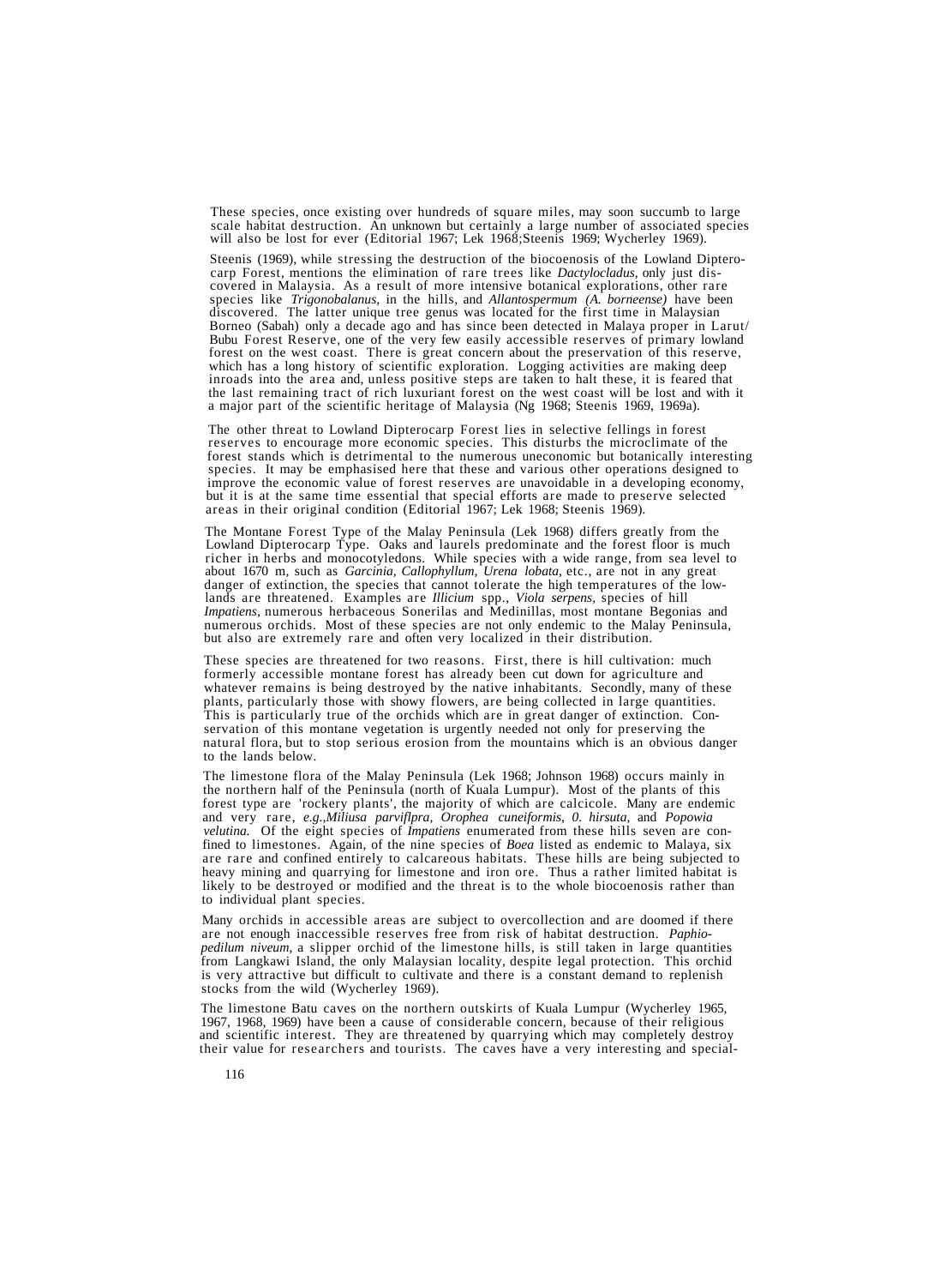ized flora including many endemics and rarities (e.g. *Livistona rupicola—a*. rare palm) which will be lost if the whole hill is blasted down or even if too many of the high valleys are opened up to drying winds. Some species like *Echinodorus ridleyi* (regarded as a primitive survivor from the division of flowering plants into Monocotyledons and Dicotyledons) are already lost as far as Malay is conce

The other types of forest which need attention in the Malay Peninsula are: peat and fresh-<br>water swamp forests, beach forests, mangrove forests, etc. These forests may well con-<br>tain species new to science (Lek 1968).

The opening up of large areas in Sarawak and Sabah by development programmes presents similar problems (Anderson 1968; Steenis 1969, 1969a). The principal plants threatened with extinction occur on limestone hills and many *gratissima* (only found at sea level), and near endemics, *e.g., Potentilla leuconota* (Carson 1968).

Ferns as a group have attracted little attention in Malaysia and in fact throughout South East Asia. None the less some are so rare to have been located only once while others East Asia. None the less some are so rare to have been located only once while others are restricted in their distribution. Ferns once found in habitats throughout South East Asia have disappeared with the clearing of natural forest and road making through hitherto undisturbed areas. A list showing the status of some Malayan ferns has been made by Johnson (1968)

#### **Singapore**

In Singapore a sandstone ridge Gunong Panti which lies in South East Johore is causing<br>concern. *Paphiopedilum bullenianum* (Malayan slipper orchid) as also many liverworts<br>and mosses are endemic to this area, while other (Johnson 1968; Wycherley 1969).

The Lowland Dipterocarp Forest on Bukit Timah Hill in Singapore is a glaring example of habitat modification. Occupying an area of about 184 acres in the centre of Singapore Island the forest is completely surrounded by cleared land and housing colonies. Being on a hill the forest is at the mercy of lateral wind movement. Much of the ground vegetation has 'dried' out of existence, while secondary community species are slowly migrating into the forest (Lek 1968).

#### **Thailand**

It is reported that plants and their habitats in Thailand are very much endangered by human activities directly or indirectly. Intensive agriculture and economic development to meet the needs of an evergrowing population have opened up certain forest lands to farming, resulting in some species becoming rare or threatened with extinction (Smitinand, 1968, 1969).

Among the species in danger are the terrestrial parasites, which seem to have rather specific hosts and may not survive once their host plants are removed by shifting cultivation or new land settlements. *Sapria himalayana* pedunculata, Christisonia siamensis, as well as some members of the genus Balanophora, are equally easily destroyed by disturbance of the host species.

Again in Thailand, vegetation existing on limestone formations is in great danger, because limestone is currently being exploited for building material and other construction work, and some of the plants are endemic to the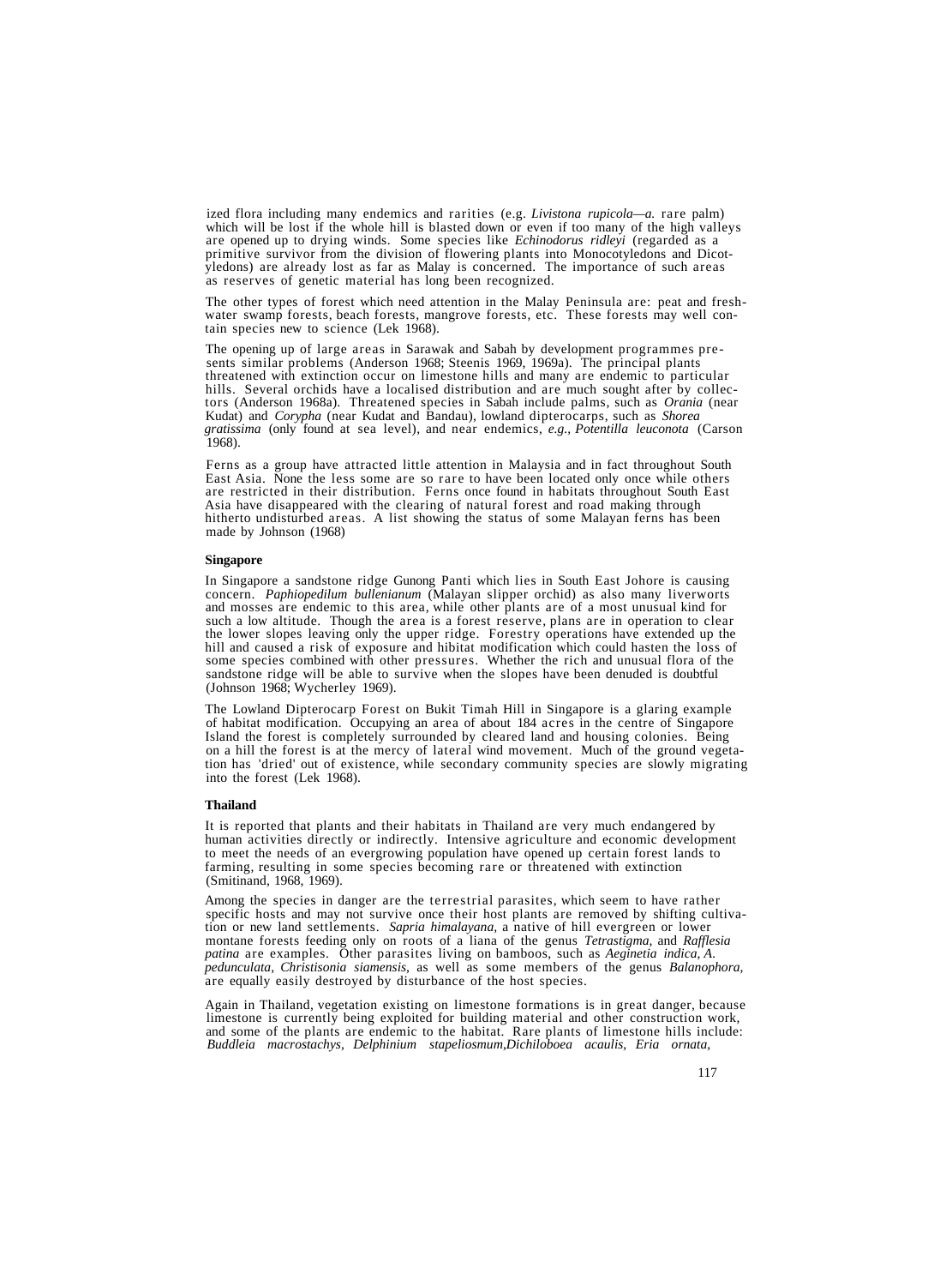*Gentiana australis, Habenaria carnea, Hemipilia calophylla, Impatiens psittachina, Luculia gratissima; Pandanus obovatus, P. calcis; Paphiopedilum bellalulum, P. godefroyae, P. niveum, Phyllanthodendron mirabilis.* Destructive fires caused by careless shifting cultivation in the valleys and foothills have been responsible for extermination of other species.

True endemic species are often rare as they tend to be confined to specific areas, whence<br>removal will terminate their existence. Most of these endemics though attractive are of<br>no commercial value and hence comparatively deciduous forest), which produces hardly any seed outside its habitat, and *Paphiopedilum sukhakulii* (a very recently discovered species of hill evergreen forests) which is subject to heavy exploitation, are in danger of becoming rare or even extinct.

Plants of commercial value in Thailand protected by law are divided into two categories, namely, timber and minor forest products. Though timber exploitation is under control, several orchid species which have been exporte forest law and something more must be done urgently to save them from extinction.

# **Philippines.**

The activities of man have drastically affected the natural vegetation of the Philippines, endangering many habitats and bringing many endemic and indigenous species to the verge of extinction.

The factors responsible for the extinction of species according to Quisumbing (1967) are shifting cultivation, deforestation and reforestation, illegal cutting, squatting, fire, grazing, landgrabbing, land reform, shore an

Quisumbing (1967) has made a lucid survey of the Philippine species of plants facing extinction and some of the species from his list may be mentioned: the commercially important trees are mostly the dipterocarps, like *Anisoptera thurifera, Dipterocarpus grandiflorus, Parashorea malaanonan, Pentacme contorta, Shorea astylosa* and *S.polysperma.* Other species of importance in danger are *Alseodaphne malabonga, Litsea* spp., *Cinnamomum mindanaense,Albizzia acle,Intzia bijuga, Pterocarpus* spp., *Toona calantas, Endospermum peltatum, Dracontomelum dao, Pistacia chinensis, Palaquium* spp., *Diospyros philippinensis, Wrightia laniti* and *Vitex parviflora.* The last mentioned is one of the saddest cases.

Summer fires attributed to the nomadic habits of some of the tribal people has done<br>tremendous damage to *Pinus insularis* forests. These fires invariably kill other trees<br>mixed with the pines, particularly the ground flor *pinense* are among those threatened with extinction. The various agricultural development programmes have also seriously affected the virgin vegetation. The huge pineapple plantations of Del Monte in Bukidnon and the extensive estates of the Dole corporation in a mountain in Cotabato; the large plantations of

Some mangrove species, like *Bruguiera* spp., *Ceriops* spp., *Rhizophora* spp., are used for fuel and are also facing extinction due to conversion of mangrove swamps into fish ponds. Some orchids particularly the giant or the genera *Erythrina, Pandanus, Premna, Nauclea* and others.

Extensive and intensive collection of orchids for export has stripped the Philippine forests of orchids, and caused the extinction of many species, most of them endemic.

Orchids like the Renantheras, *Phalaenopsis* spp., *Dendrobium* spp., and *Vanda* spp. are exported by thousands and very soon these species may become extinct. Some other species of orchids that are facing extinction or have vanished are: *Paphiopedilum philippinense* (very rare), *Vanilla Calopogon* (very rare), *Coelogyne merrillii* (many other species are extinct), *Dendrochilum glumaceum* (many species are extinct), *Eria* spp.,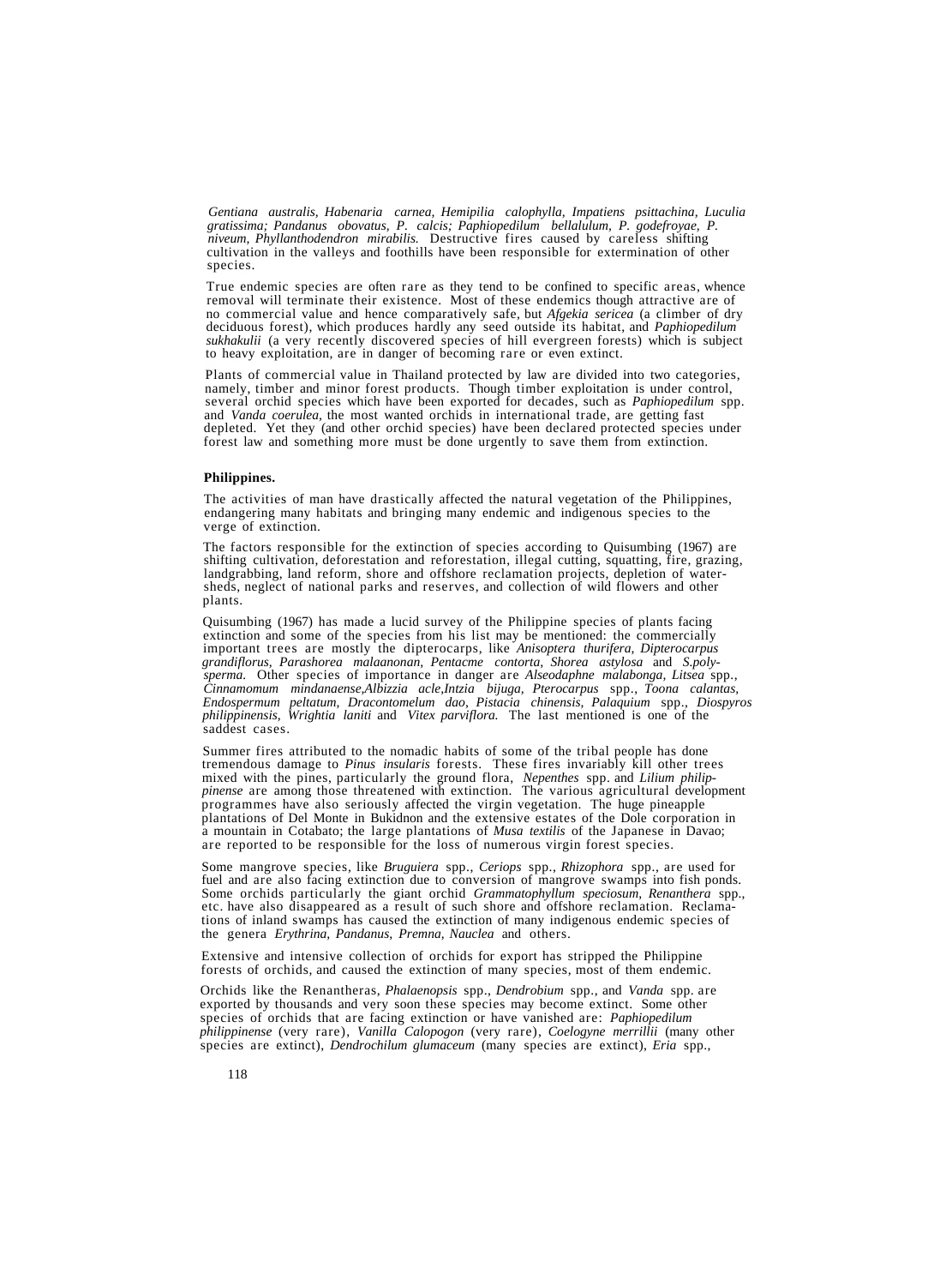*Aerides quinquevulnerum* (very rare), etc. The example of *Lilium philippinense,* an endemic species in the grassland under pine forests, has already been quoted.

Another group under threat are the medicinal plants. They include: *Phaeanthus ebracteolatus, Agathis philippinensis, Smilax china, Cassia alata, Hydnocarpus alcalae* and *Cordia dichotoma.* Of the food plants *Hedyachras philippinensis* and *Diplodiscus paniculatus* may be mentioned. Ornamental plants facing extinction include many species of ferns and tree ferns, such as *Phoenix hanceana* var. *philippinensis* and *Alocasia* spp. (very rare, great quantities exported in past years); Bauhinia cumingiana, Derris scandens, Salmalia malabarica, Dillenia philippinensis, Barringtonia asiatica, Rhododendron quadrasianum var. intermedium, Palaquium philipp *and Gardenia longiflora.* Others deserving mention are: *Cycas* spp., *Podocarpus costalis, Freycinetia* spp. (killed with tree felling), *Oryza* spp. (disappearing because of reclamation *Freycinetia* spp. (killed with tree felling), *Oryza* spp. (disappearing because of reclamation of offshore land), *Livistona* spp. (disappearing due to overlogging), *Zalacca clemensiana* (endemic, very rare), *Calamus* spp. and *Daemonorops* spp. (over collection and many killed during felling of trees) and *Pinanga* spp. (endemic, eliminated by forest destruction).

#### **Ceylon**

Though there is no recent record of endangered plants and threatened habitats in Ceylon, the situation with respect to rare species is no better than elsewhere. Species known to have become very rare are: *Dendrobium macar* being prepared in the course of revision of 'Trimen Flora', which was started about a year ago (Abeywickrama 1969).

#### **Burma**

Some of the examples of rare or endangered plants from Burma reported by Sahni (1969) are: *Osteomeles anthyllidifolia* (rosaceous shrub), *Rosa gigantea* and *Lonicera hildebrandiana* (both characterised by flowers of extra-ordinary size) and *Amherstia nobilis* (one of the most beautiful trees in the world).

#### **Indonesia**

Examples of threatened species from Indonesia reported by Basjarudin (1968) are:<br>Rafflesia (Sumatra, Kalimantan and Java), Amorphophallus titasum and Rauvolfia spp.<br>(Sumatra and Java), many orchids like Vanda, Dendrobium a lowland forest of Udjung Kulon. Others reported by Sahni (1969) include: *Eucalyptus Eucalyptus* species not native to Australia and needs to be protected in its original habitat; *Rhododendron vanderbiltianum* (growing in association with pines and oaks at 2,000 to 3,000 m) and *R. taxoides; Dryobalanops* (a camphor yielding tree, a relic in Central Sumatra). There is also steadily increasing concern about the rapidity with which forests are disappearing in Borneo, especially in the limestone habitats (Richard 1969).

#### **India**

India presents widely varying climatic and edaphic conditions with equally wide variations<br>in vegetation in different parts of the country, from stunted and scattered scrub in arid<br>and semi-arid regions to luxuriant and mu evergreen rain forests and lofty coniferous vegetation, with a number of intermediate and overlapping forms amongst them. Broad-leaved forests form the bulk of vegetation (94%) and represent about 41% of those of South-east Asia, while coniferous forests (6%) are about 7% of those of South-east Asia.

Forests in India occupy 75. 3 million ha or about 23 per cent of the total land area. They have been under scientific management for over a century, being mostly State-owned; private forests represent hardly 1. 7 per cent of the total. As much as 10 million ha or 13. 3. per cent of the forests are located in hilly and mountainous regions where they are managed primarily for their protective role, thus ensuring preservation of indigenous flora without disturbance by commercial exploitation. The productive forests cover 65. 3 million ha or 86. 7 per cent of the forest area, of which 59. 2 million ha or 78. 6 per cent are merchantable.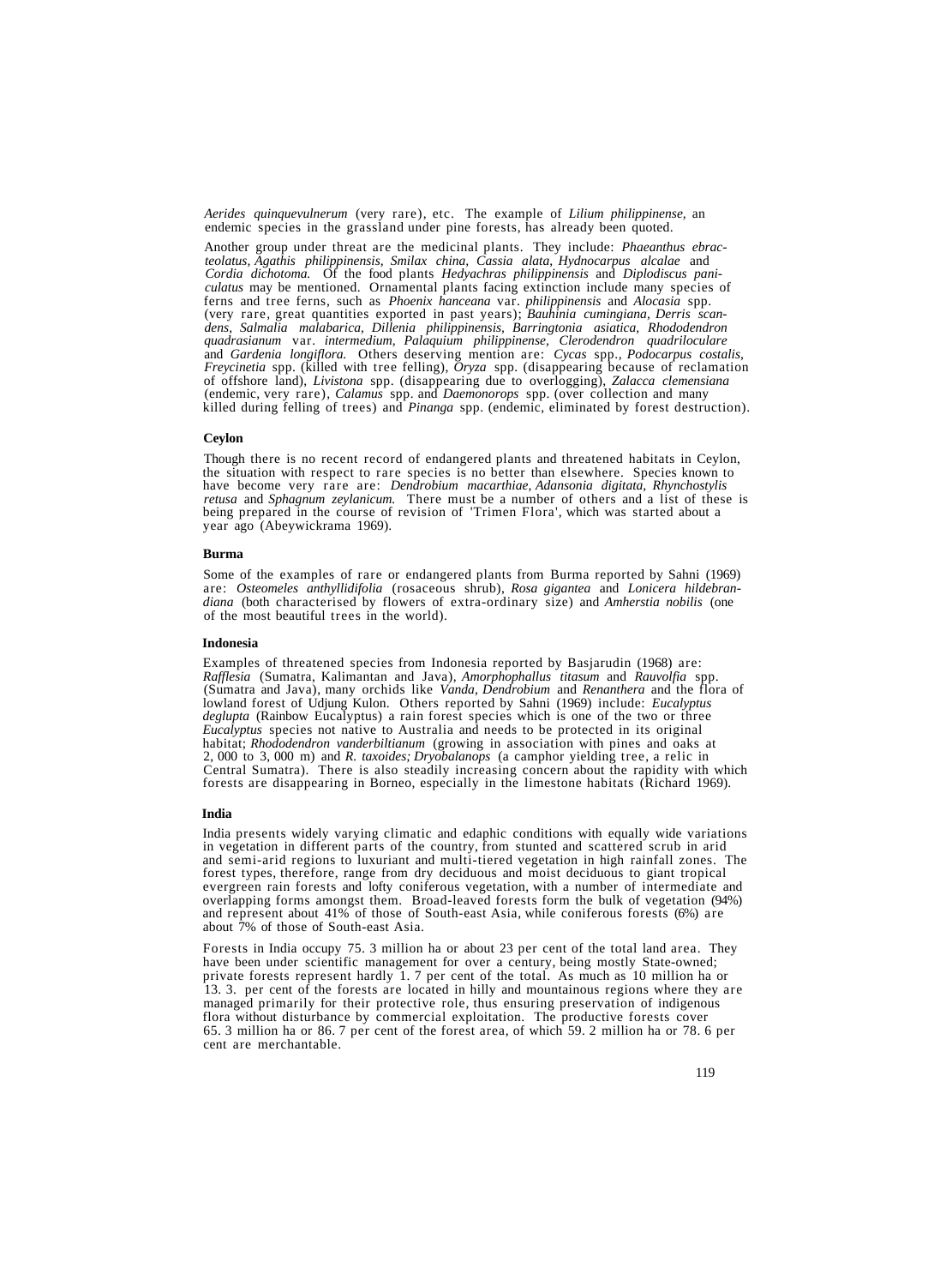The exploitation of merchantable forests is governed by silvicultural systems adapted to each forest type and the species constituting them, but in all cases the emphasis is on to each forest type and the species constituting them, but in all cases the emphasis is on<br>the maintenance and improvement of the productivity of the site and the locality factors.<br>With due regard to climatic and geophysic (1. 4 million ha or 1.7 per cent of the total forest area). Thus, the bulk of the forest continues to be managed as natural forest with due safeguards to preservation of indig- enous flora.

Although nearly half of the varied and complex flora of India is endemic (endemism in dicotyledons is estimated at 47 per cent), there is still a fairly large non-endemic element (in the dicotyledons reckoned to be 38. 5 p of land which now exists through the middle East to the Mediterranean and European<br>regions on the one hand and through Tibet to China and Japan on the other, but also due to<br>long since vanished connections in previous geol has a great affinity to that of Western Asia and Europe, and genera and species of China<br>and Japan occur in the Eastern Himalayas; typifying the former are the yew *(Taxus*) *baccata)* and *Juniperus communis,* and an instance of the latter is *Rhododendron formosum.* The tropical flora of North-eastern India is closely allied to that of the Burmese and Malayan region, many instances being found amongst the genera *Dipterocarpus, Shorea, Gardenia, Tectona, Elaeocarpus* and *Podocarpus* (a genus of broad-leaved conifers), as well as amongst tree ferns, bamboos, canes and vegetation of the tidal forests. *Casuarina* is representative of the Australian element; and *Tamarix, Zizyphus, Inula, Tecomella, Euphorbia, Acacia* and *Cenchrus*, of Western India are pointers to African affinities.

With respect to tree species of forestry importance there does not appear to be any species which is threatened to extinction as a result of exploitation. However, there are certain species which by virtue of their restricted or limited occurrence in specialised locations do need some attention to augment their proportion in the forest, both on scientific and economic grounds. Among these may be mentioned the following:

(1) *Ailanthus malabarica* which apart from being a good matchwood and plywood species yields oleo-resin *(Halmaddi dhoop).* It occurs in the tropical evergreen rain forests of the Western Ghats, from Konkan southwards. The resin is used as incense and in native medicine.

(2) *Dysoxylum malabaricum.* A large evergreen tree of the tropical rain forests of Western Ghats from North Kanara southwards. The wood is yellowish or light red, close grained, hard and elastic, and is a good ornamental timber, also used in matchwood and plywood and furniture. Its natural reproduction is not altogether satisfactory (Bourdillon & Tireman, 1921 quoted by Troup 1922).

(3) *Pterocarpus santalinus* (Red Sanders). This is a small to moderate sized deciduous tree with a very restricted natural range and found chiefly in the Cuddapah District (Andhra Pradesh) extending a short distance into the adjoining districts of Kurnool, North Arcot, and Nellore, with an outlier in the Kambakkam and Nagalapuram hills of Chingleput. Its principal home is in the Palkonda or Seshachellam hills of Cuddapah and North Arcot (Troup 1922). Its wood is extremely hard, dark red to almost black, largely used for carving and ornamental work and musical instruments for which it is much in demand as an item of export.

Though the above species, the list of which is only illustrative and not exhaustive, are not threatened with extinction it is essential that their regeneration and stocking is augmented to offset any chances of becoming rare in future.

Amongst the herbacious and shrubby plants, mention may be made of medicinal plants,<br>particularly those which have come into prominence recently and are much sought after<br>by private agencies as well as pharmaceutical firms. fungus-like parasite, *Sapria himalayana,* a remarkable parasitic plant with deep crimson flowers, *Rhododendron edgeworthii,* an ornamental epiphyte in the Eastern Himalayas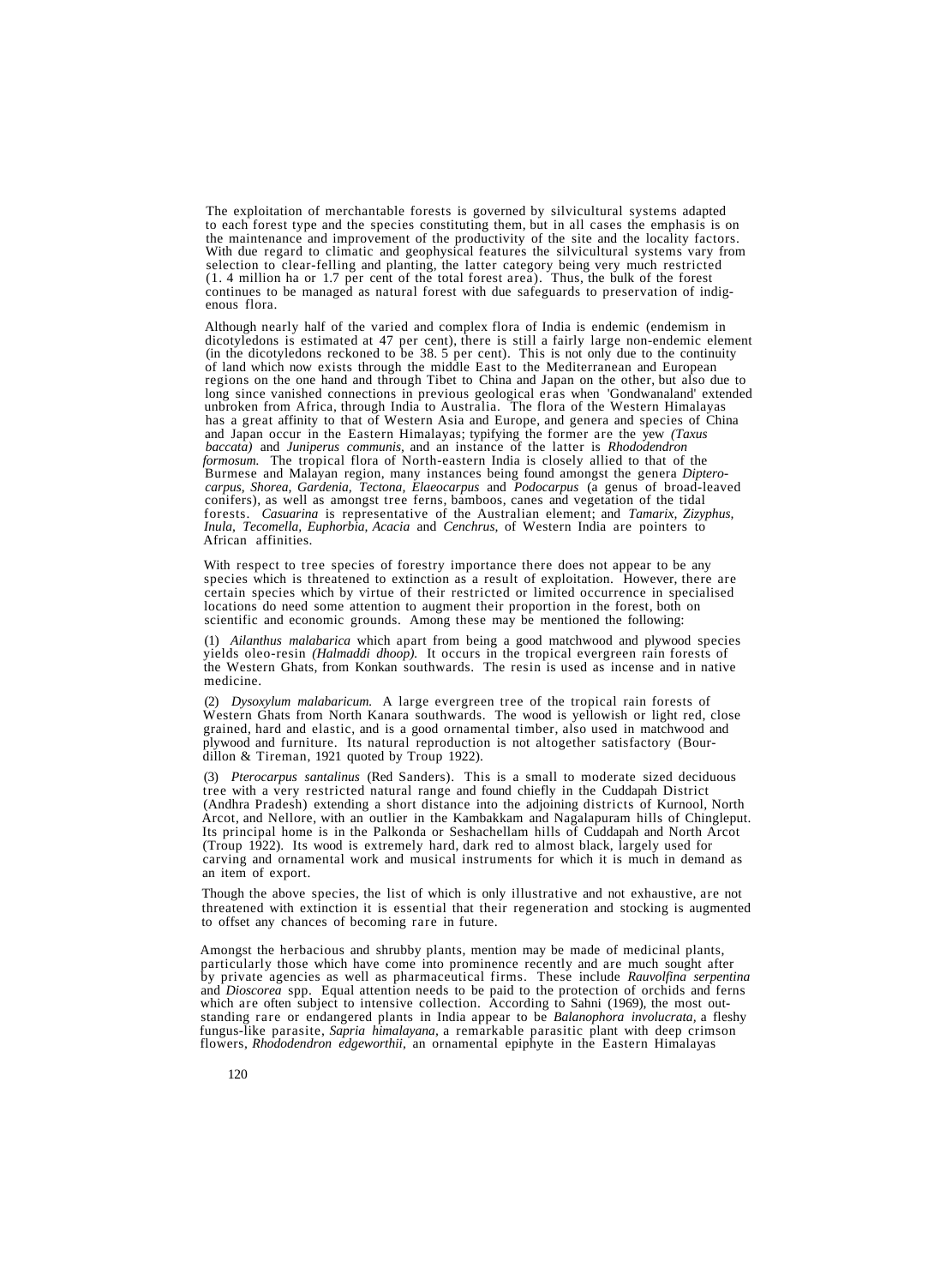*Symphlocos chengapae,* a handsome ornamental tree comparatively new to science, and *Entada pursaetha* of Malabar, Assam, etc.

Rau (1969) has also proposed protection of certain important botanical curiosities, plant groups and individuals of purely floristic and scenic interest. In this respect, the importance of the orchid belt of North-eastern India as well as localities of insectivorous plants, *Nepenthes* and *Aldrovanda* and the for special protection. The epiphytic orchids of Western Himalayas, together with the enchanting alpine vegetation, also deserve this.

#### **Pacific Islands**

There is great concern for the biocoenosis of the Pacific Islands as these islands harbour<br>a most unusual flora on land specks in an immense expanse of ocean. Fosberg (1949),<br>Hurlimann (1959, 1969) and Steenis (1965) have species and endangered habitats which fall outside the scope of this paper.

# **CONSERVATION OF HABITATS AND SPECIES**

While what has been mentioned earlier may present a rather pessimistic picture of man's impact on vegetation, and in fact on all our natural resources, it is not wholly so. It has to be appreciated that natural resources w resources has been a continuous process for man, ever since the beginning of civilization.<br>His impact is not to be thought of as being wholly destructive because certain man-<br>modified habitats definitely represent altered developing countries, is for better living and prosperity of their people, provided the continued availability of the resource is ensured in perpetuity. In that case it will be in consonance with the definition of conserva

Irrespective of the mistakes that may have been made in the past and the accelerated developments taking place, man has already realised the need for conservation and has tried to solve the problem of habitat deterioration and species extinction. New ways of thinking and changing technology give us the opportunity to build and rebuild an environ- ment which provides aesthetic values and goods and services.

While the developmental programmes in the developing countries have to go on—because<br>the increasing population has to be fed and people have to be prosperous and given a<br>better living after centuries of static and subsiste but of ecosystems (both communities and habitats) and nature reserves would serve that purpose.

#### **Survey**

It is imperative that an intensive vegetation survey of all the endangered species and threatened habitats is carried out and action initiated for their preservation through the cooperation of the different Departments of the countries concerned and other International organizations interested in the matter. In fact steps need also to be taken for the preservation of those ecosystems which though not threatened at the moment may be so in the near future because of accelerated developmental programmes launched by the developing countries.

# **Nature Reserves and National Parks**

As mentioned above the preservation of natural flora and fauna would be achieved to a large extent with the establishment of sizable and adequate Nature Reserves and National Parks in different vegetation types in each country. The need for nature reserves and national parks has been emphasized time and again by international organizations like the International Union for Conservation of Nature and Natural Resources (IUCN),<br>UNESCO, etc. The Commonwealth Forestry Conference made emphatic recommendations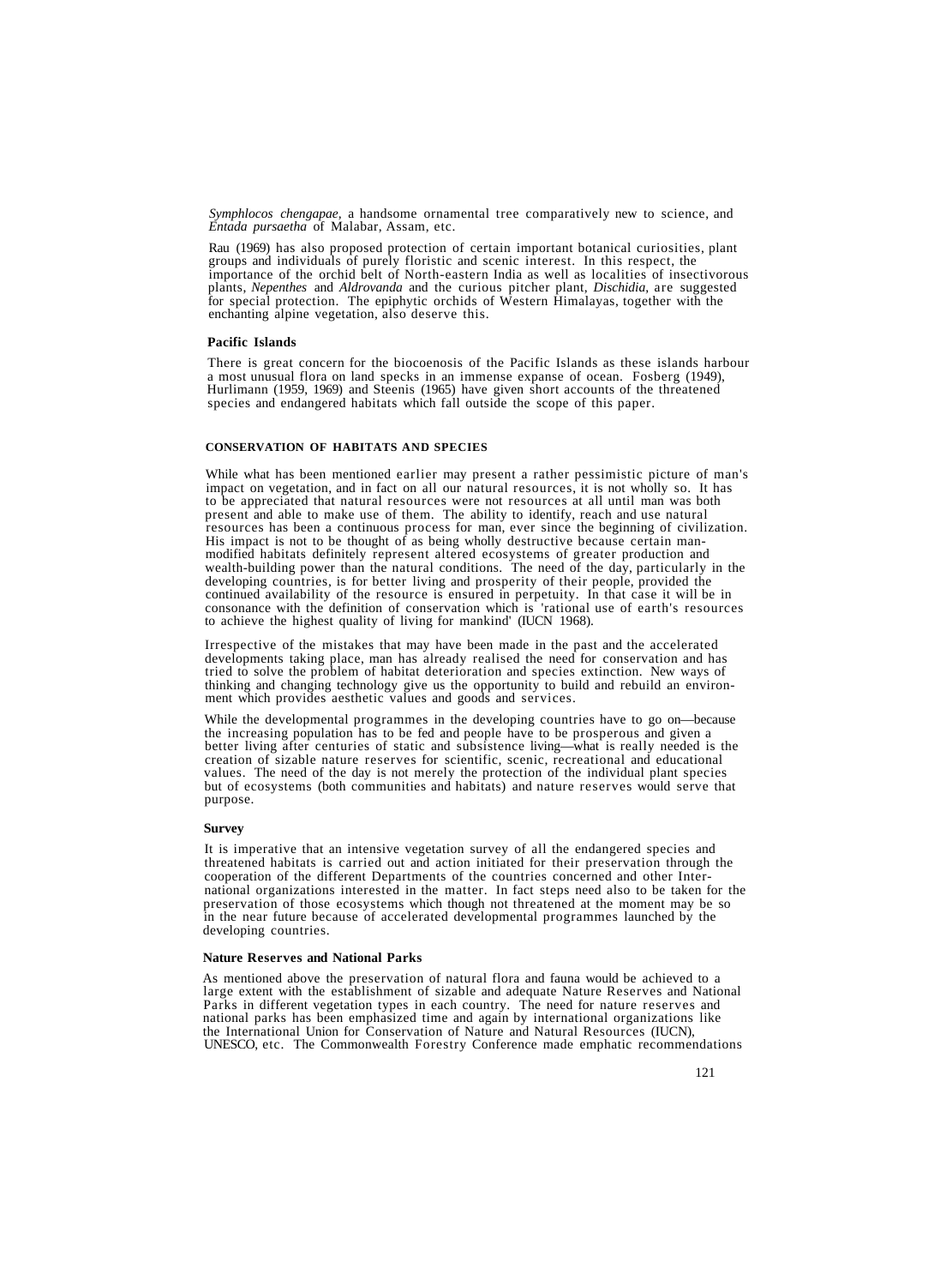to this effect (Talbot & Talbot 1968; Anonymous 1968). The organization and the utilization of such nature reserves and parks in the South East Asian tropics was also discussed at some length at IUCN Conference held at Bangkok in 1965 (Brooks 1968).

Such permanently safeguarded sites, in addition to serving the cause of conservation and outdoor recreation, would provide permanent field biological laboratories for future fundamental scientific work as also biotopes for three main applied scientific purposes, namely: (i) study of the processes that take place under natural conditions within such ecosystems for a better understanding to help future natural resources economics and management; (2) preservation of natural flora and fauna as gene pools for future use coming about through technological advances, and as breeding stock for producing the<br>new gene combinations required in the future; and (3) as controls in the study of areas<br>now under management and to sustain and stimulate

It is gratifying to note that almost all the countries in South East Asia have established a<br>number of national parks and nature reserves to serve the above purposes and many more<br>are proposed. The establishment of Virgin footing. In this respect the importance attached by IBP (International Biological shown by the provision of a special section  $(CT)$  on the conservation of terrestrial communities.

# **Preservation Plots**

These are ecological plots laid out in various representative forest types in demarcated forest areas, set aside in perpetuity for the preservation of forest with no human interference beyond what is needed for its maintenance and protection. The sole object of the plots is to preserve and develop the natural vegetation to its climax without human interference. These plots are miniature nature reserves for purposes of scientific study and the preservation of primary vegetation and are of great value as biological banks of germplasm of various indigenous species apart from preserving the identity of original vegetation.

In India, the need for establishing these preservation plots was felt very long ago and the oldest date back to 1914. At present these plots are maintained in almost all the vegetation types of the country, down to the District level. The recommended size of these preservation plots is generally 4 hectares.

# **Protected Trees**

Protected trees are selected specimens maintained in order to preserve (1) outstanding examples of forest trees, and (2) trees of special botanical interest. Here again, in India, protected trees have been maintained in almost all the forest types of the country.

#### **Botanical Gardens and Arboreta**

It has been proposed to have living collections of threatened species in one or more Botanic Gardens and to distribute the living material to other botanical gardens in the world for scientific studies (Steenis 1965). It would mean propagating species and keeping them in cultivation, which may not be always easy, though we have species like *Ginkgo biloba* and *Franklinia alatamaha* which owe their present existence to long cultivation (Fosberg 1949).

#### **Role of International Organizations**

The role of various International organizations with regard to conservation of habitats and species has been commendable and in this respect mention needs to be made of the International Union for Conservation of Nature and Natural Resources (IUCN), International Biological Programme (IBP), United Nations Educational, Scientific and Cultural Organisation (UNESCO), Food and Agricultural Organisation (FAO), and World Wildlife Fund (WWF).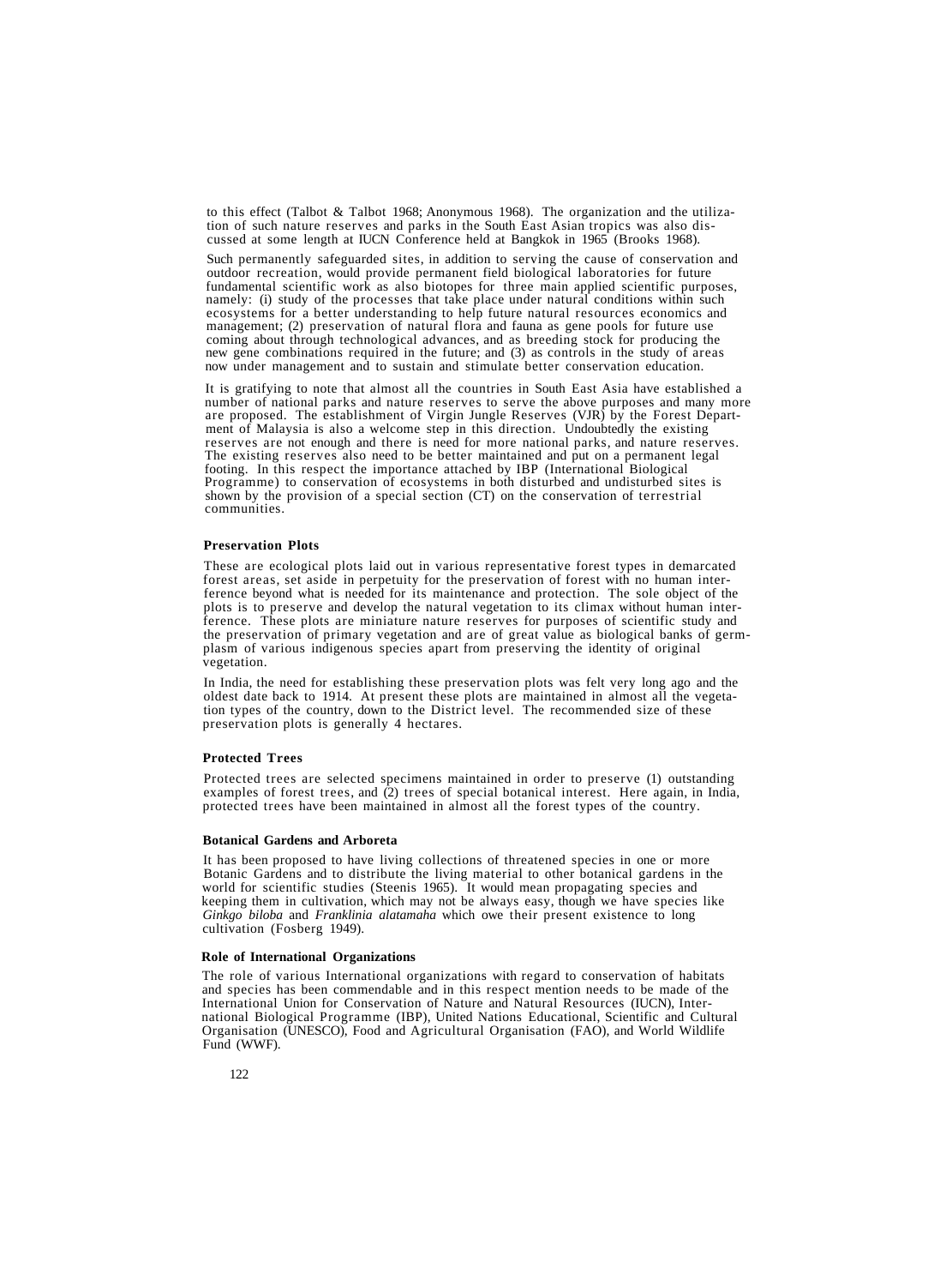It is the purpose of the IUCN 'to promote or support action which will ensure the per-<br>petuation of wild nature and natural resources on a world-wide basis, not only for their<br>intrinsic, cultural or scientific values, but in cooperation with other international agencies. These are too well-known to be listed here. The South East Asia Project on Wildlife Resources and Parks was organised in 1963 involving about ten countries of the region and various aspects of the project have<br>been carried out in close coordination with FAO, UNESCO, UNTAB and the IBP. The first stage of the project—field missions—has been completed with creditable achievements.<br>The first Regional Conference on Conservation of Nature and Natural Resources on<br>Tropical South East Asia was held at Bangok in 1965. Thi

With regard to the conservation of terrestrial communities (CT) the International Biological Programme (IBP) has an important role to play in providing a scientific basis for conservation activities. We still require a gre

A world network of research reserves, representing the major ecosystems of the world, which IBP aims to set up, would serve as check areas or yardsticks for use and management of comparable areas under intensive use. These

Reports from South East Asian countries on the status of IBP show that a number of countries in the region (Philippines, Thailand, Indonesia, Malaysia, India, etc.) have set up National Committees for the IBP and started undertaking different projects (Editorial 1967; Kadarson 1968; Steenis 1969). This is a welcome step for the conservation of habitats and species.

Ever since its early days, UNESCO's science programme (Anonymous 1968b; Mills 1968) resources. One of the first landmarks in these activities was the establishment of IUCN in 1948 under UNESCO's auspicies. The arid zone research programme which has been probably the most spectacular, was launched towards the end of 1948, while the humid tropics research programme was started in 1954. Almost since the establishment of UNESCO's Regional Centres for Science and Technology for South Asia and Southeast Asia, Conservation, in its broadest sense, has been a very important aspect of the work on problems relating to humid tropics vegetation and ecology, with principal emphasis on rational use and conservation of natural resources. In addition a series of Botanical Training Expeditions devoted to the study and collection of humid tropics vegetation have been organized, with the active cooperation of Southeast Asian countries.

FAO's interest in Conservation of Nature and Natural Resources in Asia-Pacific region has been equally great, with about 240 field projects operating in 1965-66 in 14 countries in the region. In view of the urgency of the problem, FAO convened a Technical Conference on Exploration, Utilization and Conservation of Plant gene Resources in 1967. The Conference recommended, *inter-alia,* (1) programme of plant exploration and collection (2) surveys of threatened or essential plant materials and (3) existing institutes to serve as centres for training and actual programme of plant exploration and collection. FAO is also collaborating in various projects being executed by the IBP.

The World Wildlife Fund (WWF) aims at supporting conservation of nature in all its<br>forms (landscape, soil, water, flora and fauna) by raising funds and allocating them to<br>projects, by publicity and education of general pub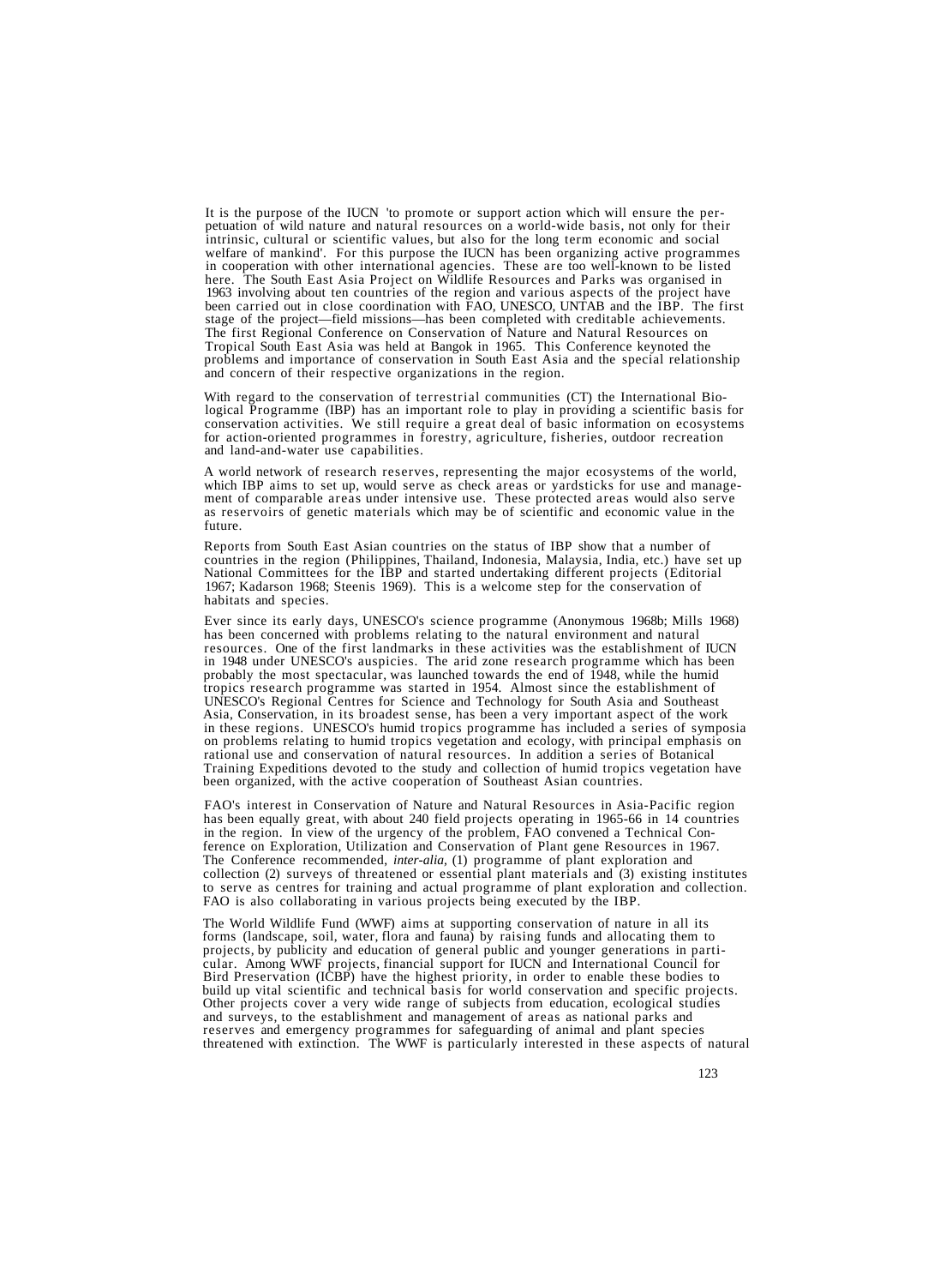resources which are threatened in South East Asia. During the period 1961-1965 the<br>Fund has supported 127 projects and quite a number of these have been operating in<br>South East Asia. It is expected that many more projects

# **Role of Forest Services**

The Forest Services of the various countries have successfully played a positive role in the conservation of floral and faunal habitats and species. This is reflected not only in their policies, laws and management, but al which is now over a century old, has been a pioneer in conservation of habitats and species and has been constantly alive to this problem; this has been the case in other countries too. The Forest Services in most countries in the region have been responsible for the establishment of nature reserves and national parks, preservation plots and protected trees, botanical gardens and sancturies. They hav of suitable legislation for the regulation and management of forest lands and wildlife and the preservation of threatened habitats and rare flora and fauna. It is in fact encouraging to note that in almost all the countries covered in this paper suitable legislation exists, though it often needs to be better enforced.

The Indian Board for Wildlife and the Central Board of Forestry have contributed effectively towards wildlife and nature conservation and public consciousness about natural resources. Nature conservation education now finds a proper emphasis at all cept and practice it in later life. It is realised that conservation of resources has to become a part of thinking in the people and the movement has to begin with school children. The Central Board of Forestry, which is the highest forest policy making body in the country has very successfully played a positive role in this field.

# **Role of Other National Agencies**

The role of various other organizations in different countries is of equal importance to the attainment of the present status of conservation of habitats and species. In India the Bombay Natural History Society, Friends of Trees, Birds Watchers Field Club of India, Wildlife Preservation Society of India, Wildlife Club of the Forest Research Institute, Dehra Dun, Nilgiri Wildlife Association and Society of Indian Foresters and other bodies have maintained a sustained effort through various publicity media to achieve this goal. The Malayan Nature Society (Malaya and Singapore) has been aiming for many years to conserve representative samples of each habitat and type of vegetation (Medway & Balasingam 1968; Wycherley 1969). The Batu Caves Protection Association (Malaysia) has been seeking the dedication of Batu Caves as a nature reserve and a national monument (Wycherley 1967). The various private conservation organisations in the Philippines like Society of Filipino Foresters, Philippine Chamber of Agriculture and Resources, Conservation Committee of the Philippine Constitutional Society, Philippine Hunters' Club etc. are all aiming at conservation of habitats and species. The boy scout movement in the Philippines is very effective and its objectives include conservation (Anonymous 1968a).

#### **CONCLUSION**

Preservation of all types of flora and fauna, in fact of all natural resources, is imperative not only for the progress and prosperity of man but also for his very existence. On the other hand, the pressing needs of a diversified economic development make the human manipulation of natural ecosystems equally inescapable. It is, therefore, essential that a judicious integration and harmonious blending of the various objectives and national requirements is achieved through a careful study and understanding of biogeocenotic relations of flora and fauna. Undue emphasis on any one aspect is bound to adversely affect the others. Therefore, a combination of objectives, as advocated in the concept of multiple use of forest and related lands, appears to be the most practical and workable proposition. In any case, the strict preservation of representative samples of flora and fauna in different habitats is absolutely essential.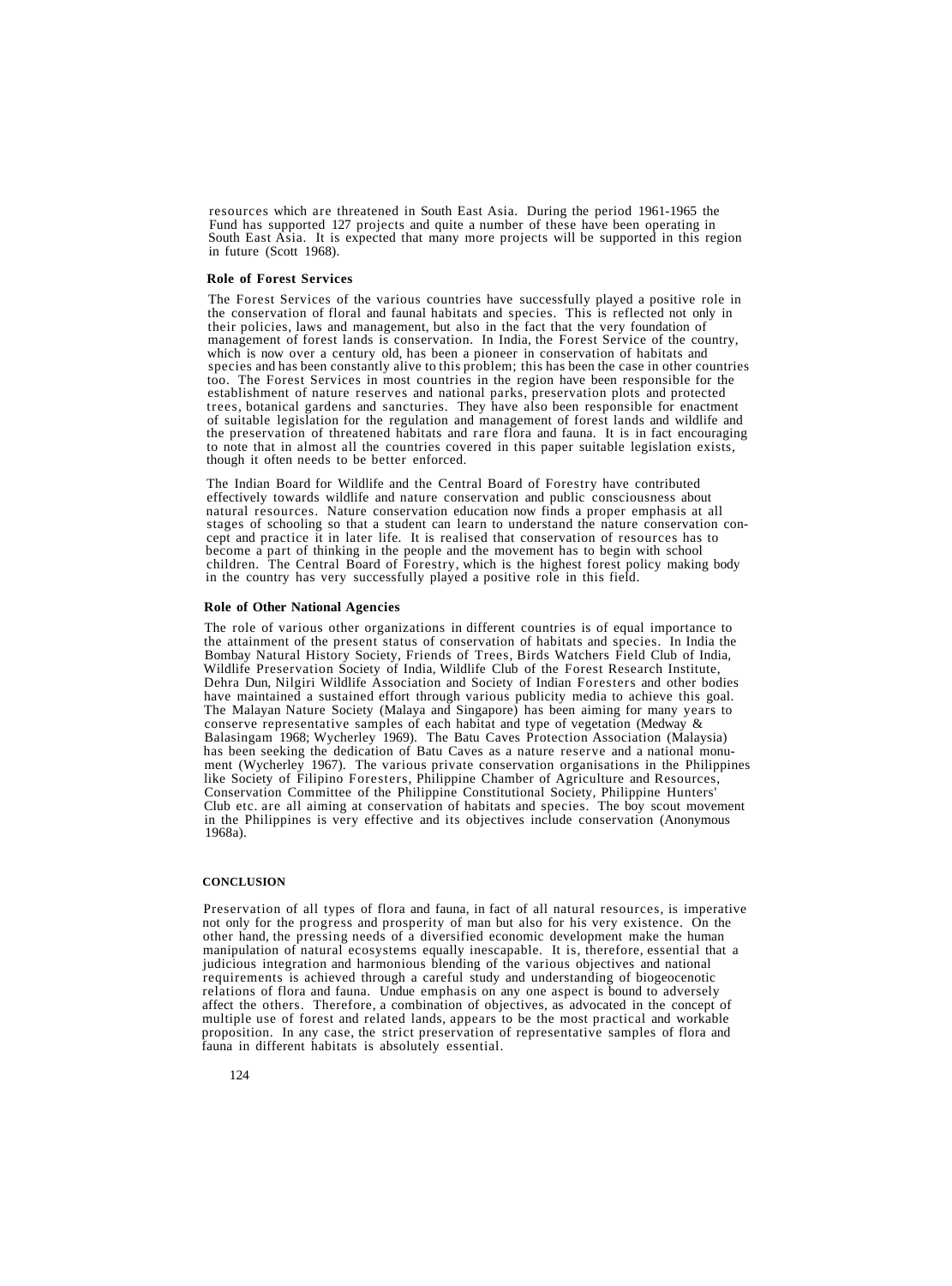#### **ACKNOWLEDGEMENTS**

The authors are extremely grateful to Messrs B. A. Abeywickrama (Ceylon), F.R.<br>Fosberg (U.S.A.), H. Hurlimann (Switzerland), E.Quisumbing (Philippines), P.W.Richards<br>(U.K.), T. Smitinand (Thailand), C. G. G. J. van Steenis (Malaysia), for the information supplied by them for writing up this paper, in most cases as personal communications.

#### **REFERENCES**

Abeywickrama, B. A. 1969: Personal communication.

Anderson, J. A. R. 1968: Criteria for the selection of areas for national parks in Sarawak, Malaysia, *in* Conservation in Tropical Asia. IUCN Pub. New Series No. 10: 368-370.

1968a: Conservation in the State of Sarawak, Malaysia, *in* Conservation in Tropical

Anonymous 1968: Proceedings of the Ninth Commonwealth Forestry Conference, India. F.R.I. Dehra Dun: 199-200.

1968a: Status of conservation in the Philippines, *in* Conservation in Tropical South East Asia. IUCN Pub. New Series No. 10: 468-480.

1968b: Unesco's natural resources research programme—The background to Unesco's participation in IBP. *in* Conservation in Tropical South East Asia. IUCN

- Basjarudin, H. 1968: Problems of national parks and reserves in Indonesia and emerging countries. *in* Conservation in Tropical South East Asia. IUCN Pub. New Series No. 10: 386-393. Brooks, P. 1968: Summary of papers and discussions of Technical Session V: National
- Parks and Reserves. *in* Conservation in Tropical South East Asia. IUCN Pub. New
- Carson, G. L. 1968: Conservation in Sabah, Malaysia. *in* Conservation in Tropical South East Asia. IUCN Pub. New Series No. 10: 492-497.
- 
- 
- Darling, F.F. 1968: Impacts of man on the biosphere. *Unasylva*, 22(2): 3-13.<br>Editorial 1967: *The Malayan Forester*; 30(4): 243-245.<br>Fosberg, F.R. 1949: The problem of rare and vanishing plant species. Proceedings and Papers, International Technical Conference on the Protection of Nature, Lake
- Success. Hurlimann, H. 1959: Needs for a conservation park in New Caledonia. Proceedings of the Ninth Pacific Science Congress, **7**: 50. 1969: Personal communication.
	-
- I.U.C.N. 1968: This is IUCN. International Union for Conservation of Nature and Natural Resources, Morges, Switzerland.
- 
- Johnson, A. 1968: Rare plants and the community in South East Asia. *in* Conservation in Tropical South East Asia. IUCN Pub. New Series No. 10: 340-343.<br>Kadarsan, S. 1968: Summary of Technical Session 1: International Biol
- Lek, C. W. 1968: Conservation of habitats. *in* Conservation in Tropical South East Asia. IUCN Pub. New Series No. 10: 337-339.
- Medway, L. & E. Balasingam 1968: Status of conservation in Malaya. *in* Conservation in Tropical South East Asia. IUCN Pub. New Series No. 10: 462-466.
- Mills, W. A. 1968: Conservation spotlight on Tropical South East Asia. in Conservation<br>in Tropical South East Asia. IUCN Pub. New Series No. 10: 34-35.<br>Ng, F. S. P. 1968: Allantospermum in Bubu Forest Reserve. *Malayan For*
- 
- Quisumbing, E. 1967: Philippine species of plants facing extinction. *Araneta Journal of Agriculture,* **14**(3): 135-162.
- 
- Rau, M.A. 1969: Personal communication. Richards, P. W. 1969: Personal communication.
- Sahni, K. C. 1969: Protection of rare and endangered plants in the Indian flora. These Proceedings; Eleventh Technical Meeting, IUCN, New Delhi. Vol. II. IUCN Publica- tions new series No. 18. Morges, Switzerland.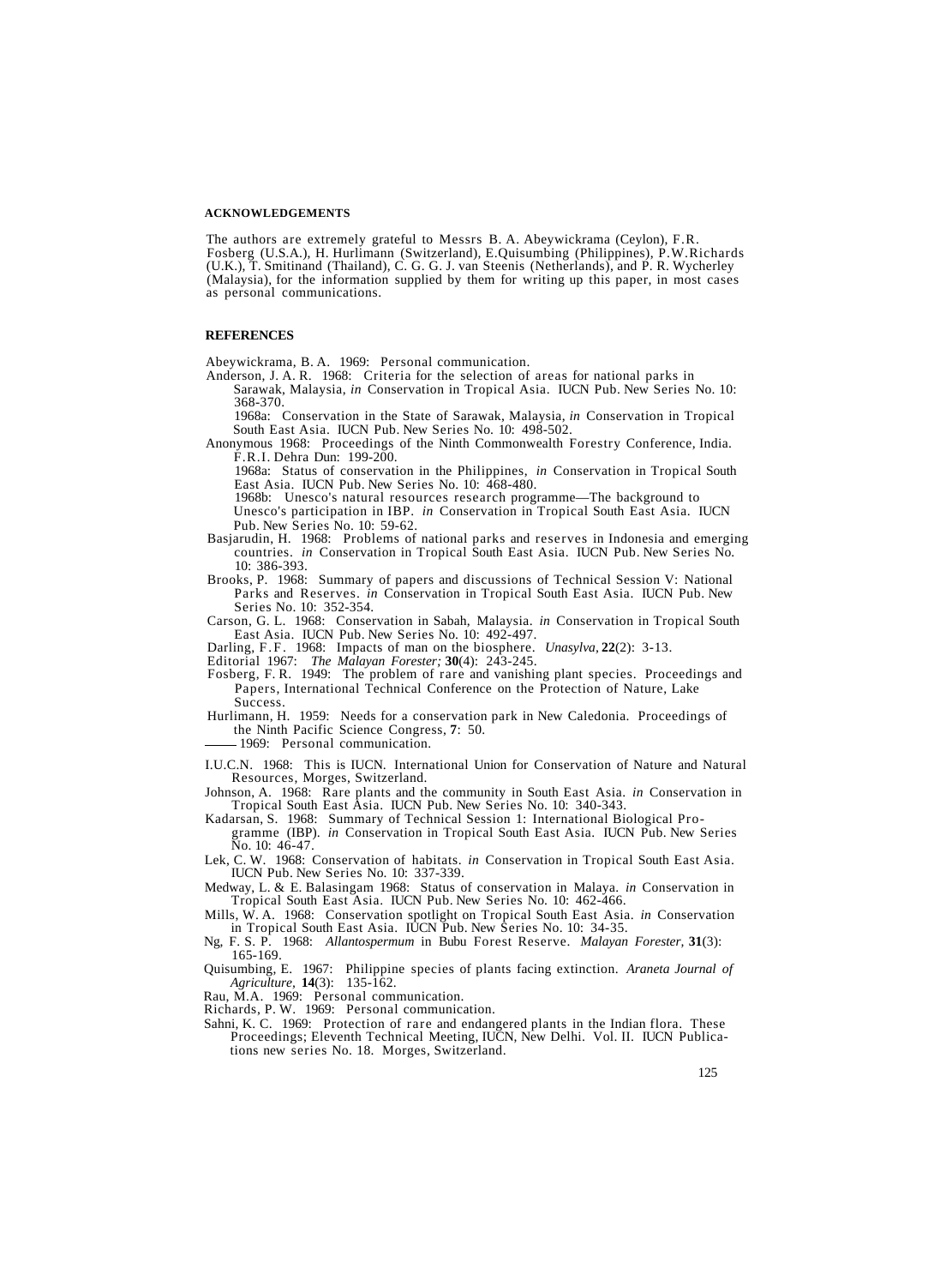Scott, P. 1968: The concern of World Wildlife Fund and the Survival Service Commissio: with threatened wildlife in South East Asia. In conservation in Tropical South East Asia. IUCN Pub. New Series No. 10: 38-39.

Smitinand, T. 1968: Some rare and vanishing plants of Thailand. *in* Conservation in Tropical South East Asia. IUCN Pub. New Series No. 10: 344-346.

<sup>1969</sup>: Personal communication.<br>Steenis, C. G. G. J. van 1965: Man and plants in the Tropics: An appeal to Micronesians for the preservation of nature. *Micronesica*, 2: 61-65.<br>- 1969: The urgent need for permanent forest reserves in Malaya. *Flora Malesiana* 

*Bull.* No. 23.1694-1697.<br>- 1969a: Personal communication.

Talbot, L. M. & M. H. Talbot (Edited) 1968: Conservation in Tropical South East Asia.<br>Proceedings of the Conference on Conservation of Nature and Natural Resources in

Propical South East Asia. IUCN Pub. New Series No. 10: 418-428.<br>Troup, R. S. 1922: The Silviculture of Indian trees. Oxford University Press, London.

Wycherley, P. R. 1965: The conservation of caves in Malaya. *Malayan Nature Journal*, **19**(1): 108-112.

1967: The Batu Caves (Malaysia) Protection Association. *Studies in Speleology,* **1**(5): 254-261.

1968: Why worry about Batu Caves? *Scientific Malaysian, No.* 1: 14-16.

1969: Personal communication.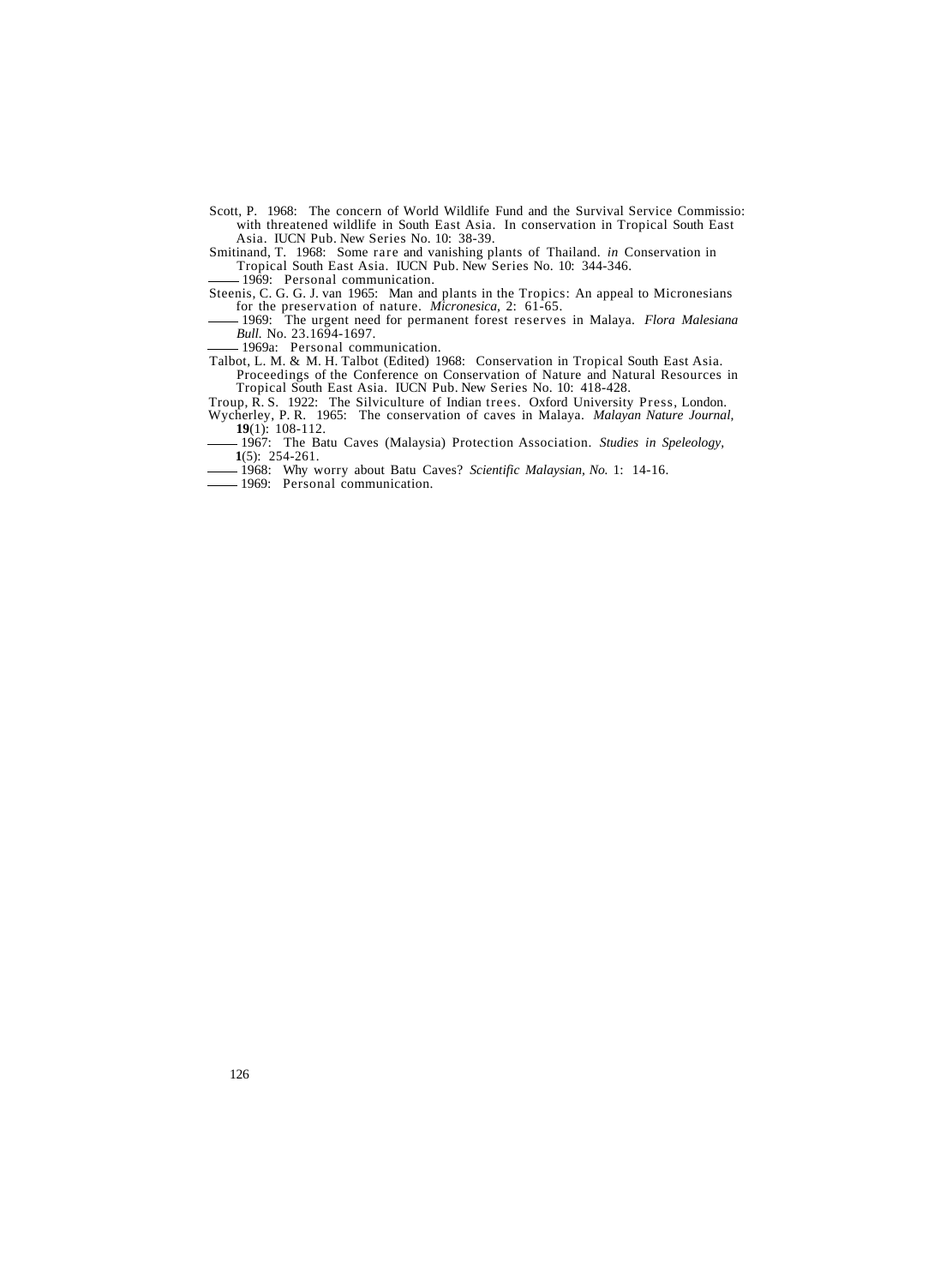# **SUMMARY OF DISCUSSION**

Dr Silas called for greater co-operation between animal and plant conservationists. Most sanctuaries and National Parks in India had been created primarily to protect and he recommended that inventories of these species be undertaken in reserved areas<br>and that much greater attention be paid to their protection. New sanctuaries would<br>clearly be required to protect those species which did present time. In addition, he recommended careful scrutiny of provisional lists of threatened plant species to ensure that they did, in fact, satisfy the criteria for Red Data Book status.

Mr Scott stated that he was shocked at the numbers of plant taxa that had disappeared in recent years. He hoped that the publication of the first plant volume of the Red Data Book, in 1970, and conferences such as this one, would focus attention on this serious problem. He considered that there was an urgent need for botanical gardens in different Phytogeographical regions, which should bear the principal responsibility for the establishment of seed banks, and cultivation and propagation of threatened species.

Dr Mitra endorsed the views of other speakers on the need for, and future roles of botanical gardens. He was of the opinion that greater attention should be directed to curbing the activities of professional plant hunters, who were the greatest menace to the survival of many indigenous species such as orchids and medicinal plants.

Dr. Santapau firmly supported the statement that National Parks and equivalent reserves were intended to protect plant as well as animal species. These resources should not be commercially exploited and under no circumstances should exotics be introduced into these reserves.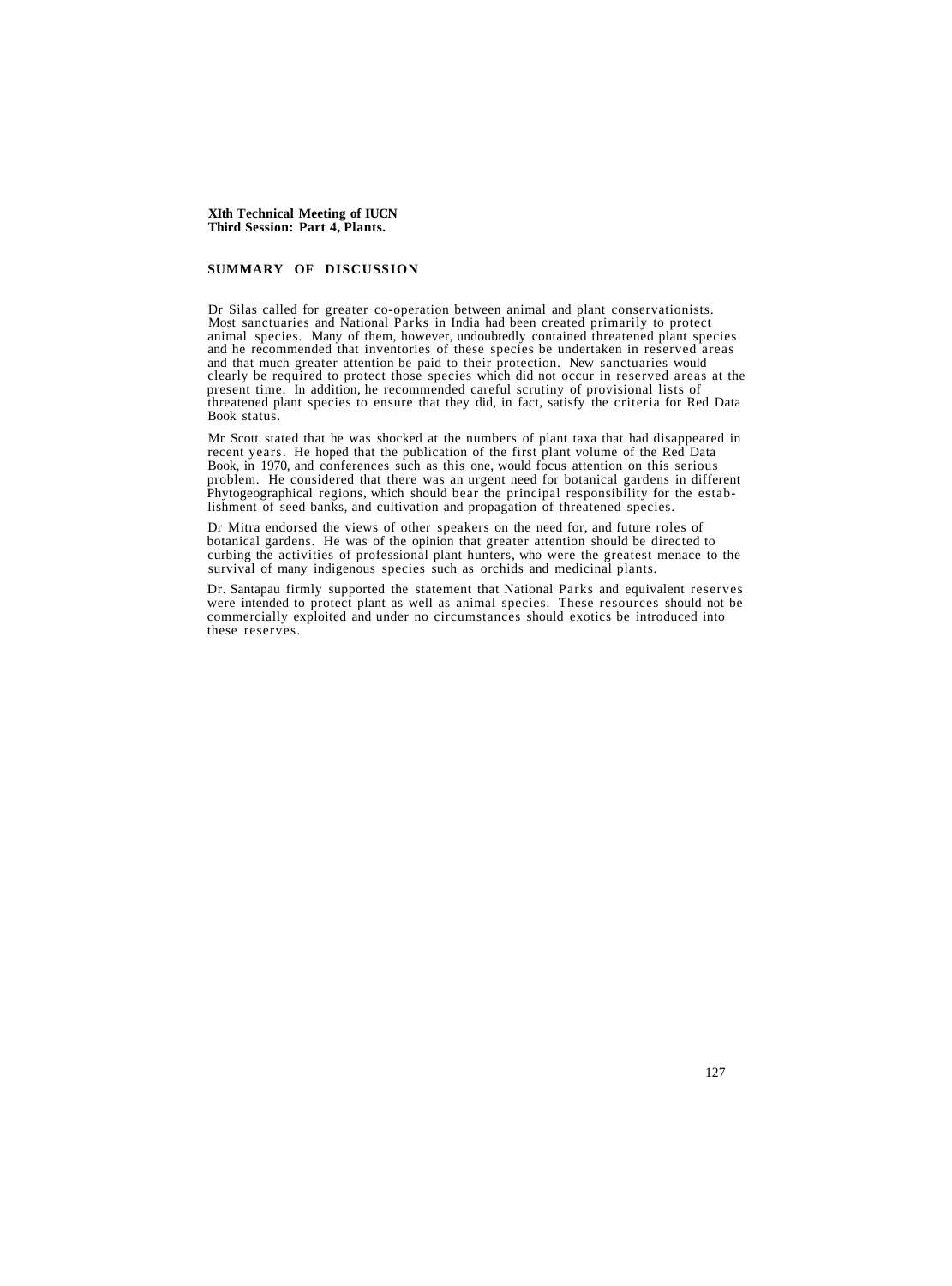# **Appendix**

#### **SURVIVAL SERVICE COMMISSION**

Minutes of an open meeting of the Commission held in Committee Room B of the Vigyan Bhavan, New Delhi on the evening of Saturday, November 29th, 1969, commencing at 1815 h. to consider:

#### **Conservation Projects for Threatened Species in South Asia**

Present: The Chairman and eleven members of the Commission, together with a number of local and overseas delegates attending the 10th General Assembly of IUCN. Fifty-four persons were present at the close of the meeting.

#### *SSC. O 69/1 Breeding Stock of Asiatic Lion*

Mr Fitter considered that there was a need to increase the number of captive breeding units of Asiatic lion. The African lion bred readily in Britain and, if the proposal had the approval of the Indian delegates present, the Fauna Preservation Society were prepared to finance the establishment of a captive breeding unit for the Asiatic lion in the United Kingdom. Mr Joslin supported this proposal; there were some 67 Asiatic lions presently held in Indian zoos. About 30 animals had been bred in captivity but this figure included the progeny of African and Asian cross-breeding. Certain European and North American zoos, such as London, Prague and Detroit, were interested in breeding Asiatic lion and advantage should be taken of this enthusiasm. It w pure. Surplus animals could be used for re-introduction in the wild.

Mr Arjan Singh pointed out that the lions re-introduced into Chandraprabha forest in<br>Uttar Pradesh had now disappeared without trace. Dr Leyhausen considered that captive-<br>born lions re-introduced into the wild lacked hunt would be better employed in protecting the species in the wild and that only wild animals should be used for re-introduction.

After further discussion, however, it was agreed that future improvements in techniques could overcome the present difficulties of re-introducing captive stock into the wild, that captive breeding was a valid means of ensuring against possible extinction of a species, and that advantage should be taken of the Fauna Preservation Society's offer. Mr Fitter's proposal was therefore approved, with the recommendation that adequate provision should be made to maintain purity of the breeding stock.

#### *SSC. O 69/2 Conservation of Pygmy Hog in Assam*

The Secretary of the Commission summarized the background to this subject. A report had been received on the existence of a sounder of pygmy hog in a forest area in Assam. The forest was said to be threatened by exploitation. The Hon. Director of the Jersey Wildlife Trust had offered to finance an expedition to capture a group of these animals for captive breeding. It was virtually impossible however to make any recommendation until the exact location and status of the habitat were known. The Commission's original informant, Captain Tessler-Yandell, had sent no further report, but Mr M. J. S. Mackensie hoped to make contact with him and to visit the area in February. Unless any delegate had comments to make on this subject, it was recommended that further action should await Mr Mackensie's report.

Mr Stracey commented that pygmy hogs were exceptionally difficult to locate and that few people in Assam had ever seen one. He recommended that any plans for their conservation should involve the co-operation of the Forest Department in Assam. The Secretary agreed to keep Mr Stracey informed of developments.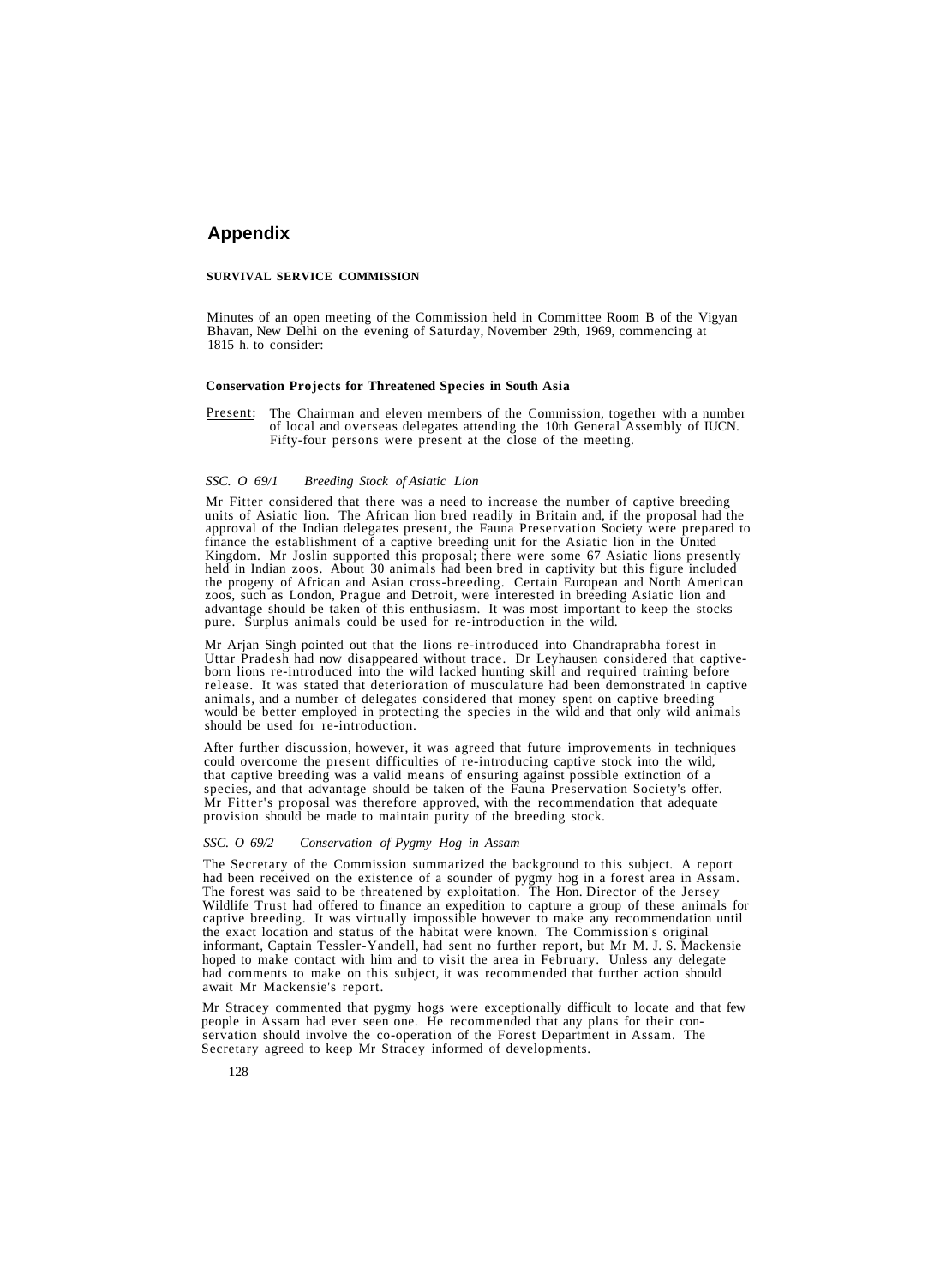#### *SSC. O 69/3 Rehabilitation of Cheetah in India*

The Chairman outlined Mrs Joy Adamson's proposal for the introduction or re-introduction of cheetahs into some appropriate area in India, in which a group of cubs would be maintained in the wild, but would be kept under hu for the first nine months or so. She estimated that four and a half years would be required to produce two breeding generations of cheetahs.

Dr Schaller considered that this project should be rejected, partly because he questioned the efficiency of the technique, but, more particularly, because there was presently no suitable area in India in which cheetahs could be introduced. In Africa, he had followed a cheetah with cubs for 26 consecutive days during which she had killed 21 Thomson's gazelles and 1 hare. He doubted if any region in population to sustain this rate of killing.

The Point Calimere Sanctuary was rejected as a possible re-introduction site because<br>the principal prey species, the blackbuck, was also a seriously depleted species. Simi-<br>larly, the Andaman Islands were rejected because to be a suitable habitat for cheetah. Mr Fitter considered that it would be wrong to apply to Iran for Asiatic cheetah for re-introduction into the Indian sub-continent, because the Iranian cheetah population was already dangerously low. In fact, the Felidae specialists who were present considered that there were no distinguishing features between the African and Asian animals and that there was no ob

It was agreed to reject the project.

#### *SSC. O 69/4 Study and Conservation of the Hangul:*

The Secretary reported that the World Wildlife Fund proposed to give high priority to the project to send an ecologist to Kashmir, in February 1970, to organize an accurate census of the hangul, or Kashmir Stag, and to pre

Mr Wani, the Game Warden, Srinager, welcomed the proposal and confirmed his Government's support for the project. He stated, in answer to an inquiry, that steps were being taken to increase the penalties for poaching hangul.

#### *SSC. O 69/5 Conservation of the Tiger in India:*

The Chairman read a letter from Mrs Anne Wright, which raised the following subjects:

- (1) Although the export of tiger skins from India is banned, any tourist can take one out in his luggage as a 'personal trophy'. The Indian Board for Wildlife had recommend- ed that each trophy should be accompanied by a letter from the local Divisional Forest Officer, stating where the animal was shot and by whom. It was understood that this recommendation had been accepted officially, but the Customs Officials in Calcutta, for example, had not been informed and no checks were made.
- (2) Many shops in Calcutta, and elsewhere, were offering tiger skins, which had almost certainly been poached, for sale to tourists; It was recommended that skins offered for sale should also be certified by D.F.O.'s in the same manner as for personal trophies.
- (3) Large numbers of tigers were still being shot in some States. Mr Imman's article in the IUCN Special Issue of 'Cheetal' (Vol. 12 No. 1 1969) recorded high kills within a small radius of forest. It was recommended that much stricter control should be exercised over Shikar Companies and the numbers of animals that they killed.

An involved discussion followed between officials of the Forest Department and other delegates, on the control of tiger skin exports from which the following salient points emerged:

The commercial export of tiger skins from India was totally banned on August 15th 1968. Individual skins may still be taken out of the country in accompanied baggage. Following the Indian Board for Wildlife's recommendation in July 1969, the Government ordered that no more tiger skins were to be exported by tourists, without certified proof of origin. It has proved impossible to implement this ruling, however, without the registration of all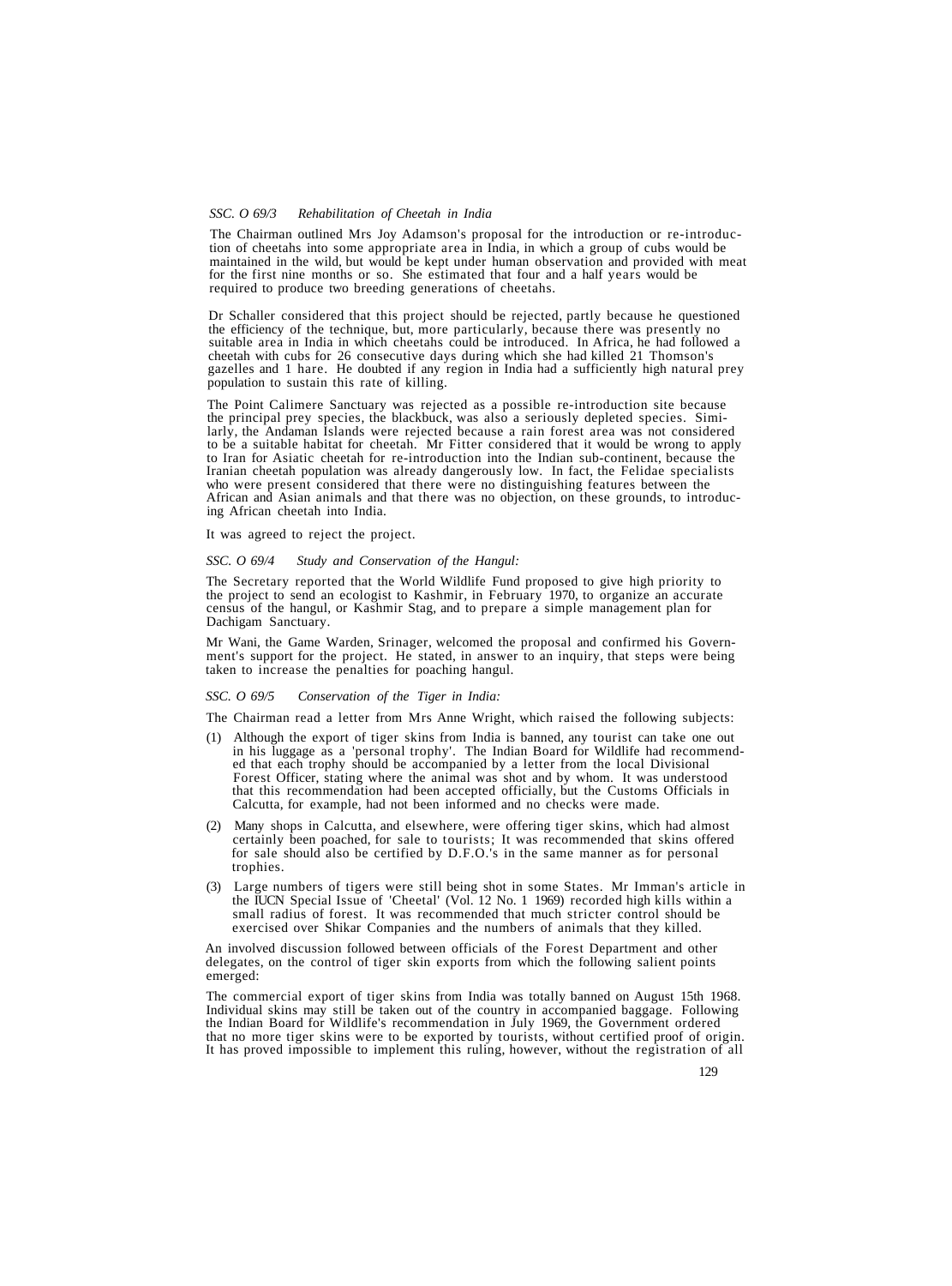stocks of trophies presently held by shopkeepers and others. Although customs and excise were controlled by the Central Government, wildlife was a State matter and State legislation was required before owners could be compelled to declare trophies, and local<br>and overseas trade in skins could be controlled. The Inspector-General of Forests<br>informed the delegates that consultations were bein finally agreed to recommend that the Indian Government should publish a moratorium on tiger skins to the effect that all trophies that were not registered within six months would be liable to confiscation. New trophies acquired after the closing date of the moratorium would require immediate certification.

On the conservation of the tiger in the wild, many delegates pointed out that, regardless of current speculation on actual populations, there was no doubt that the tiger in India was being subjected to considerable pressur banned. It was also recommended that claims to the effect that certain tigers were maneaters or confirmed stock thieves should be thoroughly investigated before permission to kill them is granted. Many delegates requested considered.

Dr Leyhausen strongly urged much closer control, or a complete ban, on tiger hunts in Assam. As far as the skull is a measure of animal size, it was not the Siberian tiger that produced the largest specimens of the species, but the Assam tiger. As hunters always shot the biggest animals there was a real danger that the race would be exterminated.

It was appreciated that a tiger hunting ban might cause initial financial loss to the<br>Government and Shikar Companies, but it was considered that the latter could switch to<br>photographic safaris, which would probably appeal to stimulate collection of data on tigers and other rare or depleted Felidae.

Mr Fitter recommended that the nominate race of the tiger should be added to the Red nominate race extended into Indo-China, as it probably did, it could not be regarded as a world threatened species and was therefore ineligible. Mr Joslin suggested that rate of decline was of more significance than total record a strong recommendation that the nominate race of the tiger be included in the Red Book.

*SSC. O 69/6 Red Data Book Status—Asian Animals:*

Various delegates recommended that the following animals should be considered for Red Data Book Status:

| Liontailed macaque                                       | Macaca silenus      |
|----------------------------------------------------------|---------------------|
| Stumptailed macaque                                      | Macaca speciosa     |
| Golden langur                                            | Presbytis geei      |
| Rusty spotted cat                                        | Felis rubiginosa    |
| Possibly all races of the Markhor <i>Capra falconeri</i> |                     |
| Musk deer                                                | Moschus moschiferus |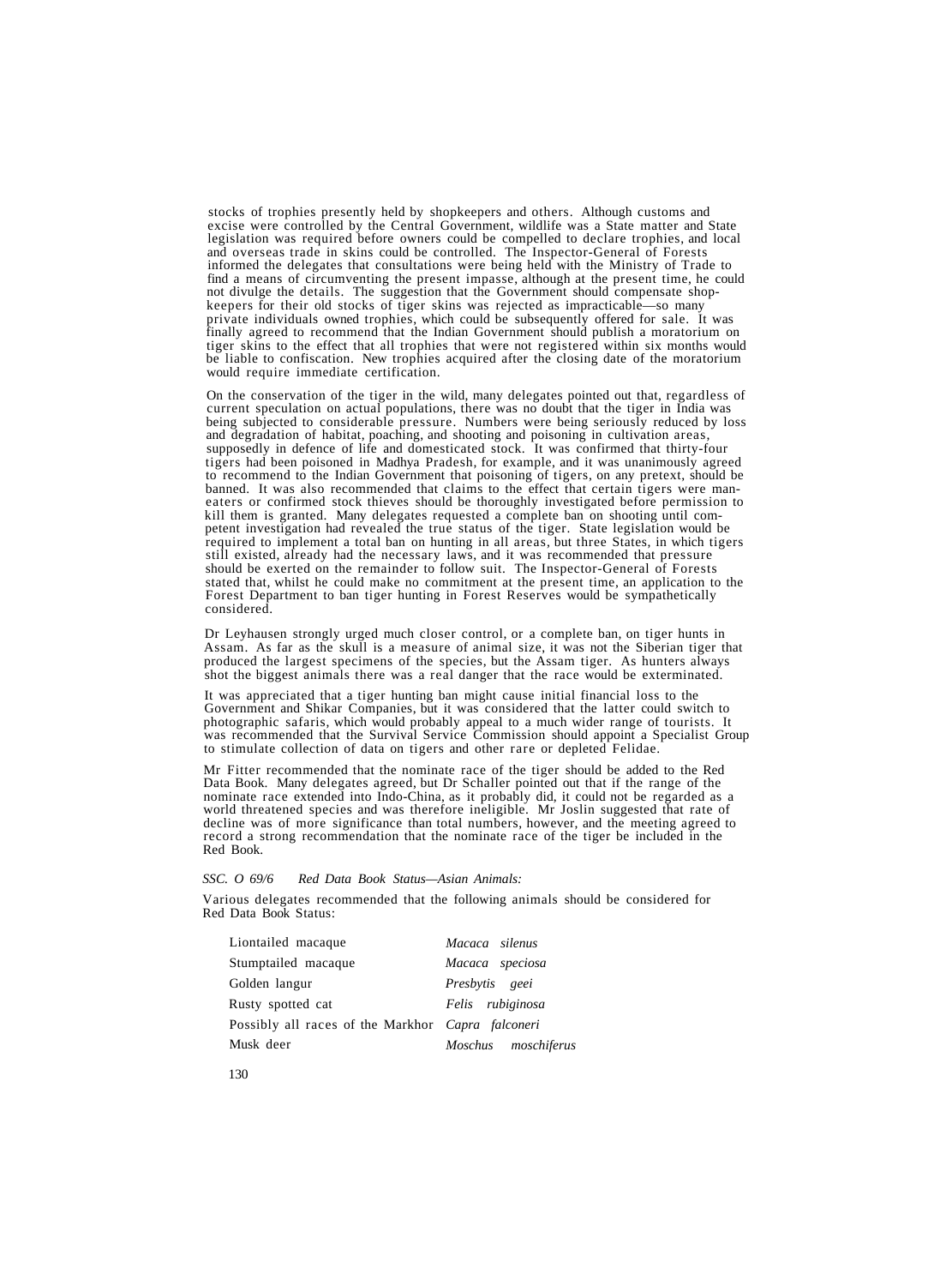Dr McClure recommended that the new species of Swallow described in Thailand should also be included in the Red Book. Mr Ranjit Sinh stated that he had a whole list of animals for consideration—if some of them could not be included in the Red Book, they should, at least, be removed from the vermin list!

The Chairman requested all delegates who had recommended new additions to send notes on the status of the animals, preferably under similar headings to those used in Red Data sheets, to the Survival Service Commission (c/o This information would be forwarded to the compilers of the appropriate Red Data Book volume for consideration.

The meeting approved Mr Ranjit Sinh's suggestion that India should compile its own Red Book of nationally threatened species. Mr Perry recommended that Mr Harry Goodwin should prepare a statement on how the United States Red Book is compiled, for circulation to interested countries.

The meeting closed at 21. 30 hours.